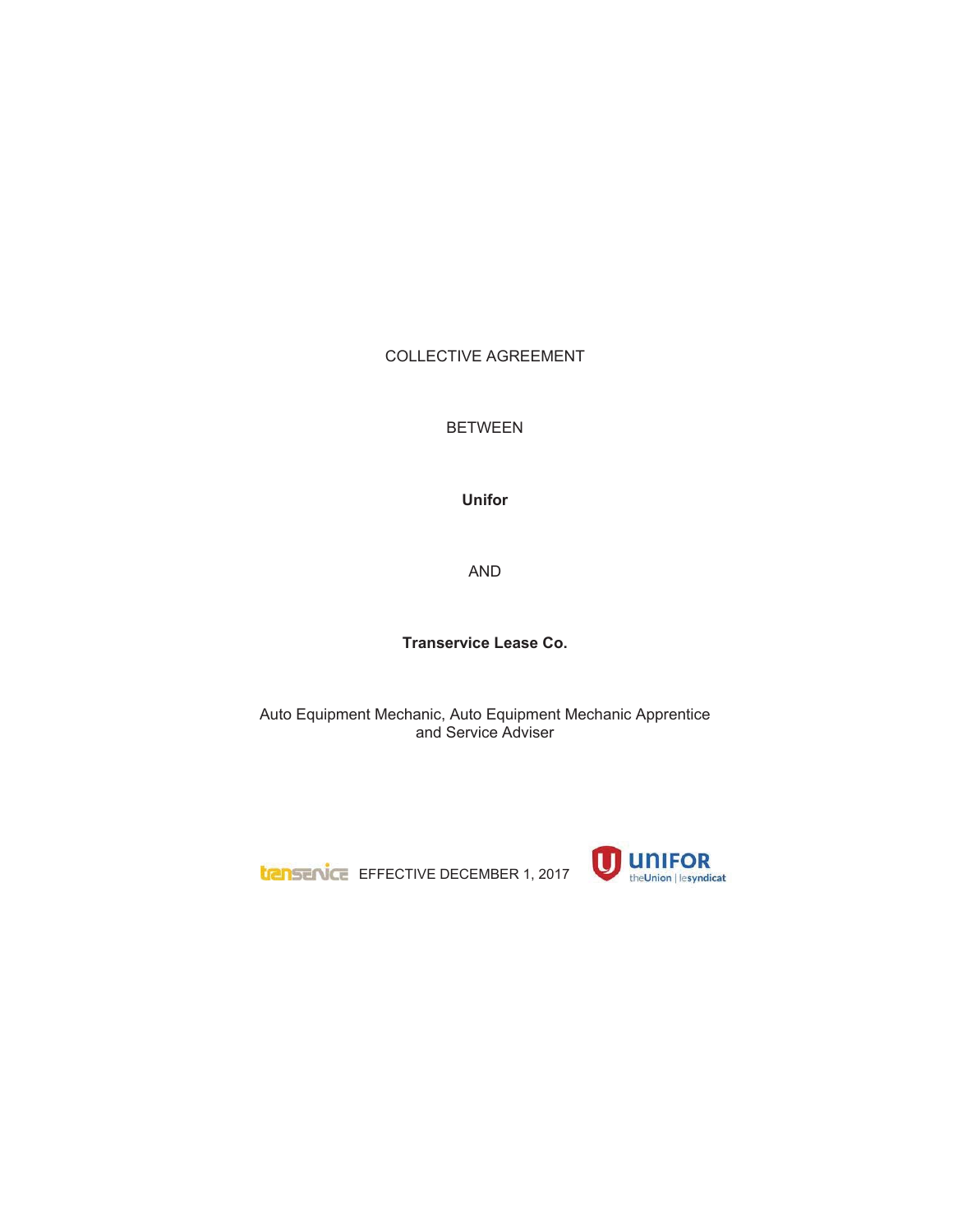# **TABLE OF CONTENTS**

# **ARTICLE PAGE** 1 - Recognition and Scope 2 2 - Discrimination 2 3 - Deductions 3 4 - Union Representation 5 5 - Time Allowance 7 6 - Expenses 10 7 - Strikes and Lockouts 10 8 - Management Rights **10** 9 - Definitions 11 10 - Seniority 14 11 - Force Adjustment 16 12 - Safety and Health 27 13 - Disciplinary and Non-Disciplinary Action 30 14 - Grievances 32 15 - Arbitration 39 16 - Technological Change 43 17 - Wage Administration 48

# (i)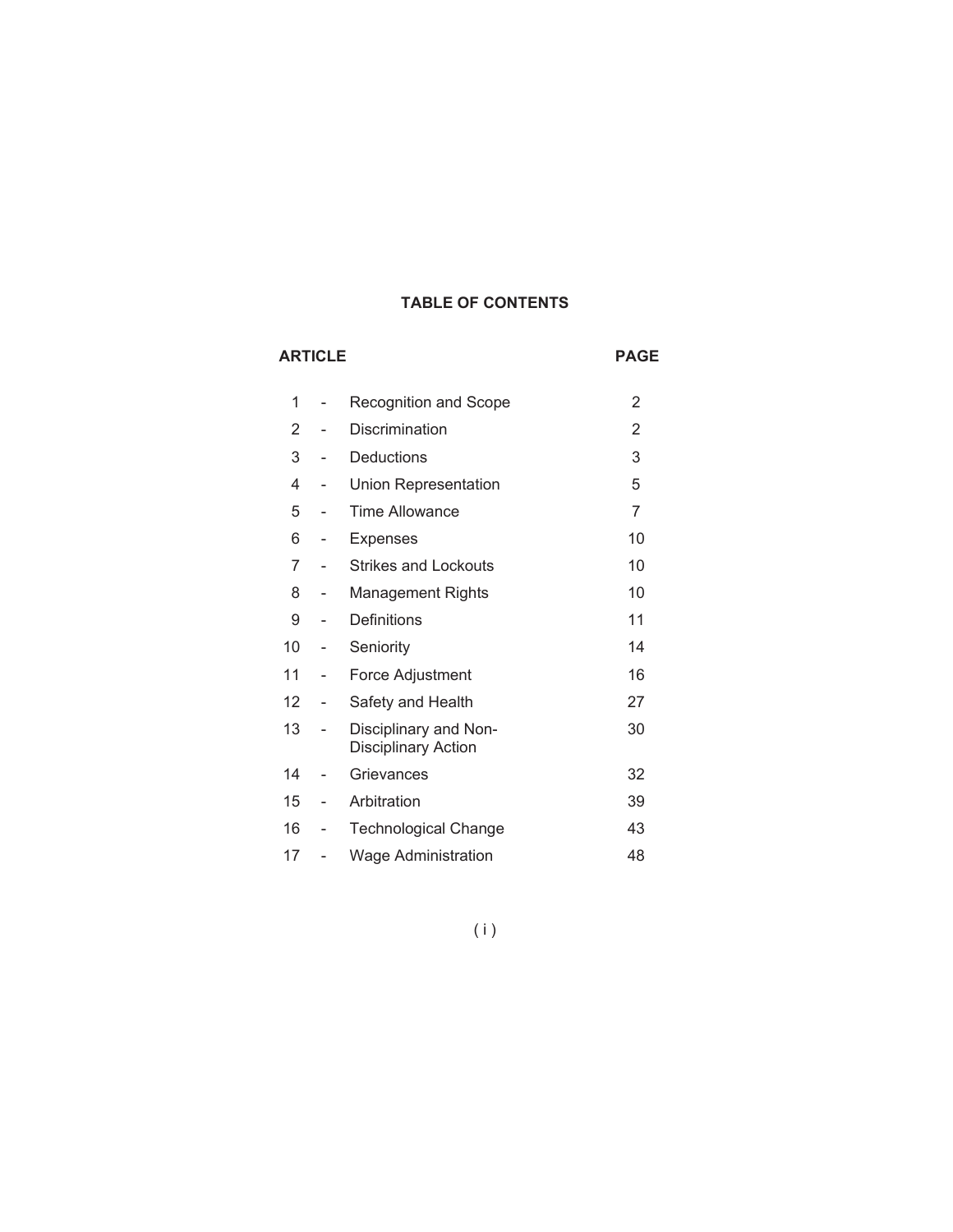# **TABLE OF CONTENTS** (Cont'd)

| <b>ARTICLE</b> | <b>PAGE</b>                                                         |     |
|----------------|---------------------------------------------------------------------|-----|
| 18             | Hours of Work                                                       | 52  |
| 19             | Overtime                                                            | 62  |
| 20             | Holidays                                                            | 66  |
| 21             | <b>Annual Vacations</b>                                             | 69  |
| 22             | <b>Transfers and Reassignments</b>                                  | 77  |
| 23             | Travel Allowance, Living and<br><b>Transportation Expenses Paid</b> | 85  |
| 24             | <b>Job Posting Procedures</b>                                       | 91  |
| 25             | Sickness Absence and<br><b>Benefits</b>                             | 93  |
| 26             | Miscellaneous Working<br>Conditions                                 | 95  |
| 27             | <b>Employee and Union</b><br>Information                            | 96  |
| 28             | <b>Bulletin Boards</b>                                              | 98  |
| 29             | Wages and Working<br><b>Conditions for Northern</b><br>Service      | 99  |
| 30             | Witness and Jury Duty                                               | 104 |

( ii )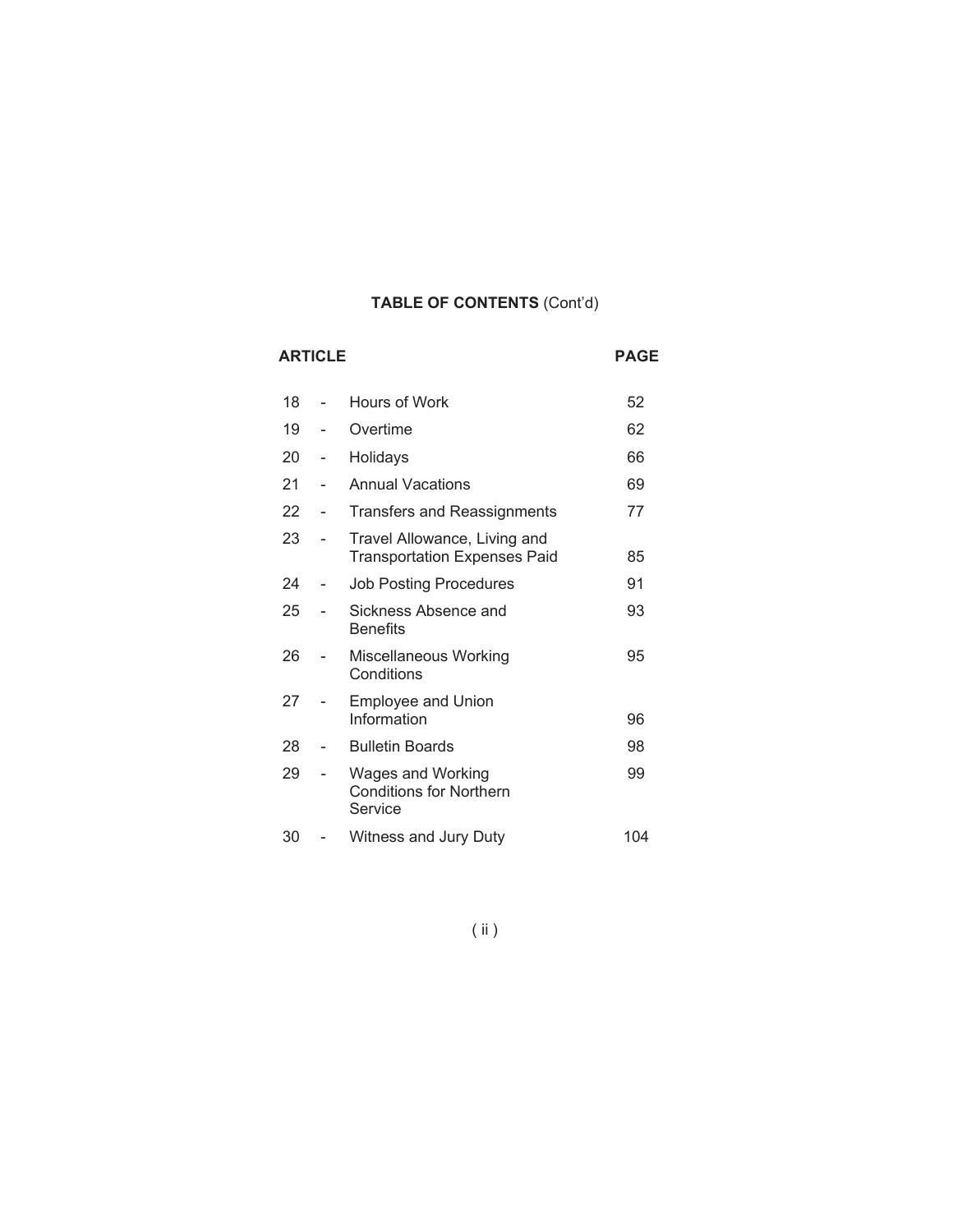# **TABLE OF CONTENTS** (Cont'd)

| <b>ARTICLE</b> | <b>PAGE</b>                                                |     |
|----------------|------------------------------------------------------------|-----|
| 31             | Bereavement Leave                                          | 105 |
| 32             | Leave for Employees With<br><b>Family Responsibilities</b> | 106 |
| 33             | <b>Employment Equity</b>                                   | 109 |
| 34             | <b>Bargaining Procedure</b>                                | 111 |
| 35             | Cost of Living Allowance                                   | 112 |
| 36             | Duration                                                   | 113 |
|                | Witness Clause                                             | 114 |

( iii )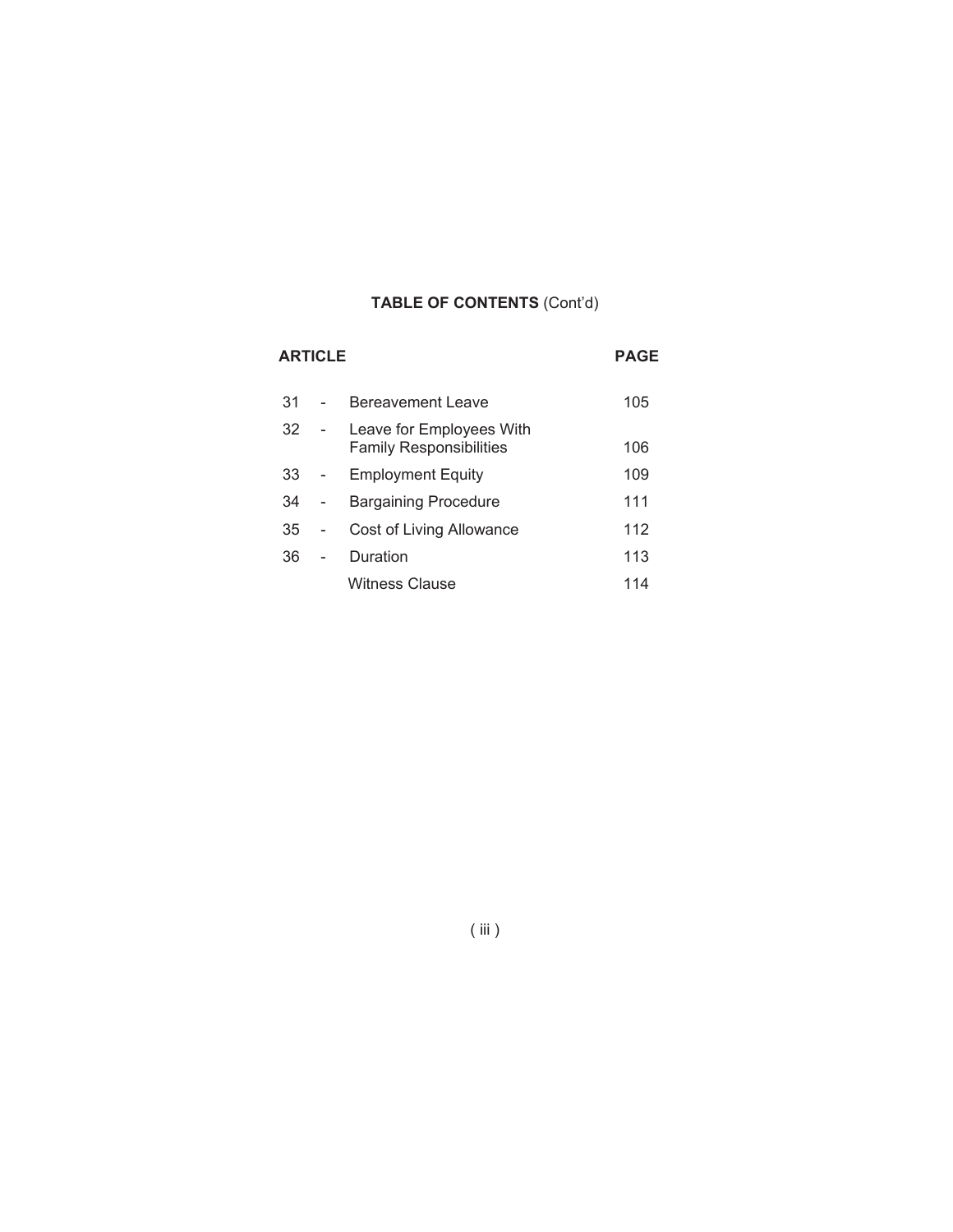# **TABLE OF CONTENTS** (Cont'd)

| <b>ATTACHMENT</b> | <b>PAGE</b>                                      |     |
|-------------------|--------------------------------------------------|-----|
| A -               | Index of Wage Schedules by<br>Occupations        | 115 |
| B -               | List of Headquarters                             | 116 |
| $C -$             | Wage Schedules                                   | 119 |
| D-                | Families                                         | 123 |
| E -               | <b>Normal Servicing Territories</b><br>(NST)     | 124 |
| $F -$             | Supplemental Allowance Plan                      | 127 |
| G -               | TRANSERVICE LEASE CO.<br><b>BENEFITS /UNIFOR</b> | 133 |

| <b>MEMORANDA OF AGREEMENT</b>                                                   | <b>PAGE</b> |
|---------------------------------------------------------------------------------|-------------|
| <b>Certification Premium Program</b>                                            | 137         |
| Participation in the Defined Contribution<br>Component of the Bell Pension Plan | 141         |
| <b>Paid Education Leave</b>                                                     | 143         |

( iv )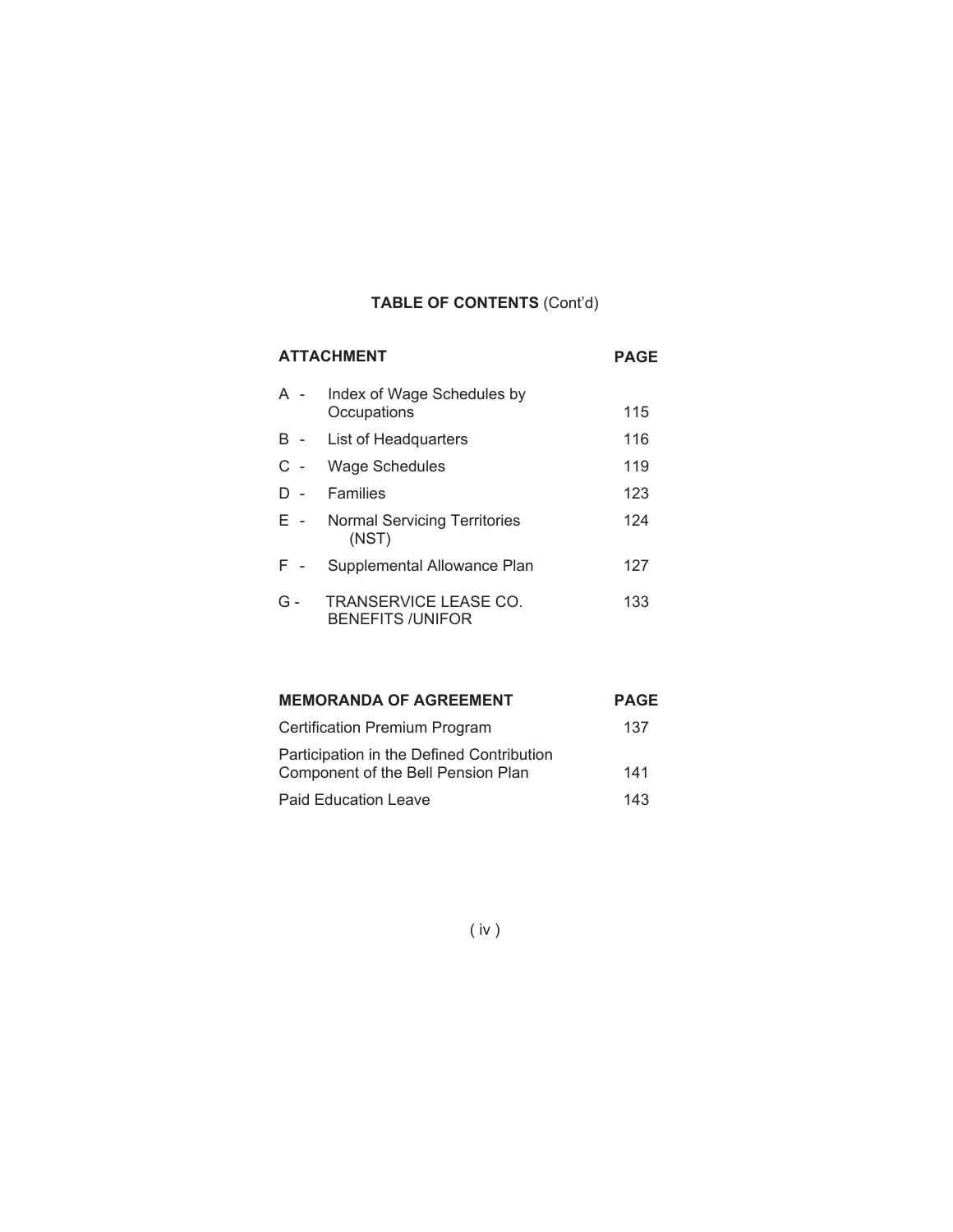THIS AGREEMENT is made in duplicate this 1st day of December 2017.

BETWEEN:

the UNIFOR the duly certified bargaining agent, hereinafter referred to as the "Union",

OF THE FIRST PART;

and

TRANSERVICE LEASE CO., hereinafter called the "Company"

OF THE SECOND PART

-1-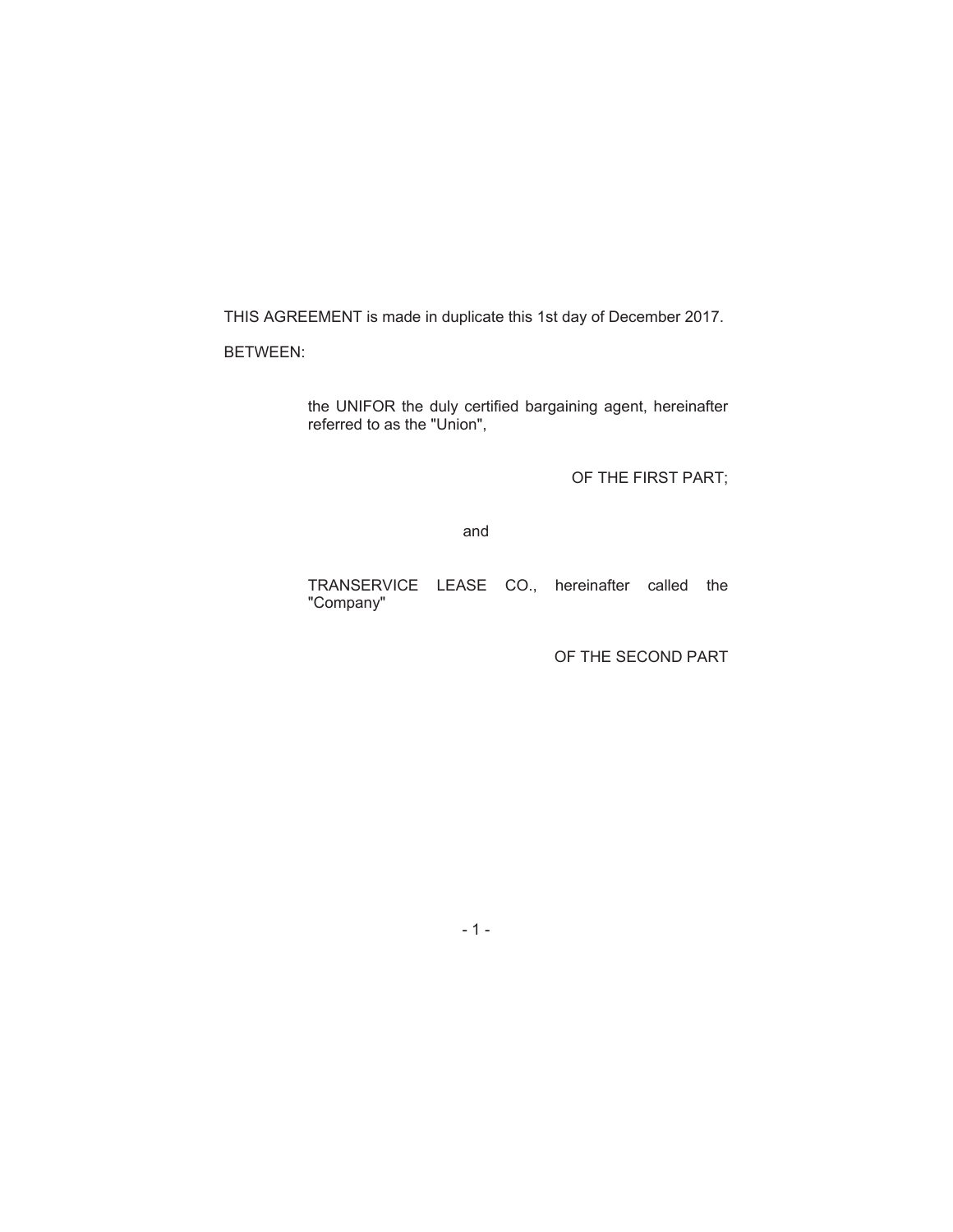#### **ARTICLE 1 - RECOGNITION AND SCOPE**

**1.01** The Company agrees to recognize the Union as the sole collective bargaining agent for employees covered by this Agreement.

**1.02** This Agreement shall apply to all Auto Equipment Mechanic, Auto Equipment Mechanic Apprentice, and Service Advisor employees of the Company covered by the certification order of The Provincial Labour Relations Board When the parties mutually agree that a new occupation established during the term of this Agreement has clearly a number of significant points in common with the other occupations within the unit, such new occupation shall fall within the scope of this Agreement.

#### **ARTICLE 2 - DISCRIMINATION**

**2.01** The Company will not discriminate against an employee because of membership in the Union or activity authorized herein on behalf of the Union.

**2.02** The Company and the Union agree that they will not threaten, intimidate or unlawfully discriminate against an employee for reasons of that employee's pregnancy, age, marital status, disability, sex, sexual orientation, race, creed, colour, national origin, political affiliation with a legitimate political party or for exercising any rights under this Collective Agreement.

**2.03** The Company and the Union are committed to working together to ensure a workplace which is free from harassment. The parties further agree that no employee should be subjected to racial or sexual harassment or shall be required to tolerate being subjected to such harassment while at work.

-2-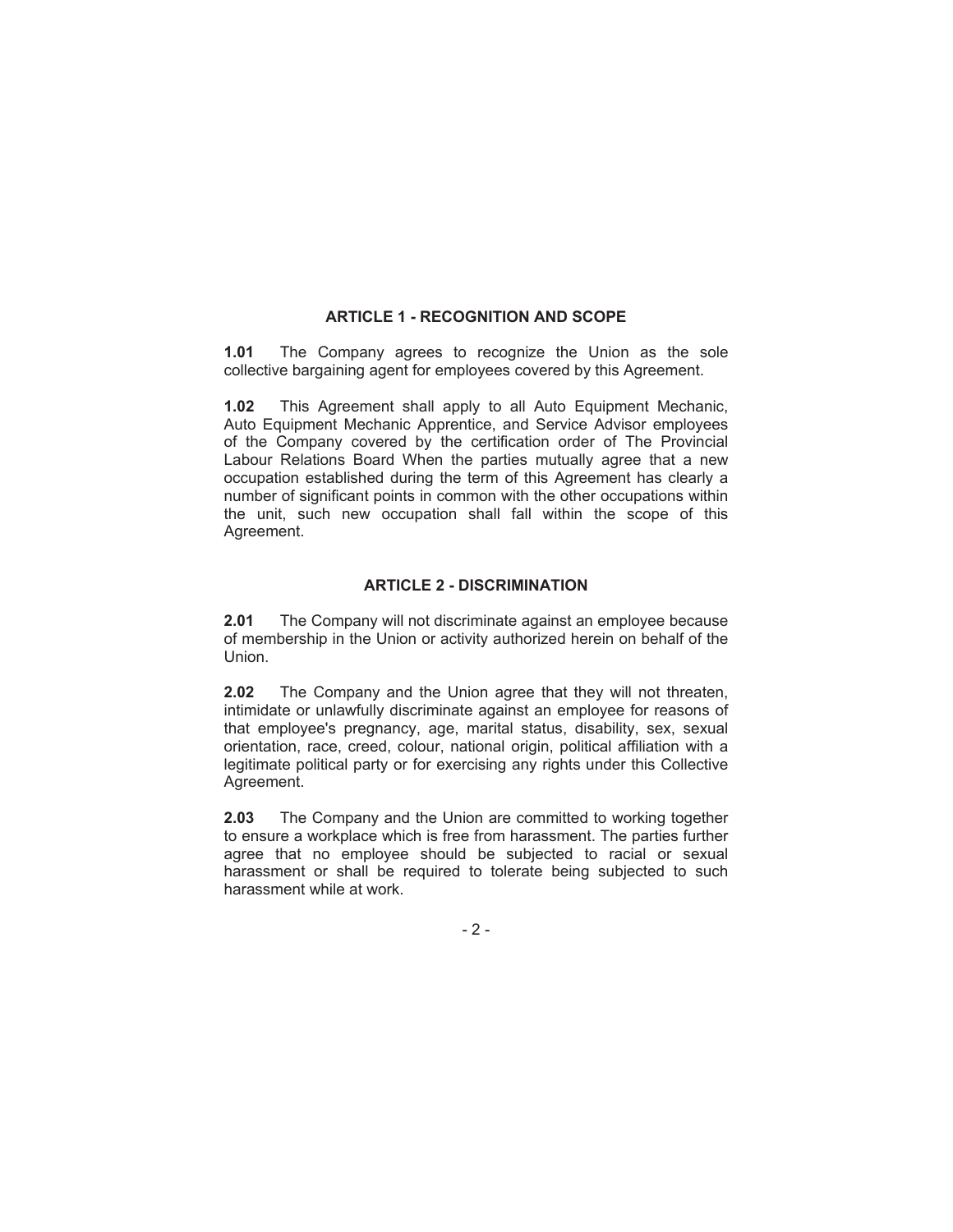**2.04** Use in this Agreement of masculine or feminine gender shall be construed as including both male and female employees, and not as specific sex designations.

#### **ARTICLE 3 - DEDUCTIONS**

#### **Union Dues**

**3.01** Subject to the provisions of this Article, the Company will deduct an amount equivalent to the regular monthly union dues from the pay of all employees in the bargaining unit. All present employees shall pay union dues and all employees hired or transferred into the bargaining unit shall pay union dues within 30 days of their hiring or transfer, as a condition of employment.

**3.02** The Company agrees that all regular dues deductions will be processed on a monthly basis with the deduction being made in the second pay period of each month.

**3.03** As soon as possible after the end of each month, the Company will remit to the Secretary-Treasurer of the Unifor, by cheque, the amount so deducted. In addition, the Company will provide a list where possible by Local, showing the amount deducted from each employee. It is the responsibility of the Union to notify the Company, on a form approved by the Company, of the Local to which each employee pays dues.

**3.04** The amount of regular monthly union dues shall be such amount as may from time to time be certified to the Company for each Local by the Secretary-Treasurer of the National Union.

**3.05** Regular monthly union dues means the dues established by each Local as the monthly dues payable and shall not include any other amount such as initiation fee, insurance premium or special levy.

-3-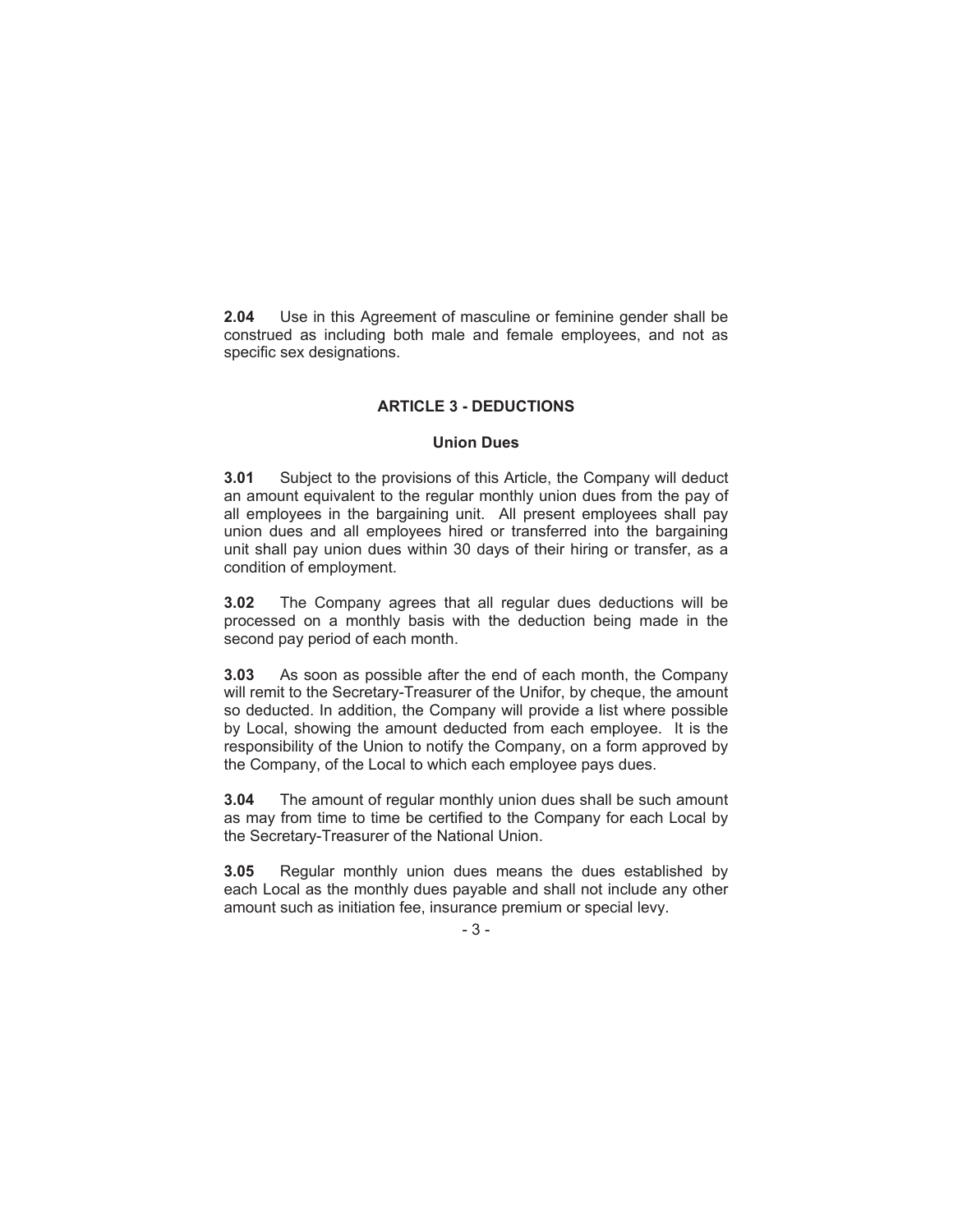#### **Social Justice Fund**

**3.06** The Company agrees to pay into a special fund, five hundred dollars (500.00), per year, per province, in each year of this agreement, for the Unions Social Justice Fund. Payments will be made on a yearly basis, within thirty (30) days of the anniversary date of this agreement. Such contributions shall be sent by the company to the following address;

#### **Unifor Social Justice Fund 205 Placer Court Toronto, Ontario M2H 3H9**

Cheques will be made payable to the Unifor Social Justice Fund

#### **General**

**3.08** The Company will cease making such deductions when an employee is assigned to a position not covered by this Agreement with the exception of employees who are assigned to an acting or temporary management position.

**3.09** When an employee does not have sufficient earnings in respect to any month to permit deductions, the Company shall not be obligated to make such deductions from subsequent earnings.

**3.10** It is understood and agreed that the Union will save the Company harmless from any and all claims which may be made against it by any employee, or on behalf of any employee, or employees, for amounts deducted from wages as provided in this Article.

-4-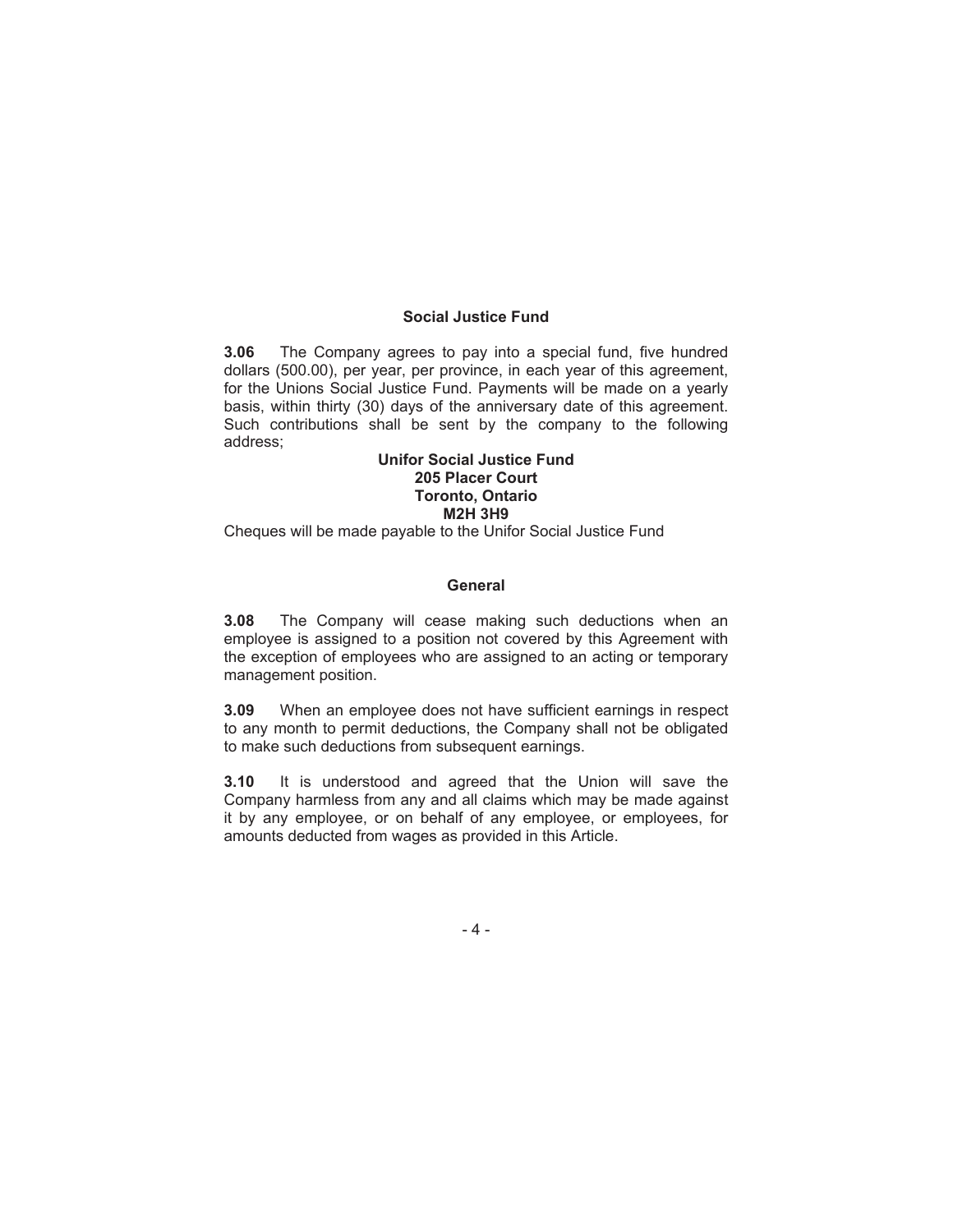#### **ARTICLE 4 - UNION REPRESENTATION**

**4.01** The number of Local Union representatives, including Local Officers, Chief Stewards and Stewards shall not exceed 25.

**4.02** (a) The Union agrees to notify the Company in writing of the names of Local Officers, Chief Stewards and Stewards, and identify the Company operating unit each represents, and to inform the Company in the same manner of any changes or substitutions. A Local Officer, Chief Steward or Steward shall not act as such during working hours until the Company has been notified of his appointment.

(b) Where a Steward is unable to represent the employees in his local, another Steward in that local may be substituted in his place and the Company shall be so informed.

(c) Chief Stewards and Local Officers may, in addition to their normal duties under this Agreement, handle grievances and arbitrations for employees in the Transervice Bargaining Unit represented by the Union, who are in their Local.

**4.03** (a) Before changing the status of any Local Officer, Chief Steward or Steward, who is to continue in the Company's employ, so as to render him ineligible to represent his voting unit, such Local Officer, Chief Steward or Steward shall be allowed reasonable time to transfer his duties as a Local Officer, Chief Steward or Steward to his successor.

(b) Except where the provisions of Article 11 or Article 16 apply, where a Steward or a Local Officer is selected for a relocation which would render him ineligible to represent his voting unit and there is another employee in the same functional group, within the same reporting centre and who possesses the same qualifications, the Steward or Local Officer shall be given the option of accepting or rejecting the relocation providing the remaining employees at the

-5-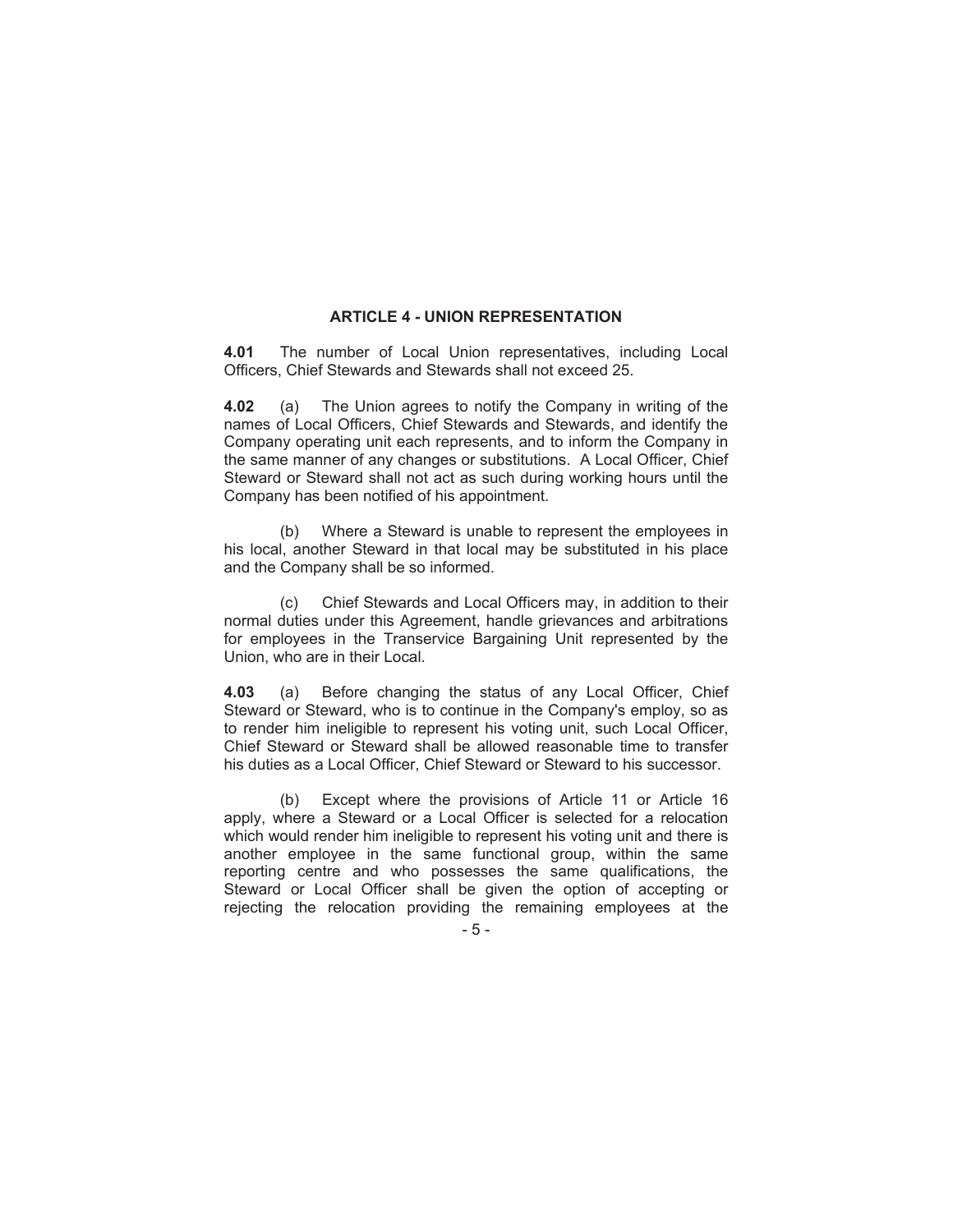reporting centre from which the relocation is to be made are qualified to perform the work remaining.

**4.04** The Company agrees that permission for representatives of the Union to enter the Company's premises will not be unreasonably withheld.

**4.05** The Company shall grant a leave of absence of between three months and one year, without pay, to an employee requesting such leave to assume full-time employment with the Union.

**4.06** (a) Such leave of absence shall be renewed by the Company at the request of the Union.

(b) An employee on such a leave of absence shall continue to accumulate net credited service to a maximum of three years.

**4.07** Leaves of absence without pay of up to two weeks duration shall be granted to employees, at the request of the Union subject to the following conditions:

(a) the total of such leaves in a calendar year shall not exceed 52 weeks;

(b) the granting of such leaves shall be subject to service requirements;

(c) the leave of absence shall not be used for the solicitation of members for the purpose of certification;

(d) a written request for such leave must be submitted to the Company at least two weeks prior to the commencement of the leave, and a copy forwarded to the Vice President of Operations

-6-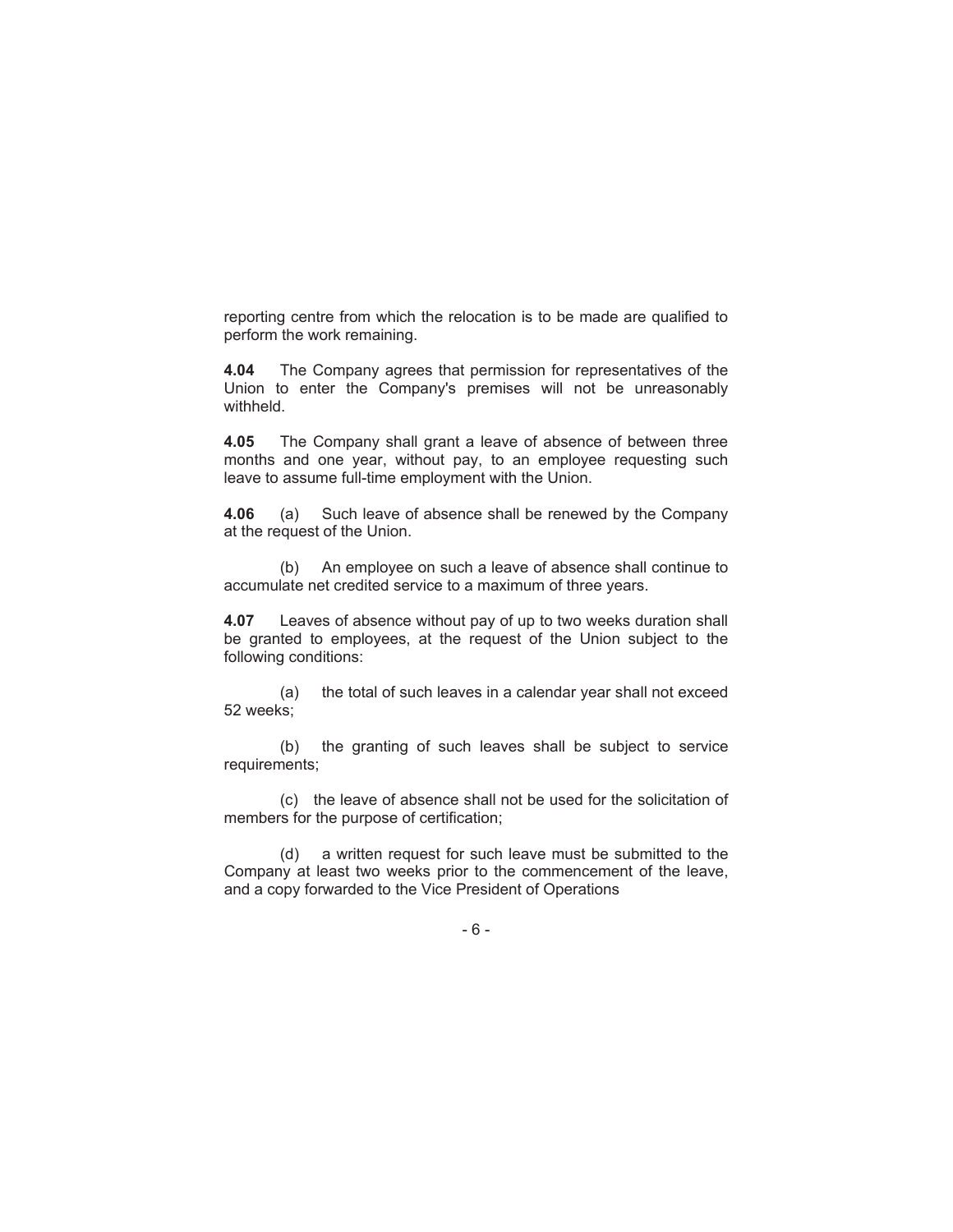**4.08** The Company will pay an employee who is on leave of absence pursuant to section 4.07, on behalf of the Union, at his basic rate of pay for the duration of the leave of absence. Any amount so paid by the Company will be billed to the National Union monthly and the Union shall remit that amount to the Company within 30 days of receipt of the bill.

#### **ARTICLE 5 - TIME ALLOWANCE**

**5.01** (a) An employee having a grievance or complaint, or a potential grievance or complaint, may confer with his Union Steward or with Management during his scheduled working hours, and

(b) Union Stewards, Chief Stewards or Local Officers may handle grievances, or attend meetings with the Company, during their scheduled working hours, without deduction of the time so occupied in the computation of the time worked for the Company, and without deduction of wages in respect thereof provided, however, that each employee, Union Steward, Chief Steward or Local Officer must arrange with his immediate supervisor, subject to service requirements, for all time off the job required for the above purposes.

(c) Any grievance related activities other than those referred to in this section are to be considered as other union business and the provisions of section 5.03 shall apply.

**5.02** An authorized Bargaining Representative of the Union may have time off for purposes of bargaining without deduction of the time worked for the Company, and without deduction of wages in respect thereof provided that such time is actually devoted to collective bargaining, but only until the expiry date of the Collective Agreement, or the date that conciliation assistance is requested, whichever is later. All time off required after the expiry date of the Collective Agreement or the date that conciliation is requested will be without pay and subsection 5.03 (e) shall

-7-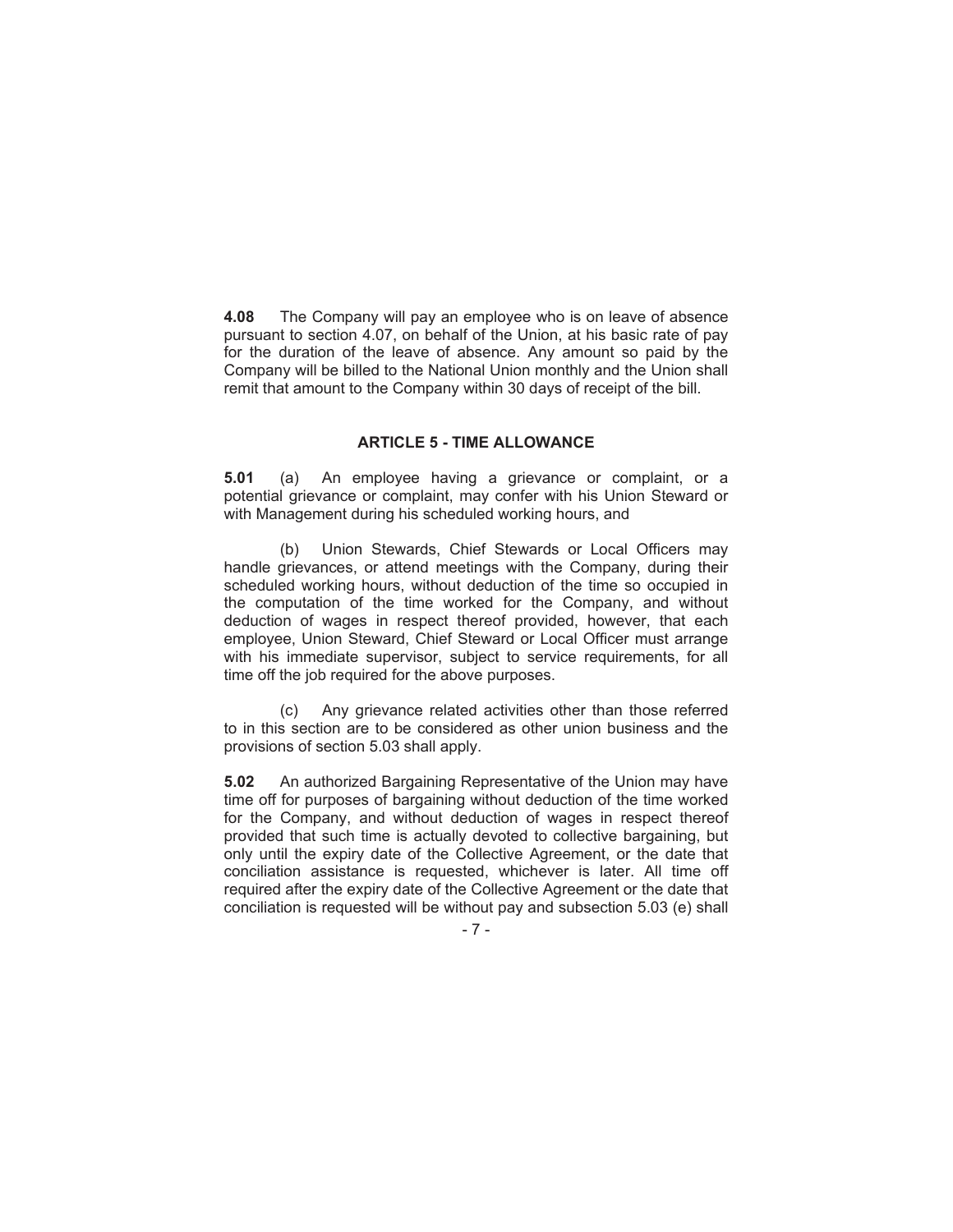apply.

**5.03** (a) A Union Steward, may attend up to a maximum of five working days for each absence, to other business of the Union without deduction of the time so occupied in the computation of time worked for the Company, provided that it is the business of the bargaining unit covered by this Agreement.

(b) Chief Stewards or Local Officers may attend, up to a maximum of five working days for each absence, to other business of the Union without deduction of the time so occupied in the computation of time worked for the Company, provided it is the business of the bargaining unit covered by this Agreement or of the Operator Services bargaining unit represented by the Union.

(c) A Local Union President or his delegated representative may attend, up to a maximum of five working days for each absence, to other business of the Union without deduction of the time so occupied in the computation of time worked for the Company.

(d) All time off required pursuant to subsections 5.03 (a)*,* 5.03 (b) or 5.03 (c) will be granted without pay; however,

(e) The Company will pay the Union Steward, Chief Steward or Local Officer, on behalf of the Union, at his basic rate of pay for all time off to attend to other business of the Union. Any amount so paid by the Company will be billed to the National Union monthly with an accompanying statement of account and the Union shall remit that amount to the Company within 30 days of receipt of the bill.

**5.04** (a) Time off pursuant to this Article shall be granted only following a formal request to management, on a form supplied by the Company. Such request shall contain the reason the time off is required, the name of the grievor requesting the meeting and the name of the

-8-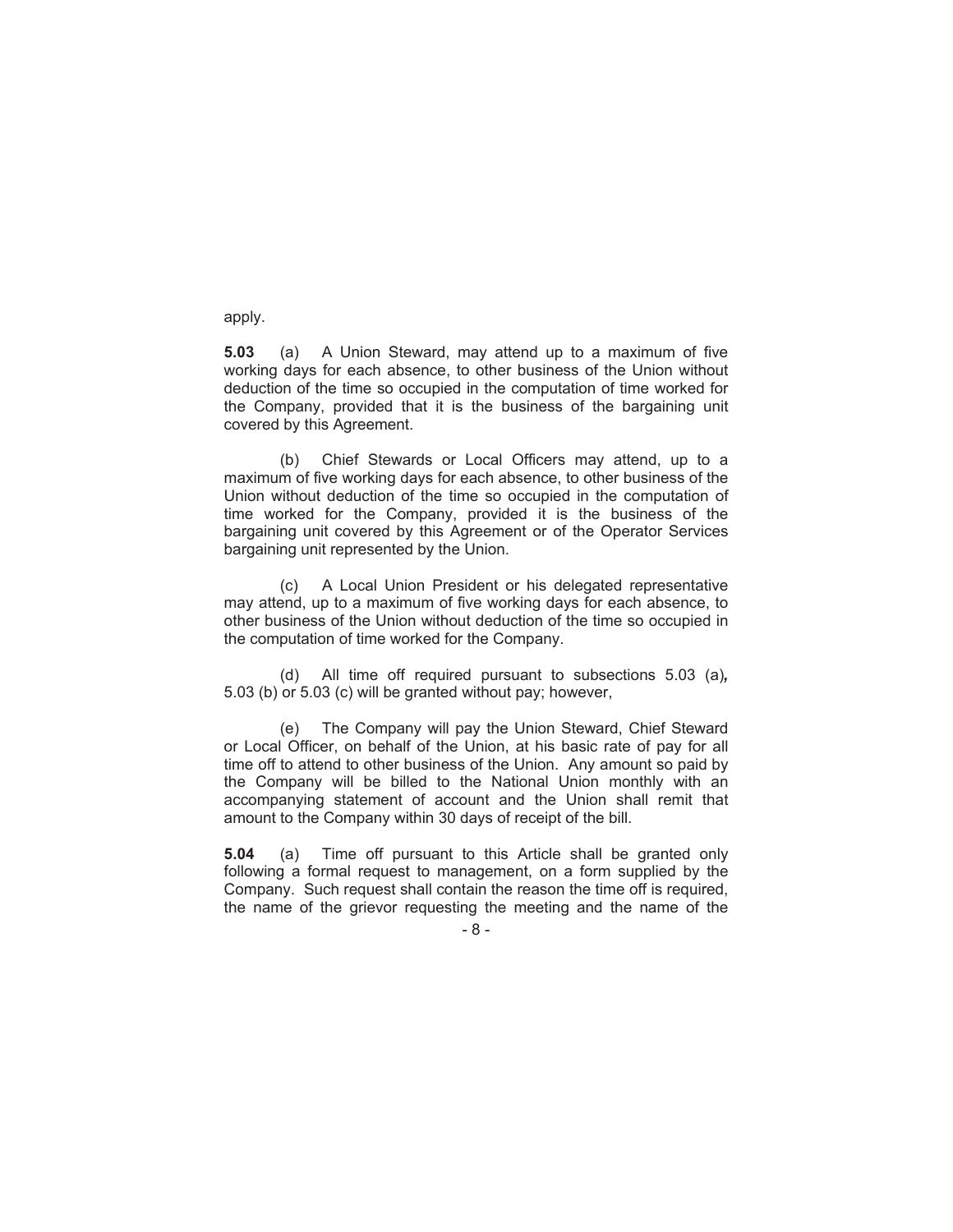grievor's foreman (if appropriate), a telephone number where the person requesting the time off can be reached and the estimated duration of the time off the job requested. Such request will not unreasonably be denied, but it is recognized that service requirements make it impractical at times to grant the request; in such cases, the Union Steward, Chief Steward or Local Officer requesting the time off may be replaced by the nearest available Union Steward, Chief Steward or Local Officer from amongst those designated by the Union as a replacement.

(b) Where a portion of an employee's scheduled vacation falls at the same time as a National Convention or the Bargaining Caucus of the Union to which he is elected to attend, that portion of the employee's vacation may be rescheduled for an available time on the vacation schedule.

**5.05** (a) It is understood that Union Representatives have work to perform for the Company and any time spent on Union matters during working hours will be devoted only to Union business as provided for in this Agreement. In keeping with that understanding it is also agreed that Union Representatives have a legal obligation to provide proper representation, and time off for Union business will not unreasonably be withheld. Both the Union and the Company agree that the granting and use of time off the job will not be abused.

(b) The Vice President of Operations or appointed delegate will meet, quarterly if required, with the President and Vice-Presidents of the Union to review alleged abuses regarding the granting or use of time off the job notwithstanding that a matter to be reviewed is, or may be, the subject of a grievance.

**5.06** One representative of each of the Locals may attend the Bargaining Caucus of the Union without deduction of the time so occupied in the computation of the time worked for the Company, and without deduction of wages in respect thereof, to a maximum of five

 $-9-$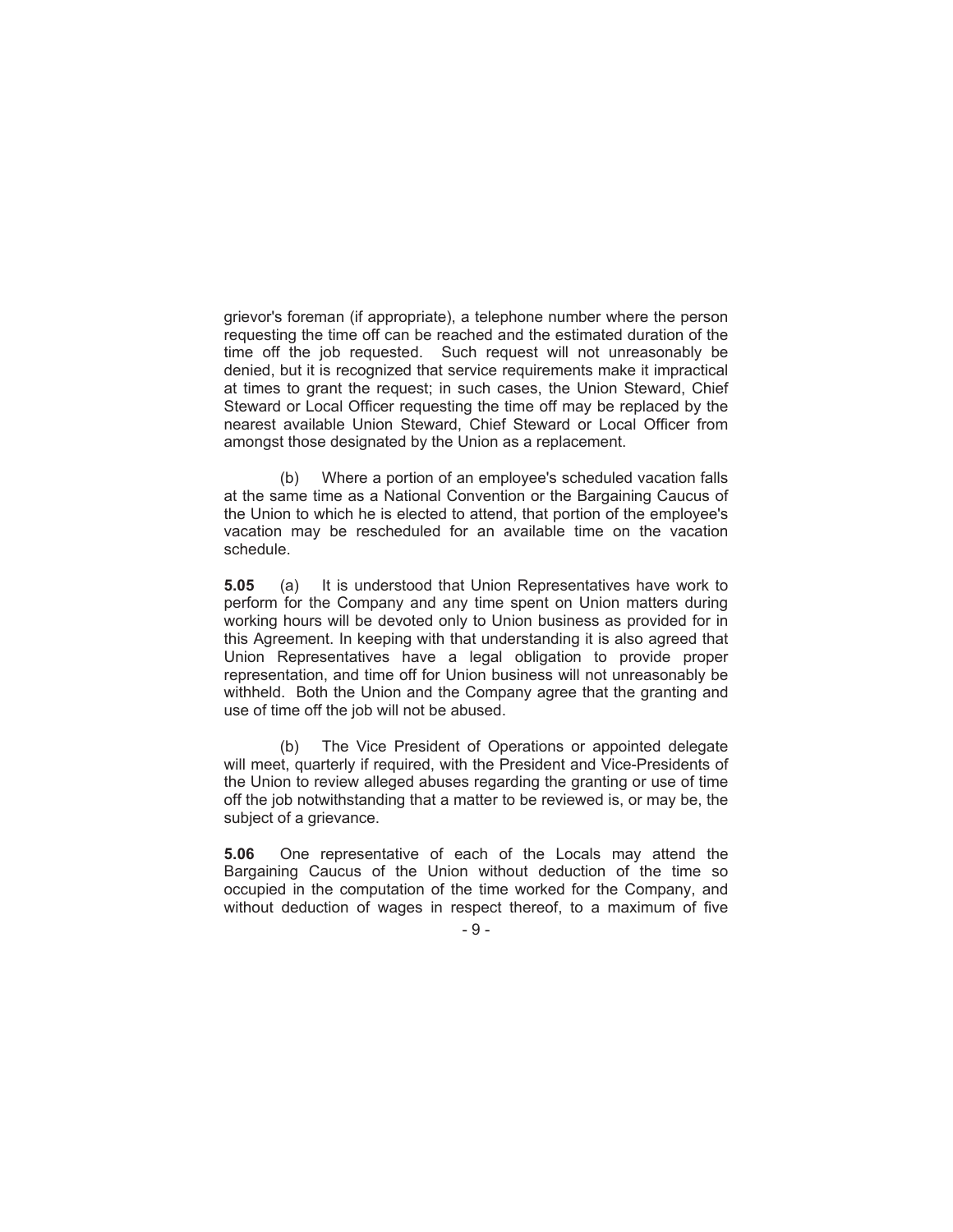days; provided however that the Company is given the names of the delegates two weeks prior to the meeting.

#### **ARTICLE 6 - EXPENSES**

**6.01** Each party shall bear the expenses incurred by its own Representatives in attending meetings and proceedings contemplated by this Agreement, and all joint expenses incurred in respect of such meetings and proceedings shall be borne by the parties in equal shares.

### **ARTICLE 7 - STRIKES AND LOCKOUTS**

**7.01** During the term of this Agreement the Company agrees that there shall be no lockouts and the Union agrees that there shall be no slow-down, strike, or any other stoppage of or interference with work, which would cause any interruption of work.

**7.02** The words "Strike" and "Lockout" shall have the meaning given these words in the Canada Labour Code.

#### **ARTICLE 8 - MANAGEMENT RIGHTS**

**8.01** The Company has the exclusive right and power to manage its operations in all respects and in accordance with its commitments and responsibilities to the public, to conduct its business efficiently and to direct the working forces and without limiting the generality of the foregoing, it has the exclusive right and power to hire, promote, transfer, demote or lay-off employees, and to suspend, dismiss or otherwise discipline employees.

**8.02** The Company agrees that any exercise of these rights and powers shall not contravene the provisions of this Agreement.

 $-10-$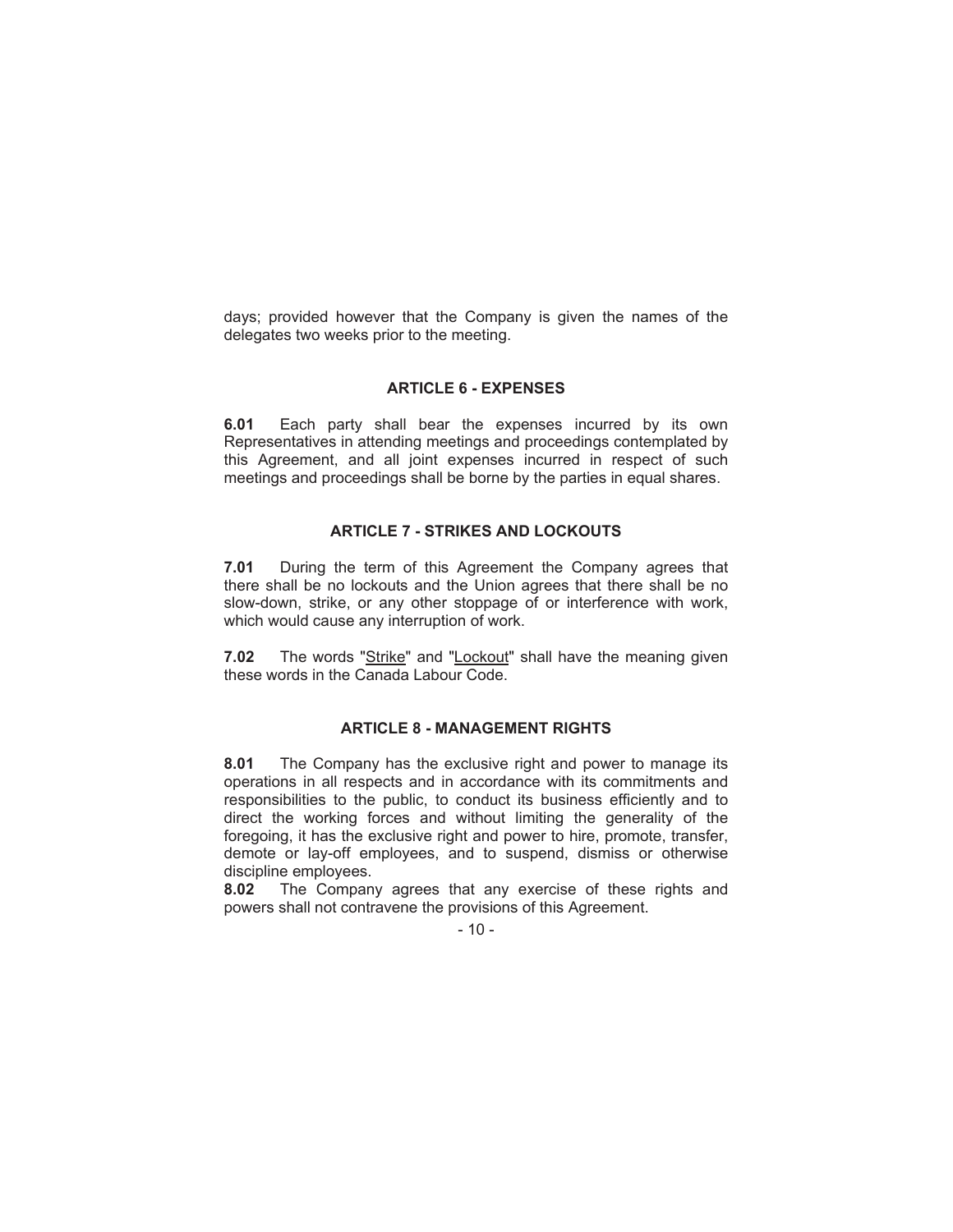#### **ARTICLE 9 - DEFINITIONS**

**9.01** "Employee" means a person employed in Transervice Lease Co. to do skilled or unskilled manual or technical work in any of the occupations listed in Attachment A attached hereto, but does not include a person who,

- (1) is employed in a confidential capacity in matters relating to industrial relations, or
- (2) exercises Management functions.

(a) "Regular Employee" means an employee whose employment is reasonably expected to continue for longer than two years, although such employment may be terminated earlier by action on the part of the Company or the employee.

(b) "Temporary Employee" means an employee who was engaged on the understanding that the period of employment was expected to continue for more than three weeks but not more than two years.

A Temporary employee, upon accumulating 24 months of time worked as defined in section 9.02, shall be offered a Regular Part-Time position and, upon his acceptance, be reclassified in accordance with the provisions of subsection 24.02 (b) (ii) in the order provided under subsection 24.02 (b). Should the employee refuse this offer, his employment shall be terminated. After (24) twenty-four months of employment, a Regular Part-Time employee will be re-classified as Regular Full Time. Employees may request to keep a Regular Part-Time position. The company will accept this request when the business can so accommodate.

- 11 -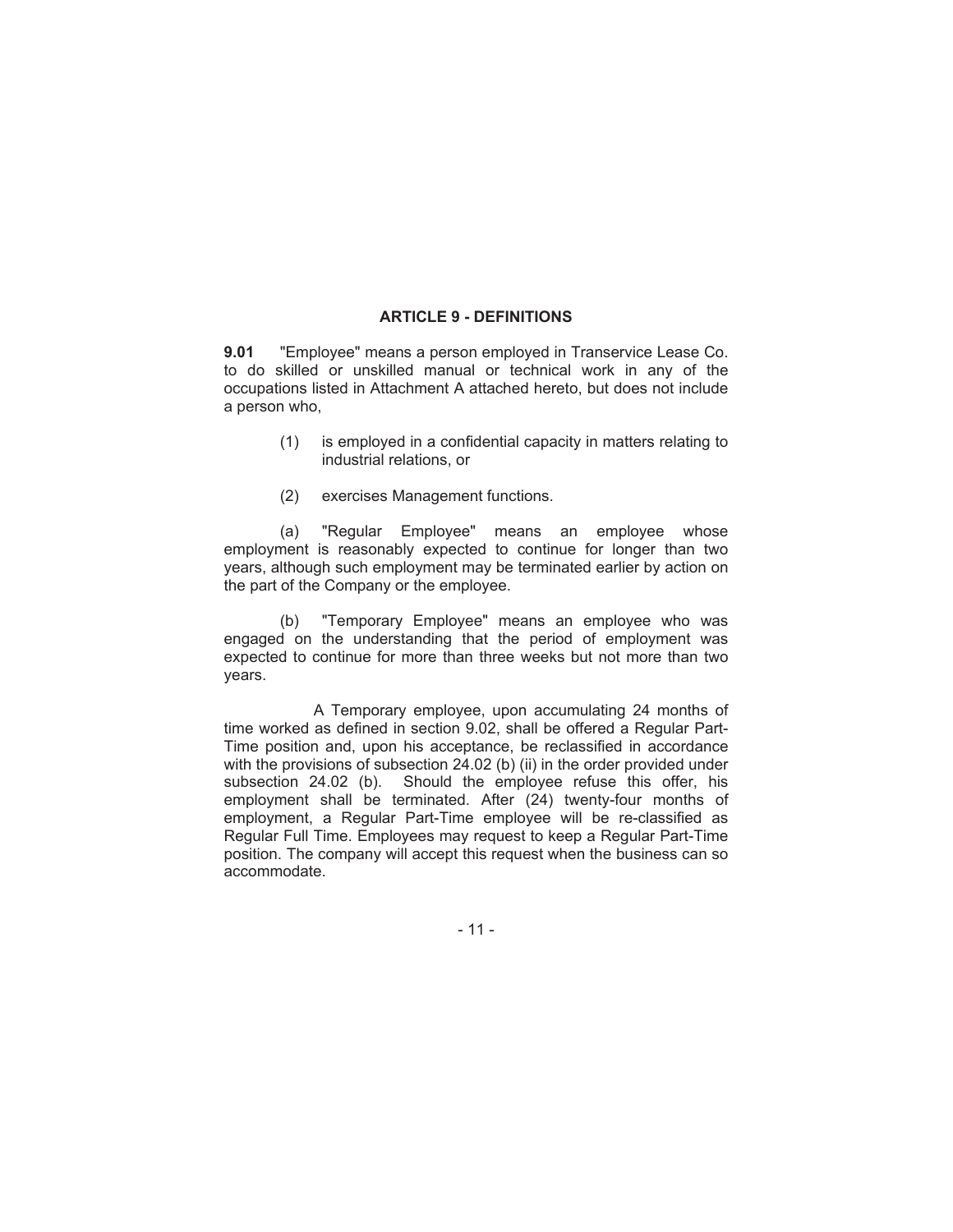(c) "Full-Time Employee" means an employee (Regular or Temporary) who is normally required to work the basic hours of work as established for his occupation.

(d) "Part-Time Employee" means an employee (Regular or Temporary) who is normally required to work less than the basic hours of work for a Full-Time employee.

A Part-Time employee shall not be construed to occupy or to have claim to a Full-Time position by virtue of having worked the basic hours of work established for a Full-Time employee.

#### (e) "Probationary Employee"

An employee shall be considered to be a Probationary employee until he has been continuously employed by the Company for six months.

Notwithstanding Article 13 of this Agreement, the Company retains the right to terminate the employment of a Probationary employee who is found by the Company to be unsuitable. Such a termination shall be subject to the grievance and arbitration procedures set forth herein.

The Company agrees to give the employee and his Steward a copy of the notice of termination which shall contain the reasons why, in the opinion of the Company, the employee is found to be unsuitable.

**9.02** For the purpose of subsection 9.01 (b) and section 9.03, "Time Worked" means any period during which a Temporary employee is performing work, on a continuous basis, or a non-continuous basis in accordance with the provisions of subsection 9.03 (a) within the same district. For any such period of time worked during a week or portion of a week, the employee shall be credited one calendar week of time worked.

#### - 12 -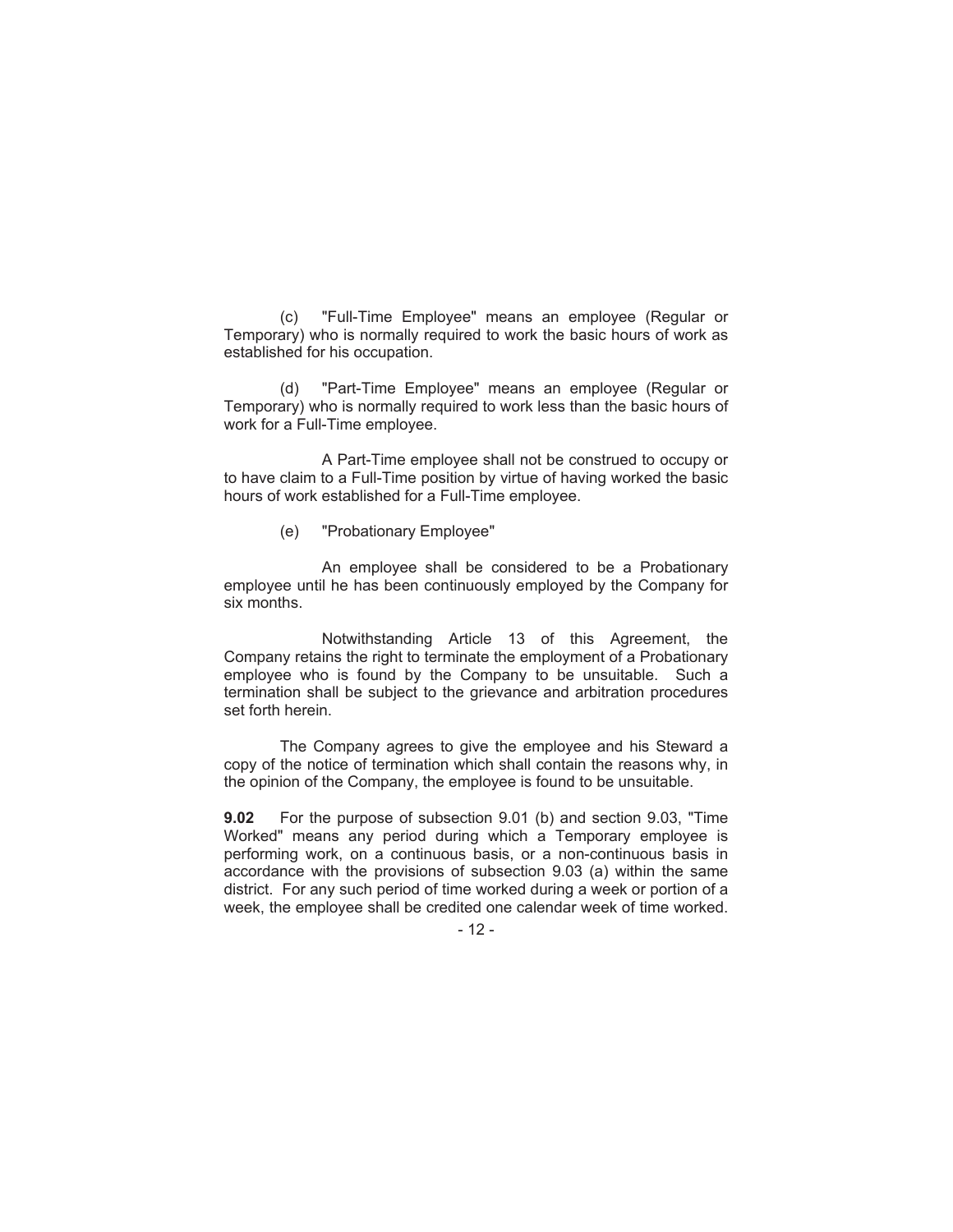This definition shall not be construed as affecting any rights of an employee under the provisions of section 10.01 of this Agreement.

#### **Rehiring - Temporary Employees**

**9.03** (a) A Temporary employee who has been continuously employed by the Company for six months and whose employment is terminated shall be listed on a rehiring list for former Temporary employees in order of accumulated time worked, and shall remain on the rehiring list for a maximum of six months following the end of his last period of employment.

(b) Prior to hiring a new Temporary employee in a family, headquarters and district, the Company shall offer the position to a former Temporary employee who is qualified to perform the work available and whose name is on the rehiring list of that family, headquarters and district.

(c) A former Temporary employee shall be offered to be rehired, in order of accumulated time worked, into a Temporary position within his family and within the same headquarters and district.

(d) It is the responsibility of a former Temporary employee who desires to be rehired to keep the Company informed of his correct address, and to advise the Company within five days of the date of the offer of rehiring as to his acceptance. The former employee shall have ten days from the date he accepted the rehiring offer, to report for duty.

(e) Where a former employee does not accept the offer of rehiring or report for duty within the time limits prescribed in subsection 9.03 (d), he forfeits his rights to be rehired in accordance with subsections 9.03 (a) through (d).

- 13 -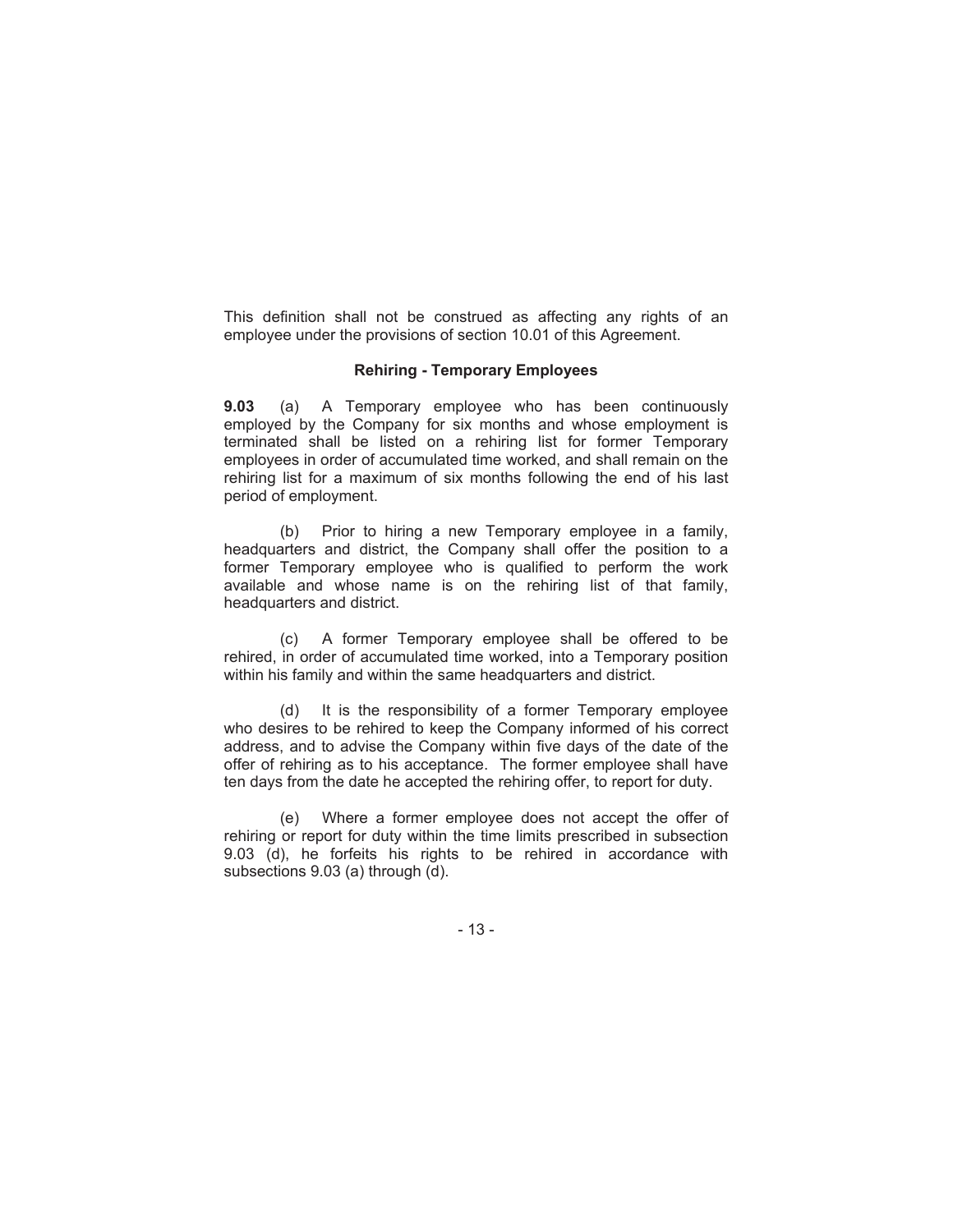(f) The date of mailing of a registered letter to the employee's last address on Company records shall be the date of the offer of rehiring.

**9.04** Where a former Temporary employee is rehired within his family, headquarters and district, in accordance with the provisions of section 9.03, he shall not be considered to be a Probationary employee.

**9.05** The provisions of section 9.03 do not apply to a Temporary employee who has rejected an offer of a Regular Part-Time position in accordance with the provisions of subsection 9.01 (b).

**9.06** The provisions of section 9.03 shall not apply to an employee who is dismissed in accordance with the provisions of Article 13.

#### **ARTICLE 10 - SENIORITY**

**10.01** The net credited service date as shown on Company records and as posted on the seniority lists establishes an employee's seniority. The Company agrees that existing rules for determining net credited service, as described in Company practices, will not be changed during the life of this Agreement in a manner that will diminish the net credited service of any employee.

**10.02** All employees covered by this Agreement whose Tier D managers reports to the same Tier C manager shall comprise a seniority unit.

**10.03** The exercise of seniority shall be within a seniority unit except as otherwise specifically provided in this Agreement. If two or more employees have the same seniority, the one occupying his present position the longest shall be deemed to have the most seniority.

- 14 -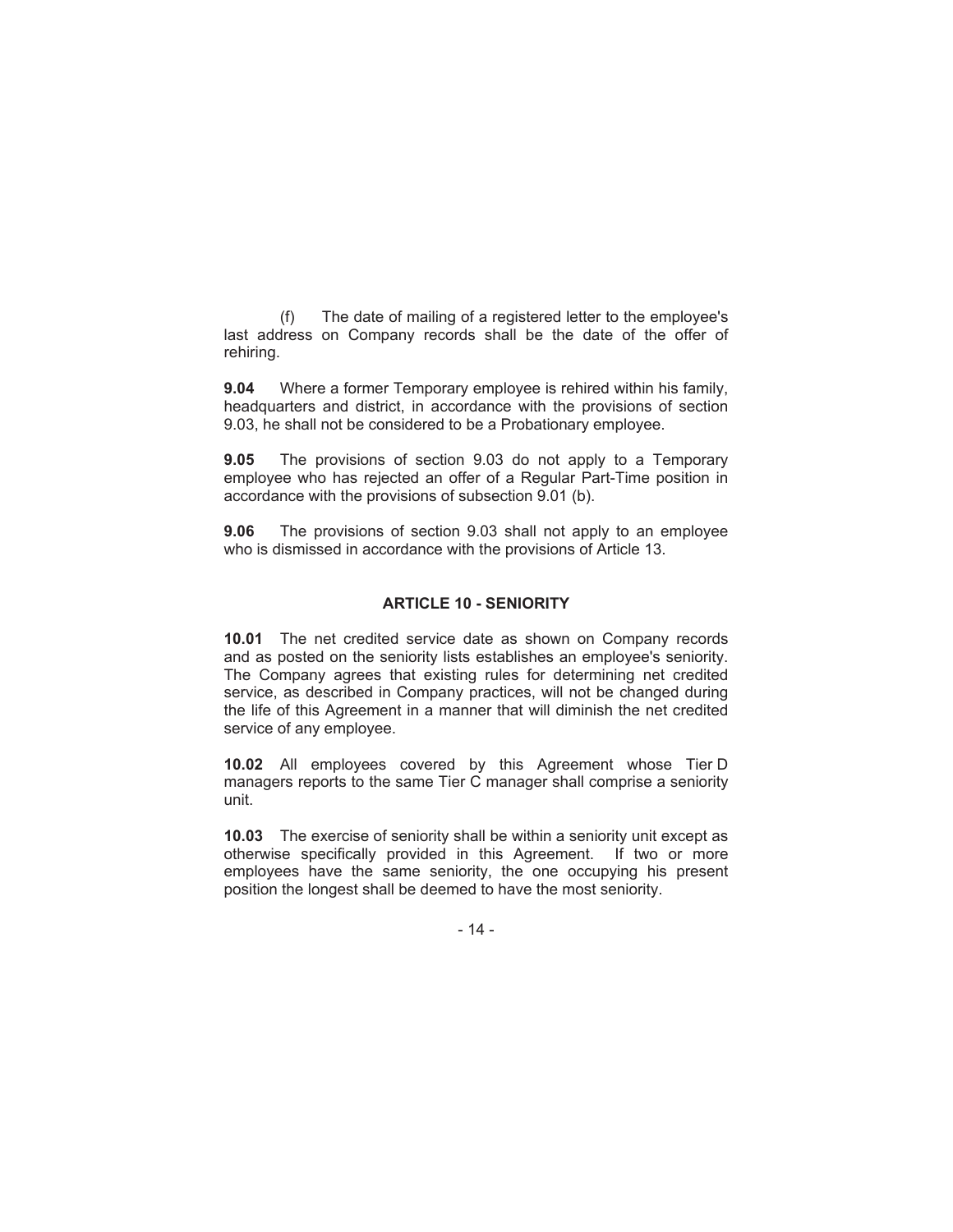**10.04** The Company will prepare and make available on the appropriate Company intranet site(s), on February 1 and August 1, lists showing the seniority of employees within each seniority unit, and their headquarters. The link(s) giving access to the intranet site(s) will be posted on the appropriate Company bulletin boards. One copy of such list(s) will be sent to the local Union office.

**10.05** The Company agrees to advise the Steward concerned where an employee is hired, retired on pension, permanently transferred, temporarily transferred, or assigned to a job location, for five days or more, reclassified, reassigned, or promoted to a management position. Such advice as well as the employment status of the employee, his occupation and reporting centre will be given to the Steward in writing at the time the employee is informed, or immediately thereafter. The Company further agrees to advise, in the same manner, the Steward concerned of an employee's death, resignation or leave of absence for a period exceeding 30 days.

**10.06** The Company agrees to supply bi-monthly, to designated Local Officers of the Union, the surname and first name on Company records, employment status, occupation, and reporting centre, of all employees, as well as the names of the Tier D, Tier C and Tier B managers and the organization code of the Tier D manager of each employee, within a district or equivalent operating unit of the Company.

- 15 -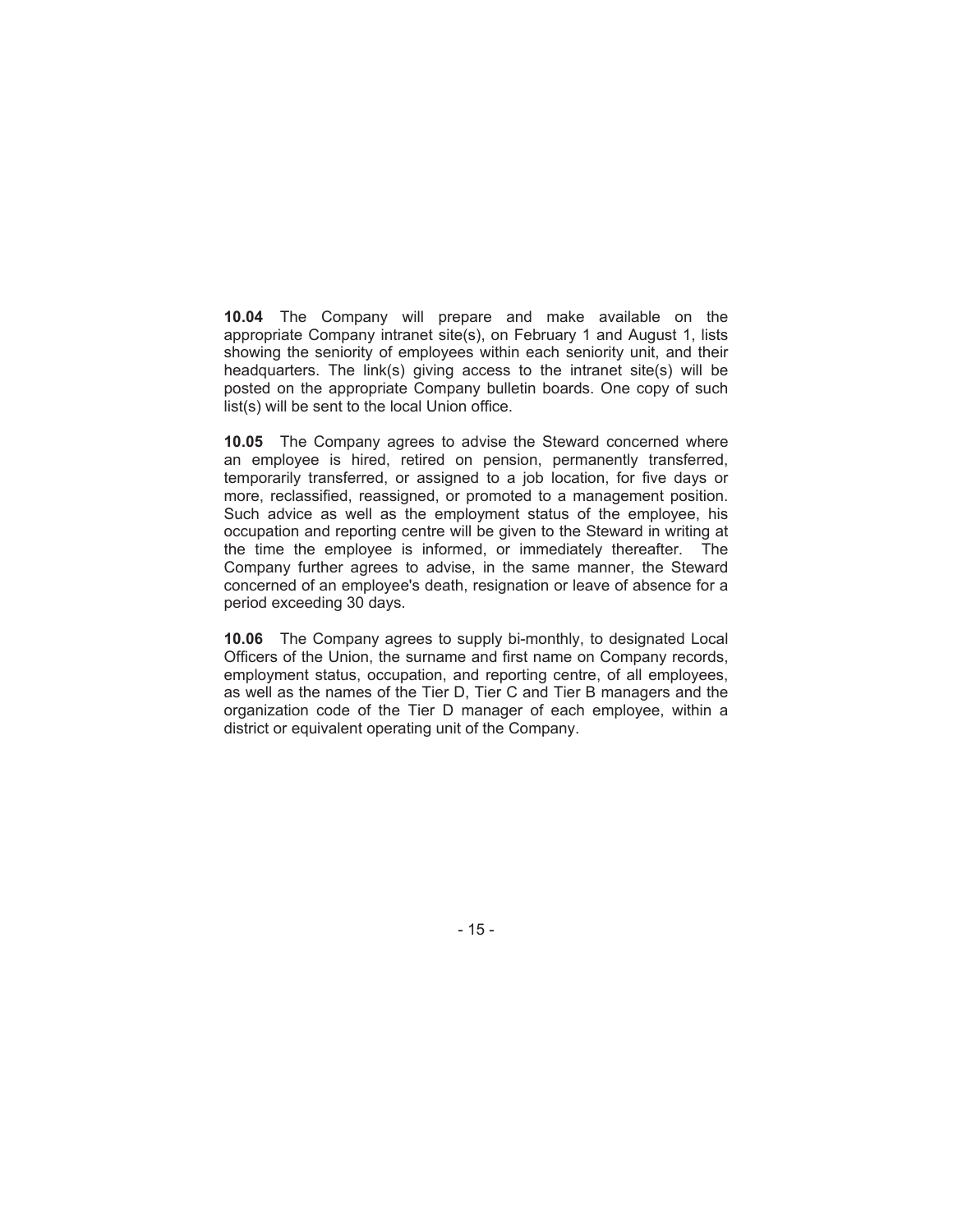## **ARTICLE 11 - FORCE ADJUSTMENT**

#### **General**

**11.01** When any condition arises which reduces the work load to the extent that, in the Company's opinion, force adjustment is warranted, the following shall apply:

(a) If the contemplated adjustment to the force would involve the lay-off of 15% or more Regular employees per province from the bargaining unit within a period of 30 days, or alternatively the spreading of the equivalent work by part-timing, the Company shall endeavour to reach agreement with the Union as to whether a plan of part-timing, layoffs, or a combination of the two shall be put into effect.

(b) If the contemplated adjustment to the work force is less extensive than that described in subsection 11.01 (a), the Company shall not resort to lay-off of Regular employees or part-timing of Regular Full-Time employees, except with the agreement of the Union.

**11.02** In the event that an agreement as to a plan cannot be reached under subsection 11.01 (a) within a period of 30 calendar days after the matter has been submitted to the Union, the Company may proceed on a plan of lay-off to the extent it deems necessary.

**11.03** It is expressly understood, however, that if the Company proceeds on a plan of lay-off at the expiration of the 30 day period or later as prescribed in this Article, negotiations toward an agreement relating to a force adjustment plan shall be resumed at any time at the request of either party. Similarly, after agreement has been reached as to a plan of force adjustment either party may resume negotiations at any time in an effort to obtain agreement upon modifications of the plan then in effect.

- 16 -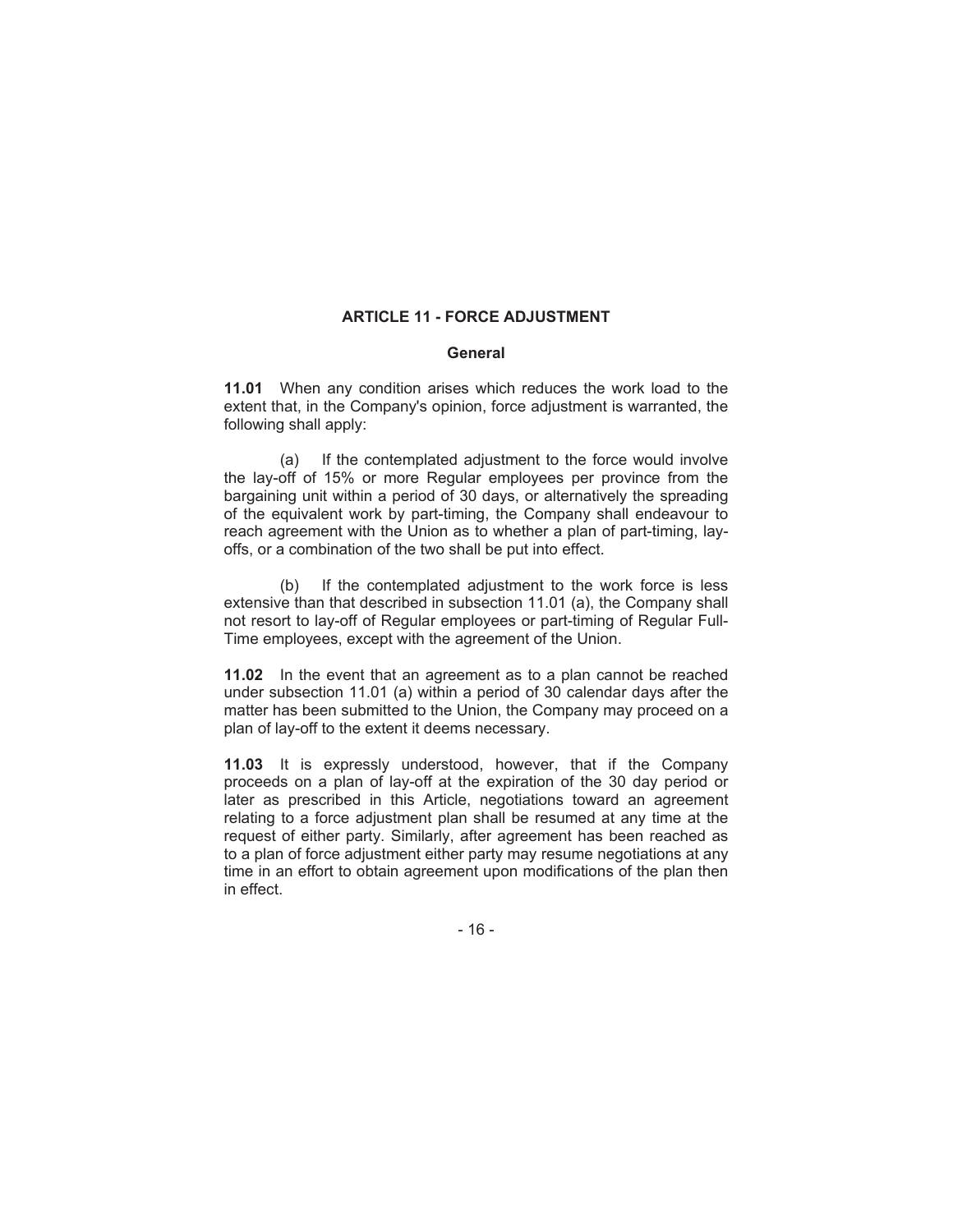#### **Temporary Lay-Off**

**11.04** (1) Where as a result of the discussions outlined in sections 11.01 and 11.02 the work force is to be reduced and the Company proceeds on a plan of lay-offs which may be for a period of up to but not exceeding a maximum of 25 consecutive weeks, the following provisions shall apply.

- (2) (a) No Regular employee shall be laid off until:
	- (i) the employment of all Temporary employees is terminated within the affected family and headquarters where lay-off is warranted, and
	- (ii) all contractors working within the affected family and headquarters where lay-off is warranted, are released, where Company employees can do the contracted work with a five day familiarization period and when the necessary tools and equipment are available.

(b) Once the temporary lay-off is in effect, no employee shall be hired or transferred into the affected family and headquarters until the end of the lay-off period.

(c) For the purposes of this Article, family(ies) shall mean the family(ies) listed in Attachment D of this Agreement.

(d) The aggregate period of temporary lay-off(s) shall not exceed thirty-two weeks within any calendar year. **Temporary Lay-Off Procedures**

**11.05** The following procedures shall be applied in laying off Regular employees:

- 17 -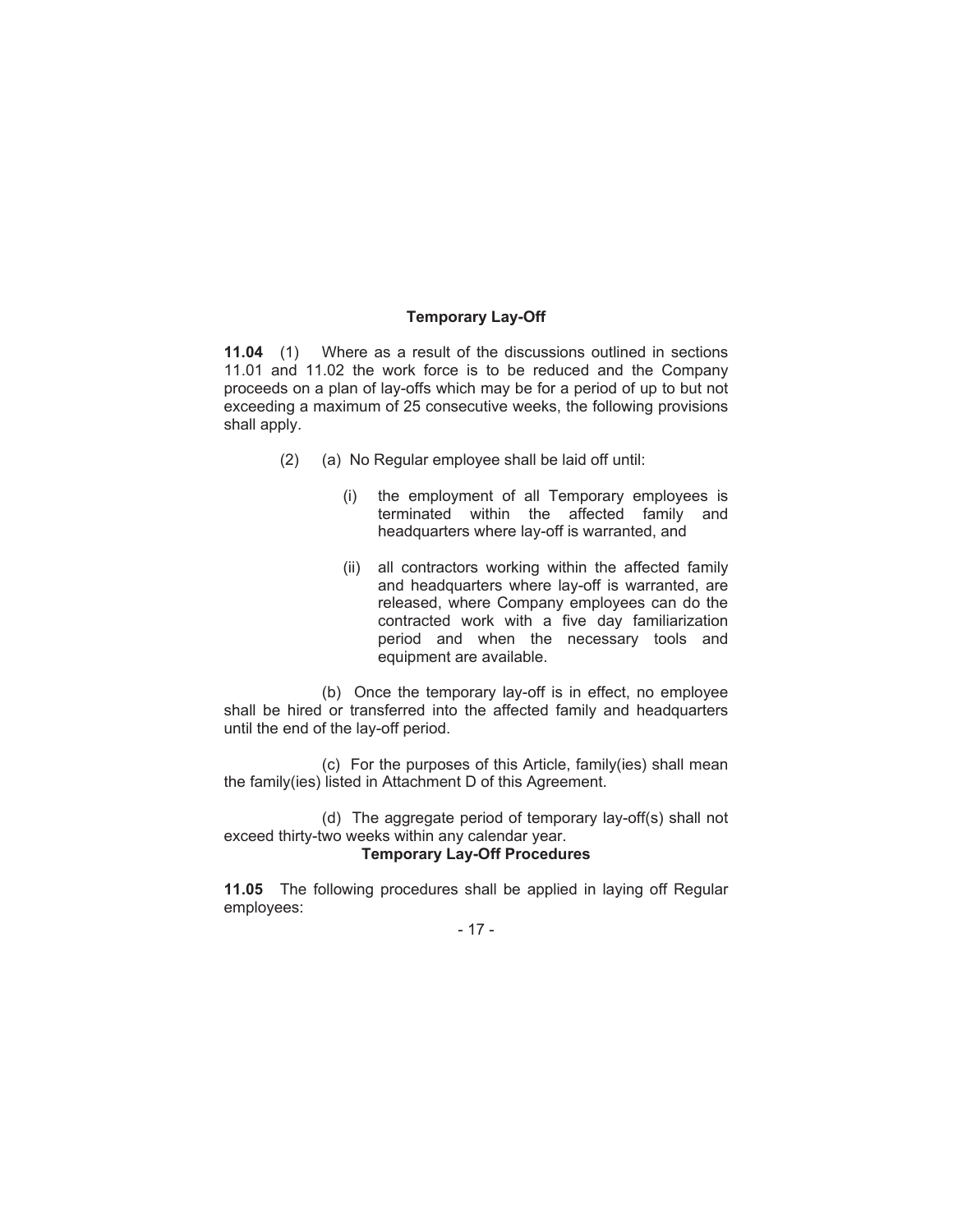(1) The most junior employee(s) in the affected occupation within the headquarters, will be identified as surplus provided those to be retained on the basis of seniority are qualified to perform the work remaining.

(2) The identified surplus employee will have the option of accepting lay-off or a reassignment. Any reassignment in these circumstances shall be made by the Company only if the employee is qualified to perform the required work within such period of time as may be reasonably required but in any event not more than ten working days familiarization period, and provided that such assignment can be made without displacing a more senior employee. The reassignment shall be made only in the following order:

- (a) by displacing the most junior employee in another occupation of the same classification, in the same family within the same headquarters,
- (b) by displacing the most junior employee in another occupation of a lower classification, in the same family and within the same headquarters.

(3) The Company will attempt to place, in accordance with subsection 11.05 (2), each of the identified surplus employees commencing with the most senior.

(4) Those employees eventually constituting the final surplus list shall be laid off.

(5) Any employee reassigned to an occupation of a lower classification, in accordance with paragraph (b) of subsection 11.05 (2), shall continue to be paid at his previous salary rate for the duration of such reassignment.

- 18 -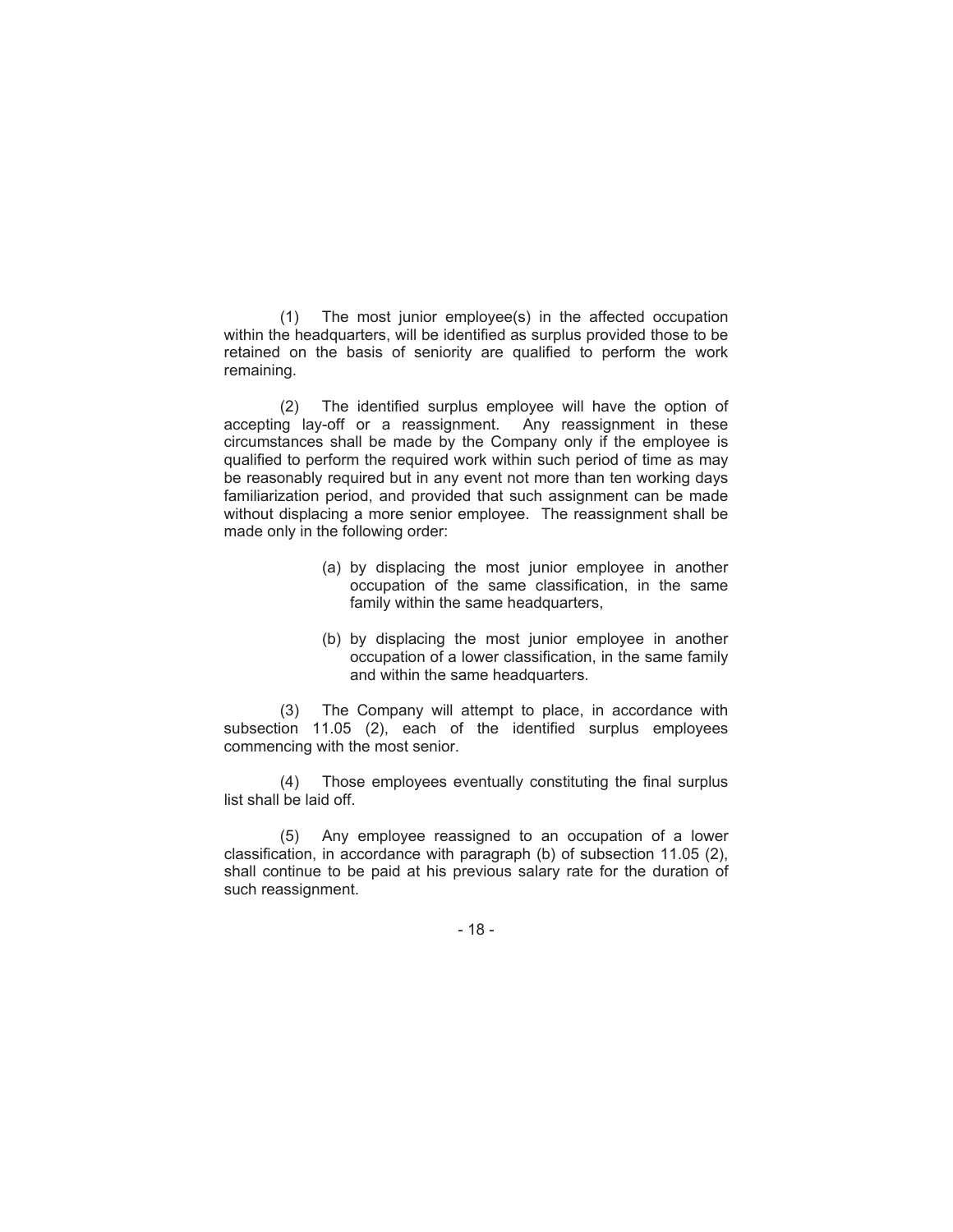**11.06** Upon completion of a temporary lay-off, all laid off employees shall be guaranteed a recall by the Company in accordance with sections 11.14 to 11.18.

#### **Long Term Lay-Off**

**11.07** Where as a result of the discussions outlined in sections 11.01 and 11.02 the work force is to be reduced and the Company proceeds on a plan of lay-offs which are expected to be in excess of 25 consecutive weeks, the following provisions shall apply:

**11.08** No Regular employee shall be laid off until:

(a) the employment of all Temporary employees within the headquarters is terminated, and

(b) all contractors working in the territory served by the headquarters are released, where Company employees can do the contracted work with a five day familiarization period and when the necessary tools and equipment are available.

#### **Long Term Lay-Off Procedures**

**11.09** The following procedures shall apply in laying off Regular employees:

(1) The most junior employee(s) in each job classification affected in the seniority unit within the headquarters will be identified as surplus provided those to be retained on the basis of seniority are qualified to perform the work remaining.

- 19 -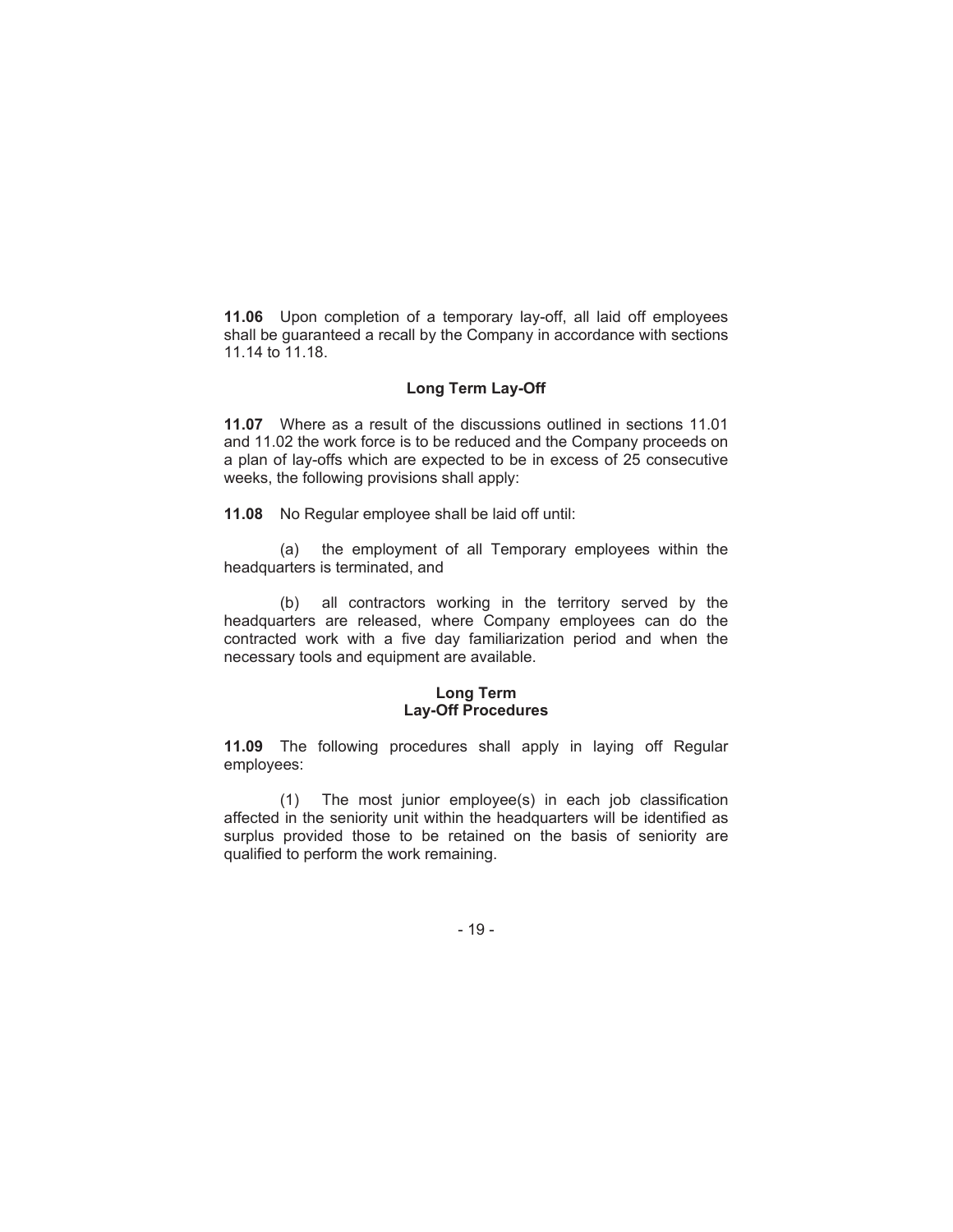(2) The most senior of such employees shall have the option of accepting lay-off or a reassignment. Any reassignment in these circumstances shall be made by the Company in the following order:

- (a) to his job classification in another seniority unit within the same headquarters provided the employee is qualified to perform the required work and provided such assignment can be made without displacing a more senior employee,
- (b) first to the same position and then to another position or job classification within the employee's seniority unit for which the employee is qualified to perform the required work within such period of time as may be reasonably required, but in any event not more than ten working days familiarization period, and provided that such assignment can be made without displacing a more senior employee,
- (c) to another position or job classification in another seniority unit within the same headquarters provided the employee is qualified to perform the required work within such period of time as may be reasonably required, but in any event not more than ten working days familiarization period, and provided that such assignment can be made without displacing a more senior employee,
- (d) an employee having five or more years of net credited service, who cannot be assigned in accordance with paragraphs (a), (b) or (c) of subsection 11.09 (2) may be assigned to an occupation of his job classification in another seniority unit in a headquarters adjacent to his own, provided the employee is qualified to perform the

 $-20-$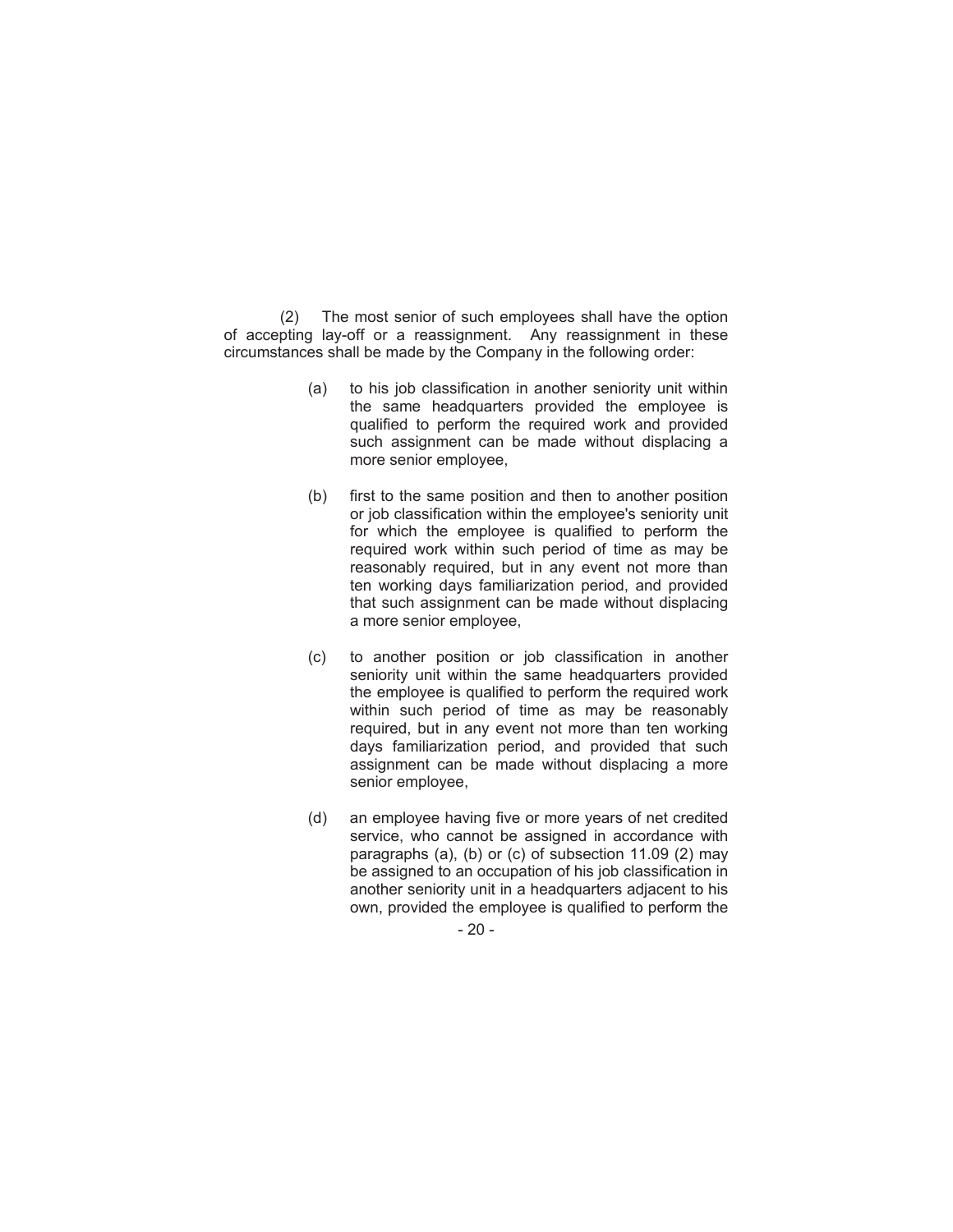required work and provided such assignment can be made without displacing a more senior employee.

(3) An employee assigned in accordance with paragraph (b) or (d) of subsection 11.09 (2) shall be eligible to living and transportation expenses in accordance with sections 23.08 and 23.09 for a period not to exceed 90 days, provided he reports for work in a headquarters other than his own.

(4) The Company will attempt to place, in accordance with subsection 11.09 (2) each of the identified surplus employees commencing with the most senior.

(5) Those employees eventually constituting the final surplus list shall be laid-off.

#### **Information Lists**

**11.10** The Company agrees to provide the Union with the following information as soon as possible after such information becomes available:

(a) a list of all employees who have been identified as surplus including their occupations and headquarters;

(b) a list of all employees who have been displaced, including their previous job title and their new job title;

(c) a final list of surplus employees who shall be laid off including their occupation and headquarters;

(d) a revised seniority list in accordance with section 10.04 of this Agreement.

- 21 -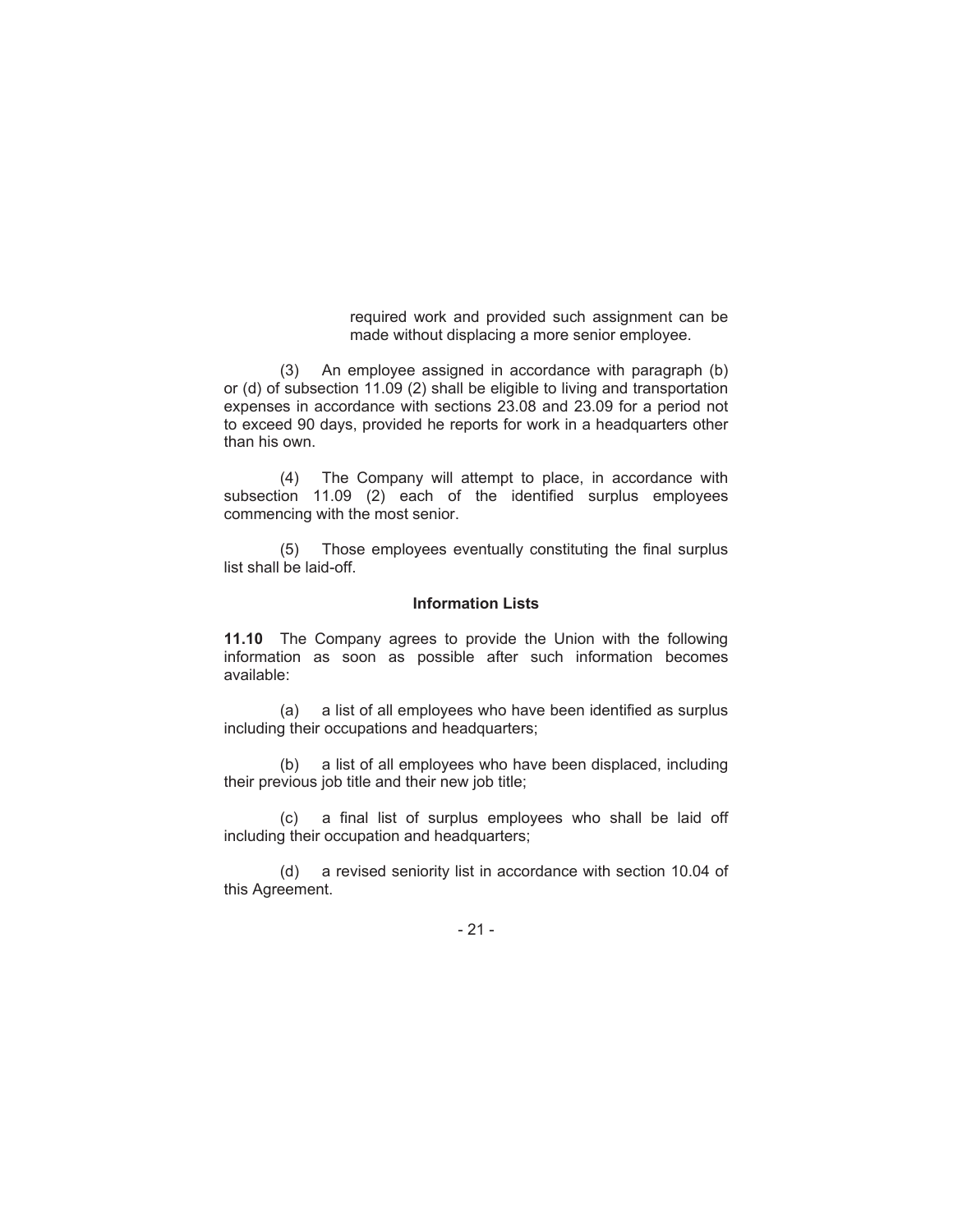### **Benefits Coverage - Temporary Lay-Off**

**11.11** The Company agrees to maintain the eligibility of a laid off employee during the entire period of a temporary lay-off to:

- (a) credit for service
- (b) participation, without payment of premium, in the:
	- (i) Comprehensive Medical Expense Plan
	- (ii) Vision Care Plan
	- (iii) Dental Plan

(c) Survivor Protection Program, providing the employee prepays the applicable premiums prior to the commencement of a lay-off.

#### **Benefits Coverage - Long Term Lay-Off**

**11.12** The Company agrees to treat the first 30 days of a long term layoff as a leave of absence and to maintain the eligibility of a laid off employee during that period to:

- (a) credit for service
- (b) participation, without payment of premium in the:
	- (i) Comprehensive Medical Expense Plan
	- (ii) Vision Care Plan

- 22 -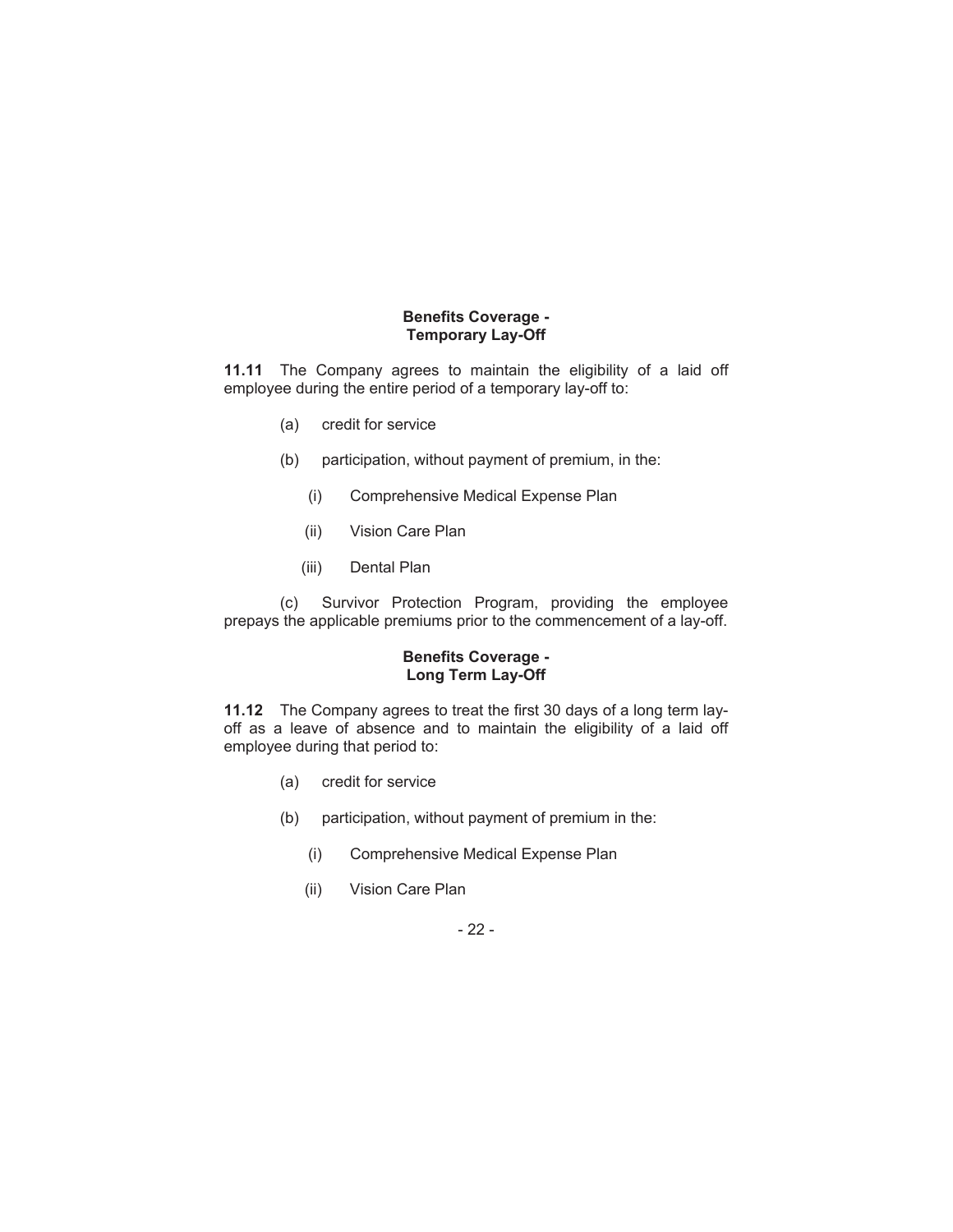(iii) Dental Plan

(c) Survivor Protection Program, providing the employee prepays the applicable premiums prior to the commencement of a lay-off.

#### **Reassignment or Transfer**

**11.13** An employee displaced under section 11.09 shall have the opportunity to be reassigned or transferred, or may at the Company's direction be reassigned or transferred, ahead of any 912 applicant, to his former position at his original reporting centre prior to the recall of any laid off employee at that location.

#### **Recall Procedures**

**11.14** (a) Employees who are on a temporary lay-off shall be listed on a family-wide recall list within the headquarters in seniority order and so maintained. They shall be recalled in inverse order of lay-off within their family provided they are qualified to perform the work available.

(b) Employees who are on a long term lay-off shall be listed on a headquarters-wide recall list in seniority order. Where a recall is warranted, the eligible employees shall be recalled in inverse order of lay-off within a headquarters provided they are qualified to perform the work available.

**11.15** When an employee is recalled to a reporting centre other than his reporting centre at the time of lay-off, he may choose, subject to section 11.17, to refuse recall until a job is available at his original reporting centre, provided the position to which he was recalled can be filled by another employee on lay-off with less seniority who is qualified to perform the work. If an employee is recalled to a reporting centre other than his reporting centre at the time of lay-off, the provisions of section 11.13 shall apply.

- 23 -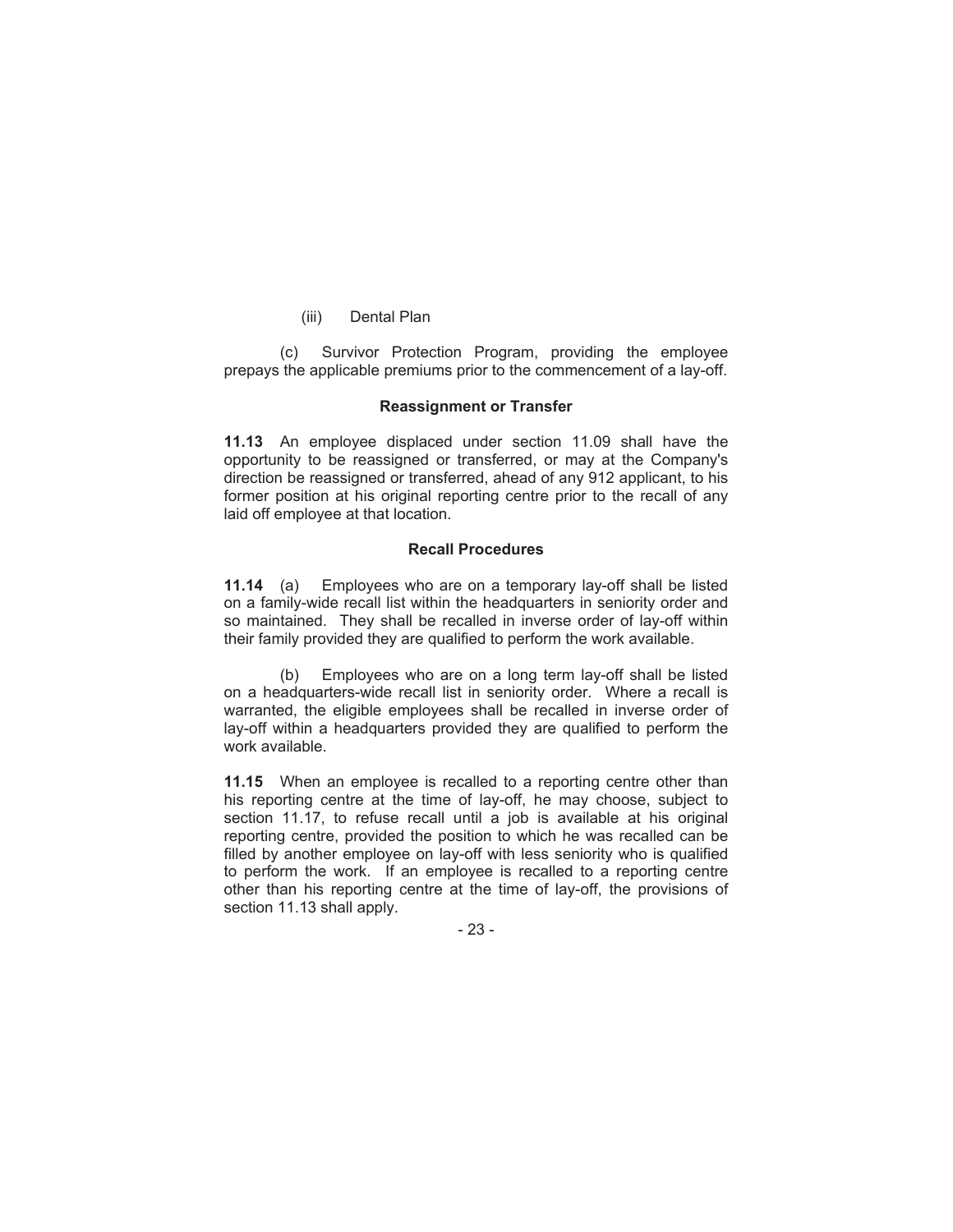**11.16** It is the responsibility of a laid off employee who desires to be recalled within the terms above to keep the Company informed of his correct address, and to advise the Company within ten days of the date of recall as to his acceptance.

**11.17** The Company may assume that failure on the part of any laid off employee to notify the Company within ten days concerning his acceptance of an offer of recall, or to report for duty within 15 days from the date of the offer or such other date as mutually agreed upon by the employee and the Company, shall constitute a rejection and the employee shall be deemed to have resigned.

**11.18** The date of mailing of a registered letter to the employee's last address of record shall be the date of offer of recall.

#### **Lay-Off Allowance Plan - Temporary and Long Term Lay-Off**

**11.19** Regular employees who are laid-off in accordance with this Article for a reason other than technological change, shall be granted lay-off allowance under the Lay-Off Allowance Plan.

- 24 -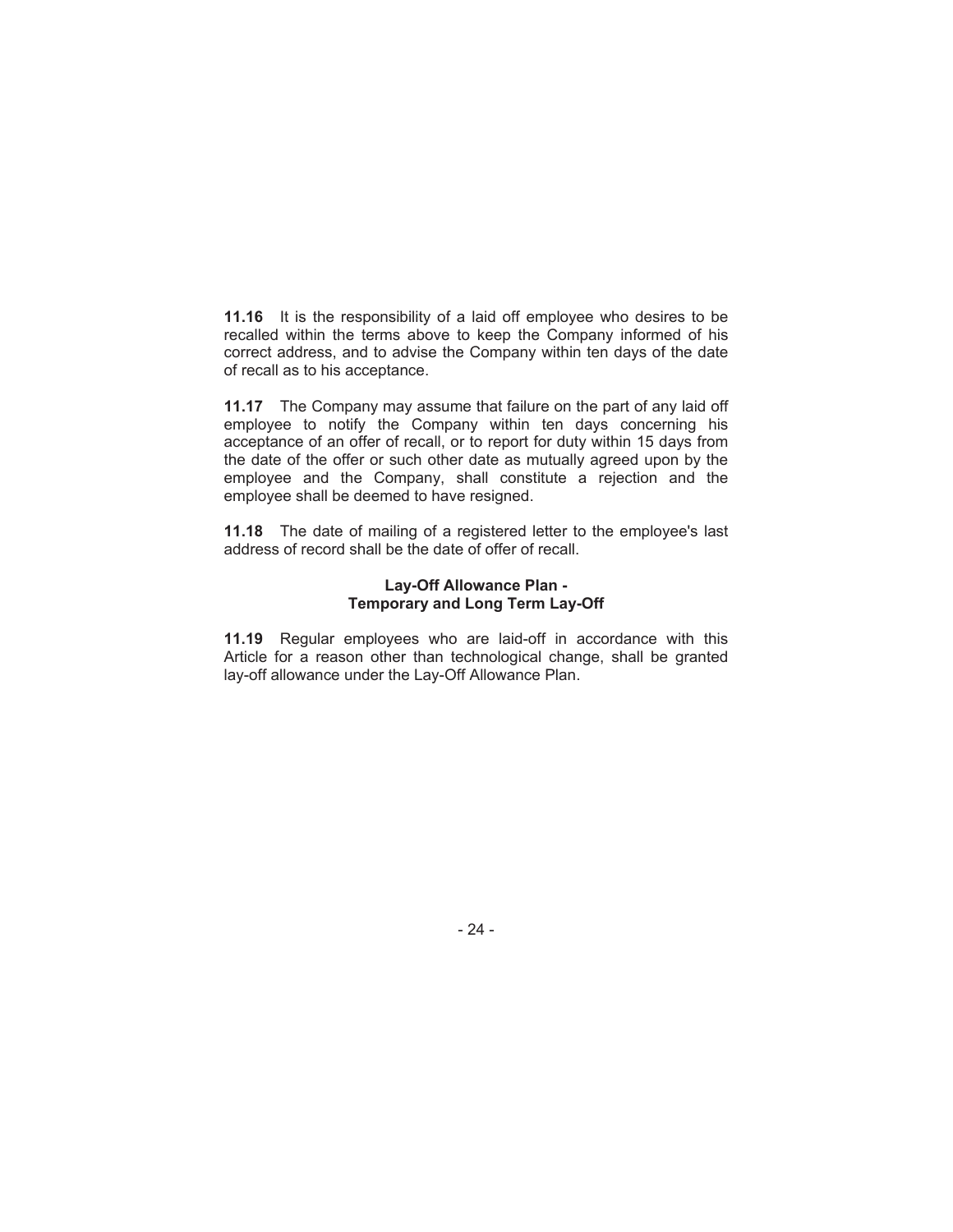**11.20** Except as otherwise provided in section 11.22, a Regular employee's total lay-off allowance entitlement during a period of lay-off shall be as follows:

| <b>Net Credited Service</b><br>On Date of Lay-Off | Lay-Off<br><b>Allowance</b><br><b>Entitlement</b> |
|---------------------------------------------------|---------------------------------------------------|
| Less than 1 year                                  | 0                                                 |
| 1 year but less than 2 years                      | 3 weeks                                           |
| 2 years but less than 3 years                     | 4 weeks                                           |
| 3 years but less than 4 years                     | 5 weeks                                           |
| 4 years but less than 5 years                     | 6 weeks                                           |
| 5 years but less than 6 years                     | 7 weeks                                           |
| 6 years but less than 7 years                     | 8 weeks                                           |
| 7 years but less than 8 years                     | 9 weeks                                           |
| 8 years but less than 9 years                     | 10 weeks                                          |
| 9 years but less than 10 years                    | 11 weeks                                          |
| 10 years but less than 11 years                   | 13 weeks                                          |
| 11 years but less than 12 years                   | 14 weeks                                          |
| 12 years but less than 13 years                   | 15 weeks                                          |
| 13 years but less than14 years                    | 16 weeks                                          |
| 14 years but less than 15 years                   | 17 weeks                                          |

Three weeks' additional pay for each full year of service in excess of 15 years of net credited service.

**11.21** (a) The Lay-Off Allowance Plan becomes operative at the time the employee applies for and qualifies for Employment Insurance benefits and upon receipt of proof that he receives such benefits.

(b) Each week's benefit shall be equivalent to 90% of the employee's regular weekly pay at time of lay-off in the case of a Regular Full-Time employee, and equivalent to 90% of the average earnings in

- 25 -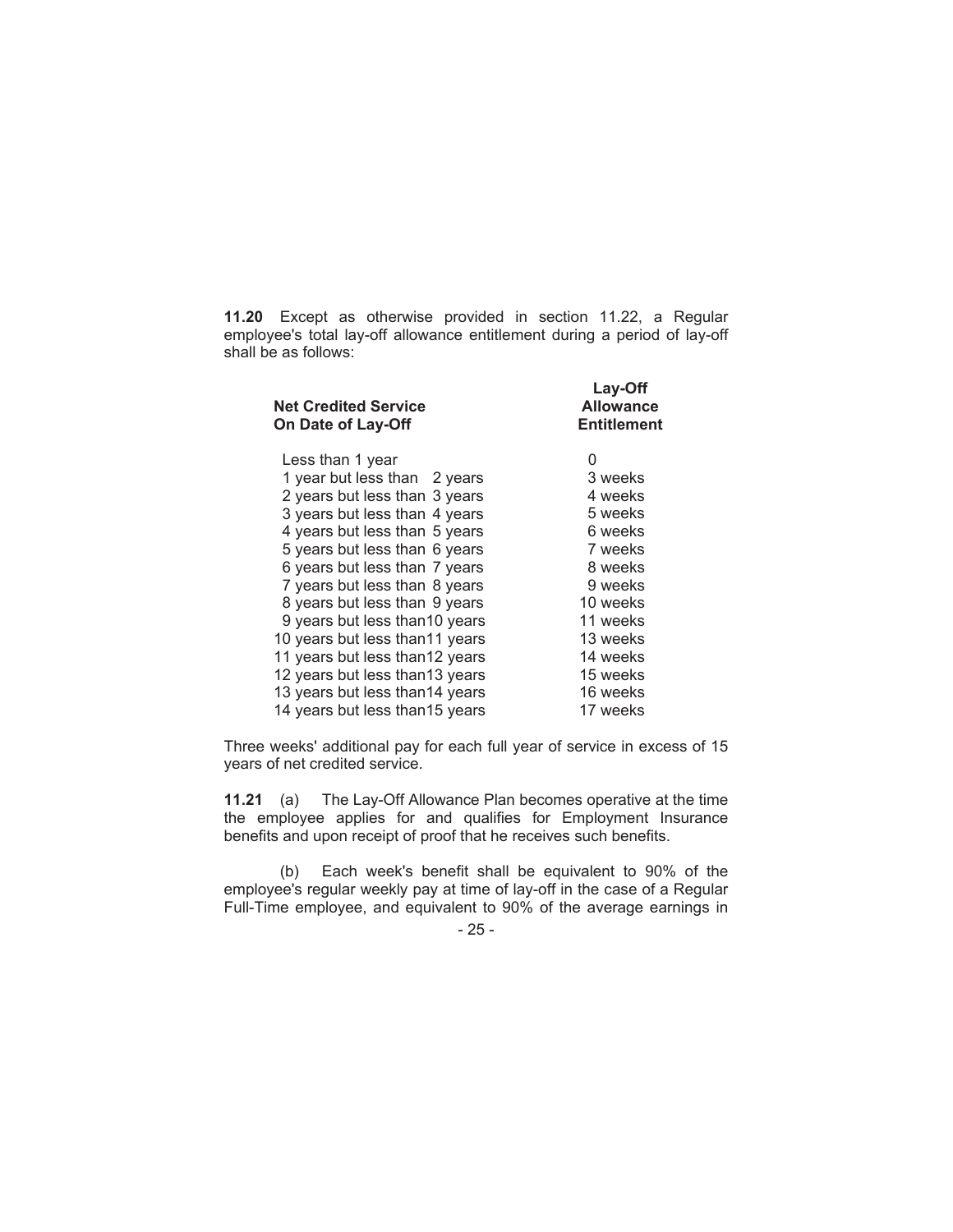the four pay periods preceding lay-off in the case of a Regular Part-Time employee, less Employment Insurance benefits entitlement.

**11.22** (a) In addition to the Lay-Off Allowance Plan referred to in section 11.19, a Regular employee who is on a temporary lay-off shall be granted, during the first two (2) weeks of such a temporary lay-off:

> (i) an allowance equivalent to 40% of his regular weekly pay at time of lay-off in the case of a Regular Full-Time employee;

> > or,

(ii) an allowance equivalent to 40% of his average earnings in the four pay periods preceding lay-off in the case of a Regular Part-Time employee.

(b) Notwithstanding the provisions of subsection 11.23 (a), when a Regular employee on a temporary lay-off has used up his lay-off allowances as provided under section 11.20, the Company will again grant him an allowance in accordance with paragraph (i) or (ii) of subsection 11.22 (a) for the remaining portion of the temporary lay-off, up to the maximum authorized by the applicable legislation.

- **11.23** Lay-off allowances will cease as follows:
	- (a) When lay-off allowance entitlement is used up.
	- (b) When the employee reports for work subsequent to recall.
	- (c) When the employee fails to report for work after recall.
	- (d) When the employee is disentitled or disqualified from Employment Insurance payments.

#### - 26 -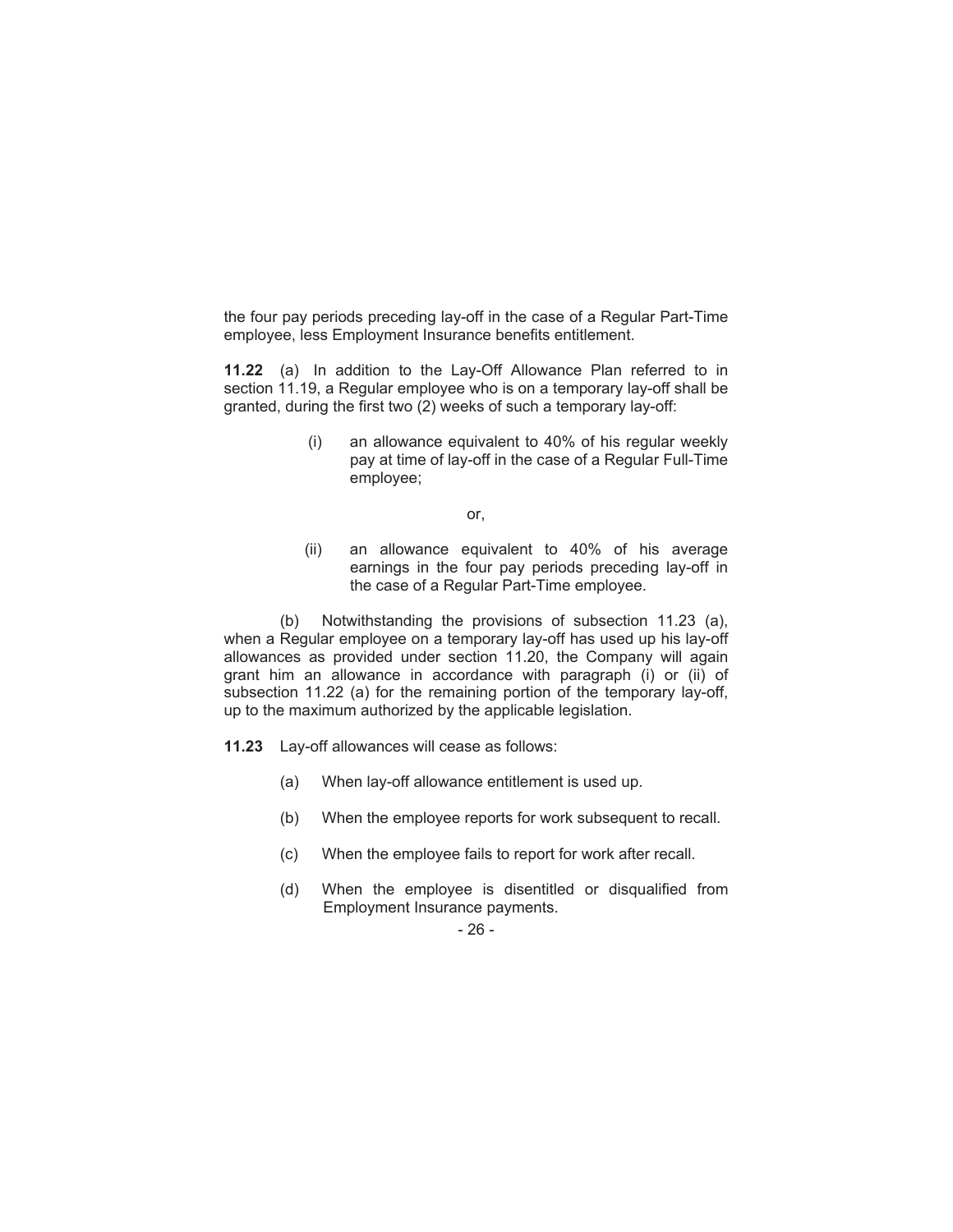- (e) When the employee obtains other employment.
- (f) If the employee resigns.

**11.24** Lay-off allowance payments shall be based on the employee's established weekly schedule of work hours (excluding overtime) in effect as of the date of lay-off. The rate of pay used in such computations shall be the employee's basic rate of pay in effect at the date of lay-off.

#### **Reinstatement of Lay-Off Allowance Benefits - Long Term Lay-Off**

**11.25** An employee who has been recalled following a period of long term lay-off and is again laid-off on a long term basis prior to completing one year of continuous service after the date of return to work shall be granted a lay-off allowance pursuant to section 11.20 based on his overall net credited service after deducting the amount he received from his previous lay-off.

## **ARTICLE 12 - SAFETY AND HEALTH**

**12.01** Both parties to the present Agreement recognize the need to ensure the safety and protect the health of all employees.

**12.02** It is the Company's responsibility to adopt and introduce, as circumstances may require, reasonable procedures and techniques to provide for the safety and health of employees while at work. The Union may make suggestions regarding safety for consideration by the Company.

- 27 -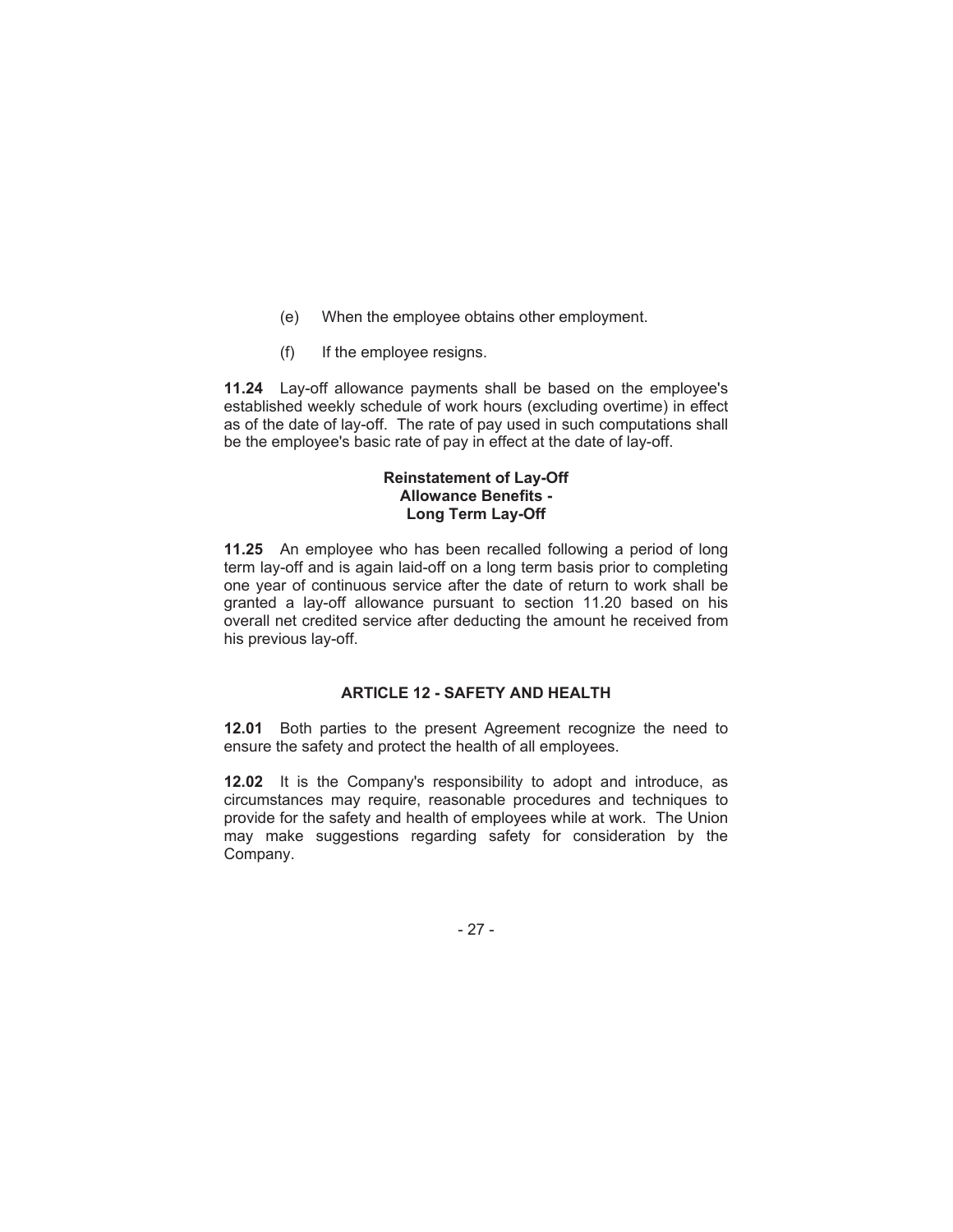**12.03** It is the employee's responsibility to take, in accordance with the Company rules and procedures, all reasonable and necessary precautions for his own safety, including the use of all appropriate safety clothing and equipment when required by those procedures. No employee shall be required to work in an unsafe manner or to use unsafe tools, vehicles or equipment.

**12.04** An invitation shall be given to a local Safety and Health representative to attend any accident investigation meeting involving an employee whom he represents. The local Safety and Health representative may delegate a Steward from the same local to replace him at the meeting. An invitation shall also be extended to the Local Officer where, in the opinion of Management, the Local Officer may contribute to the development of recommendations that will prevent similar accidents in the future. The Local Officer may delegate another Local Officer from the same local to replace him at the meeting.

**12.05** The Company shall pay for all safety equipment that employees are required to wear except for safety footwear.

Where employees are required by the Company to wear safety footwear the Company agrees to pay for each employee

(a) The full cost up to a maximum of \$200.00 per calendar year for one pair of safety boots and/or one pair of overshoes to fit safety boots.

**12.06** (a) The Corporate Safety and Health Committee is composed of three members who are employees in the Craft and Services bargaining unit represented by the Union, and up to three representatives of the Company. Additionally, two Regional Vice-Presidents of the Union, or their designates and two other representatives of the Company may attend the deliberations of the Committee as "ex officio" members.

- 28 -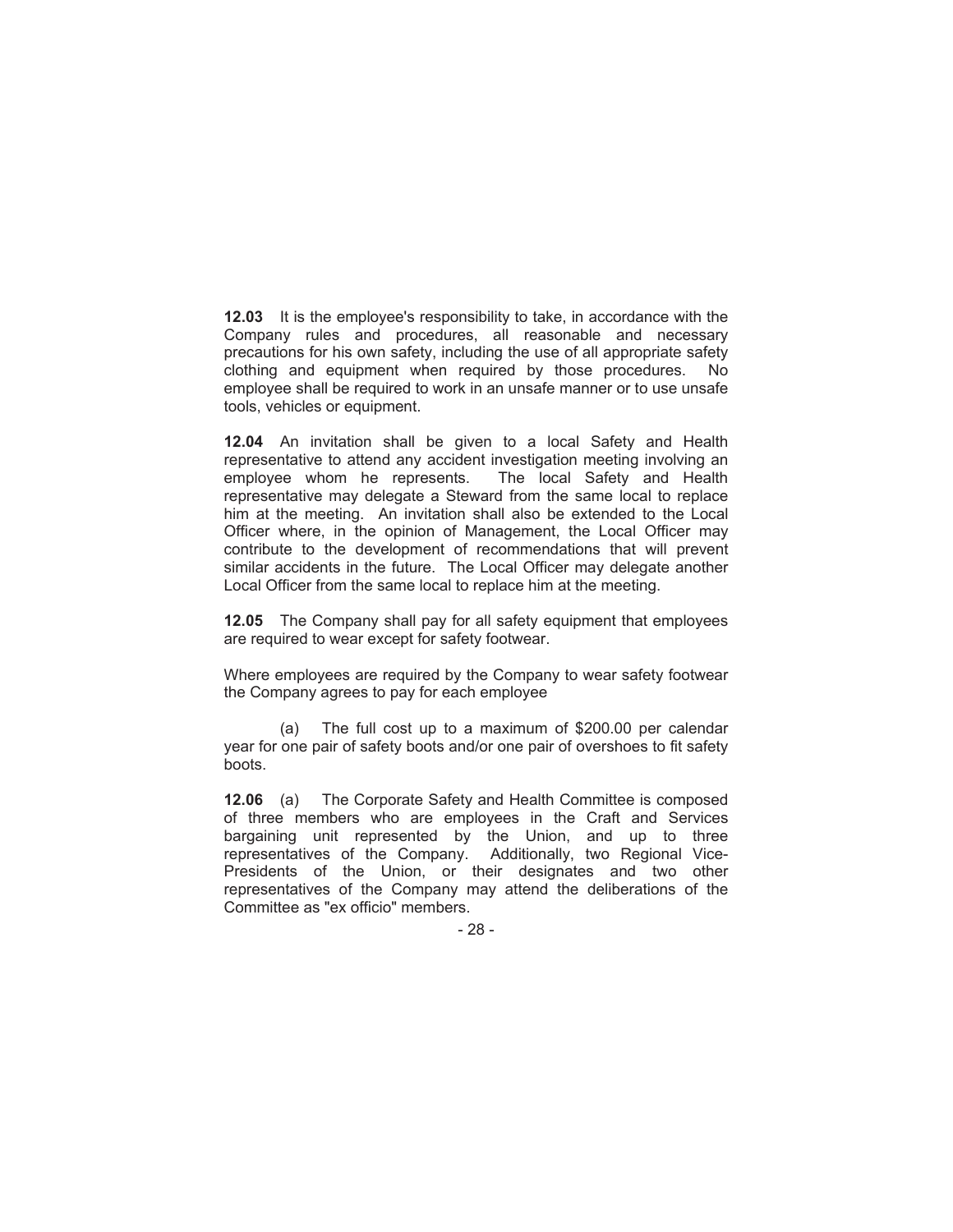(b) The Corporate Safety and Health Committee shall meet at least quarterly and is responsible for establishing its own rules and procedures as well as the rules and procedures of the local Safety and Health Committees (Craft and Services), their scope of responsibility, frequency of meetings and any other similar matter.

(c) Except for the number of Committees and the frequency of meetings, the rules for both the Corporate and local Safety and Health Committees, as referred to in subsection 12.06 (b), shall mean the powers and obligations of joint Safety and Health Committees found in Part II of the Canada Labour Code.

(d) Notwithstanding the provisions of Article 14, any contestations relating to the interpretation, administration or operation of the procedures agreed to by the parties for both the Corporate and local Safety and Health Committees shall not be submitted to the grievance procedure. This subsection does not apply to the provisions contained in Attachments A and B of the agreed procedures relative to both the Corporate and local Safety and Health Committees.

(e) It is clearly understood that relevant safety and health issues that have implications that transcend local concerns will be referred to the Corporate Safety and Health Committee together with any notes dealing with that issue.

**12.07** The number of local Safety and Health Committees (Craft and Services) shall be as mutually agreed to by the parties, but in any event shall not exceed 22. These Committees are composed, in equal numbers, of employees and representatives of the Company.

**12.08** The Company will provide a program to monitor the safety of employees that must work alone. (to be implemented 30 days after signing of MOA).

The New Security System for employees working alone shall take into

<sup>- 29 -</sup>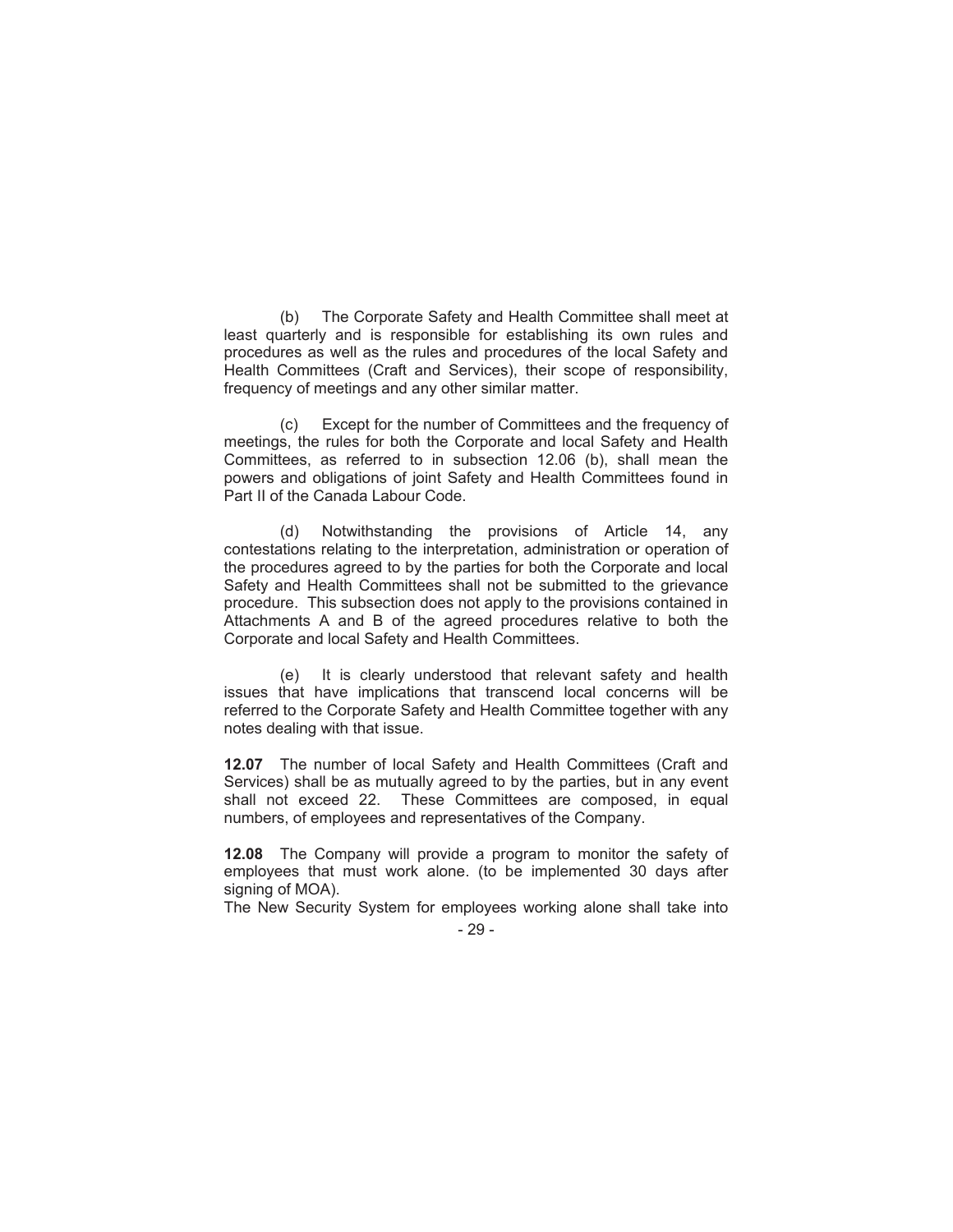account the following elements:

- 1. How calls will go out to employees working alone.
- 2. The procedure associated with the system to clearly define the persons responsible for responding to alarms or non-responses of employees that may occur.
- 3. The Joint H&S Committee will document and provide recommendations for the program.
- 4. Union members on the JHSC, to carry out tests on the effectiveness of the process, twice a year, in each province without prior notice.

#### **ARTICLE 13 - DISCIPLINARY AND NON-DISCIPLINARY ACTION**

**13.01** No employee shall, for disciplinary or non-disciplinary reasons, receive a written reprimand or a written warning, be suspended, demoted or dismissed, except for just cause.

**13.02** (a) The Steward or Chief Steward shall, unless the employee objects, be invited by the Manager to be present at any meeting between a representative of the Company and that employee called for the explicit purpose of announcing any measure referred to in section 13.01. Where the Steward or Chief Steward invited by the Manager to attend is not scheduled to work at the time the meeting is to be held he may be replaced by the nearest available Steward representing the bargaining unit, from amongst those designated by the Union as a replacement.

(b) Where circumstances require the spontaneous imposition of discipline, the Company undertakes to advise the employee's Steward or Chief Steward as soon after as possible.

- 30 -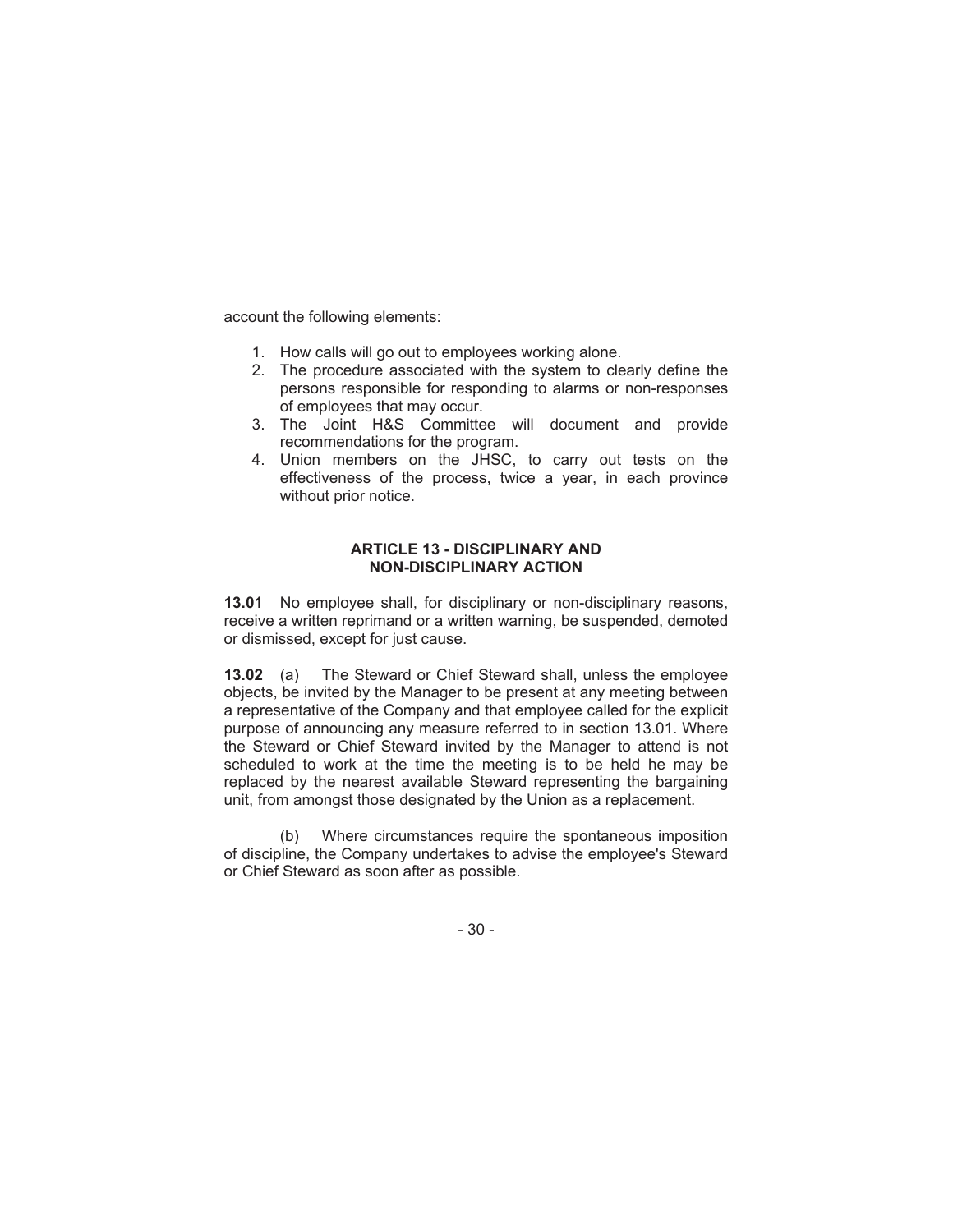**13.03** The Company agrees to provide the employee and his Steward with written notification of the imposition of any measure referred to in section 13.01, and the reasons for such measure, at the time it is taken or as soon thereafter as possible.

**13.04** An employee may grieve, in accordance with Article 14, the imposition of any measure referred to in section 13.01 which he feels was imposed without just cause.

**13.05** In the case of a dismissal, the matter may be referred directly to the second step of the grievance procedure as provided in Article 14.

**13.06** All measures referred to in section 13.01 which are imposed for a breach of discipline shall form and become part of the disciplinary record of that employee.

**13.07** An employee shall have the right to inspect his disciplinary record annually after making suitable arrangements with his Manager. The employee and/or his Union Representative shall also have the right under the same conditions to inspect the disciplinary record, where the employee grieves the imposition of discipline or a dismissal at the first step of the grievance procedure and at the third step if so requested by the Union. For grievances taken up at the second step pursuant to section 13.05 the second step shall be treated as the first step in the grievance procedure for purposes of inspecting the disciplinary record.

**13.08** The period accorded to an employee in which to effect improvement shall not exceed six months.

**13.09** The record of all measures referred to in section 13.01, which were imposed for a breach of discipline, shall be removed from an employee's disciplinary record after two years.

- 31 -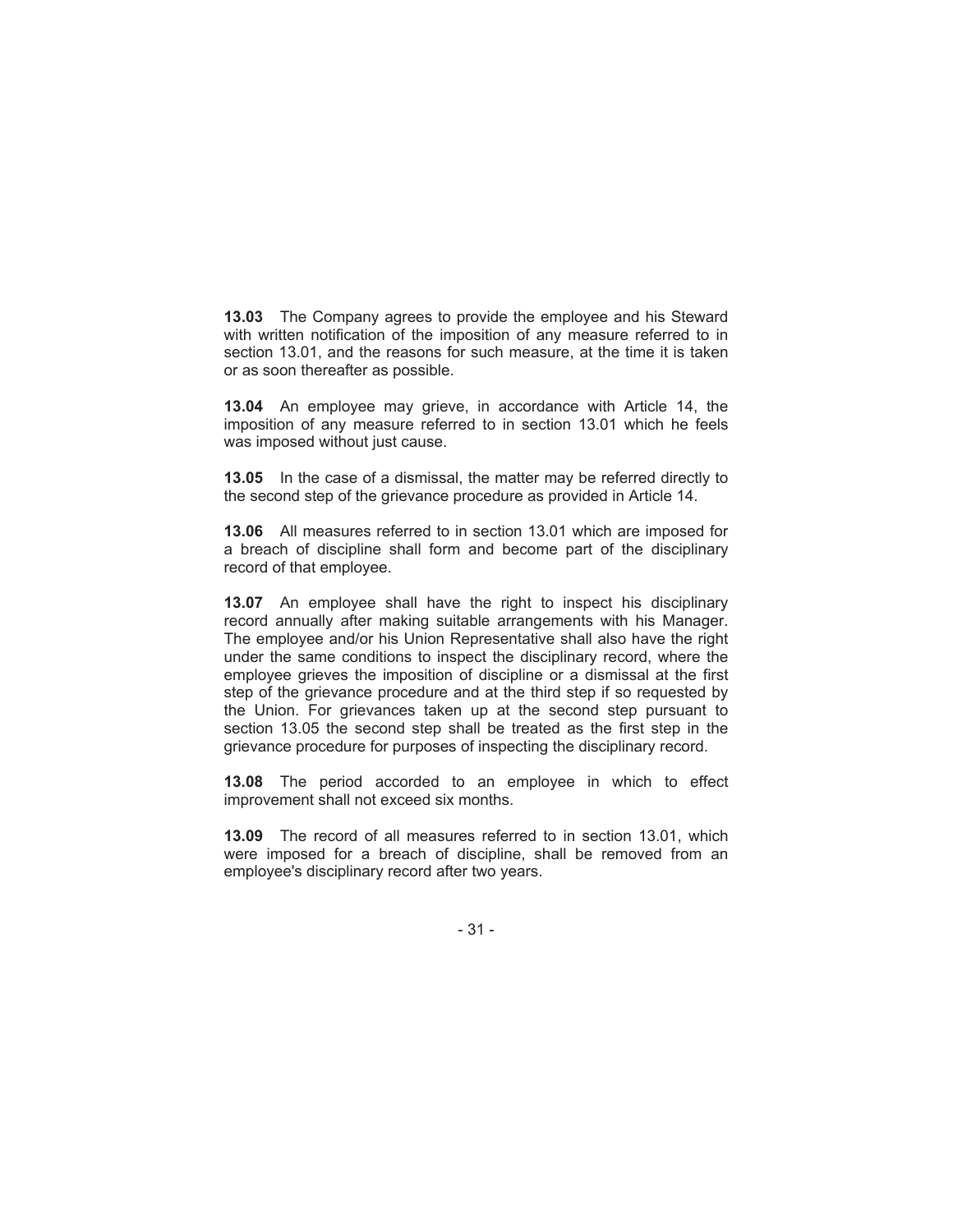### **Security Interviews**

**13.10** When an employee is required to attend a security interview, the employee shall be advised, in general terms (for example: misappropriation, conflict of interest, breach of trust, etc.),of the nature of the interview, prior to the meeting provided in Section 13.11.

**13.11** A Union representative shall be granted, immediately prior to a security interview, a maximum of 15 minutes to confer with the employee whom he represents.

**13.12** The Union representative shall, unless the employee objects, be invited by management to attend a security interview whenever an employee is interviewed by a representative of the Company's security department.

**13.13** It is understood that local management and Union representatives shall attend the interview as observers to the process and not as participants. They shall be able to ask clarifying questions during the meeting, but shall, in no way, disrupt the investigation process. During these interviews, Company and Union representatives will perform their respective responsibilities in a professional and courteous manner with mutual respect for their counterparts. The main purpose of the interview is to identify the facts pertaining to the matter being investigated.

# **ARTICLE 14 - GRIEVANCES**

### **Definitions**

"Grievance" shall mean a statement that is submitted in accordance with the applicable procedure contained in this Article and which sets out any difference relating to the interpretation, application,

- 32 -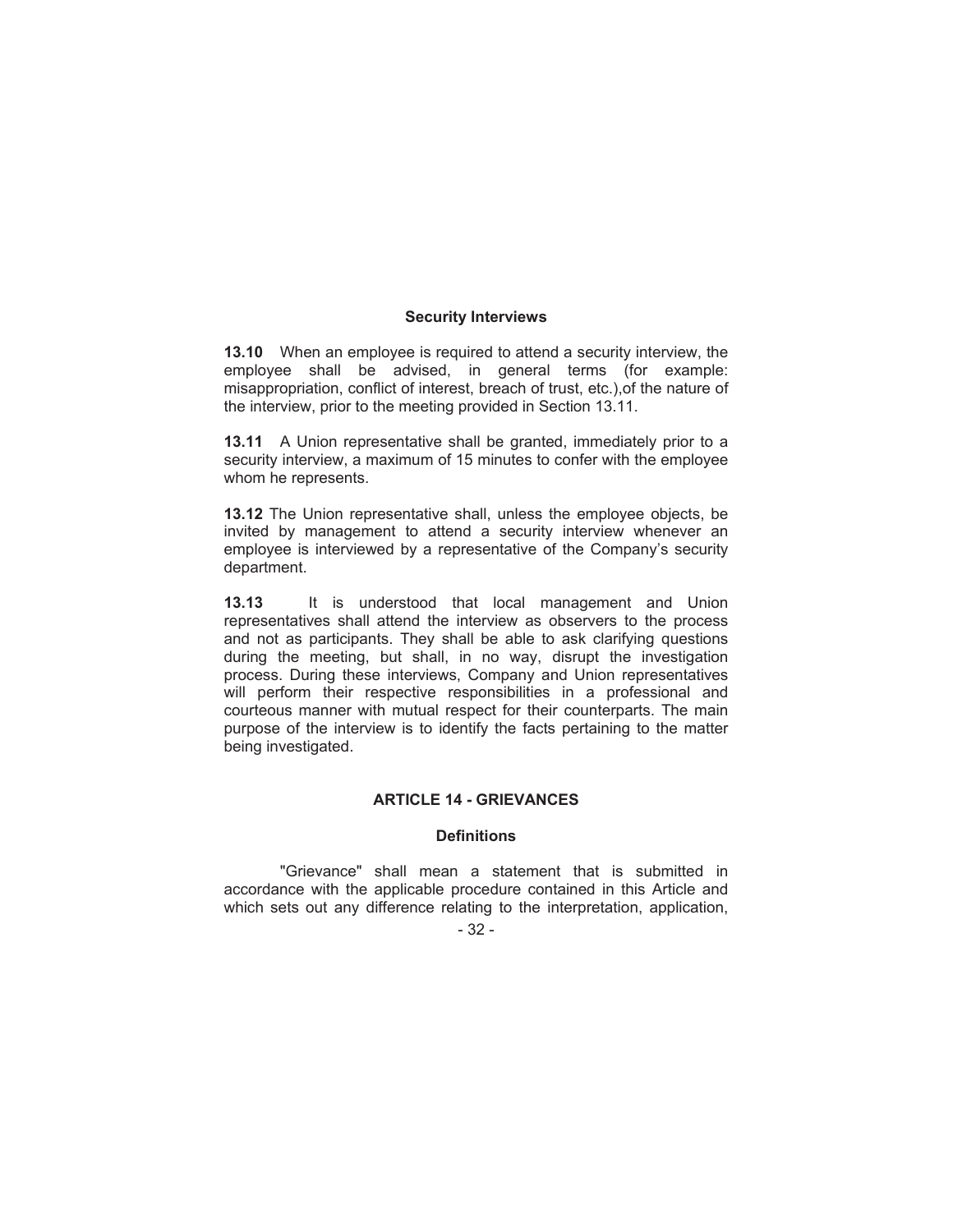administration or alleged violation of any provision of this Agreement.

"Complaint" shall mean an issue relating to matters not regulated by this Agreement which a grievor seeks to have adjusted under the provisions of this Article.

"Day", for purposes of this Article, shall mean any day that is not Saturday, Sunday or one of those holidays described in Article 20 of this Agreement.

"Grievor" shall mean the employee concerned, a local of the Union, the Union or the Company.

### **Grievance Procedure - Individual Grievances**

# **Step 1**

**14.01** A grievance shall be submitted within 30 days from the time the employee knew or could reasonably be expected to have known of the event allegedly giving rise to the grievance,

- (a) to his second level of management by:
	- (1) the employee alone,
	- (2) the employee accompanied by the Steward, or,
	- (3) the Steward alone, provided the grievance is signed by the employee. The second level of management, receiving a grievance submitted in accordance with the above, shall acknowledge its receipt by signing it and recording the date the grievance was submitted.

- 33 -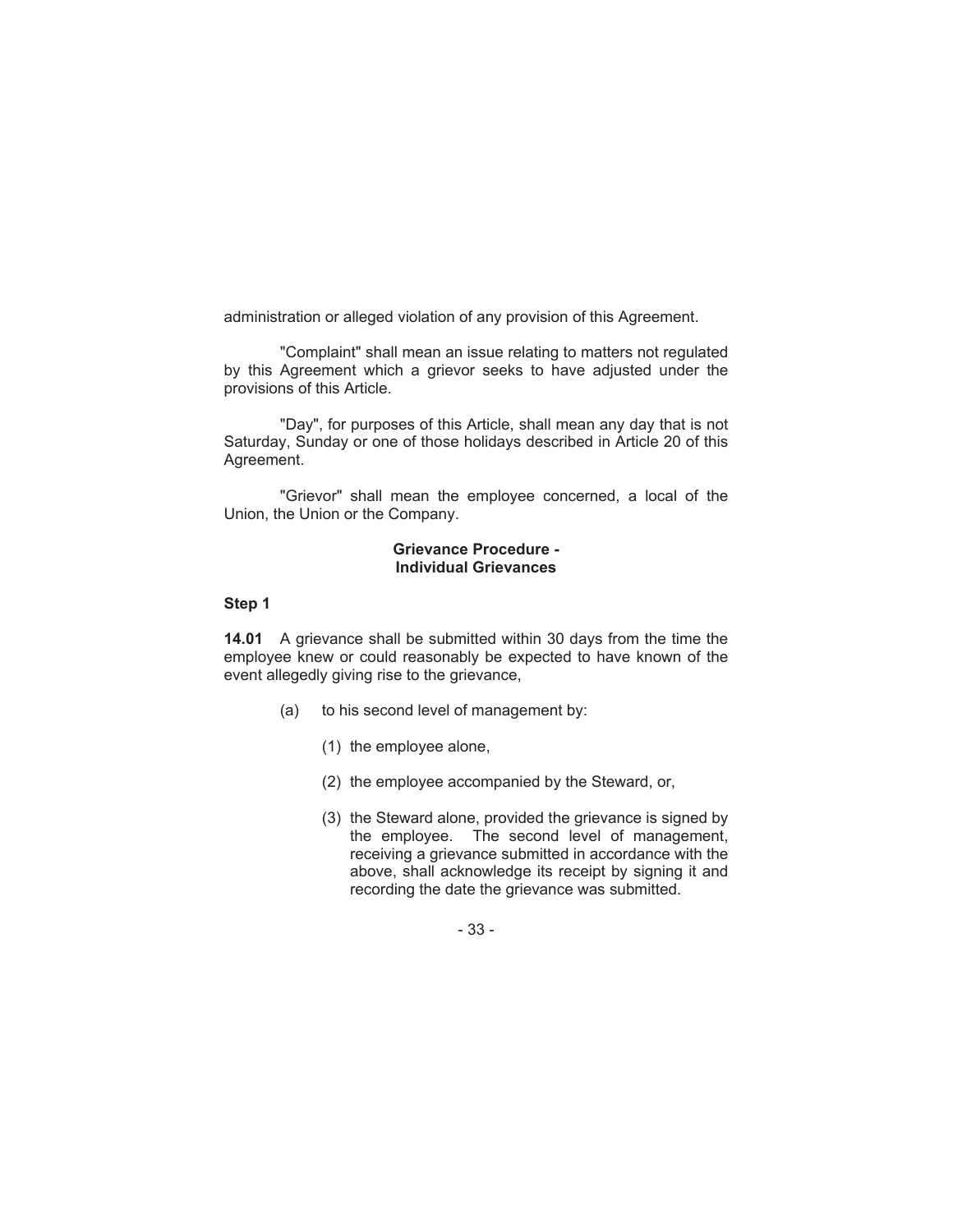(b) in the case of a grievance which alleges sexual harassment, the matter may be referred directly to Step 2 of the Grievance Procedure.

**14.02** The second level Manager shall convene a meeting and render his decision orally within 10 days of receipt of the grievance. He shall sign and date the grievance form.

### **Step 2**

**14.03** When the grievance has not been settled at Step 1, it may be submitted by a representative of the Local, to the third level of management within 10 days of the disposition of the matter at Step 1.

**14.04** The third level Manager shall meet with two representatives to be designated by the Union and, if deemed necessary by either party, the grievor, and shall render his decision within 10 days of being advised of the grievance. A written statement of position shall be entered by the third level Manager on the grievance form.

### **Step 3**

**14.05** When the grievance has not been settled at Step 2, it may be submitted to the Company Grievance Committee within 30 days of the disposition of the matter at Step 2.

**14.06** A notice of intention to appeal to the Company Grievance Committee shall be forwarded to the Vice President of Operations, and shall include a written statement of the Union's position, signed and dated by an Officer or employee of the National Union. A copy of this statement shall be attached to a copy of the grievance form.

- 34 -

or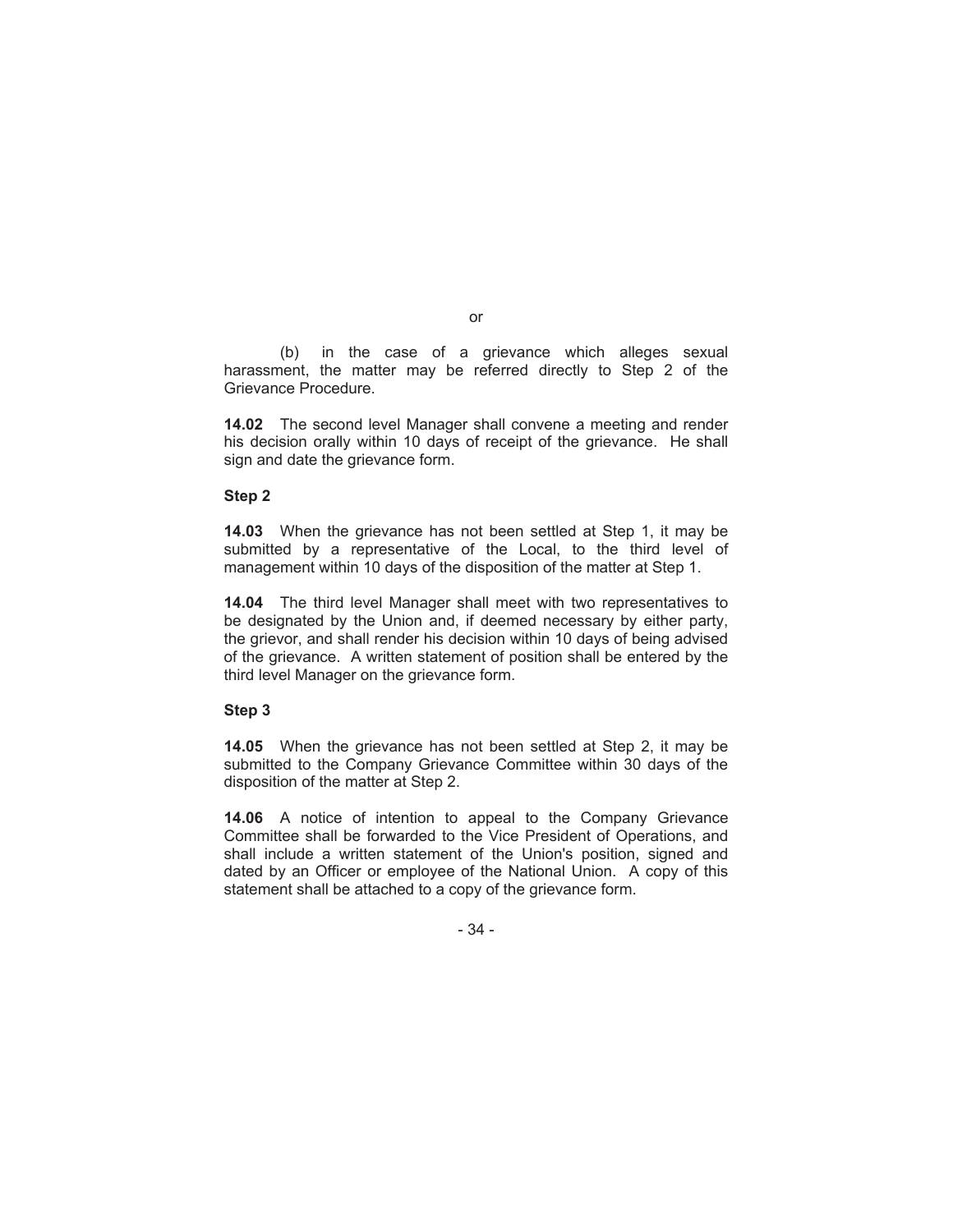**14.07** The Company Grievance Committee shall meet with Union Representatives in an attempt to resolve the grievance, and shall furnish the Union within 30 days of receipt of the notice of the intention to appeal, with a written statement of the resultant grievance settlement, or, if no settlement has been achieved, of the Company's final position.

**14.08** The Company Grievance Committee shall consist of not more than four people. Union representation at meetings with the Company Grievance Committee shall be limited to four people of which not more than two shall be employees of the Company. In addition, if deemed necessary by either party, the grievor may attend.

# **Company or Union Grievances**

**14.09** Either party may submit to the other, grievances relating to the interpretation, application, administration or alleged violation of any provision of this Agreement, and which are general in nature and for which a general remedy is sought, within 30 days of the action or circumstances allegedly giving rise to the grievance, or within 30 days from the date on which the grievor knew, or reasonably ought to have known of such event.

**14.10** This procedure shall not be used for processing individual grievances.

**14.11** A Company or a Union grievance shall be processed in accordance with the intent of the provisions of the Individual Grievance Procedure and within the applicable time limits, provided always that:

(1) in the case of a grievance concerning a practice, procedure, event or circumstance having less than Company-wide application, the parties may mutually agree to waive the meeting and decision at a particular step and submit the grievance within three days of such a decision to the next subsequent step.

- 35 -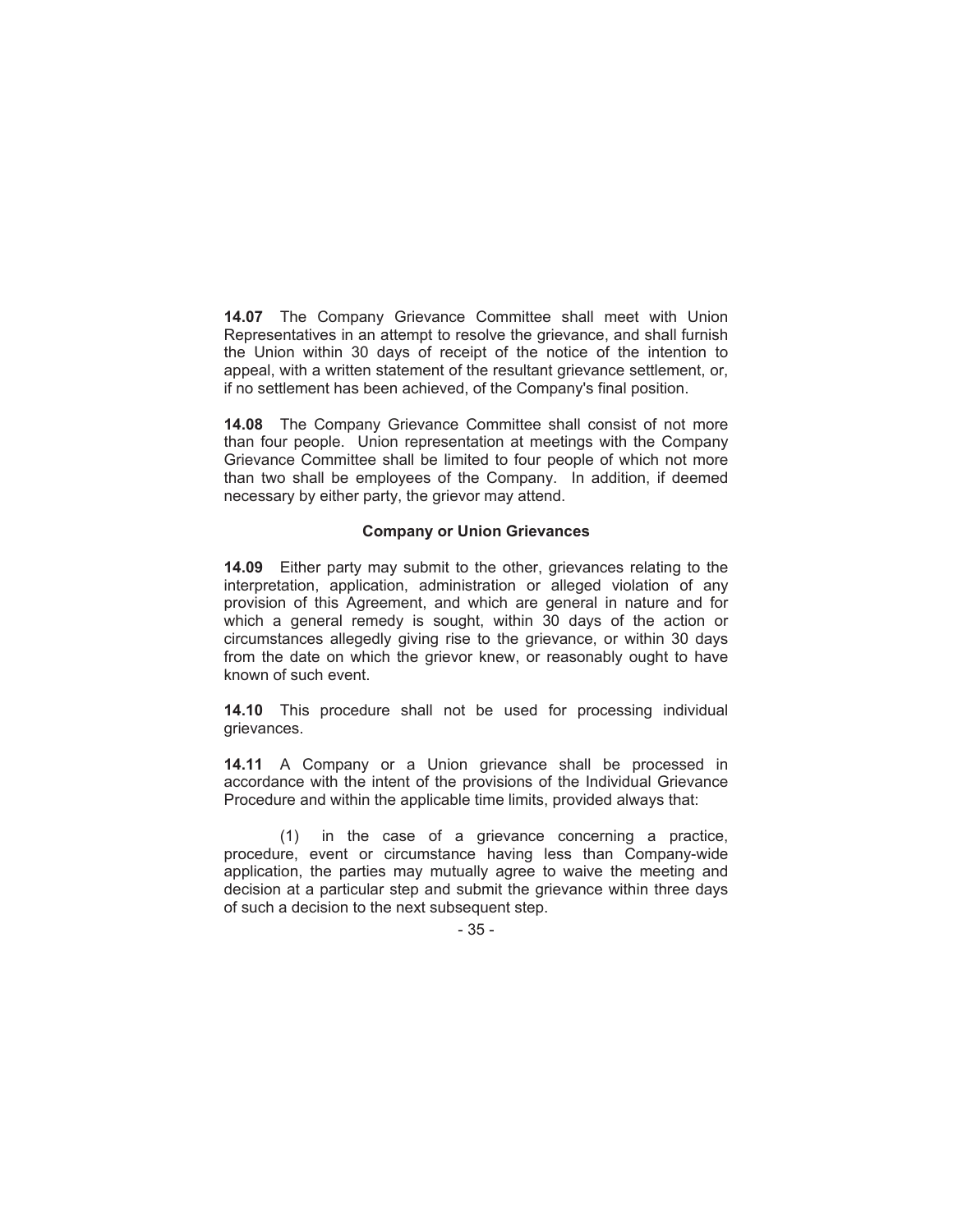(2) in the case of a grievance concerning a practice, policy, event, or circumstance which has Company-wide application, it shall be submitted directly by the President of the Union, or an Officer of the Union, to the Vice President of Operations, or if a Company grievance, by the latter to the former. The submission and the processing of such a grievance shall be in accordance with the intent of Step 3 of the Individual Grievance Procedure.

#### **Time Limits**

**14.12** It is the mutual desire of the parties hereto that grievances be resolved as quickly as practicable. Time limits are prescribed for this purpose.

**14.13** Any grievance not submitted in conformity with the mandatory time limits prescribed in this Article shall be deemed to have been abandoned and cannot be continued or re-opened. If the Company fails to respond, (or, in the case of a grievance by the Company, where the Union fails to respond), or if a grievance is not settled at Steps 1 or 2 within the prescribed time limits, the grievor may proceed immediately to the next Step. Time limits may be extended only by mutual agreement in writing.

### **General**

**14.14** A grievance shall be in writing, on a standard form approved by the Company, and shall include:

- (a) the grievor's name and occupation
- (b) the date of the event giving rise to the grievance

(c) the nature of the grievance, including loss or detriment alleged to have been suffered

- 36 -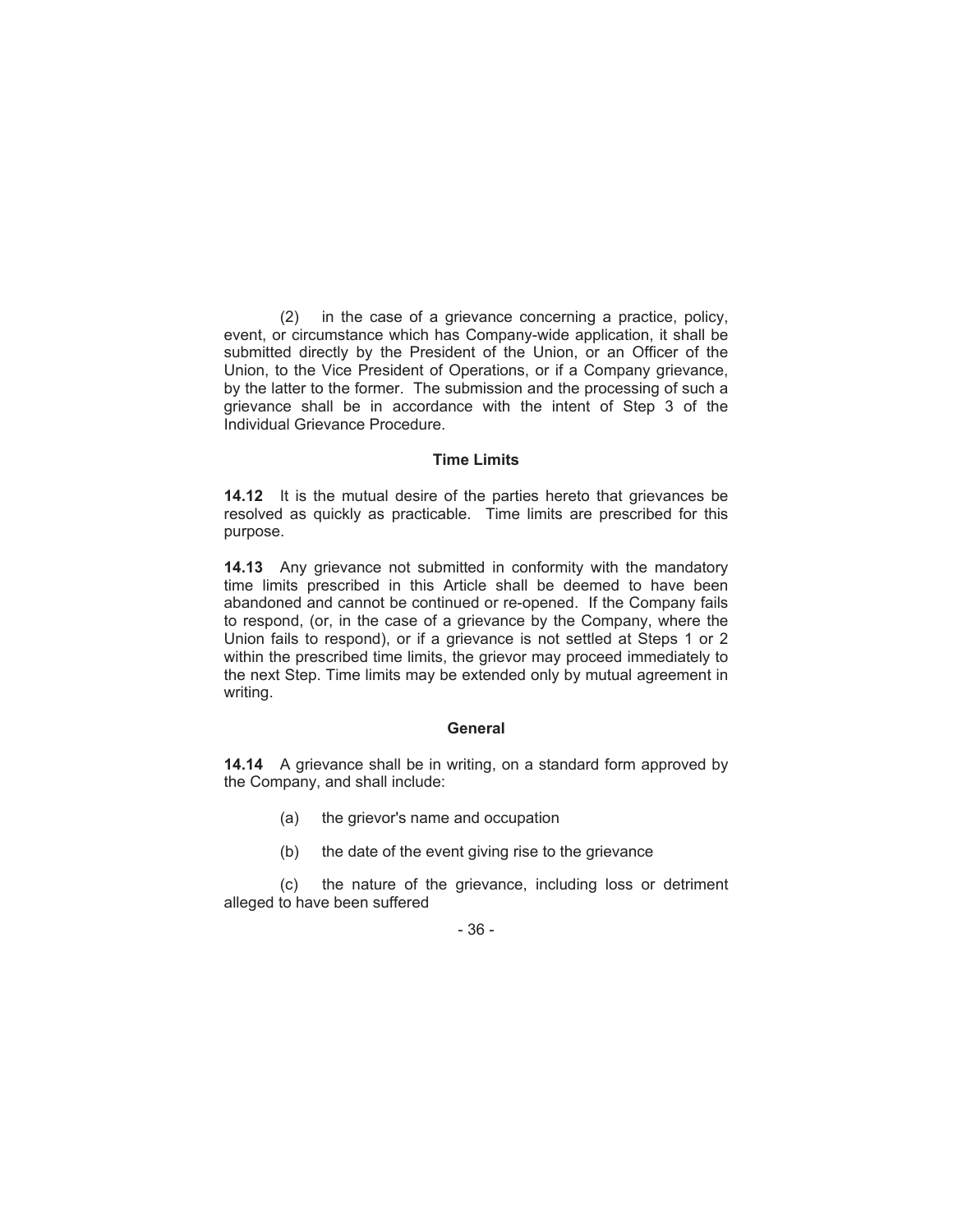- (d) the remedy sought from the Company
- (e) the Article(s) alleged to have been violated

**14.15** A grievance shall not be deemed to be invalid prior to Step 2 by reason only of the fact that the grievance form was not properly completed with respect to the information stipulated in section 14.14.

**14.16** When a grievance or complaint is being handled by a representative of the Union, the Company will not endeavour to settle the grievance or complaint with the employee involved without prior notice to the representative. Where, after such notice, an interview between the employee and management is to take place, the employee shall have the right to be accompanied by a representative. No such grievance or complaint will be deemed to have been settled without the concurrence of the employee's Union representative.

**14.17** The right of any employee, or group of employees, at any time, to present their personal grievances or complaints to management through the regular supervisory channel is not restricted by this Agreement, except when such grievance or complaint is being handled, or has been handled, by the Union.

**14.18** A non-disciplinary grievance meeting may, with the consent of the local union, be held through the use of video/teleconferencing facilities. It is understood that this consent will not be unreasonably withheld.

**14.19** A Manager convening a meeting in accordance with sections 14.02 or 14.04, may have another management representative in attendance.

**14.20** At any step in the grievance procedure a grievance may be settled by:

- 37 -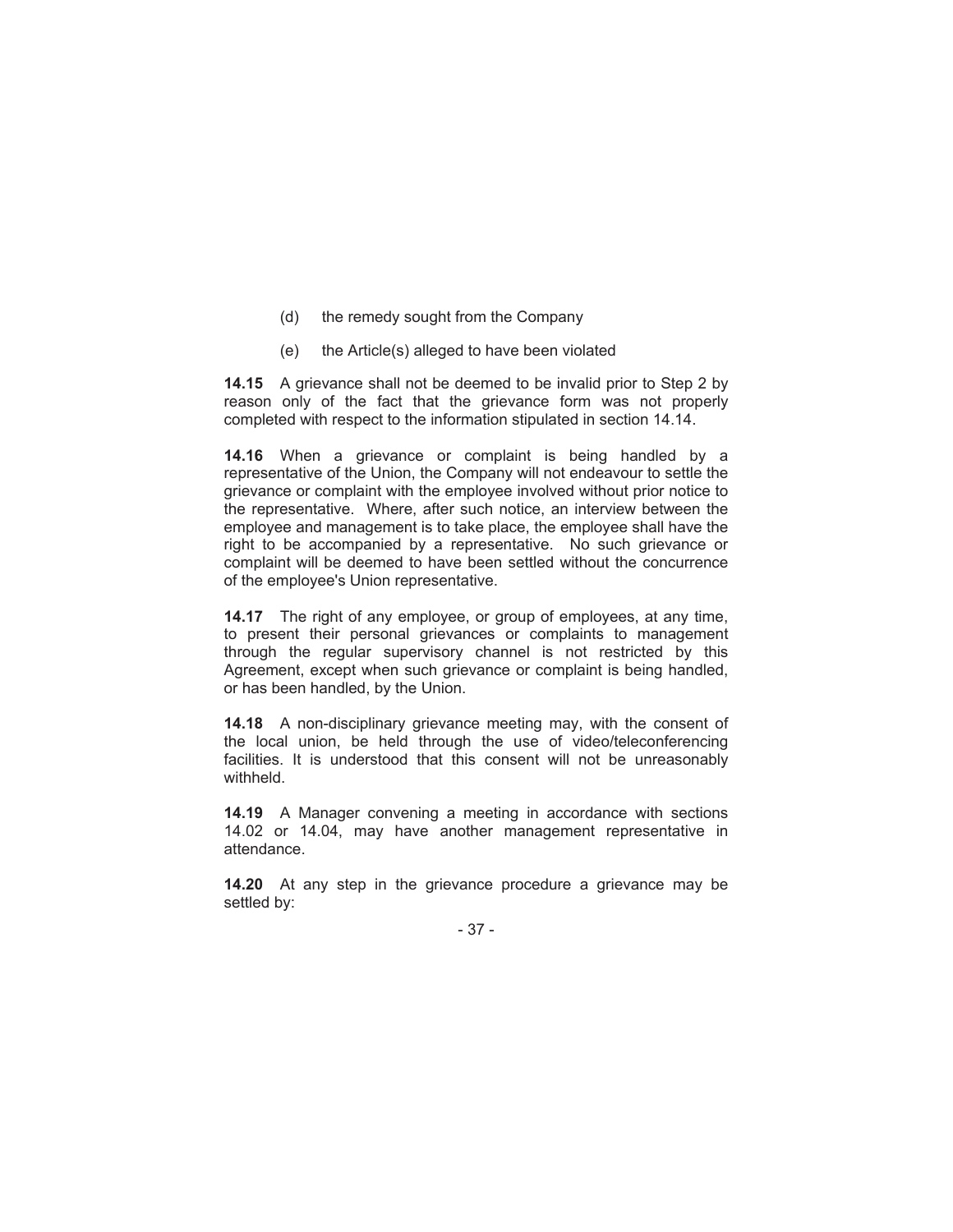- (a) upholding the Company's action
- (b) reversing the Company's action
- (c) any other arrangement which is acceptable to the parties

If not settled in the grievance procedure the grievance may be referred to an Arbitration Board under Article 15.

#### **Complaint Procedure**

**14.21** (a) A complaint may be submitted orally except that where submitted to the third level of management or above, it shall be in writing.

(b) Oral warnings or reprimands may not be the object of a complaint or grievance.

**14.22** A complaint shall follow the steps and observe the time limits provided in this Article for the processing of Individual Grievances, or Company and Union Grievances, as appropriate.

**14.23** Subject to section 14.24 it is agreed that a written statement of settlement, or failing settlement, a written statement of Company position, at Step 3 shall constitute the final resolution of the complaint.

**14.24** Where, prior to a Step 2 meeting, the Union alleges that the subject matter of a complaint is a difference relating to the interpretation, application, administration or alleged violation of any provision of this Agreement, the Union shall identify the provision of the Agreement allegedly violated and that matter may then be pursued as a grievance.

- 38 -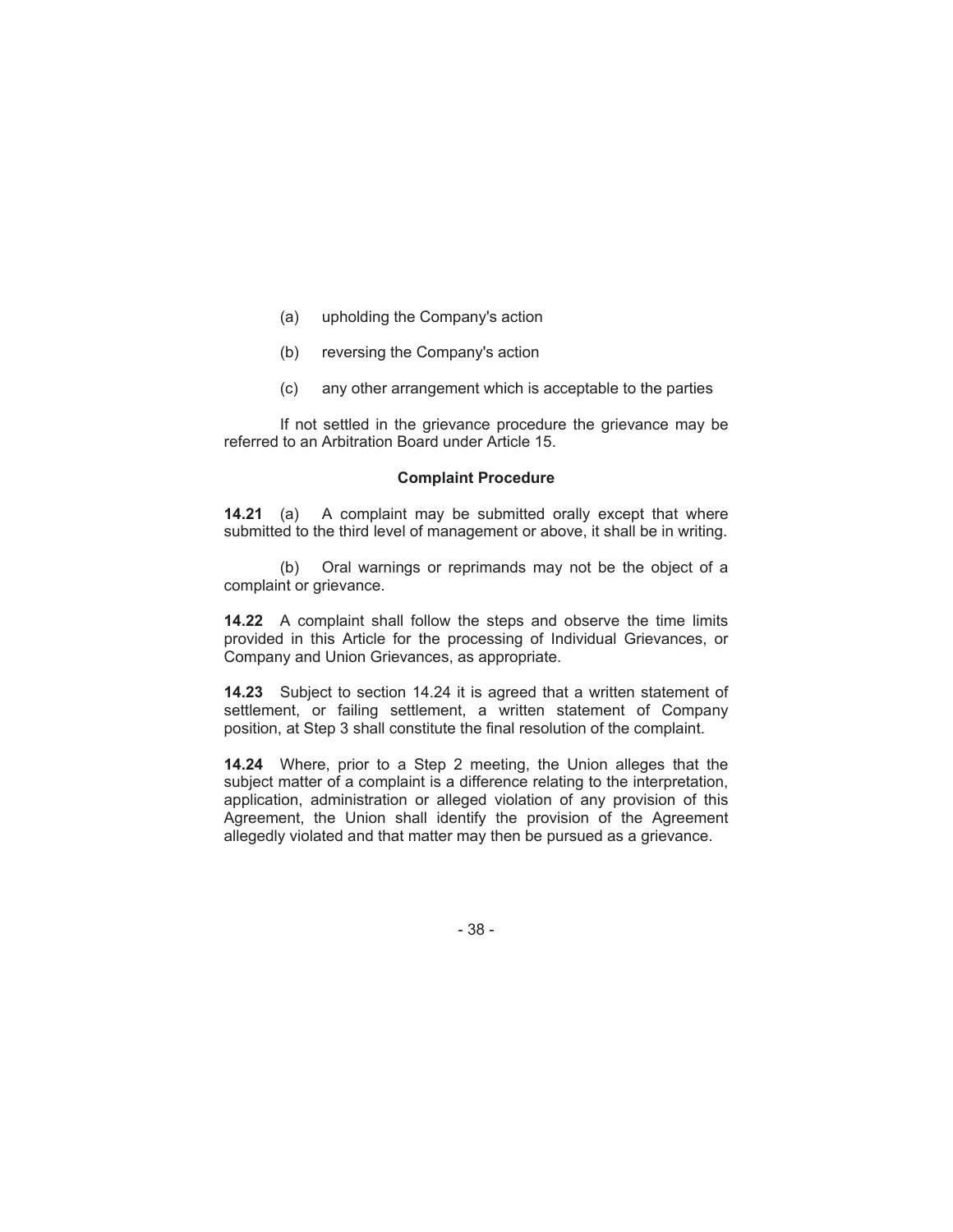# **ARTICLE 15 - ARBITRATION**

**15.01** When a grievance relating to the interpretation, application, administration or alleged violation of any provision of this Agreement is still unresolved after the grievance procedure has been exhausted, there shall be no stoppage of work, but the Union or the Company may institute arbitration proceedings in the manner, and subject to the terms, set forth below.

**15.02** It being agreed that the right to arbitration does not extend to any matters other than those expressly mentioned in section 15.01 of this Article, either party may, within 30 calendar days of the expiry of the disposition of the matter at Step 3 of the grievance procedure, but not later, institute arbitration proceedings by written notice to the other party. The notice shall state the matter at issue and shall state in what respect the Agreement has been violated or misinterpreted by reference to the Article or Articles relied upon, or state in what respect the application or administration of the Agreement is being contested. The notice shall also stipulate the nature of the relief or the remedy sought.

**15.03** (a) The party instituting arbitration proceedings shall, in the notice referred to in section 15.02, suggest the names of three neutral persons any one of whom it is prepared to accept as an Arbitrator.

(b) The recipient of the notice referred to in section 15.02 shall, within ten days, notify the other party of:

- (i) its acceptance of one of the persons proposed by that party to act as an Arbitrator, or
- (ii) suggest the names of other neutral persons it proposes to act as an Arbitrator.
- 39 (c) Where, within 30 days of the sending of the notice referred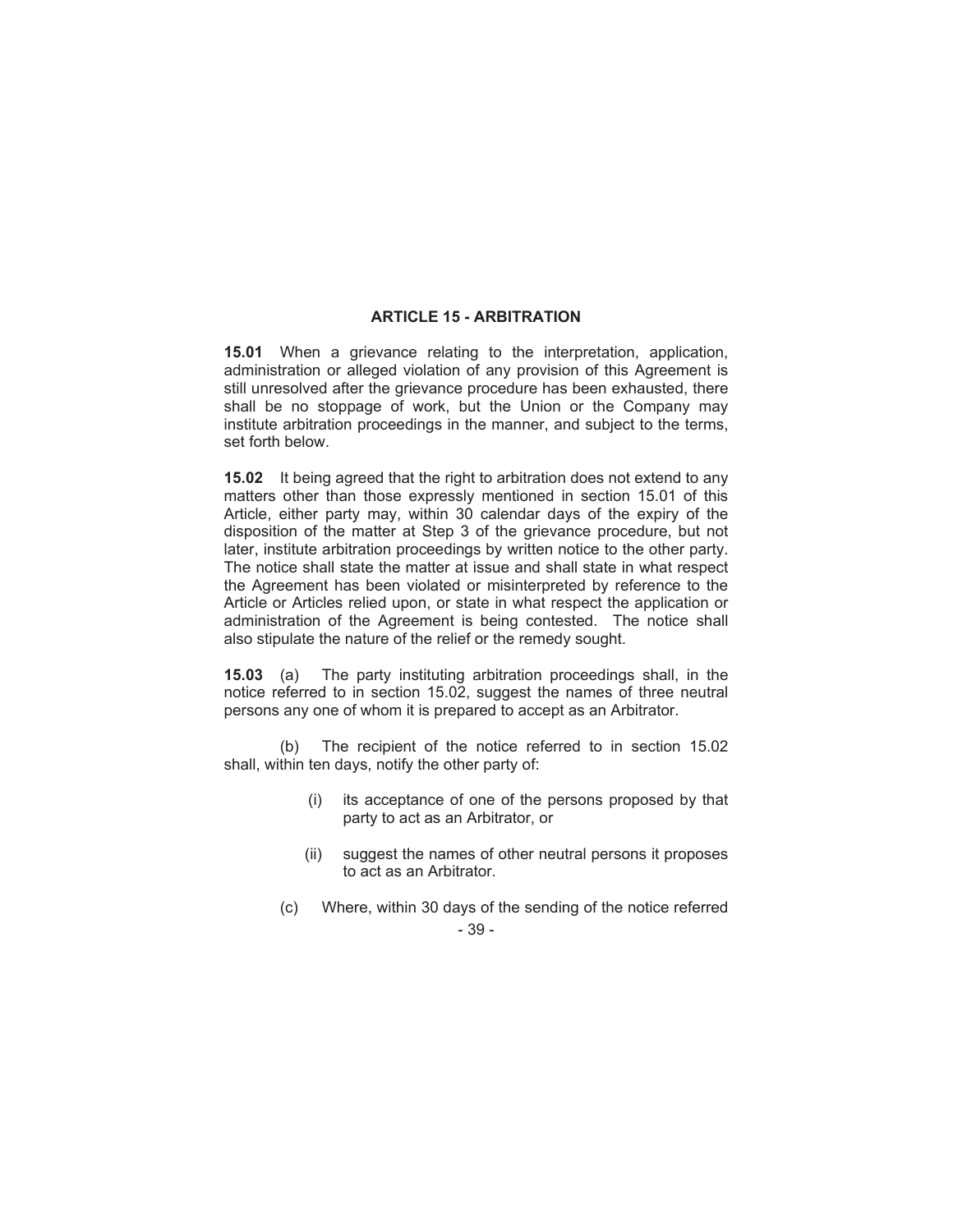to in section 15.02, or such period as the parties may agree, the parties fail to agree on an Arbitrator, either party may apply to the Minister of Human Resources Development Canada to appoint as Arbitrator a person knowledgeable and experienced in the interpretation of written collective agreements. That party shall send a copy of the application to the other party and such party shall, within ten days, advise the other party of its receipt of the application.

**15.04** Where an Arbitrator has been chosen pursuant to section 15.03,

(a) the Arbitrator shall suggest dates on which to commence the hearing of the matter in dispute. Such dates shall be, insofar as possible, within 60 days of the appointment of the Arbitrator, or such longer period as the parties may agree;

(b) the Arbitrator shall, on the day scheduled pursuant to subsection 15.04 (a), meet to hear the matter at issue unless the parties and the Arbitrator agree on another date on which to commence the hearing; and

(c) where the hearing of the matter cannot be completed in one day, it will be scheduled, insofar as possible, to continue within 30 days of the date of the first hearing, or such longer period as the parties may agree.

### **Board of Arbitration**

**15.05** Either party may, in the correspondence contemplated under sections 15.02 or 15.03, notify the other party of its suggestion to proceed before a Board of Arbitration. Provided both parties agree, an Arbitrator selected in accordance with sections 15.03 or 15.06 shall be appointed as Chair of the Arbitration Board. Each party shall be responsible for naming its own nominee to the Arbitration Board, ensuring that the nominee is available on the date scheduled to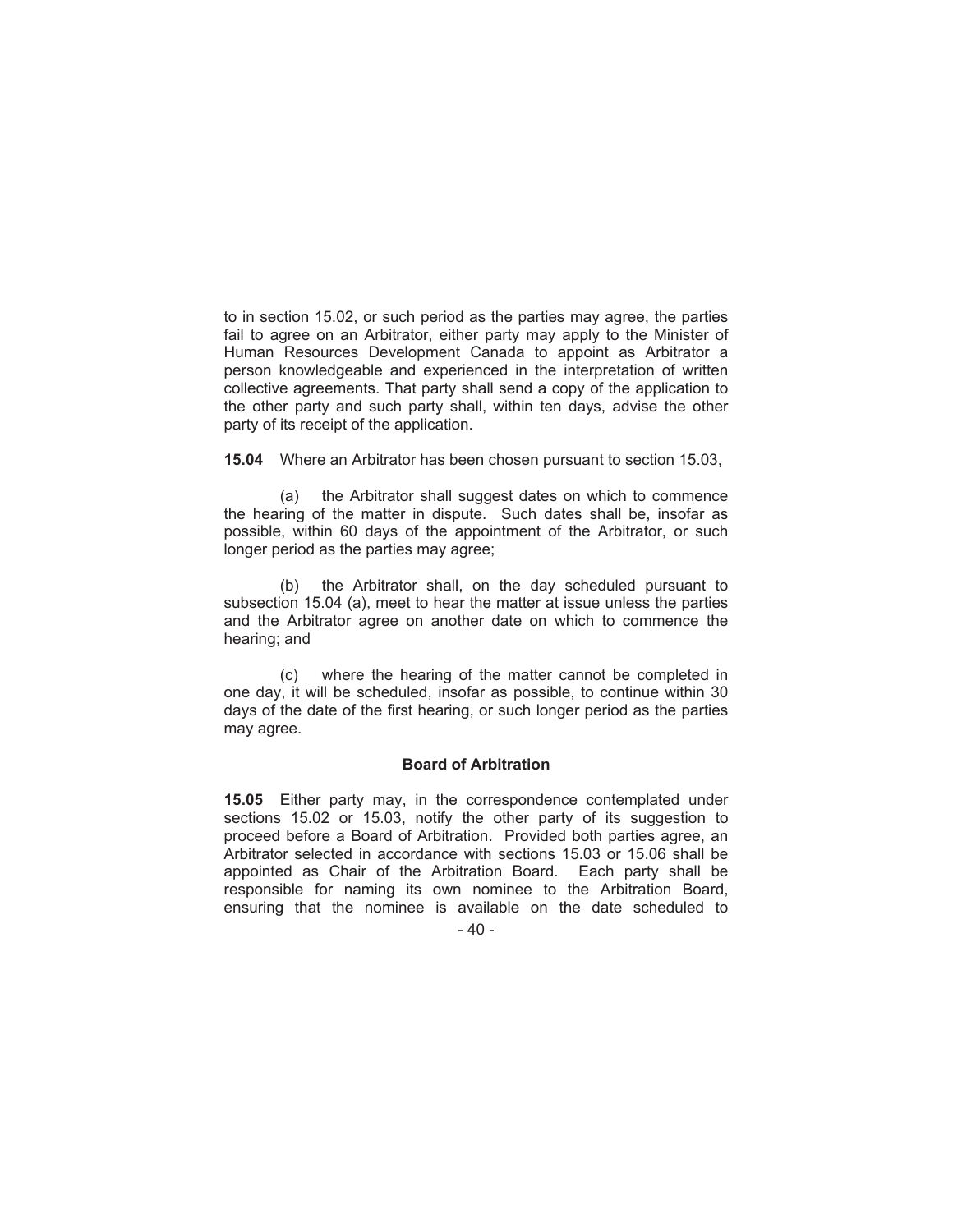commence the hearing of the matter in dispute, and will advise the other party and the Chair ten days prior to the date scheduled for the hearing of the name of its nominee. Where the parties have agreed to a Board of Arbitration, references in this Article to "Arbitrator" will be read to mean "Arbitration Board", where appropriate.

#### **Expedited Arbitration Process**

**15.06** Where the matter at issue is one relating to the alleged violation of section 13.01, it may be submitted to the following process of expedited arbitration:

(a) A list of Arbitrators, who shall be mutually agreed to by the parties, will be established according to, and dependent on, their availability.

(b) Unless the parties mutually agree to a lesser number of days, three days in each calendar month shall be scheduled on dates mutually agreed to by the parties, as potential hearing days, for a period of six months in advance, for each of the succeeding six months.

(c) The Union shall assign to these Arbitrators, no later than 30 calendar days prior to its sitting, the grievance(s) to be heard. No more grievances than can reasonably be heard within the sitting days provided in that month may be referred to that Arbitrator.

**15.07** By mutual written agreement of the parties, any other grievance that is not one in relation to the alleged violation of section 13.01 may also be submitted to the Expedited Arbitration Process.

#### **General**

**15.08** Where the matter at issue is one relating to the alleged violation of section 13.01, the Arbitrator, subject to the terms of this Agreement,

<sup>- 41 -</sup>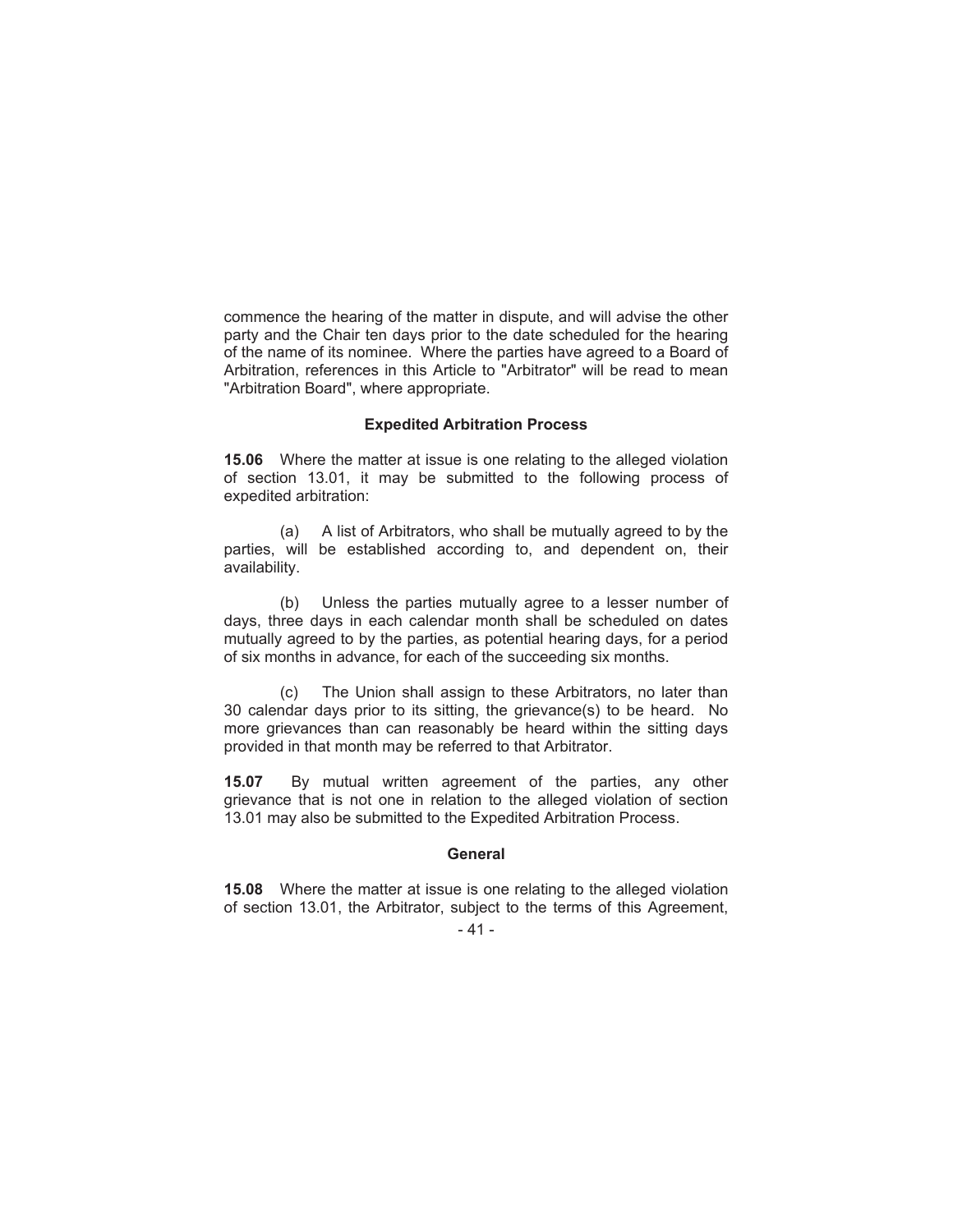has the power to:

- (a) uphold the penalty,
- (b) reverse the penalty, or

(c) modify the penalty in a just and reasonable manner based on the evidence before him.

**15.09** The decision of the Arbitrator shall be made within 60 days of the first hearing unless the parties otherwise agree or unless owing to circumstances beyond the control of the Arbitrator, it is not practicable to make a decision within the 60 days.

**15.10** It is the intention of the parties to adhere to the time limits expressed in this Article but the failure of an Arbitrator to do so does not affect the jurisdiction of the Arbitrator to continue with and complete the arbitration proceedings.

**15.11** If at Step 3 of the grievance procedure the parties are unable to agree as to whether the matter at issue is one relating to an alleged violation of section 13.01, the procedure described in section 15.06 shall not apply.

**15.12** The Arbitrator shall not have any power to alter or change any of the provisions of this Agreement, or to substitute any new provisions for any existing provisions thereof, and in reaching its decision it shall be bound by the terms and provisions of this Agreement.

**15.13** Each party shall pay one-half the fees and expenses of the Arbitrator (or Chair, where applicable) and of any clerk or stenographer whom the Arbitrator (or Chair, where applicable) may require. Except as aforesaid, each party shall bear all expenses incurred by it whether of witnesses, the attendance of witnesses and representatives, exhibits,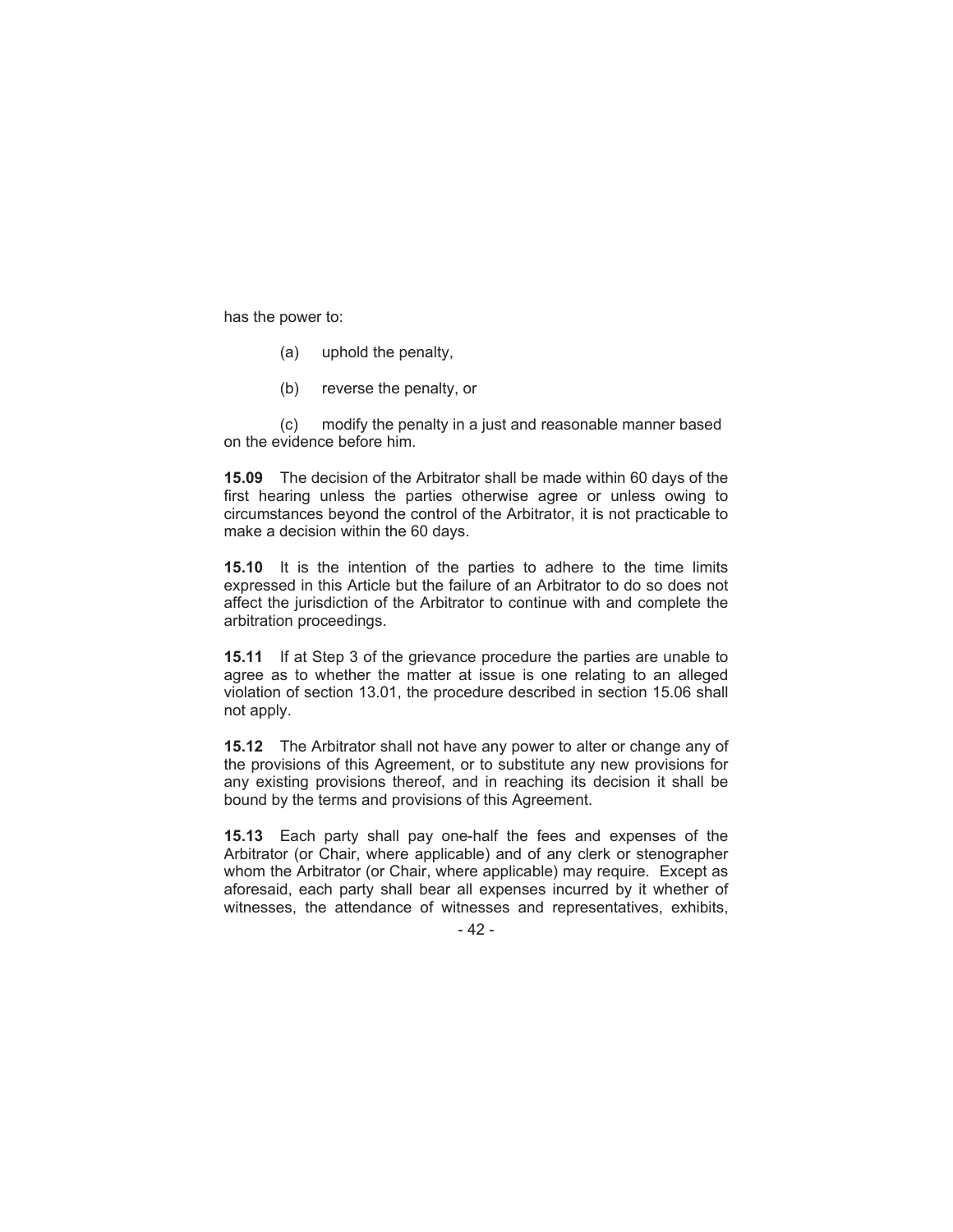fees and expenses of its own nominee (where applicable), or otherwise.

**15.14** The decision of the Arbitrator shall be final and binding on the parties, but such decision shall not have retroactive effect prior to the date of the occurrence on which the grievance is based. Where applicable, the decision of the majority shall be the decision of the Arbitration Board, but if there is no majority decision, the decision of the Chair shall govern.

# **ARTICLE 16 - TECHNOLOGICAL CHANGE**

**16.01** "Technological Change" in this Article means:

(a) the introduction by the Company into its business of equipment or material of a different nature or kind than that previously utilized by the Company in the operation of its business and

(b) a change in the manner in which the Company carries on the business that is directly related to the introduction of that equipment or material.

**16.02** The Company agrees to consult with the Union in order to assist employees whose terms and conditions of employment are affected by any technological change to adjust to the effects thereof.

**16.03** Whenever the Company proposes to effect a technological change that is likely to result in the termination of employment of 15% or more Regular employees within the bargaining unit, it shall give notice of the technological change to the Union at least 120 days prior to the date of any such termination. The notice shall be in writing and shall state:

(a) the nature of the technological change

- 43 -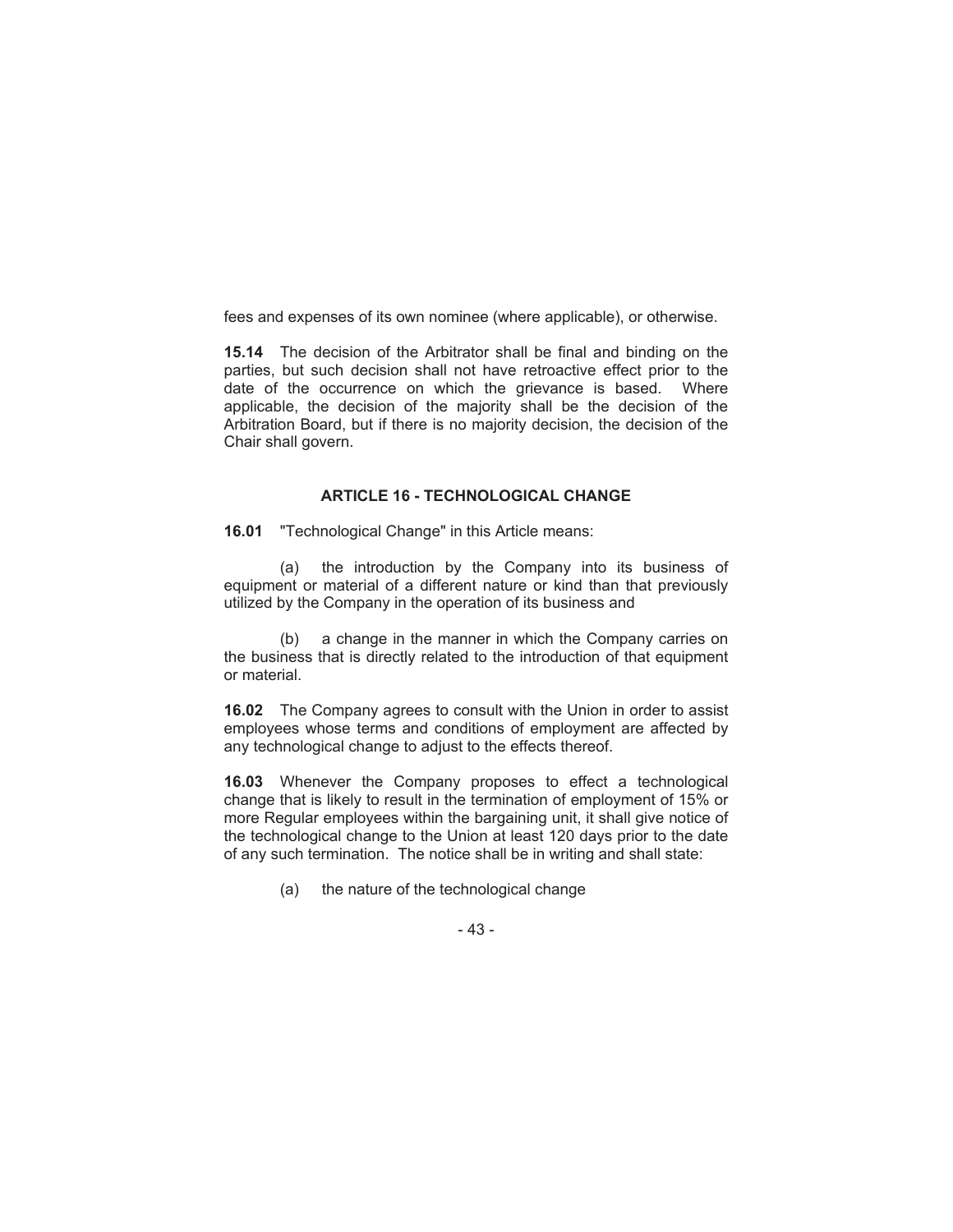(b) the date upon which the Company proposes to effect the technological change

(c) the approximate number and type of employees likely to be affected by the technological change

(d) the locations where the technological change will have effect.

The Company further agrees to meet with the Union at the time such notice is given in an endeavour to reach agreement on an alternative to termination.

**16.04** Where within 12 months of the date on which the Company effected, in a location, a technological change for which notice is required under section 16.03, the Company requires a further reduction of the work force in that location as a result of the ongoing effects of that technological change, the provisions of sections 16.02 and 16.05 to 16.11 inclusive shall apply to the employees affected.

**16.05** In the event the Company and the Union are unable to reach agreement within 30 days of the Union being notified, in accordance with section 16.03, an affected employee may:

(a) elect to accept termination of service in accordance with section 16.08, or

(b) elect to invoke the lay-off provisions of section 11.09 and subsequent sections of Article 11.

**16.06** Whenever the Company proposes to effect a technological change the impact of which is less extensive than that described in section 16.03, the Company shall not resort to lay-off or part-timing of Full-Time employees, except with the agreement of the Union.

- 44 -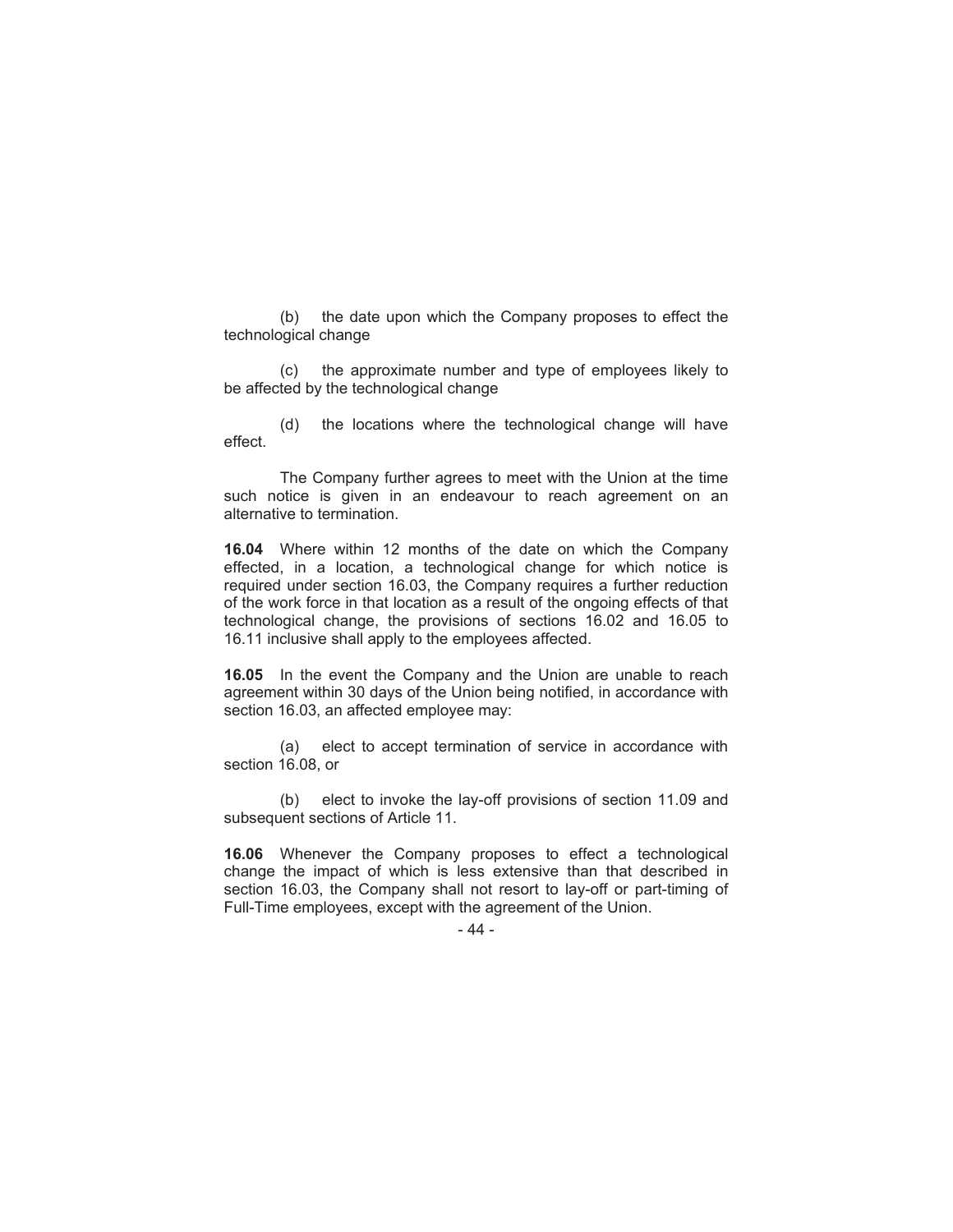**16.07** All employees with six or more months net credited service shall not be subject to lay-off or termination due to technological change, but may elect termination in accordance with the provisions of section 16.08, as an alternative to being reassigned or transferred. For employees with less than six months of net credited service, any lay-off or recall resulting from technological change shall be made in accordance with the relevant provisions of Article 11, and termination allowance shall be paid, where applicable, in accordance with the provisions of section 16.08.

**16.08** (a) Termination allowances in amounts computed in accordance with subsection 16.08 (c) shall be paid to employees whose service is terminated by the Company and the termination is directly attributable to a technological change, unless:

- (i) the employee is retiring on pension where the Company has been advised, in advance of the notification of technological change given pursuant to section 16.03, of his intention to retire on pension.
- (ii) the employee is leaving the service at the compulsory retirement age and is eligible to a deferred annuity.

(b) Termination allowances will not be paid to employees who are dismissed for misconduct, or resign.

(c) The amount of termination allowance paid in accordance with this Article will be computed as follows:

- 45 -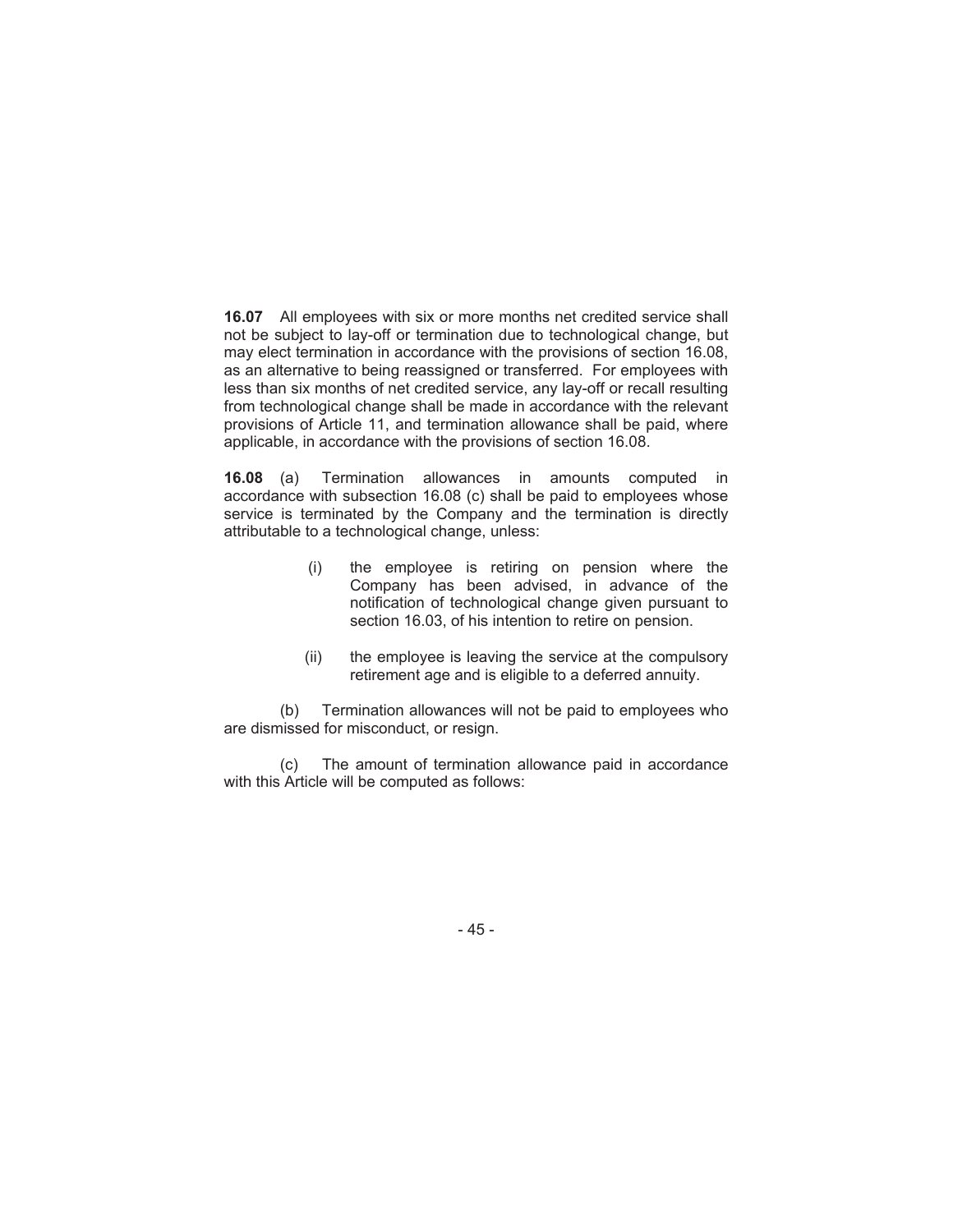# **Termination Allowance**

Net Credited Service

|           |                 | No. of |
|-----------|-----------------|--------|
| Period    | <b>But Less</b> | Weeks  |
| Completed | Than            | Pay    |
|           |                 |        |
|           | 2 years         | 2      |
| 2 years   | 3 years         | 4      |
| 3 years   | 4 years         | 6      |
| 4 years   | 5 years         | 8      |
| 5 years   | 6 years         | 10     |
| 6 years   | 7 years         | 12     |
| 7 years   | 8 years         | 14     |
| 8 years   | 9 years         | 16     |
| 9 years   | 10 years        | 18     |
| 10 years  | 11 years        | 21     |
| 11 years  | 12 years        | 24     |
| 12 years  | 13 years        | 27     |
| 13 years  | 14 years        | 30     |
| 14 years  | 15 years        | 33     |
| 15 years  | 16 vears        | 36     |

For each subsequent 6 month period:

| 16 years through 25 years |      |
|---------------------------|------|
| From 25 years             | 21/2 |

- 46 -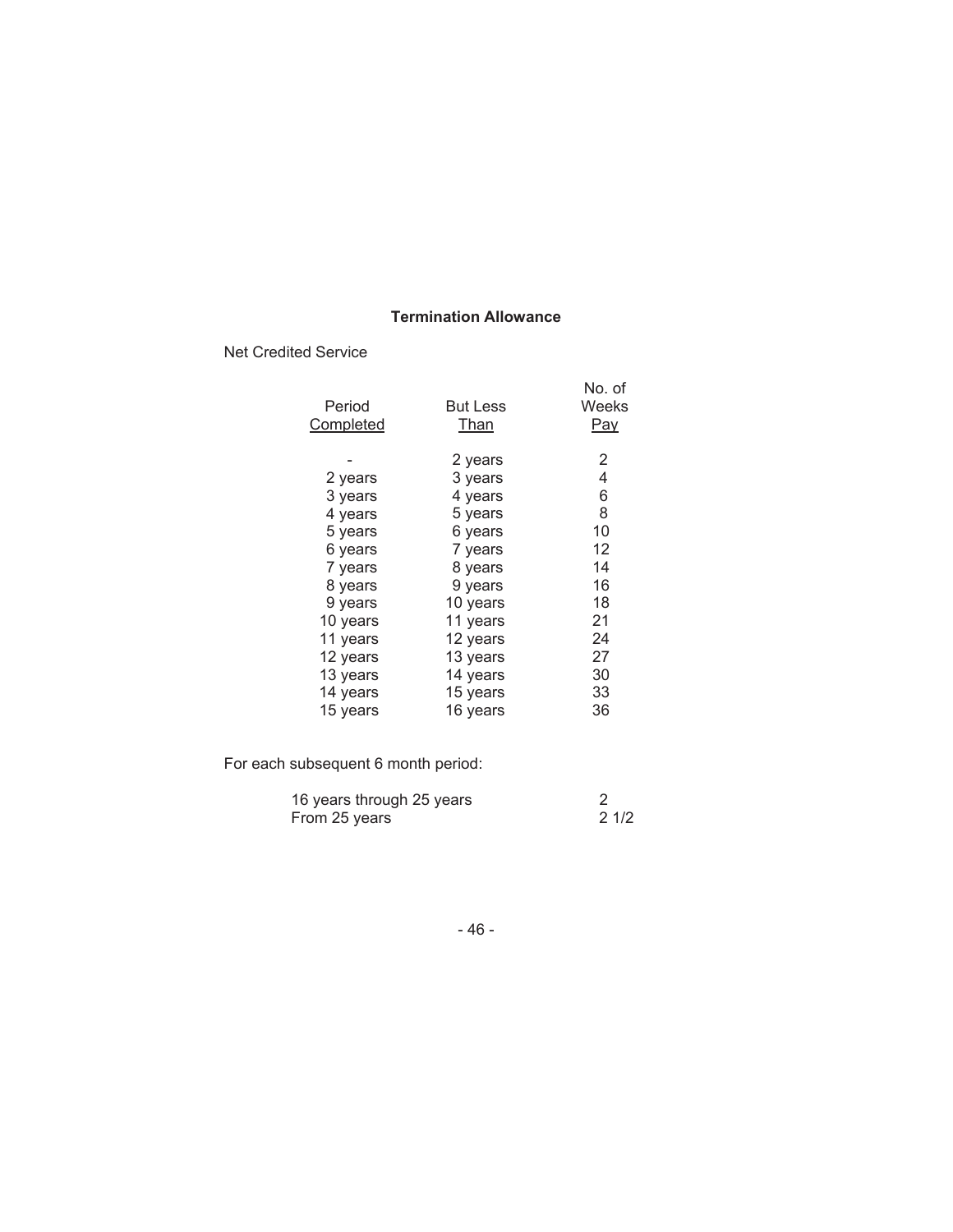**16.09** If an employee with six months or more net credited service is transferred or reassigned as a result of technological change to a position or occupation different from the one immediately prior to the transfer and the basic rate of pay for the new position or occupation is lower, the employee so transferred will receive a "Transfer Indemnity" paid as a lump sum calculated on the basis of the differential between the rates of pay for a period of twelve months.

**16.10** If an employee is transferred to another locality as the result of technological change and in accordance with the definition of a transfer contained in Article 22 or paragraph (iv) of subsection 23.01 (a), the provisions of section 22.09 shall apply.

**16.11** (a) An annuity shall be available to an eligible employee who has been displaced from his job as a result of technological change and to whom the provisions of section 16.07 apply. Such an employee shall be eligible if the job displacement results in a termination of employment and the termination occurs to an employee who has 15 years' or more of service and who is not eligible to a deferred annuity under the terms of the "Plan for Employees' Pensions, Disability Benefits and Death Benefits" as amended to 1 January 1975. The amount of the annuity payable to an employee shall be calculated in accordance with the formula used to determine the amount of a deferred annuity payable under the terms of the Plan and payable at the time provided in the Plan.

(b) An employee's entitlement to the annuity provided in subsection 16.11 (a) ceases where

- (i) the employee becomes eligible to a deferred annuity under the Plan as a result of any applicable law now or hereafter enacted, or any change in the Plan, or
- (ii) the employee, subsequent to his termination of employment, is re-employed by the Company and
	- 47 -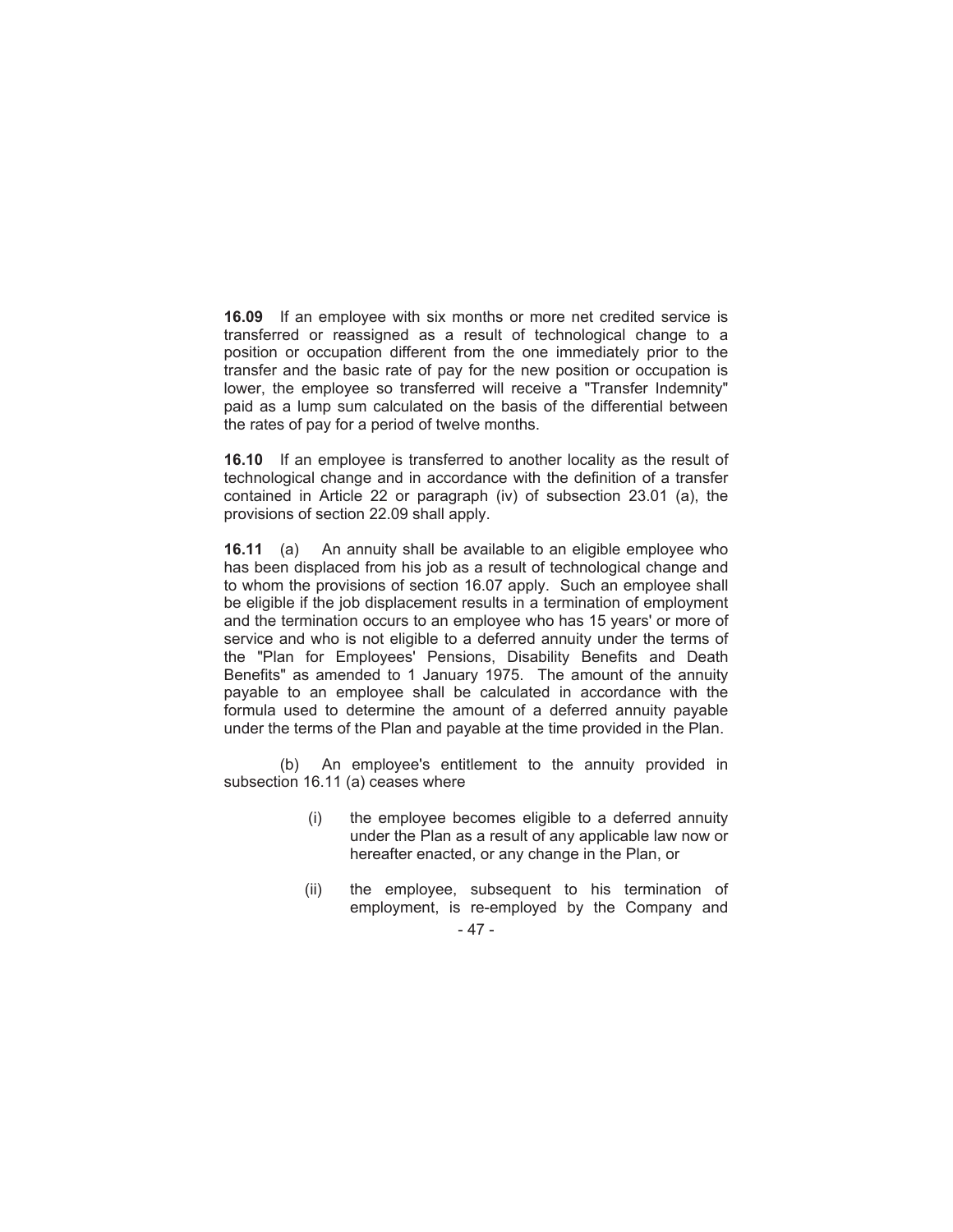becomes eligible to another annuity as provided under the Plan.

**16.12** The Company and the Union agree that Sections 52, 54 and 55 of the Canada Labour Code shall not apply to the parties to this Agreement during its term.

# **ARTICLE 17 - WAGE ADMINISTRATION**

**17.01** "Basic Rate of Pay" means the amount of money per week, as specified in the applicable wage schedule, which is paid to a Full-Time employee for working his basic hours of work.

### **Rates of Pay for Part-Time Employees**

**17.02** The rate of pay for a Part-Time employee shall be on a pro-rata proportion of the rate established for the occupation concerned, unless a specific schedule for Part-Time employees forms part of this Agreement.

# **Higher Rates of Pay to Individual Employees**

**17.03** A new or transferred employee who has had previous experience, related training or educational qualifications beyond the standard requirements, may be placed at a wage rate commensurate with such experience, training or education. An employee on demotion treatment may be placed at a wage rate commensurate with his service and experience.

# **Demotional Treatment**

**17.04** The Company agrees that it will not change, during the term of this Agreement, the procedures which were in effect on the date of

- 48 -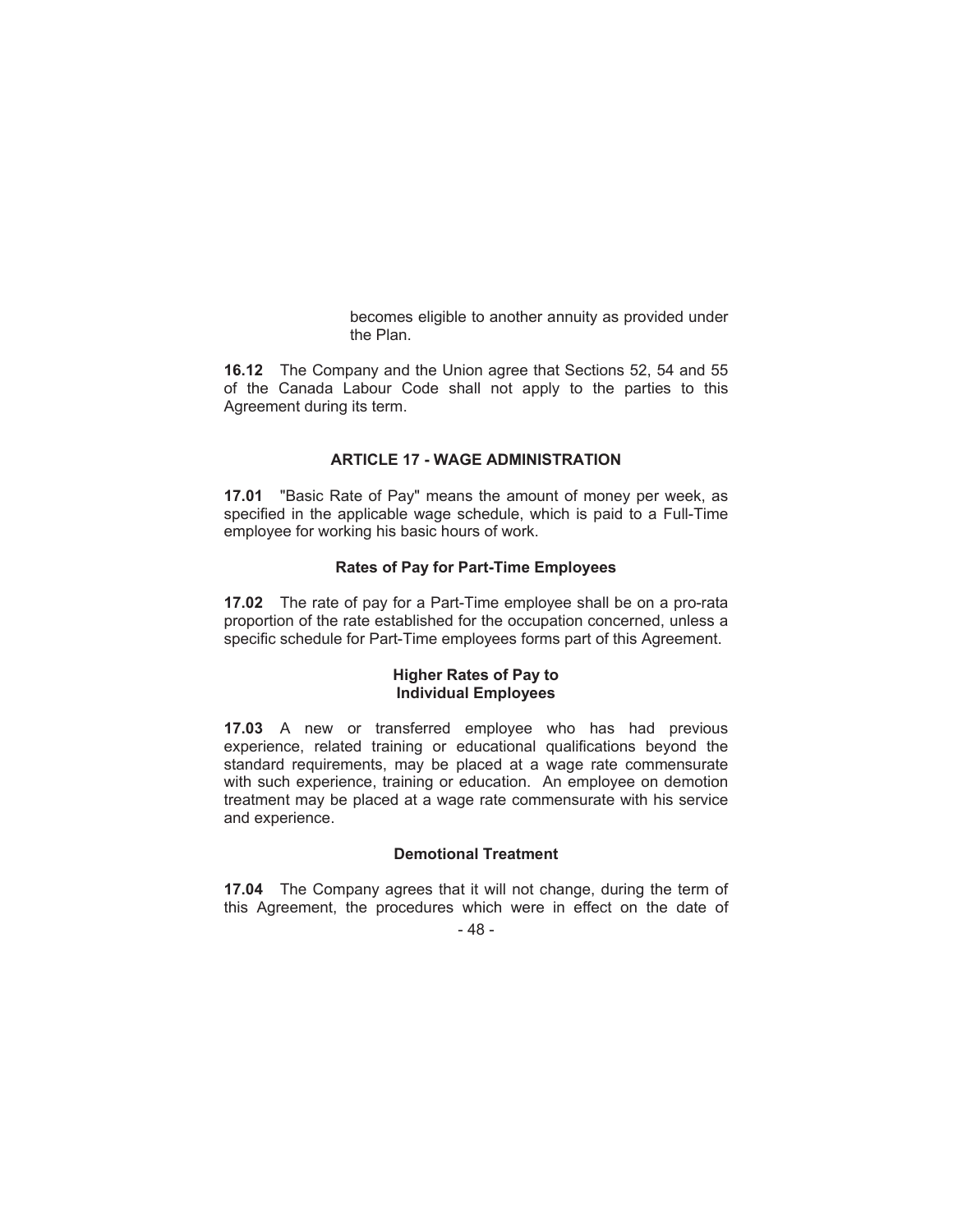signing this Agreement for determining wage treatment for employees covered by this Agreement who are subject to demotion treatment.

#### **Alternative Plans**

**17.05** (a) The Company may, at its discretion, authorize alternative plans, as specified in Attachment C, for a locality. The Company agrees to notify the Union when such alternative plans are authorized.

(b) When alternative plans are introduced in a locality all employees on the affected steps of the wage schedule will be paid under the alternative plan. If an alternative plan is removed from a wage schedule, all employees on the plan at the time it is removed will continue to be paid the alternative rate until they reach the step where the alternative and regular plans merge.

#### **Wage Increases**

**17.06** (a) Increases shall be granted on the basis of merit as determined by the Company. The time interval specified for each step of a wage schedule is a period during which an employee is under survey as to his capacity and qualifications.

(b) Where, in the opinion of the Company, an employee has not demonstrated sufficient qualifications or capacity to warrant an increase on the basis of merit, he shall be so notified in writing no later than 15 days prior to the due date for the increase. A copy of the notice is to be sent to the employee's Steward.

(c) Where an employee receives a notice pursuant to subsection 17.06 (b) he may, within ten days of receipt of the notice, review, with his immediate supervisor, the reasons for the withholding of the increase. Should the employee, following the review, believe the action is unwarranted, he may take the matter up as a grievance.

- 49 -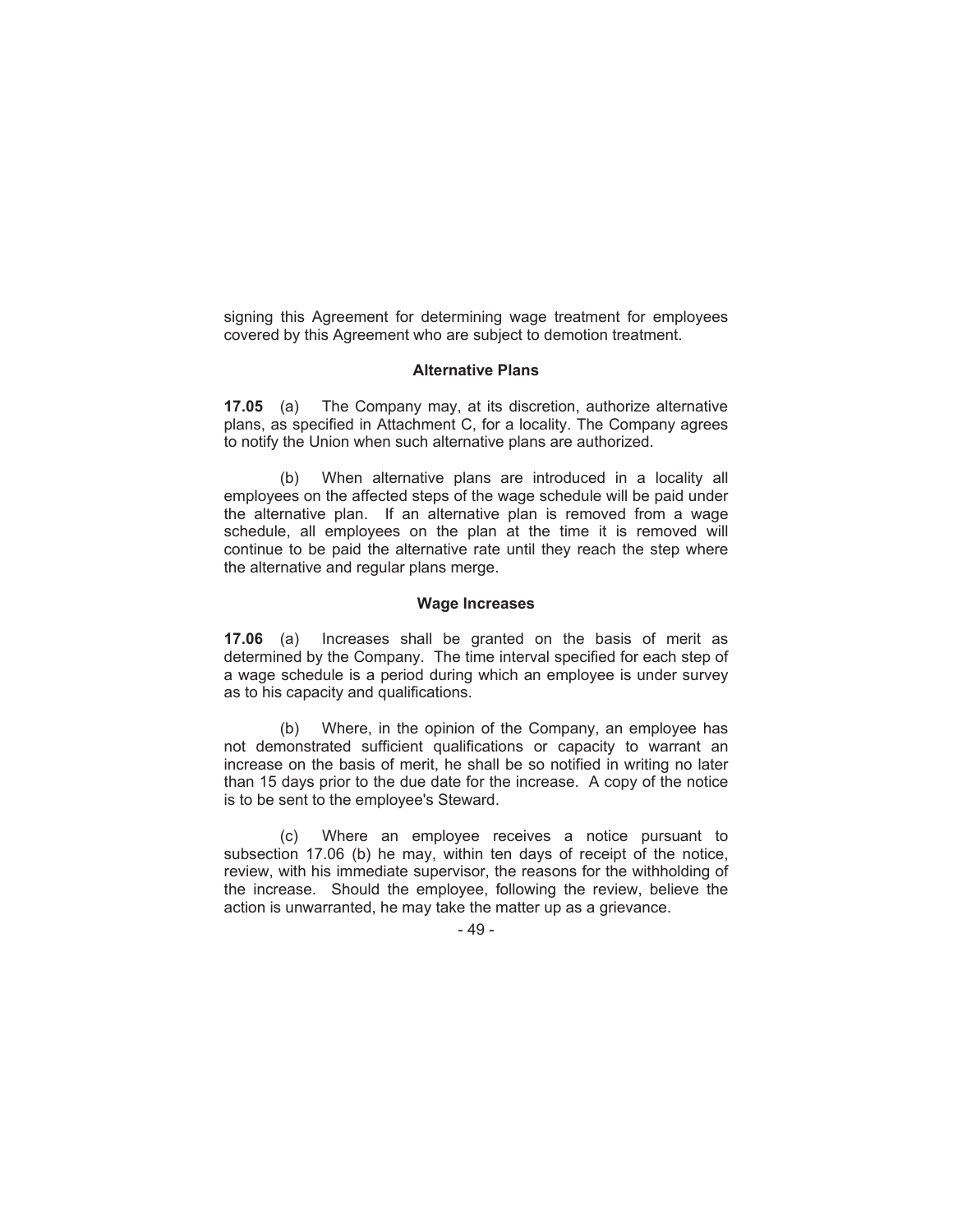**17.07** The time intervals for each step of Wage Schedule 1, 2, 3 shall be six months.

**17.08** The time intervals specified for each step of the wage schedules shall be computed as follows:

(a) For an employee engaged or re-engaged between the first and fifteenth of the month, from the first day of that month.

(b) For an employee engaged or re-engaged between the sixteenth and the last day of the month, from the first day of the following month.

**17.09** The effective day for an increase shall be the first day of the biweekly period closest to the first day of the month.

### **Pay Treatment - Employee Absent**

**17.10** (a) Increases or decreases in the basic rate of pay, which an employee would have received had he been on the job, shall not be made effective while he is absent due to leave of absence, accident, sickness or quarantine.

(b) Where, for reasons of accident, sickness or quarantine, an employee is absent for 30 days or less and his progressional wage increase is delayed until his return to work in accordance with subsection 17.10 (a), the effective date of any subsequent progressional wage increase shall not be affected.

(c) Where, for reasons of accident, sickness or quarantine, an employee is absent for more than 30 days and his progressional wage increase is delayed until his return to work in accordance with subsection 17.10 (a), the effective date of any subsequent progressional wage increase shall be calculated from the day the employee returns to work.

- 50 -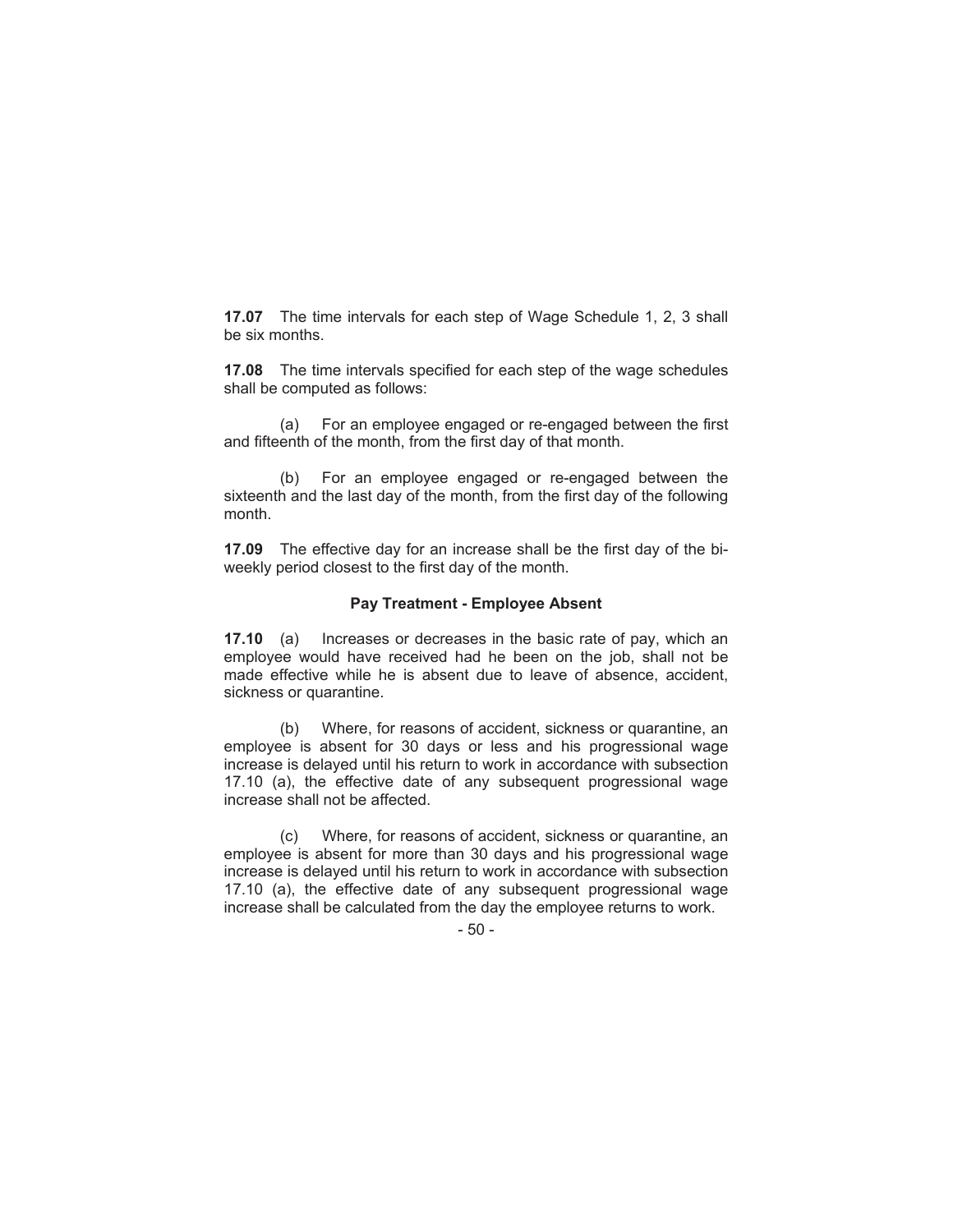(d) Notwithstanding the provisions of subsection 17.10 (c), where an employee is absent for more than 30 days for reason of a leave granted under section 32.01, 32.02 or 32.03, the provisions of subsection 17.10 (b) shall apply.

### **Pay Days**

**17.11** An employee shall be paid every alternate Friday of the two-week period ending the Saturday previous to the pay day. The pay shall include the salary for scheduled hours worked at the basic rate of pay, overtime hours worked and all other applicable additions in pay for the two-week period ending on the Saturday preceding the pay day. Pay will be adjusted for unpaid absences which occurred during such two-week period.

**17.12** When an employee is required to go to an office of the Company to receive his pay cheque, he may do so during working hours.

**17.13** The rates of pay for any new jobs created during the life of this Agreement shall be negotiated with the Union before being put into effect.

### **Promotional Treatment**

**17.14** When an employee is promoted to a higher rated job on the same wage schedule:

(a) if the employee is not at the top rate for his classification prior to promotion he shall continue to progress through the schedule in the normal manner until his new top rate is reached;

(b) if he has been less than six months on the top rate for his classification prior to promotion he shall move to the next higher step on the schedule at the expiry of six months from the date he reached the

- 51 -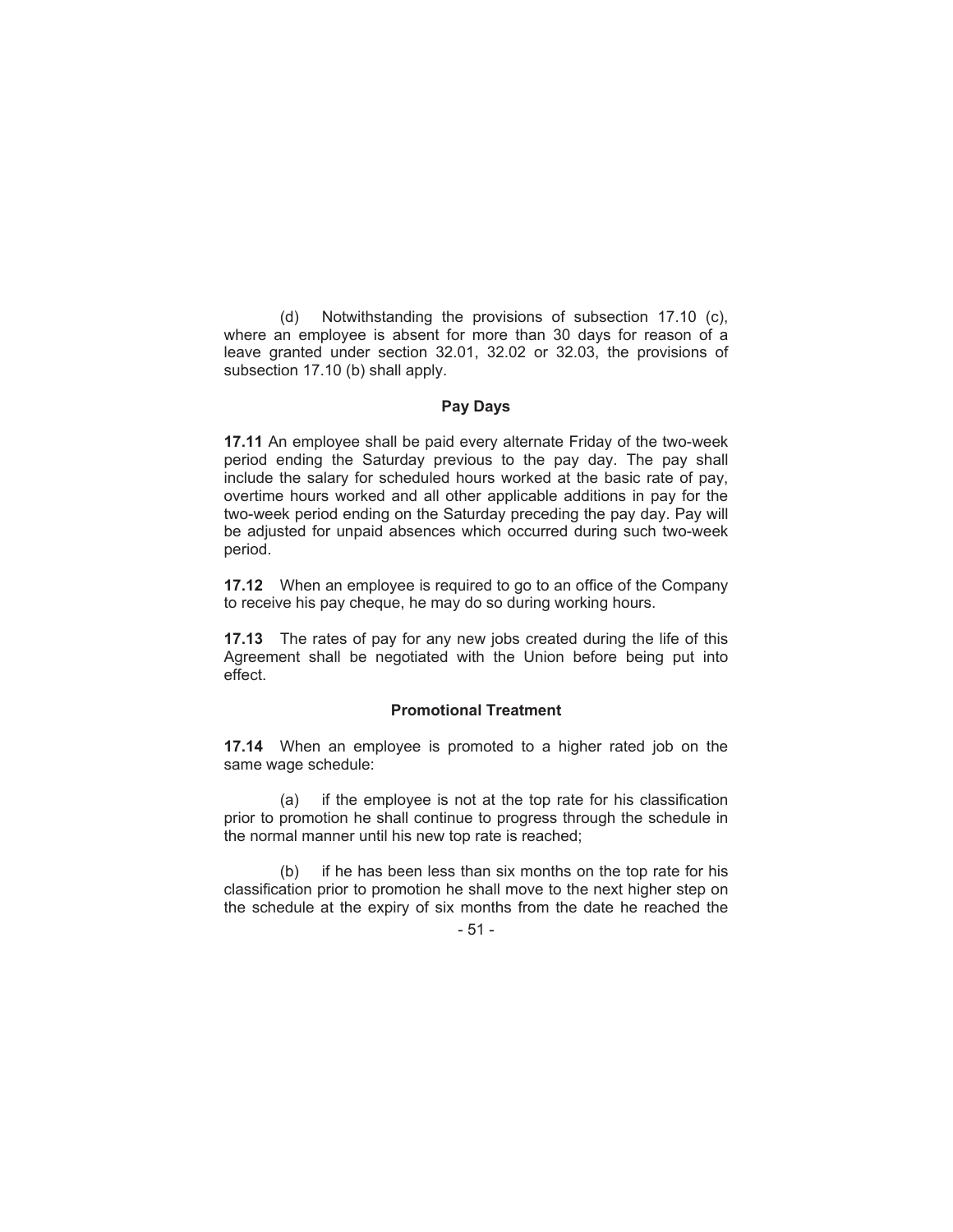maximum rate for his classification prior to promotion;

(c) if he has been six months or more at the top rate for his classification prior to promotion he shall move to the next higher step on the schedule at the time of promotion.

**17.15** When an employee is promoted to a higher rated job in a different wage schedule he shall move immediately to the step on the new schedule which has the same rate as his present wage or, if there is no identical rate on the schedule, to the closest higher rate to his present wage rate. If the employee was not at the maximum rate prior to promotion he shall carry forward any wage credit accumulated towards his next progressional increase. If the employee was at the maximum rate for his classification prior to promotion and his new wage rate is not the maximum for his new classification, he shall be eligible for a progressional increase on the new schedule six months after promotion.

# **ARTICLE 18 - HOURS OF WORK**

#### **Definitions**

For the purpose of this Agreement,

**18.01** "Basic Hours of Work" means the number of hours of work per day and per week as established by this Agreement and set forth in this Article for Full-Time employees.

(a) "Tour of Duty" means the time worked by an employee on any working day.

(b) "Scheduled Tour of Duty" means a tour of duty not exceeding the basic hours of work per day which an employee is scheduled to work and of which he has been advised in advance.

### - 52 -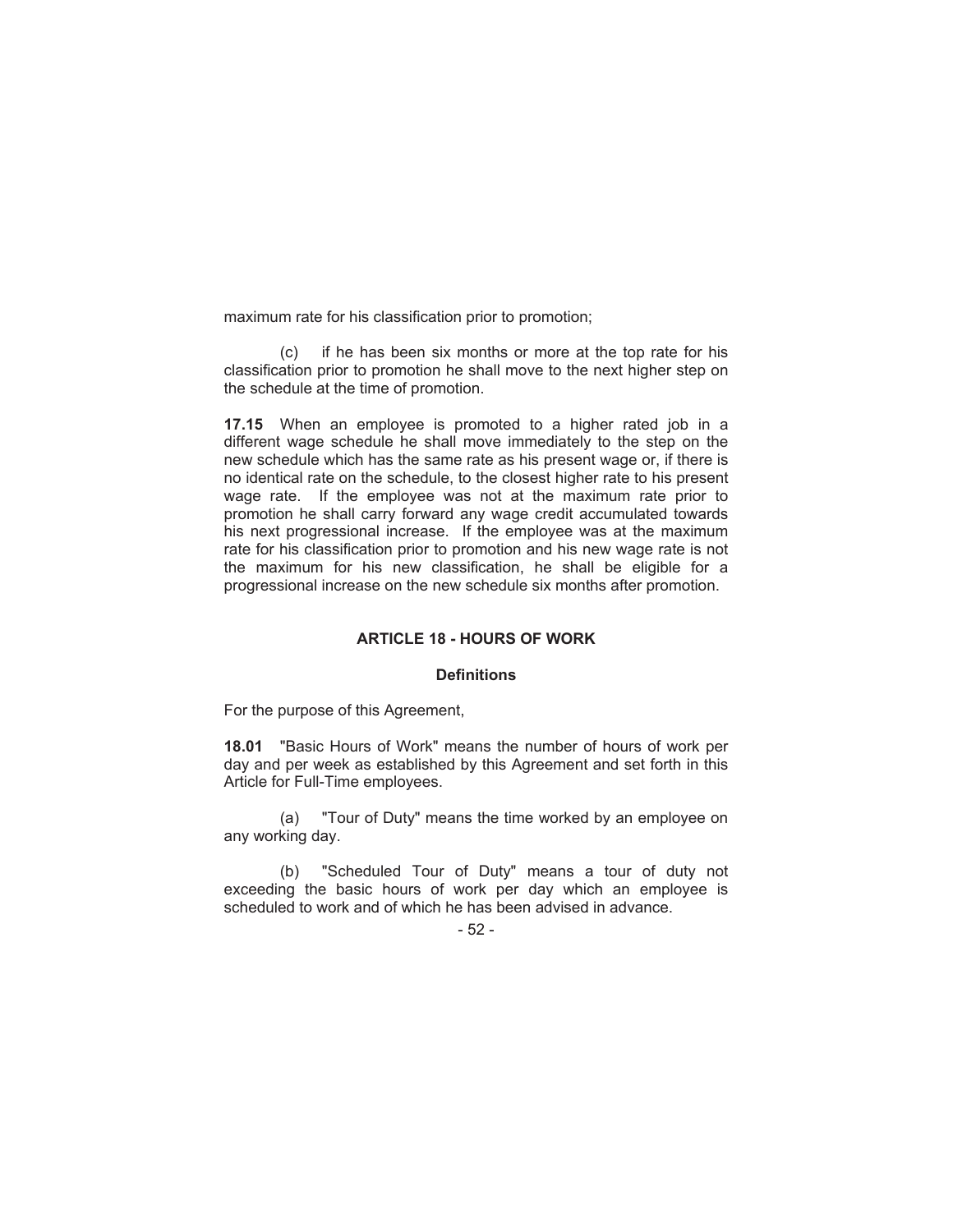(c) "Scheduled Work Week" means the scheduled tours of duty comprising the basic hours of work for the week.

(d) "Day Tour" means a tour of duty which falls between the hours of 7:00 A.M. and 6:00 P.M.

(e) "Off-Normal Tour" means a tour of duty, all or a portion of which falls between the hours of 6:00 P.M. of one day and 7:00 A.M. of the following day.

#### **Full-Time Employees**

**18.02** The basic hours of work per day for a Full-Time employee shall be 8 hours.

The basic hours of work per week for a Full-Time employee shall be 40 hours on the basis of a five day week. However, the basic hours of work may be averaged over a two week period on the basis of ten days totaling 80 hours.

### **Part-Time Employees**

**18.03** The Company shall determine and establish the hours of work per day and days of work per week for all Part-Time employees.

A Regular Part-Time employee shall be scheduled a minimum of 15 hours per week, in increments of not less than one-half tour, except in situations where the Director – Industrial Relations and the appropriate Vice-President of the Union or their delegate agree that a number of employees are surplus.

### **Banked Time**

**18.04** An employee may request to bank up to a maximum of 30

- 53 -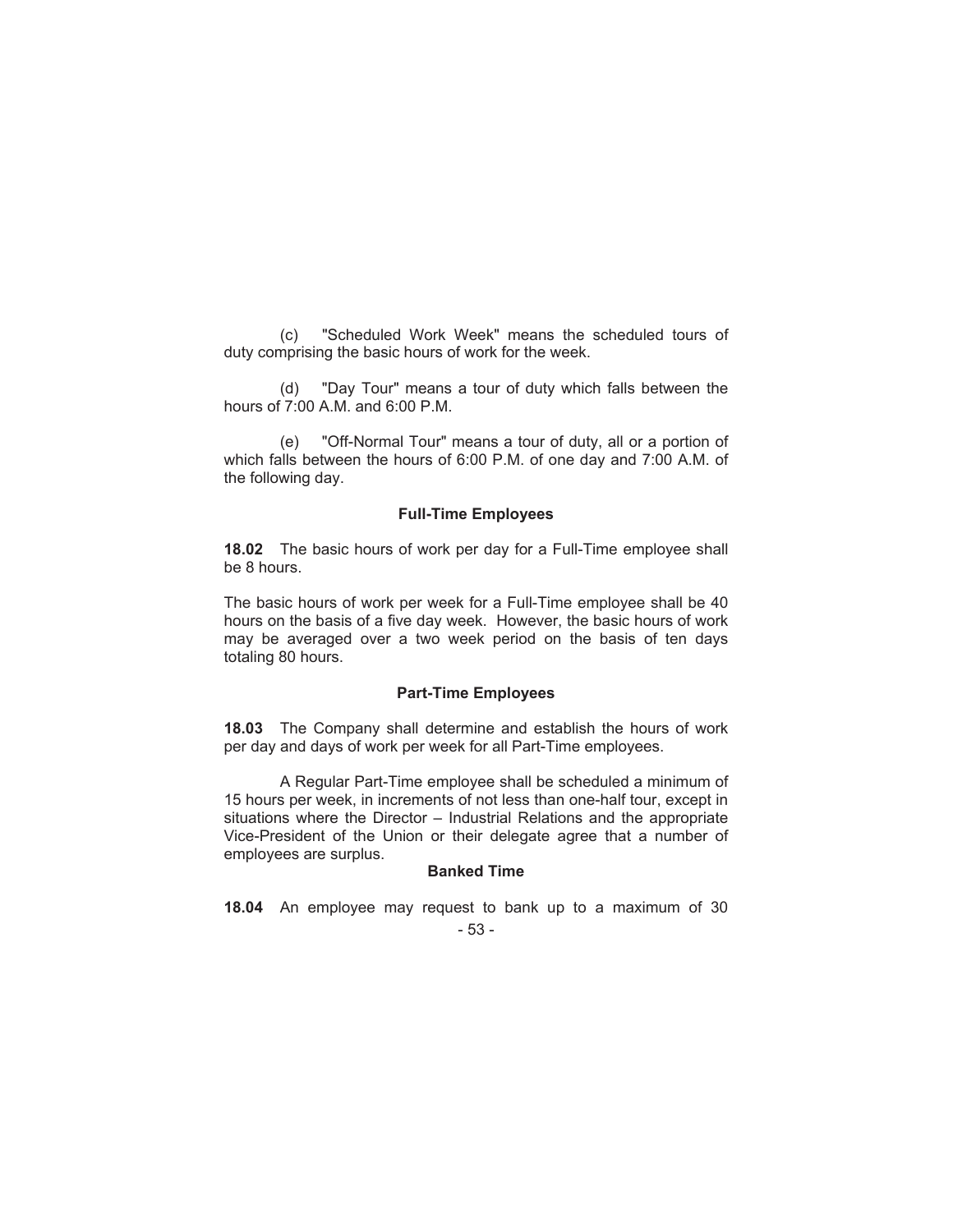min/day of bank time at a ratio of one for one (1:1); and,

Except for overtime compensated under the provisions of sections 19.09 and 19.10, an employee may request to be compensated for overtime hours worked by time off in lieu of overtime payment on the basis of one hour and a half  $(1 \frac{1}{2})$  for each hour of overtime worked.

(a) The employee has the responsibility to identify this bank time when coding his time sheet. An employee's request to bank such time off in lieu of payment must be made known to his manager when his work on the day is coded for payroll. Time banked by an individual employee for purposes of time off in lieu of payment shall never exceed 120 hours, at any one time.

(b) An employee may request to be compensated by time off in lieu of payment of the premiums provided under sections 18.22 and 18.24 in accordance with the provisions of this section.

(c) Any such time off shall be subject to service requirements and scheduled at a time mutually agreed to by the employee and the Company and, when taken, shall be paid at the employee's basic rate of pay. The minimum amount of time off which may be granted under this section shall be one (1) hour.

(d) An employee with banked time owing shall, if he requests it, be scheduled at least one day off per month period beginning January 1<sup>st</sup> of each year, at a time mutually agreed to by the employee and the Company.

(e) Notwithstanding sub-section 18.04 (c), and providing that he has sufficient time banked, a part-time employee who worked less than 40 hours in a week may use banked time to top-up his hours of work in that week to a maximum of 40 hours.

- 54 -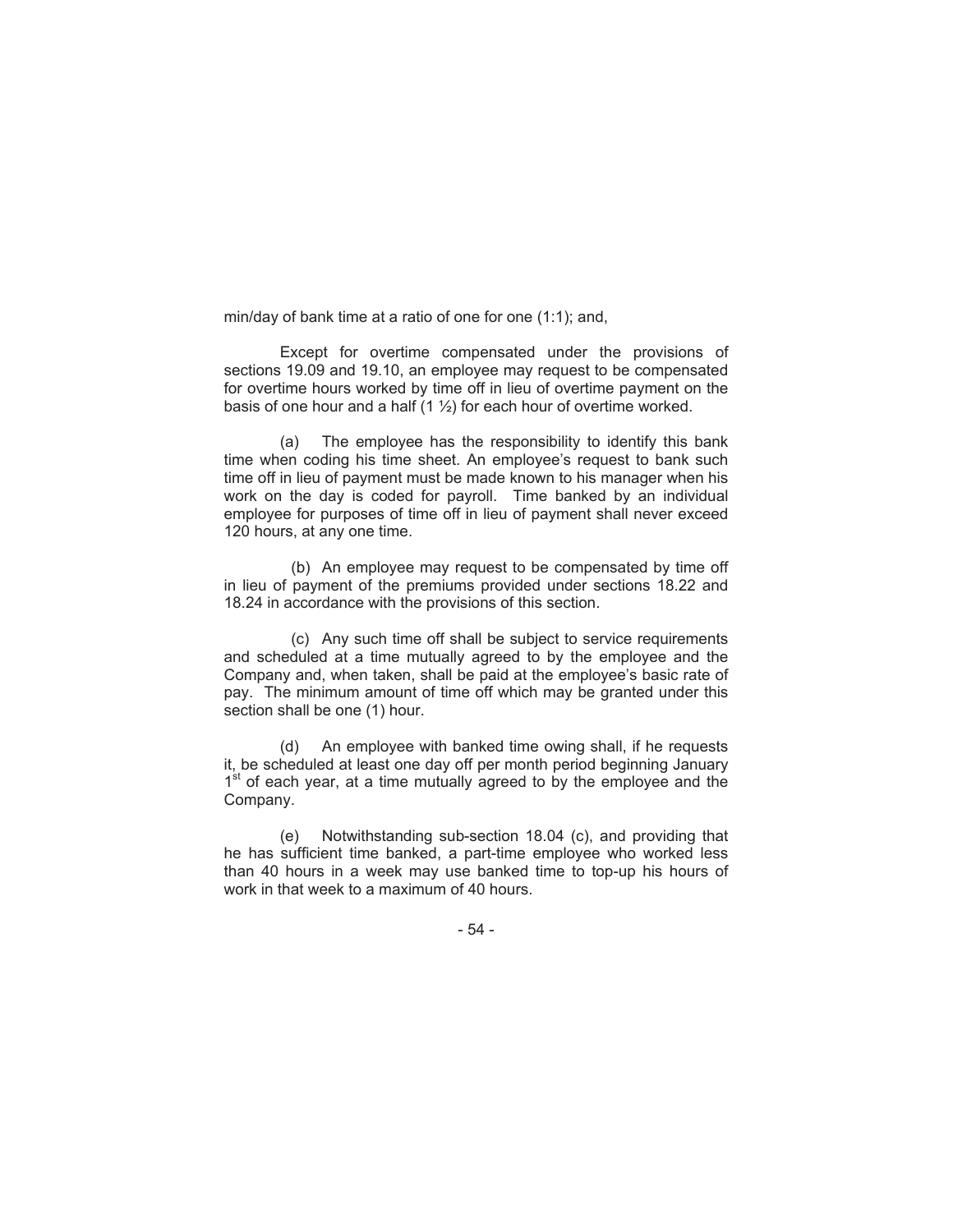(f) In lieu of taking the time off provided under this section, an employee with banked time owing may request to be compensated, once every calendar year, at his basic rate of pay, for up to 40 hours from his bank in each calendar year.

(g) When an employee is taken ill or meets with an accident before leaving work on the last day of work preceding the day scheduled for taking banked time off, it shall be rescheduled in accordance with the provisions of this section.

The day off will not be rescheduled for indisposition occurring after the employee leaves work on the last day preceding the day scheduled for taking banked time off.

### **Arrangement and Assignment of Tours of Duty**

**18.05** (a) The arrangement of hours for all tours of duty shall be established by the Company.

(b) In each Tier D entity, work schedules will be prepared, in accordance with the provisions of sections 18.02.

**18.06** The tours of duty may be scheduled on any day of the week, including Sunday, depending upon the requirements of the job.

**18.07** No employee shall, without his consent, be required to work more than 12 consecutive tours.

**18.08** Where an employee is required to work overtime on a Sunday and works his basic hours for that day, such tour of duty shall be considered as a part of his scheduled work week for pay purposes and his scheduled work week will be unaffected. If the employee has not been given 48 hours notice of such overtime work, he shall receive an

<sup>- 55 -</sup>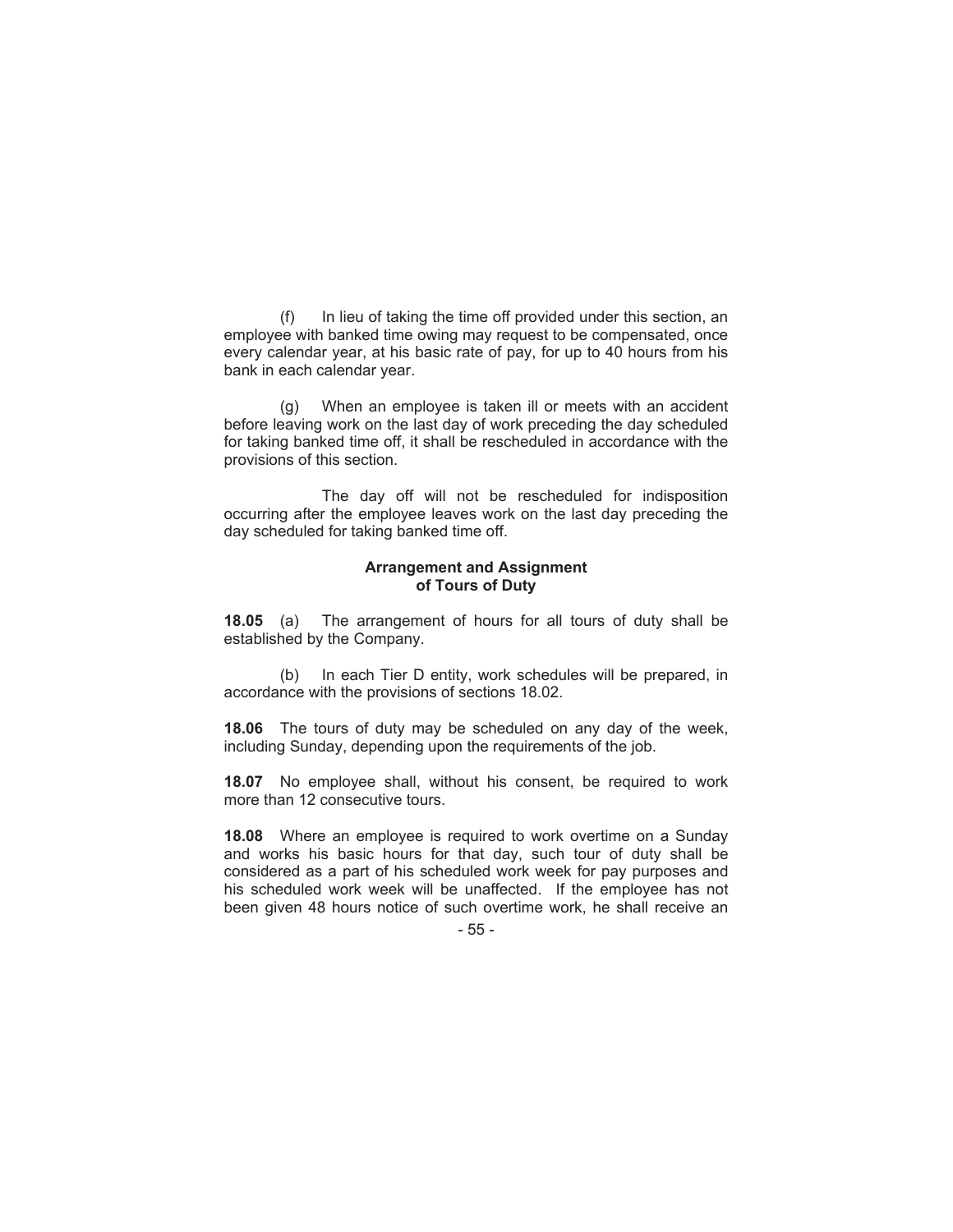additional one hour's pay.

**18.09** The selection of shift(s) including overtime shifts shall be by seniority in the Tier D's Group..

**18.10** At least six days' notice, by posting, shall be given by the Company to an employee who is to be changed from his scheduled tour of duty. Any change in scheduled tour of duty arising from the application of section 18.08 shall not require notice by posting.

**18.11** Where a change in schedule requires an employee to start a new tour of duty within 24 hours of the start of his previous tour, there shall be an interval of at least eight hours between the two successive tours.

**18.12** With the approval of the Company, an employee may have his scheduled tour of duty changed at his own request.

#### **Meal Period**

**18.13** The meal period for an employee shall not exceed one hour off the job. Employees shall be able to take a 30 minutes meal period at their request. Employee must choose meal period choice per 8 week schedule. At least six days notice shall be given to the Company for a meal period change.

**18.14** On all scheduled off-normal tours, scheduled Sunday day tours and scheduled holiday day tours, 20 minutes shall be allowed for lunch as part of the tour of duty.

**18.15** When the job requires 7 ½ or more hours continuous attendance by an employee, 20 minutes shall be allowed for lunch on the job as part of the tour of duty.

- 56 -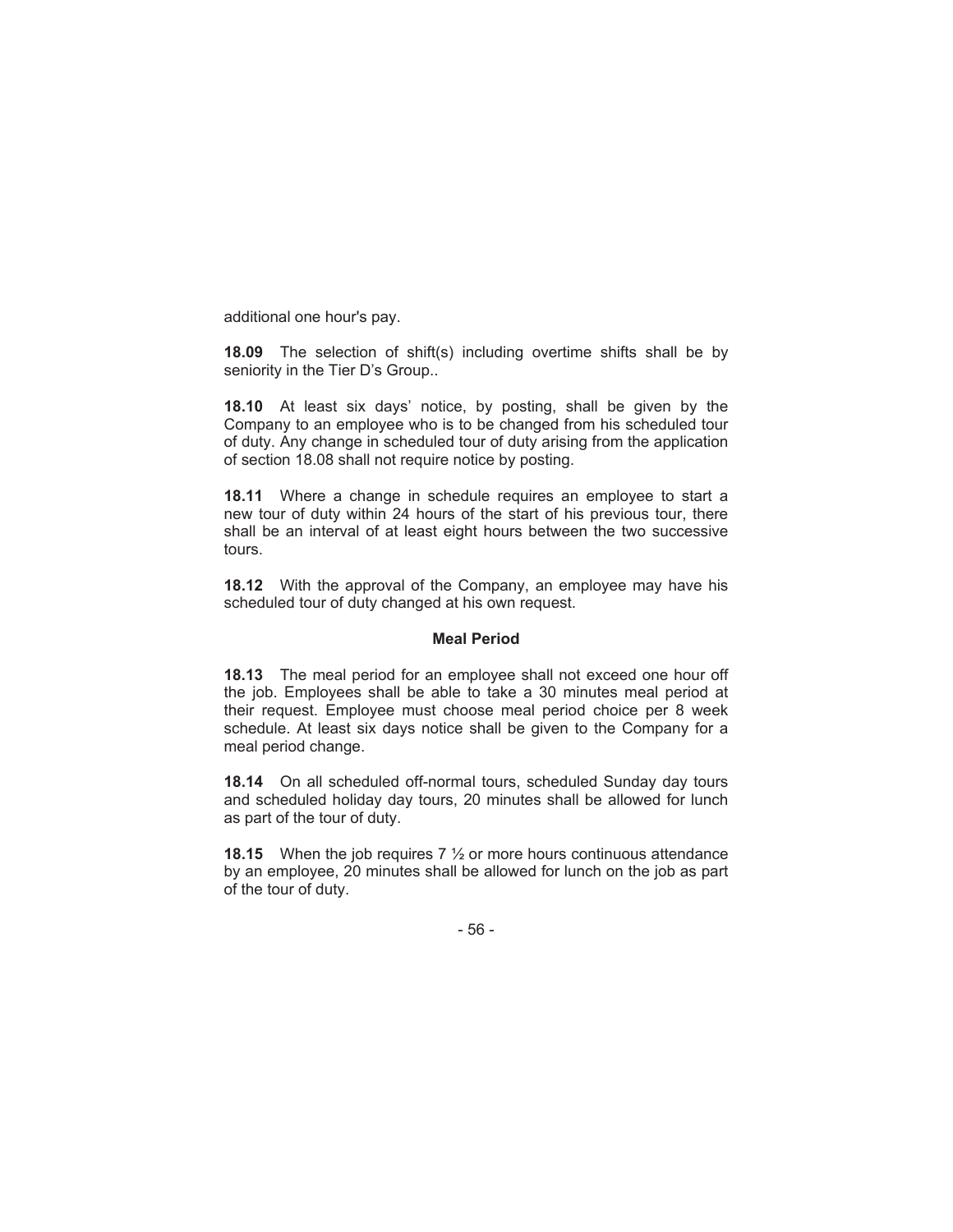**18.16** When a meal period not to exceed 20 minutes is authorized in connection with overtime work, such meal period shall be considered as work time.

### **Premium Pay for Changes in Scheduled Tours**

**18.17** If an employee is given less than six days' notice of a change in his tour of duty, he shall be paid in accordance with the following:

(a) When the change in tour is made at the employee's request he shall be paid on a straight time basis.

(b) When an employee reverts to his own scheduled tour after he has worked two or more consecutive relief tours he shall be paid on a straight time basis.

However, if the interval between the start of the last relief tour worked and the start of the first tour on his own schedule is less than 24 hours, he shall be paid one-half time extra on the first tour of his own schedule for the time worked which is outside the last relief tour worked.

(c) In all other circumstances, he shall be paid one-half time extra for time worked outside the tour of duty previously scheduled for the day, but only for the number of days by which the notice given is short of the four days' notice requirement.

# **Premium Pay for Changes in a Scheduled Work Week**

**18.18** (a) If a Full-Time employee is given less than six days' notice, by posting, of a change in his scheduled work week, he shall be paid one-half time extra for time worked on a day outside the work week previously scheduled, but only for the number of days by which the

- 57 -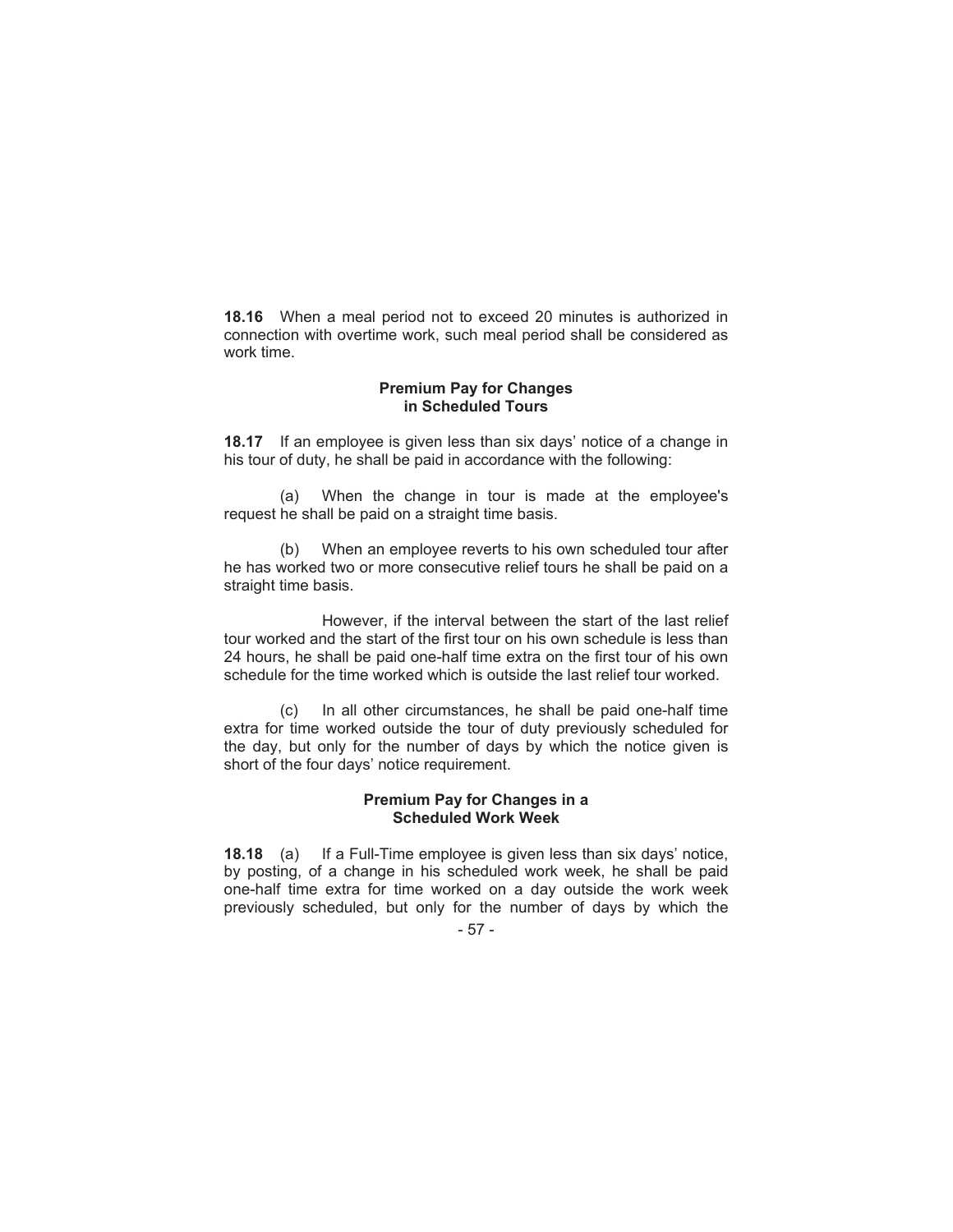notice given is short of the six days' notice requirement. Any change in scheduled work week arising from the application of section 18.08 shall not require notice by posting.

(b) The six days' notice as referred to in subsection 18.18 (a) will commence on the day following the actual day of notice to either the new tour of duty which is outside the previous scheduled work week or to the cancelled tour of duty, whichever comes first.

### **Differential for Work in Off-Normal Period**

**18.19** An employee who is scheduled to work 30 or more hours per week, shall be paid a differential for each off-normal tour worked as follows:

| <b>Hours Worked in the</b><br><b>Off-Normal Period</b> | <b>Differential</b> |        |
|--------------------------------------------------------|---------------------|--------|
| Less than $2$                                          | \$.                 | - 2.85 |
| 2 and over                                             | Я.                  | 5.50   |

**18.20** Differentials shall not be paid:

(a) For any period when an employee is being paid on an overtime basis.

(b) For paid absence from duty.

(c) For any period where an employee is being paid a premium under sections 18.17 or 18.18, except that differentials shall be paid for off-normal tours of duty worked on Sunday where an employee is changed from one scheduled tour of duty to another without four days' notice being given.

- 58 -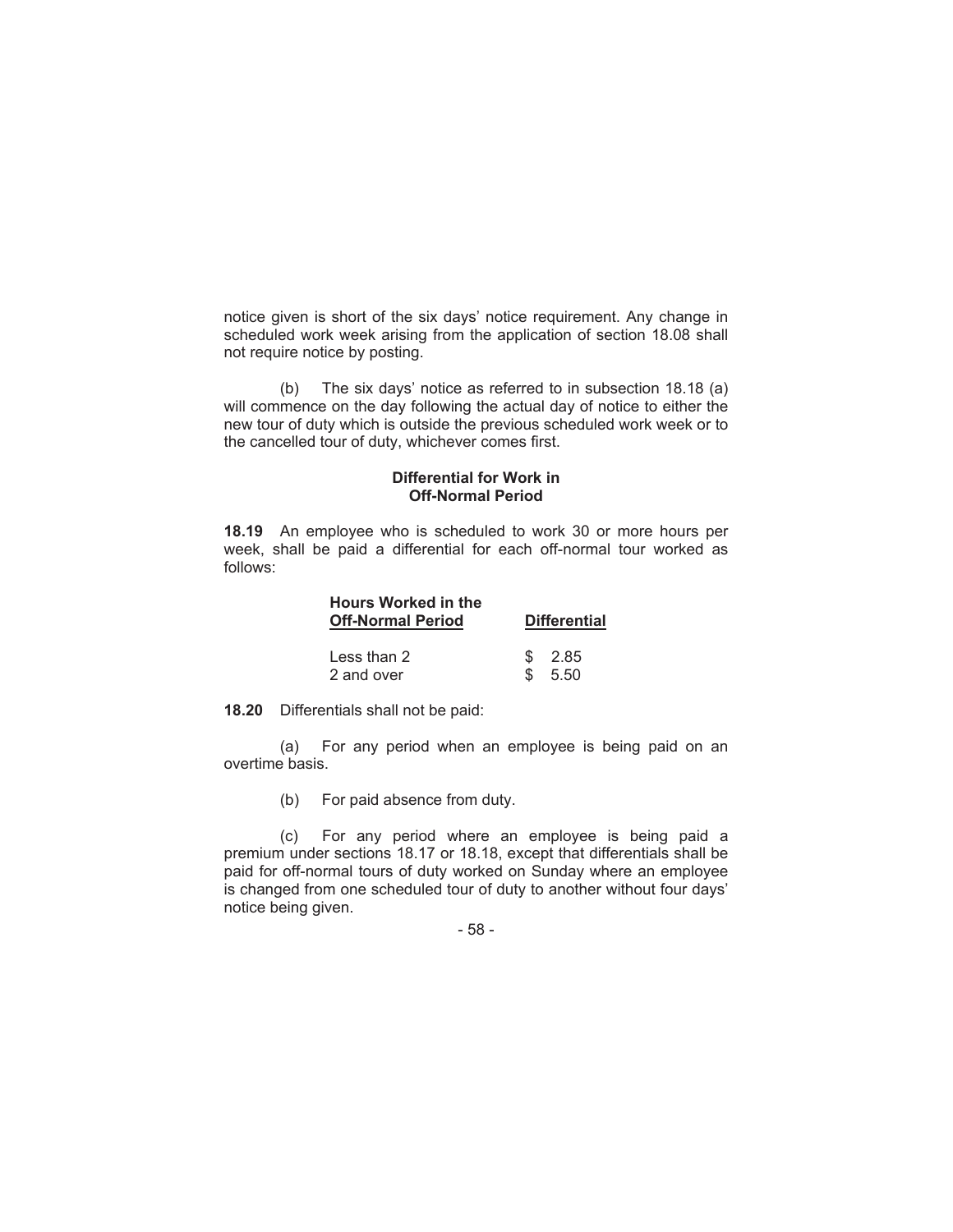**18.21** An employee whose shift starts or ends between 12:01 A.M. and 5:59 A.M. shall be paid a premium of \$3.86, in addition to any other premiums or differentials which are applicable.

# **Premium Pay For Consecutive Saturdays Worked**

**18.22** An employee who is scheduled to work five days per week, or ten days over a two week period, and who, at the direction of the Company, works at least 3 ¾ hours on each of successive Saturdays, shall, except as otherwise provided in section 18.23, be paid one-half time extra for the time worked between midnight Friday and midnight Saturday on the second and subsequent consecutive Saturdays so worked.

**18.23** This premium shall not be included in wage payments for paid absence from duty, or for any time for which an employee is receiving a rate of pay which, exclusive of tour differentials, is higher than his basic rate of pay.

# **Sunday Premium Pay**

**18.24** An employee who works a scheduled tour any period of which falls between midnight Saturday and midnight Sunday shall be paid Sunday Premium Pay. Sunday Premium Pay is one-half time extra for the time worked in this period.

**18.25** This premium shall not be included in wage payments for paid absence from duty, or for any time for which an employee is receiving a rate of pay which, exclusive of tour differentials provided in sections 18.19 and 18.21 and the special compensation provided in section 18.26, is higher than his basic rate of pay.

- 59 -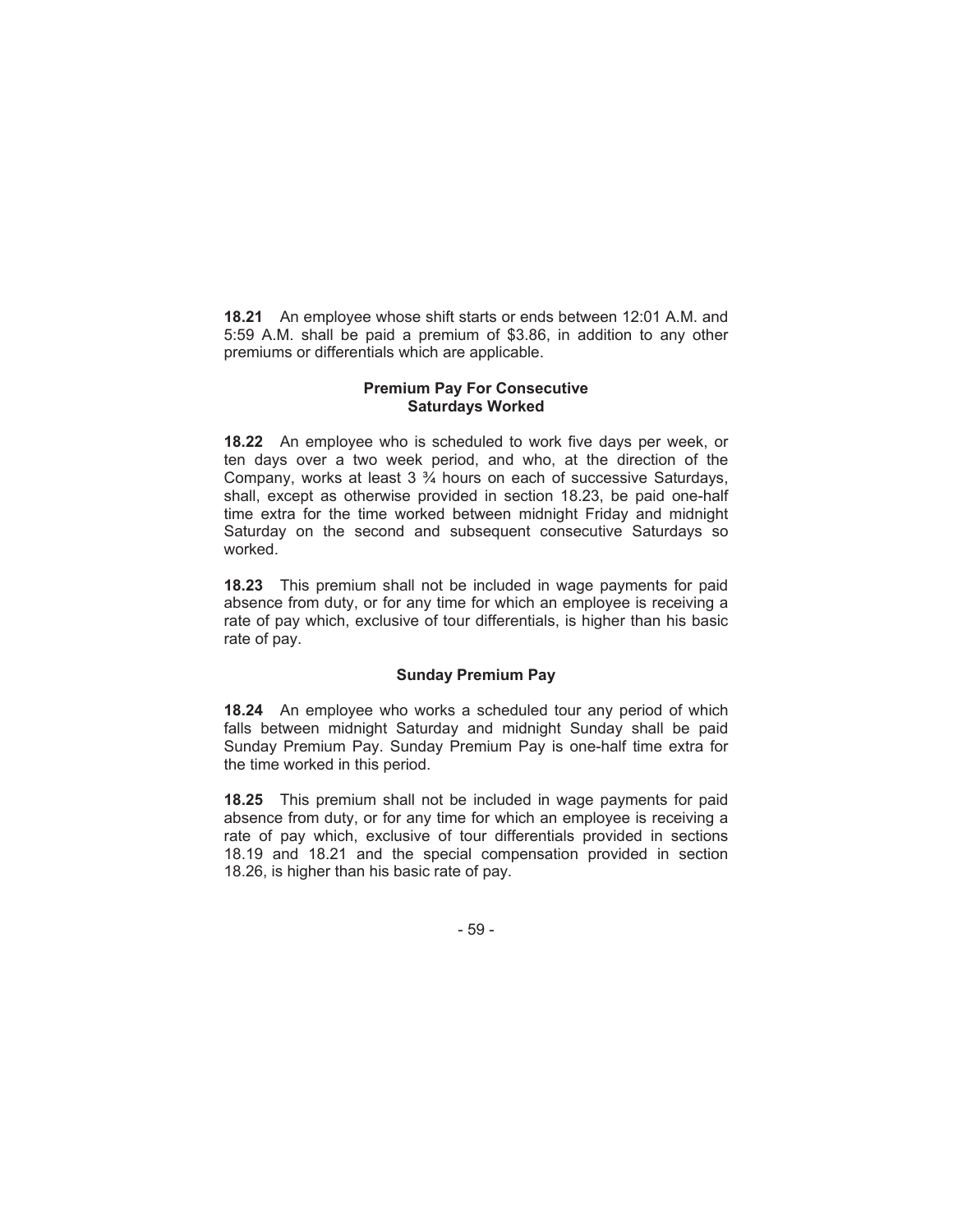# **Christmas Eve and New Year's Eve - Special Compensation**

**18.26** An employee who works on Christmas Eve or New Year's Eve, shall be paid straight time extra for all time worked between the hours of 6:00 P.M. and 12:00 Midnight.

### **Time Spent Travelling in Company Vehicle**

**18.27** An employee driving a Company-owned or Company-hired vehicle shall be deemed to be at work during the time he is necessarily in control of such vehicle and acting in the course of his employment. The employer will supply transportation while working for the company. In event the employee requests to use his own vehicles article 23.04 (a) will apply.

**18.28** An employee who is being transported to or from the job in a Company-owned or Company-hired vehicle shall be deemed to be at work while travelling in such vehicle.

# **Time Travelling - Other Than To and From The Job**

**18.29** Time travelling on Company instructions, between regular or temporary headquarters and outside normally scheduled working hours, shall be considered as travel time, and shall be apportioned as to payment or non-payment as follows:

(a) When sleeping accommodation is provided en route, only time travelling between the hours of 7:00 A.M. and 10:00 P.M. (including unavoidable stop-over time between connections) shall be considered as travel time.

- 60 -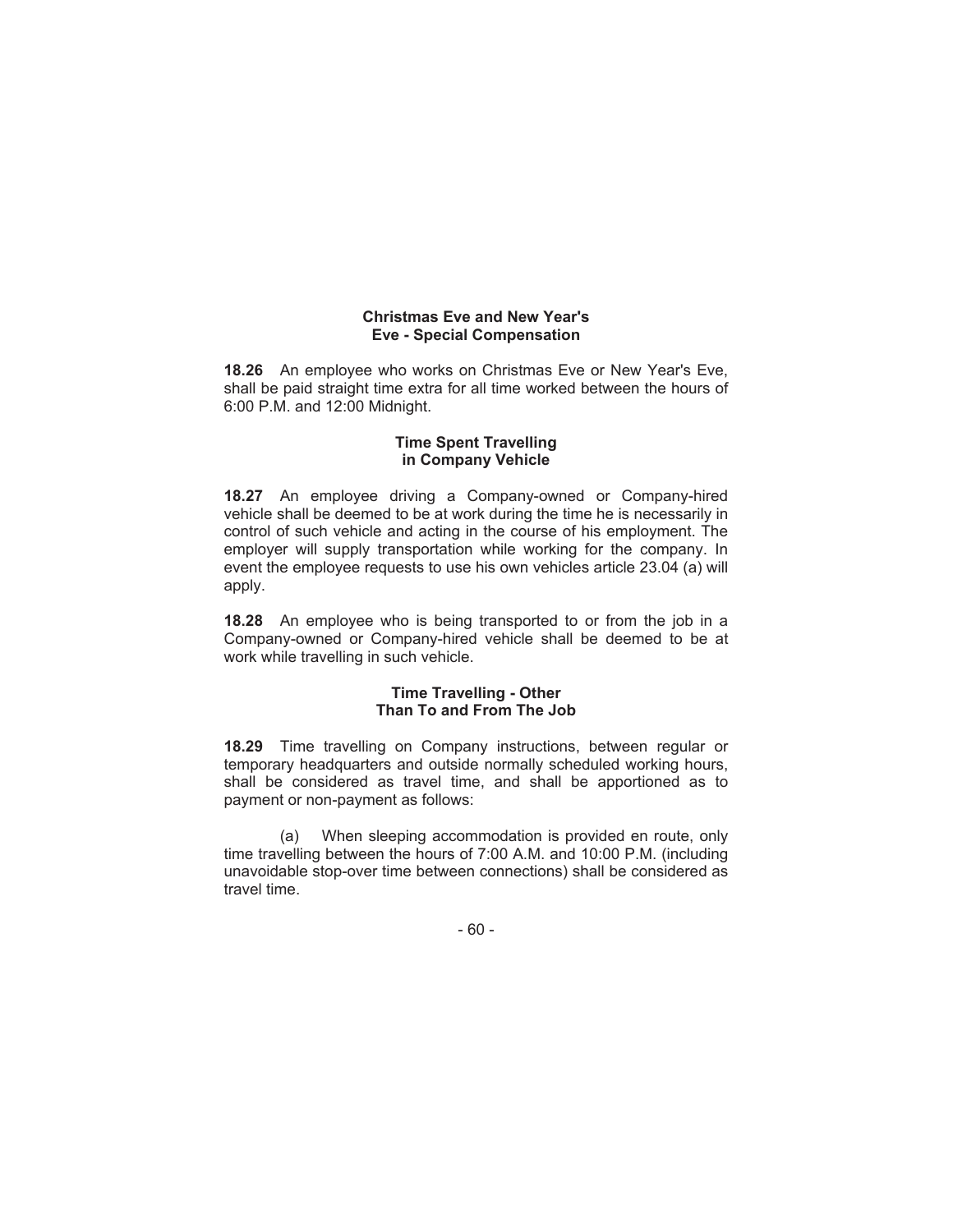(b) When no sleeping accommodation is provided en route, all travel time (including unavoidable stop-over time between connections) shall be considered as travel time.

(c) Travel time under subsection 18.29 (a) and (b) shall be paid for on a straight time basis.

#### **Relief Period**

**18.30** (a) A relief period not to exceed 15 minutes shall be granted to every employee as close to the middle of each of his half tours as the efficiency of the Company's operations permits.

(b) To qualify for a relief period during an overtime assignment an employee must have completed two hours of work and be expected by the Company to work a minimum of three hours on that overtime assignment.

# **Work at a Visual Display Terminal**

**18.31** An employee working continuously at a Visual Display Terminal shall not be scheduled more than two hours on duty without a relief or meal period. Where a relief or meal period cannot be so scheduled, the employee shall be entitled to take a five minute break after two continuous hours work at a Visual Display Terminal.

#### **Early Retirement Reduced Hours**

**18.32** Upon mutual agreement between the employee and the Company, with notification to the Union, for a reduced work week of 3 or 4 days/week during the employee's last 2 years of employment.

- 61 -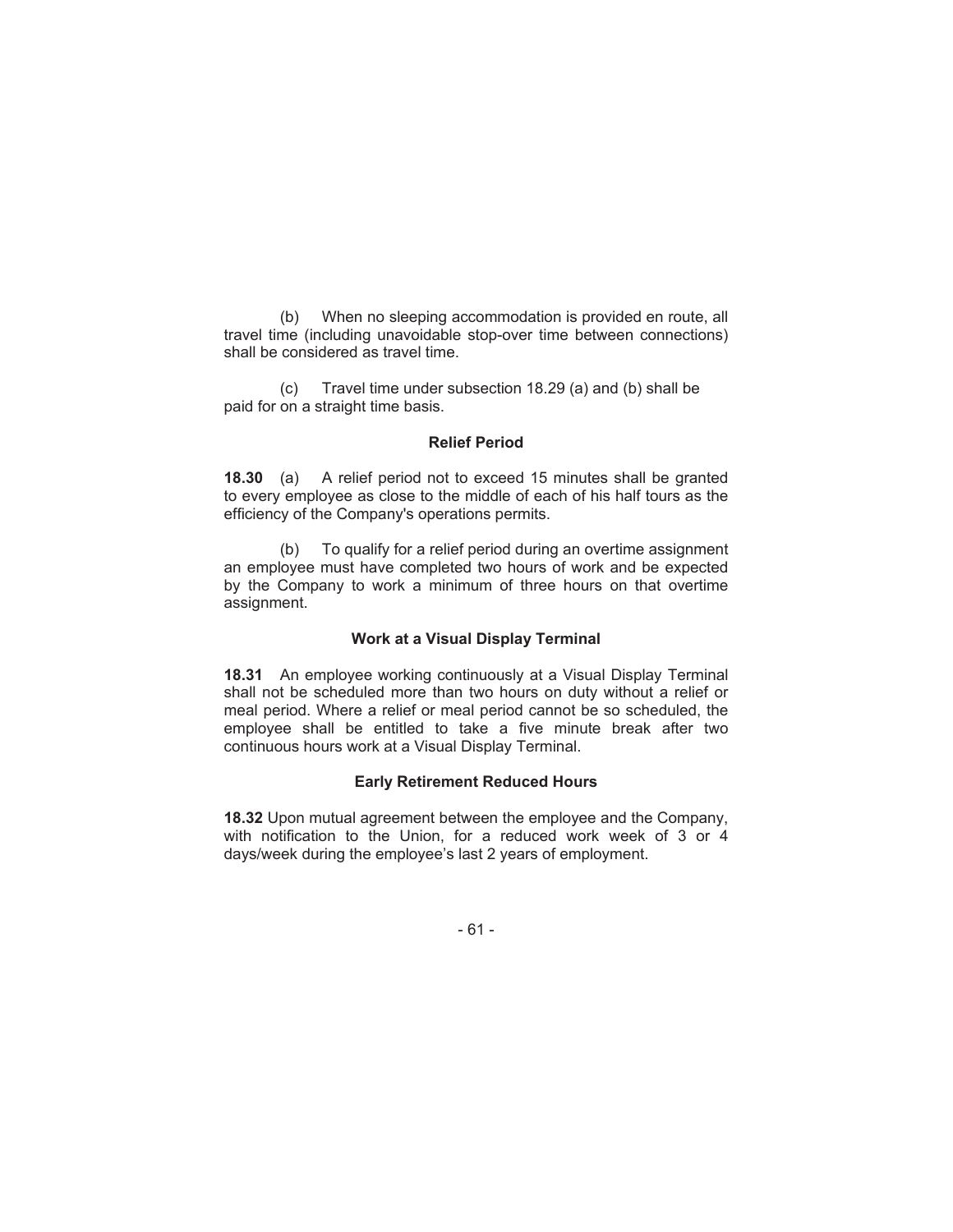# **ARTICLE 19 - OVERTIME**

**19.01** "Overtime" means the time worked by an employee:

(a) in addition to his scheduled tour of duty and time worked in accordance with section 18.02 on any day, or

(b) on a day outside his scheduled work week.

**19.02** Except where otherwise provided herein, overtime in excess of eight hours per employee in one week and overtime in excess of 16 hours in a designated four week period shall be on a voluntary basis.

**19.03** Where service demands are critical, as in the case of major cable breaks, equipment failures, or in other circumstances which endanger the safety of customers or the public, compulsory overtime may be assigned in excess of eight hours per employee in one week.

**19.04** (a) Day Tours

An employee is entitled to a minimum of eight consecutive hours off work during the 24 hour period commencing with the start of his regular tour. Seven of these hours should normally be between the hours of midnight and 7:00 A.M. for those employees working a day tour. An employee who works non-scheduled overtime (that is, overtime without 48 hours notice), shall have the hours worked between midnight and 7:00 A.M. reduced from his next scheduled tour provided that the employee begins the next scheduled tour within eight hours of the conclusion of the overtime hours worked. Where the overtime immediately precedes his next scheduled tour or if the Company requires the employee to commence his next scheduled tour without eight consecutive hours off the job, the length of his tour shall be reduced by an amount of time equivalent to the overtime hours worked between midnight and 7:00 A.M. All employees will be paid on a straight time

- 62 -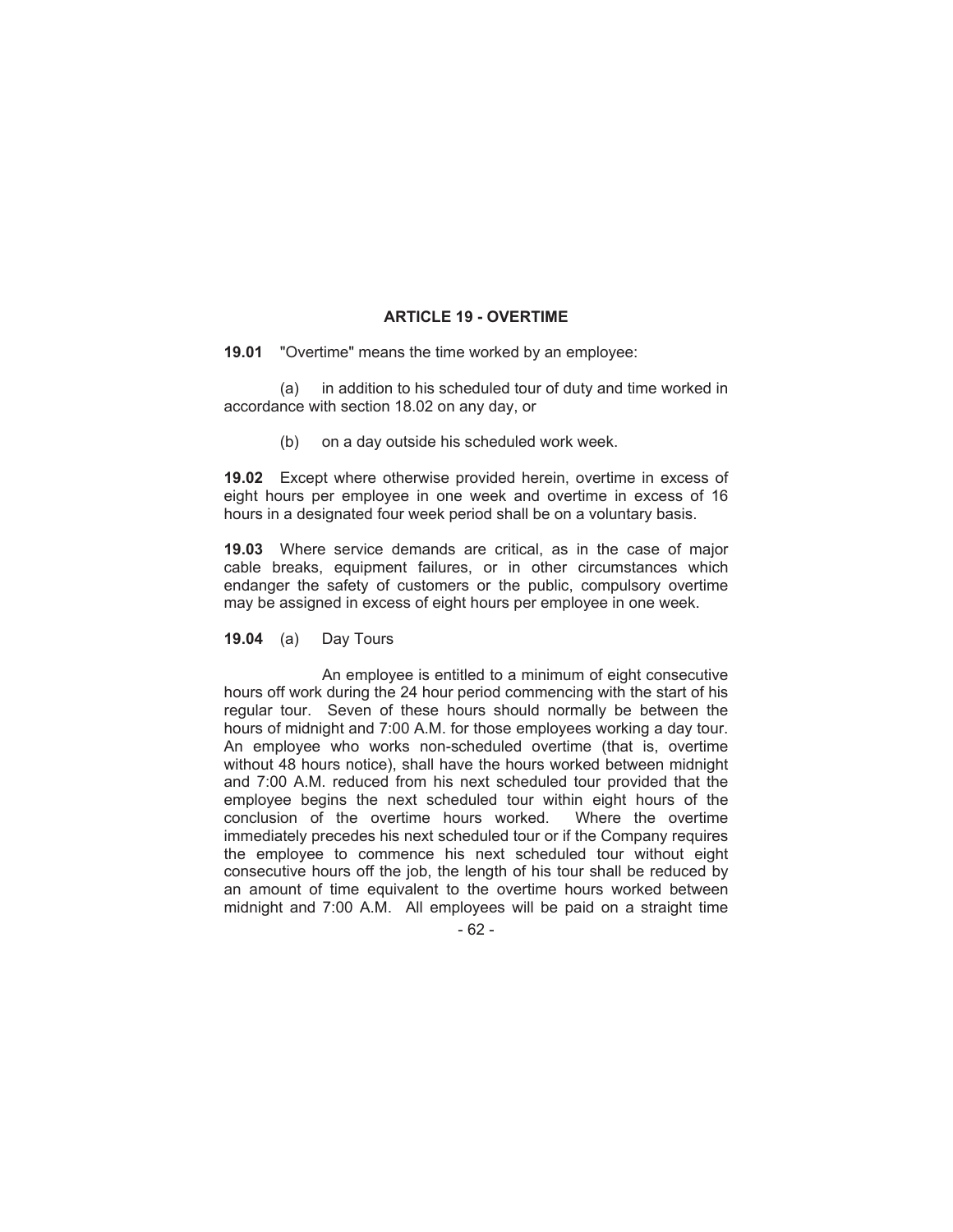basis for any time on his next scheduled tour for which he is excused because of working on an overtime basis between the hours of midnight and 7:00 A.M.

(b) Off-Normal Tours

An employee who is required to work 16 hours or more in the 24 hour period commencing with the start of a scheduled tour, shall normally not be required to report for his next scheduled tour until he has had a total of eight hours off the job between the end of such scheduled tour and the commencement of his next scheduled tour. He shall be paid on a straight time basis for any time on his next scheduled tour that is not worked as a result of so reporting. If the Company requires the employee to commence his next scheduled tour without the required eight hours off the job, he shall be given time off at the end of that tour equivalent to the difference in time between eight hours and the actual time the employee had off the job between scheduled tours.

# **Overtime Payments - Full-Time Employees**

**19.05** Payment for overtime work shall be made at the employee's hourly rate multiplied by one and one-half times the hours worked, except that overtime worked:

- (a) in excess of two hours in one week, or
- (b) on a Sunday without 48 hours' notice, or

(c) in excess of the basic hours of work and time worked in accordance with section 18.02 on a holiday without 48 hours' notice.

shall be at the employee's hourly rate multiplied by two times the hours worked.

- 63 -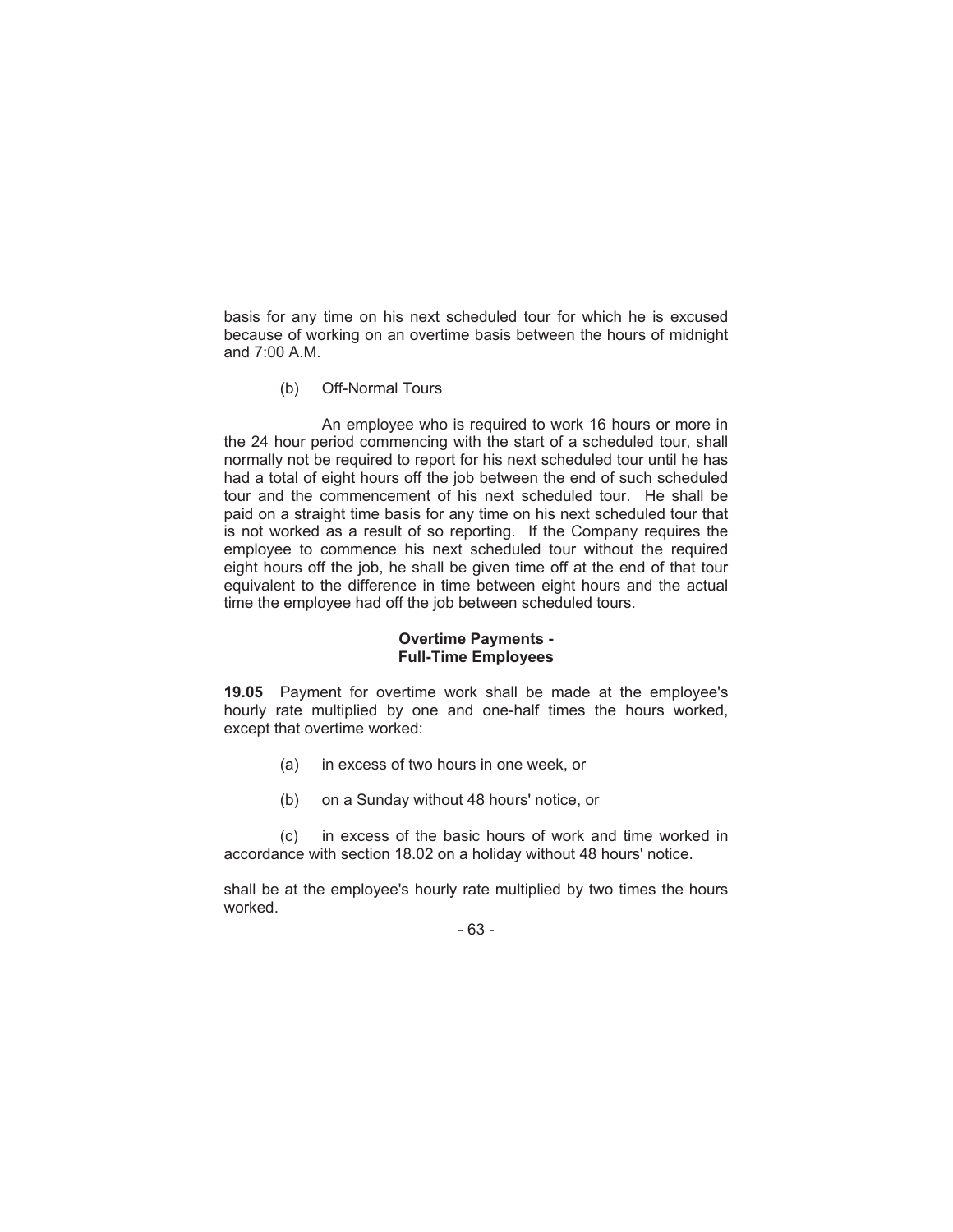**19.06** Except as otherwise provided in section 19.05, where an employee is required to work in excess of seven minutes of overtime either immediately before or after his scheduled tour of duty and time worked in accordance with section 18.02, he shall be paid for the total additional time worked reported to the nearest quarter hour in accordance with the following table:

| <b>Minutes</b><br>Worked | <b>Reported</b><br><b>To Nearest</b><br>$\frac{1}{4}$ Hour |
|--------------------------|------------------------------------------------------------|
| $8 - 22$                 | $\frac{1}{4}$                                              |
| $23 - 37$                | $\frac{1}{2}$                                              |
| $38 - 52$                | $\frac{3}{4}$                                              |
| $53 - 67$                | 1                                                          |
| 68 - 82                  | $1\frac{1}{4}$                                             |
| 83 - 97                  | $1\frac{1}{2}$                                             |
| $98 - 112$               | $1\frac{3}{4}$                                             |
| 113 - 127                | 2                                                          |
| 128 - 142                | $2\frac{1}{4}$                                             |
| etc.                     | etc.                                                       |

**19.07** A meal period shall not, except as provided in section 18.17, be included in the calculation of overtime but shall not break the continuity of such overtime.

**19.08** When an employee is required to work overtime and a service emergency requires continuous attendance of the employee for more than four hours of overtime, the employee shall be provided food at Company expense.

**19.09** (a) An employee who is required to work overtime which does not immediately precede or continue after his scheduled tour of duty, and

- 64 -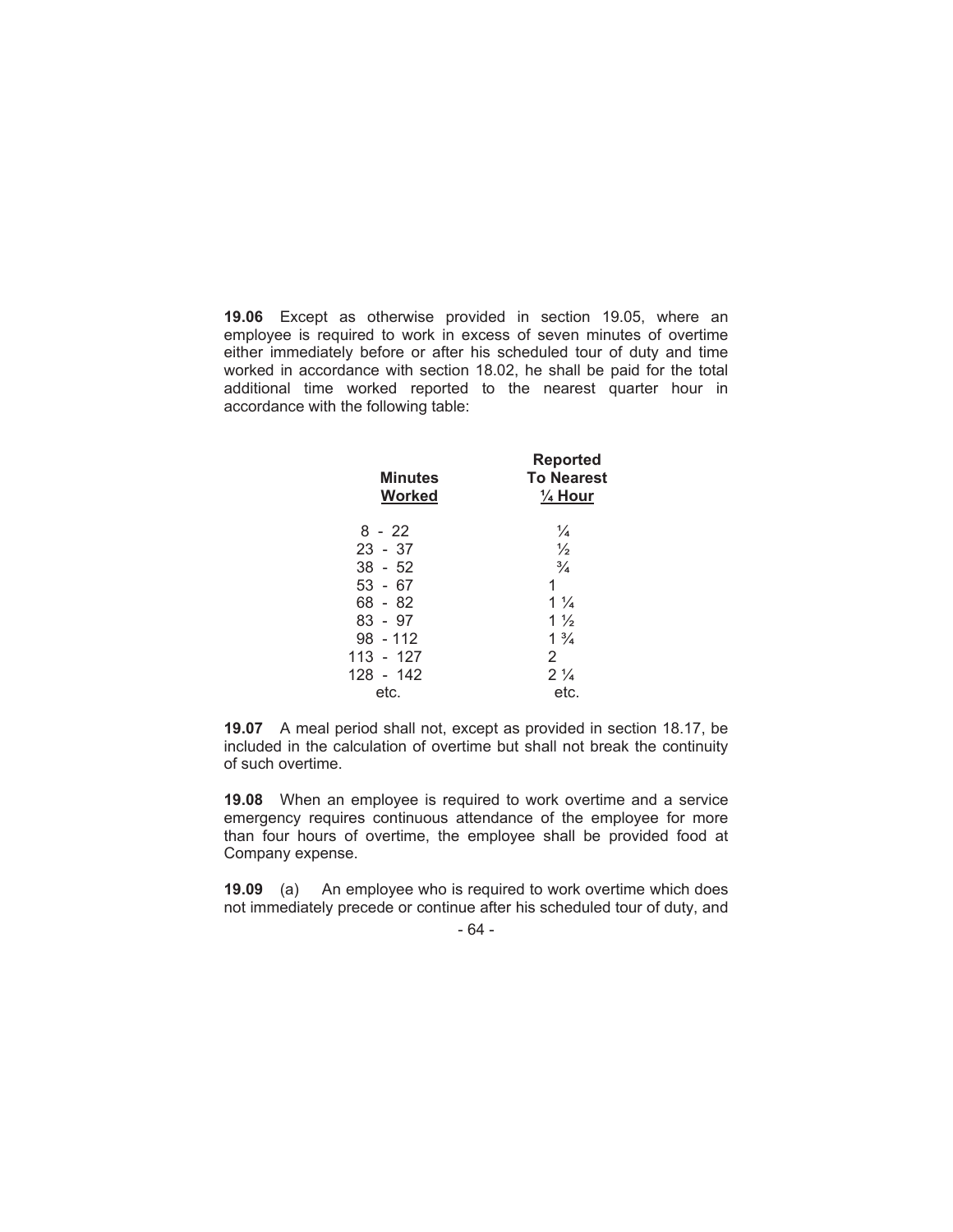who reports for work, shall be paid on an overtime basis for all such overtime worked. If the employee has not been given 48 hours' notice of such overtime work, he shall receive an additional one hour's pay except where the provisions of section 18.09 apply.

(b) If the amount to which an employee would be entitled under subsection 19.09 (a) above is less than four hours' pay, he shall receive a payment of four hours' pay.

(c) In addition to the hours for which overtime will be paid under subsections 19.09 (a) and (b), an employee called-out with less than 48 hours notice shall be paid, on an overtime basis, except for the overtime worked under these subsections, from the time he was called until he arrives back at home, up to a maximum of four hours. Such time shall be considered as time worked.

**19.10** When an employee is called in to work overtime without 48 hours' notice, and the overtime work continues until the start of his scheduled tour, he shall be paid up to a maximum of four hours at time and one-half, from the time he was called to the time he actually reports for work.

### **Overtime Payment - Part-Time Employees**

**19.11** A Part-Time employee, who works more than his scheduled hours on any day, shall be paid on a straight time basis until he has worked eight hours per day, and on a time and one-half basis for time worked in excess of the eight hours.

**19.12** A Part-Time employee, who works more than his scheduled tours of duty in any week, shall be paid on a straight time basis until he has worked the basic hours per week, and on a time and one-half basis for time worked in excess of the basic hours excluding any time worked

- 65 -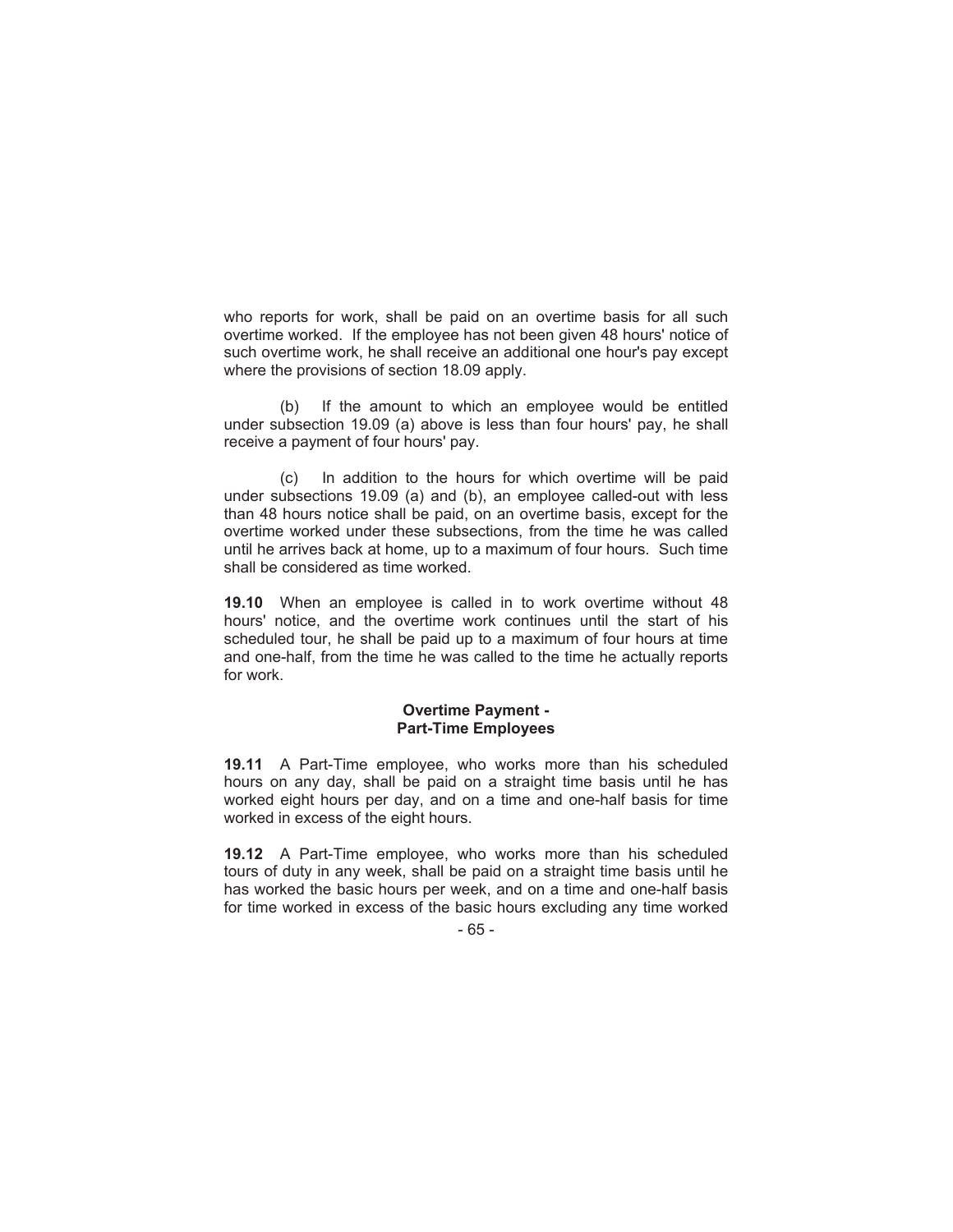in accordance with section 18.02.

**19.13** Where a Part-Time employee has worked the basic hours per week in a given week, payment for overtime worked:

- (a) in excess of two hours in one week, or
- (b) on a Sunday without 48 hours' notice,

shall be at the employee's hourly rate multiplied by two times the hours worked.

# **ARTICLE 20 - HOLIDAYS**

**20.01** The following shall be recognized as paid holidays:

New Year's Day Good Friday Victoria Day (National Patriots' Day in Québec) Third Monday in June (Ontario only) National Holiday (Québec Only) Canada Day

Civic Holiday (Ontario only) First Monday in August (Québec only) Labour Day Thanksgiving Day Christmas Day Boxing Day (December 26)

**20.02** (a) For Ontario: "An employee may choose to substitute the Third Monday in June to Family Day".

(b) For Quebec: "An employee may choose to substitute the First Monday in August to a day acceptable to the company and the employee". (Add New Art 20.02 and adjust subsequent articles

<sup>- 66 -</sup>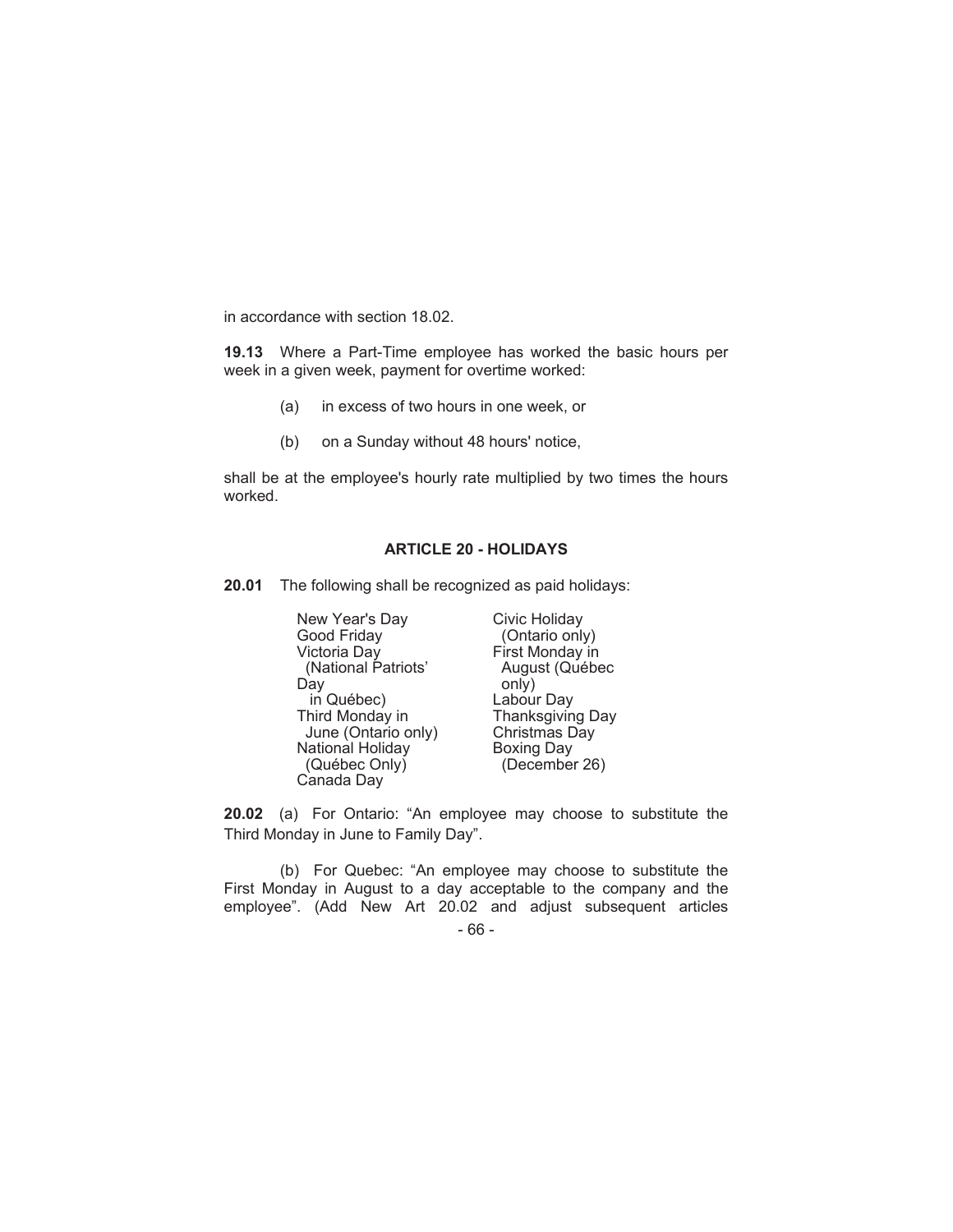accordingly)

**20.03** National Holiday (Québec only) and Civic Holiday (Ontario only) are substituted respectively for Remembrance Day.

**20.04** When a paid holiday falls on a Sunday the Monday immediately following shall be observed as the holiday.

**20.05** Where a paid holiday falls on a Monday to Saturday inclusive, it shall be included in the weekly schedule for all employees for that week.

**20.06** Notwithstanding the provisions of section 20.05, the observance of the Boxing Day holiday shall be in accordance with the following:

(a) Where Boxing Day falls on a Monday, the Tuesday immediately following shall be observed as the holiday.

(b) Where Boxing Day falls on a day Tuesday to Saturday inclusive, it shall be included in the weekly schedule for all employees for that week.

### **Day Off With Pay**

**20.07** In addition to the holidays stipulated in section 20.01, each employee in the employ of the Company on November 1st, with the exception of an employee who is on an unpaid leave of absence in excess of two weeks and not covered under Article 32 of this Agreement, shall be granted a day off with pay at his basic rate of pay for that day, or if a Part-Time employee, at the rate of 10% of his earnings, excluding overtime and differential payments, for the pay period immediately preceding the day off with pay, not to exceed one-fifth of the employee's basic rate of pay.

**20.08** The day off with pay shall be scheduled during the period from November 1st to the last day of February of the following year.

- 67 -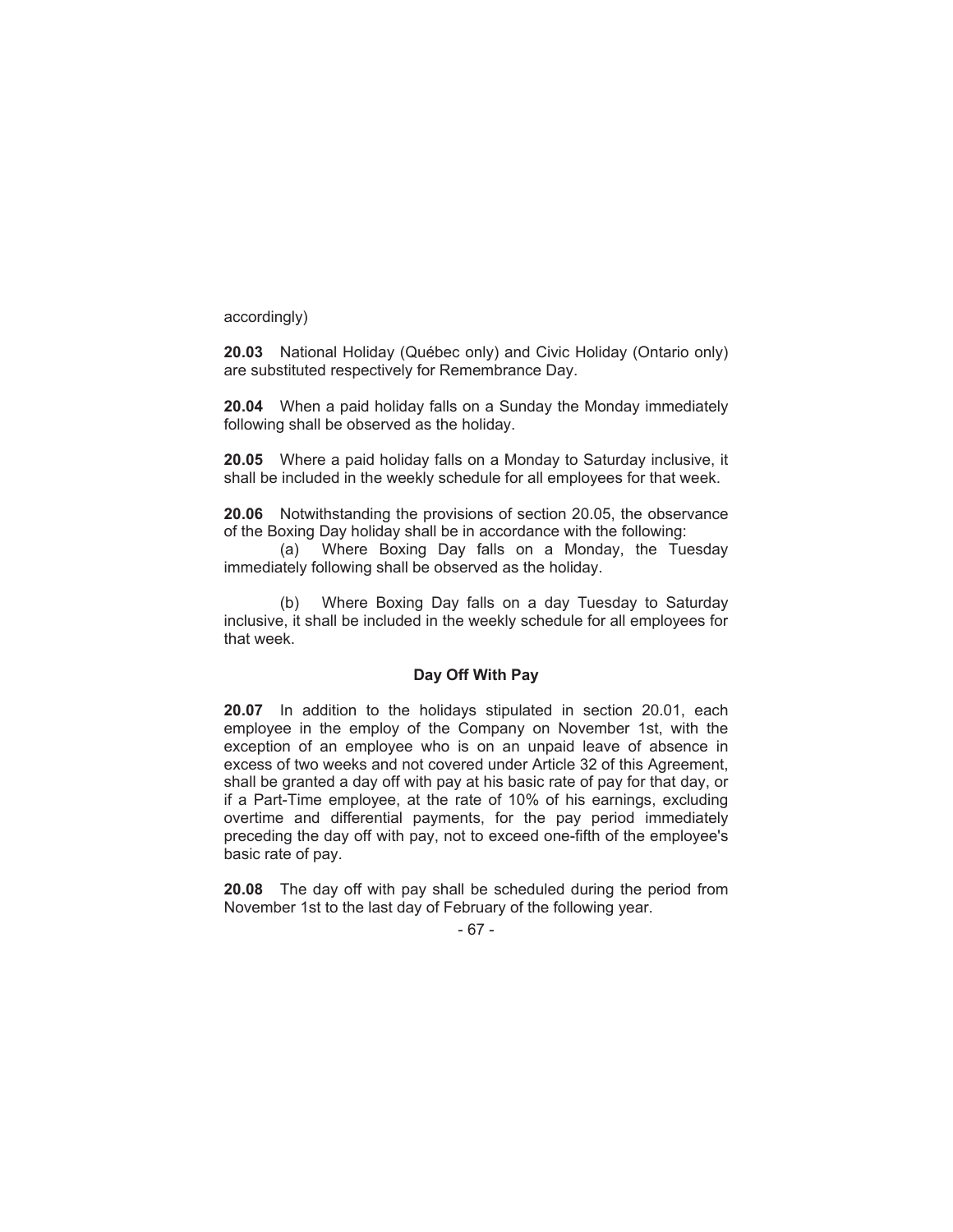**20.09** Where the day off with pay is taken outside the period from December 22nd to January 4th of the following year, it shall be on a day mutually agreed to by the Company and the employee.

**20.10** Where an employee cannot be granted a day off during the period from November 1st to the last day of February of the following year, he shall be paid one additional day's pay at his basic rate of pay, or if a Part-Time employee, at the rate of 10% of his earnings, excluding overtime and differential payments, for the pay period immediately preceding the last day of February, not to exceed one-fifth of the employee's basic rate of pay.

# **Pay For Holiday - Not Worked**

**20.11** When an employee is not required to work on a paid holiday which is included in his scheduled work week, he shall be granted the day off with pay, at his basic rate of pay for that day, or if a Part-Time employee, at the rate of 10% of his earnings, excluding overtime and differential payments, for the pay period immediately preceding the holiday, not to exceed one-fifth of the employee's basic rate of pay.

# **Pay For Work on a Holiday**

### **Holiday Included in Employee's Weekly Schedule**

**20.12** Where a Full-Time employee is required to work on a paid holiday which is included in his weekly schedule he shall be paid his basic rate of pay for that day or, if the employee so elects, and provided the employee works his basic hours for the day, he may be granted a holiday with pay at a time convenient to the employee and the Company. If the employee has not been granted such holiday within 12 months of the actual holiday, he shall be granted holiday pay. In addition, he shall be paid as follows:

- 68 -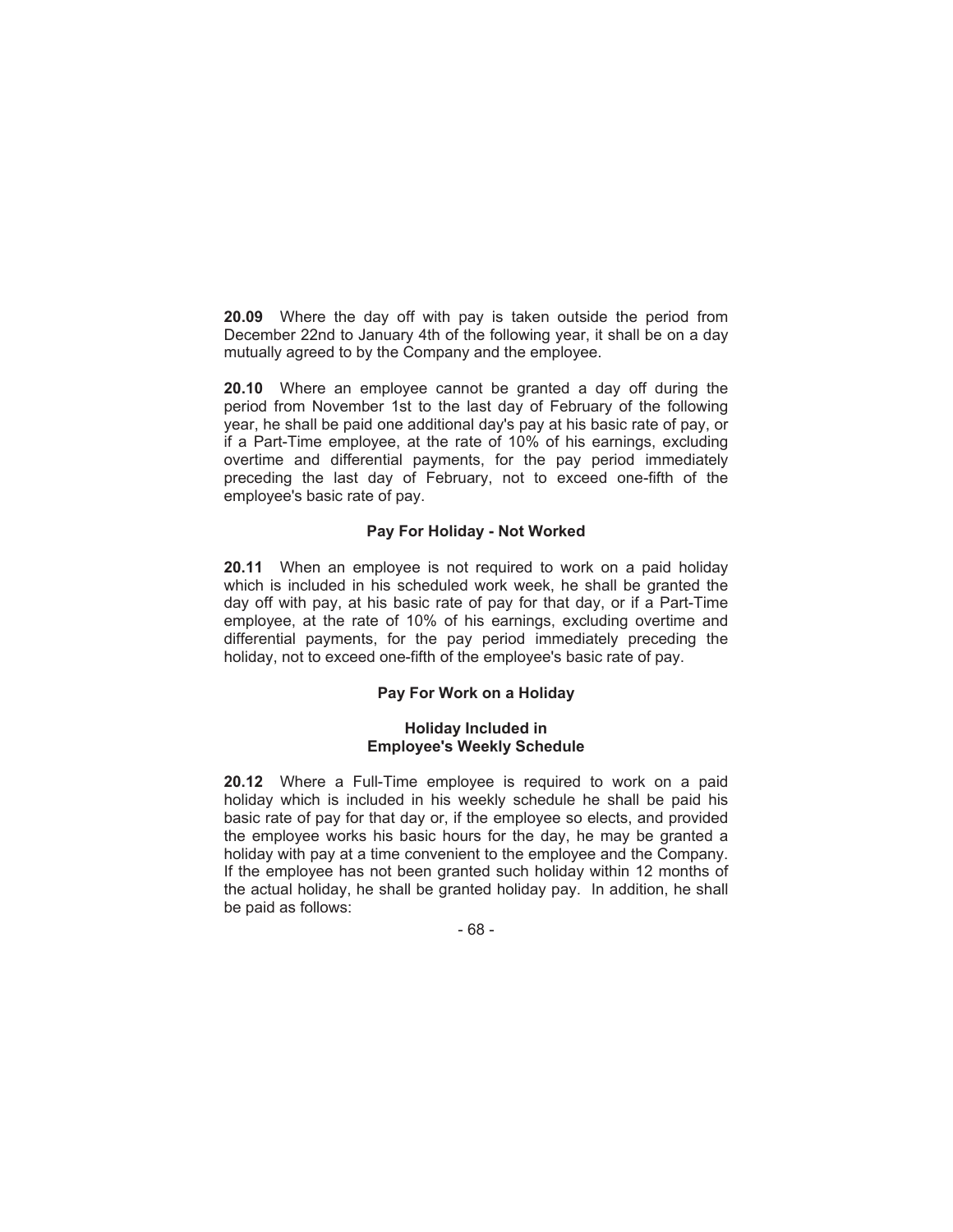(a) If an employee has been given 48 hours' notice of a requirement to work on a holiday, he shall be paid time and one-half for the time worked between midnight of the day preceding and midnight of the holiday with a minimum guarantee of four hours' pay at straight time.

(b) If an employee has not been given 48 hours' notice of a requirement to work on a holiday, he shall be paid double time for all time worked up to his basic hours of work for that day, plus one additional hour's pay at straight time, with a minimum guarantee of four hours' pay at straight time.

**20.13** Where a Part-Time employee is required to work on a paid holiday which is included in his weekly schedule, he shall be paid 10% of his earnings, excluding overtime and differential payments, for the pay period immediately preceding the holiday, not to exceed one-fifth of the employee's basic rate of pay. In addition, he shall be paid in accordance with subsection 20.12 (a) or 20.12 (b).

## **ARTICLE 21 - ANNUAL VACATIONS**

# **NOTE:**

Notwithstanding the provisions of this Article set out below, an employee's entitlement to vacation with pay for a calendar year during which an employee takes a leave of absence with net credited service (except a leave granted under Article 32), shall be as determined by the terms and conditions of the leave.

**21.01** An employee, in the year he is engaged or re-engaged, shall be entitled to one day of vacation with pay for each month of service completed in that calendar year, up to a limit of ten days of vacation with pay.

- 69 -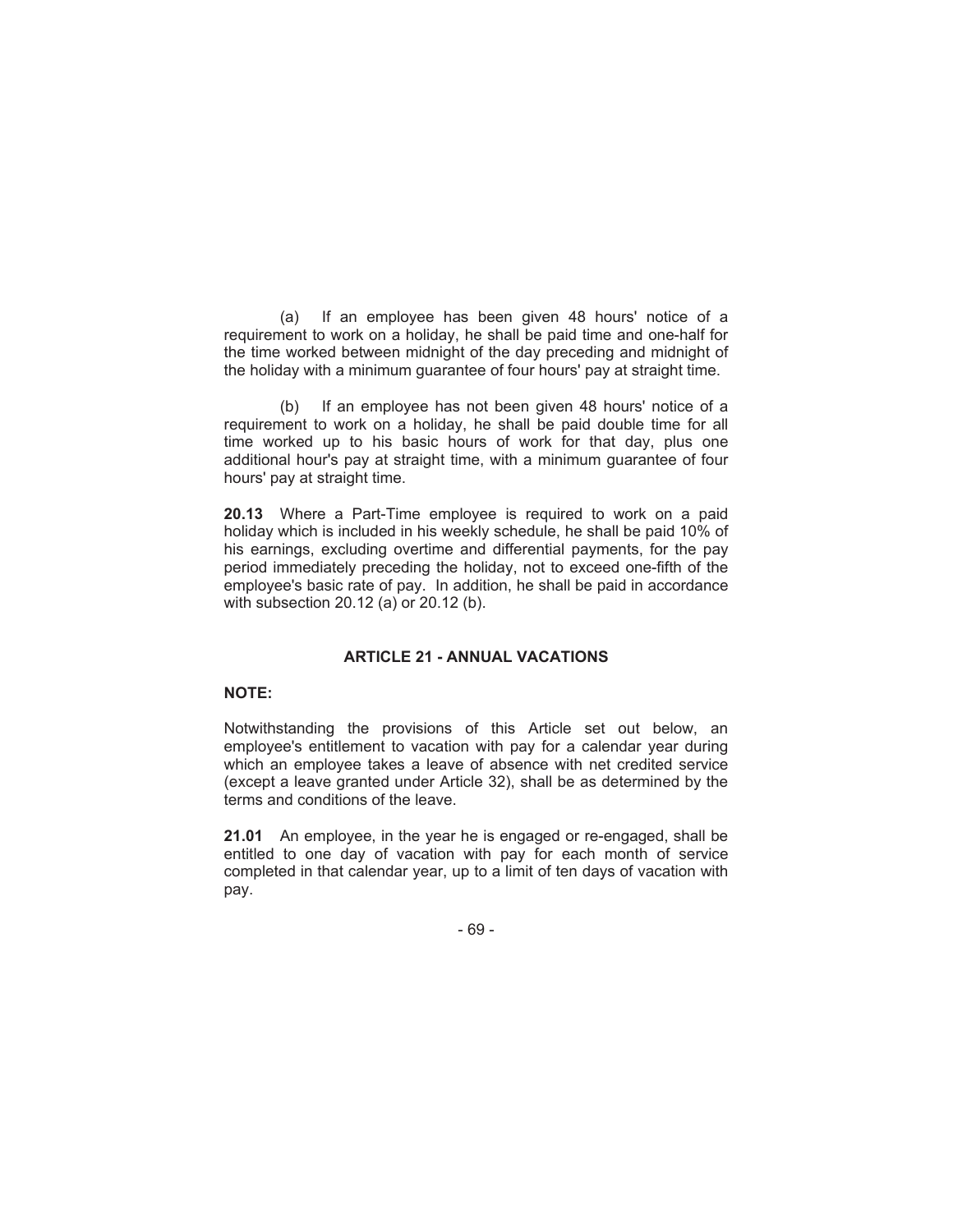For purposes of this Article:

(a) For an employee engaged or re-engaged on or before the fifteenth day of the month, service shall be counted from the first day of that month.

(b) For an employee engaged or re-engaged on or after the sixteenth day of the month, service shall be counted from the first day of the month following.

**21.02** An employee, in the years subsequent to his year of engagement or re-engagement, shall first become entitled to a vacation with pay in accordance with the table below in the year in which he is to complete the required number of years of service. The same entitlement applies to each subsequent year, until a higher entitlement is attained as indicated in the table below:

| <b>Years of</b>     | Weeks           |
|---------------------|-----------------|
| <b>Net Credited</b> | οf              |
| <b>Service</b>      | <b>Vacation</b> |
|                     |                 |
| 1                   | $3^*$           |
| 9                   | 4*              |
| 17                  | 5*              |
| 24                  | ດ**             |

- \* At least one week of which must be taken outside the period June through September.
- \*\* At least two weeks of which must be taken outside the period June through September.

 $-70 -$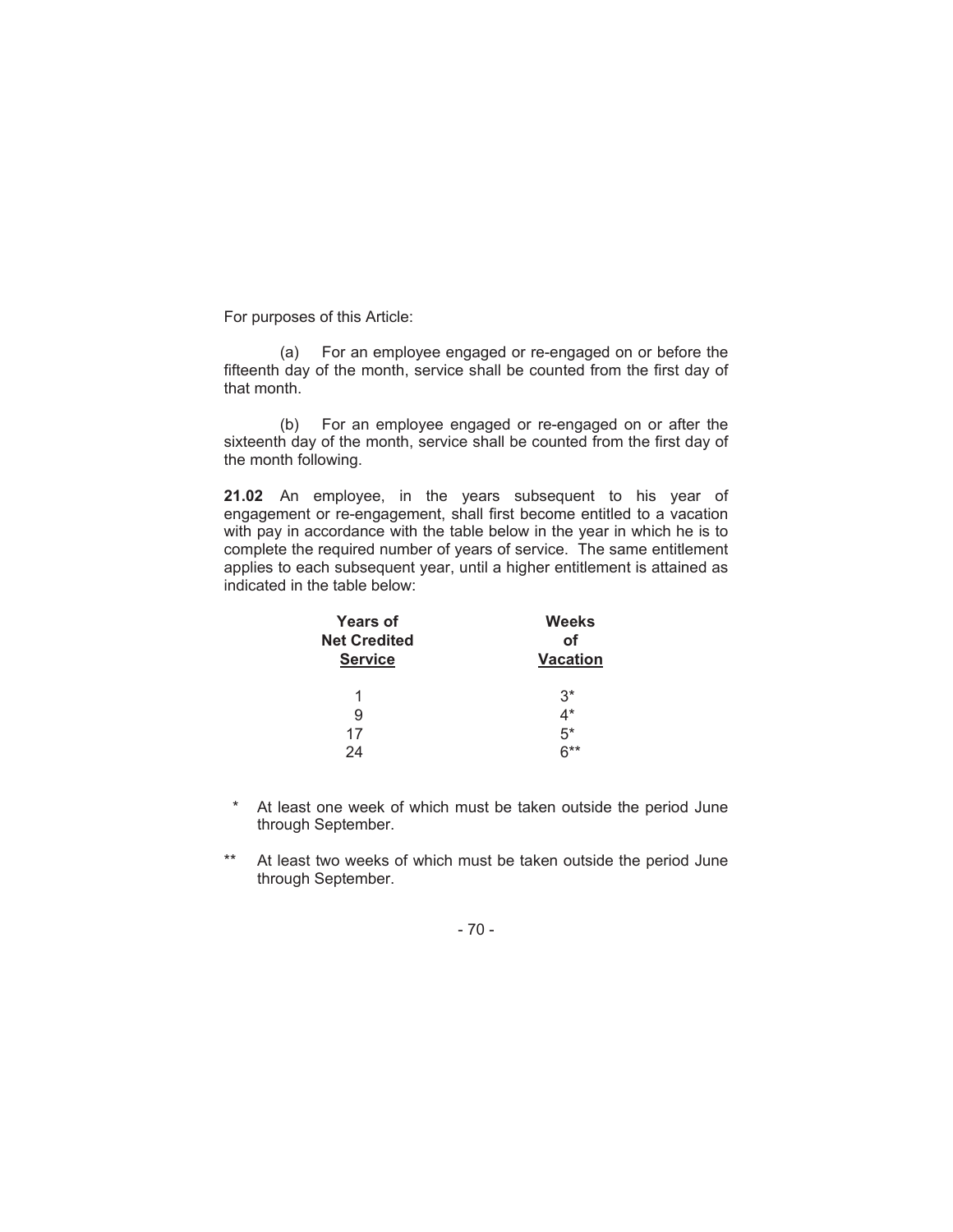All employees will be able to book at least two (2) weeks vacation June through September.

**21.03** When the annual vacation for an employee falls in two months, to each of which a vacation of different length applies, the annual vacation shall not exceed the shorter length of vacation specified for the employee's net credited service in the table above, except as specifically provided for in the said table.

**21.04** In this Article, when a calendar week falls in two months, such calendar week shall be considered to be in the month in which the Wednesday of the week falls. This same interpretation shall apply in determining the end of April for scheduling under the provisions of section 21.05 or rescheduling under the provisions of section 21.15.

**21.05** All vacations are for a full calendar year. The vacation for a particular year must be scheduled during the period of January 1st of December 31, it being understood that vacation entitlement is determined in accordance with net credited service in the year for which the vacation is given. The week in which December  $31<sup>st</sup>$  falls is the last full vacation week in the calendar year.

**21.06** Notwithstanding the provisions of section 21.02, an employee shall only be entitled to:

(a) his full vacation if he completes six months of service during such year, or

(b) one week's vacation if he completes less than six months of service during such year.

(c) Not withstanding (a) or (b) In the year of the employees retirement, an employee will be entitled to his vacation credits if he works until March  $31<sup>st</sup>$  in that year.

- 71 -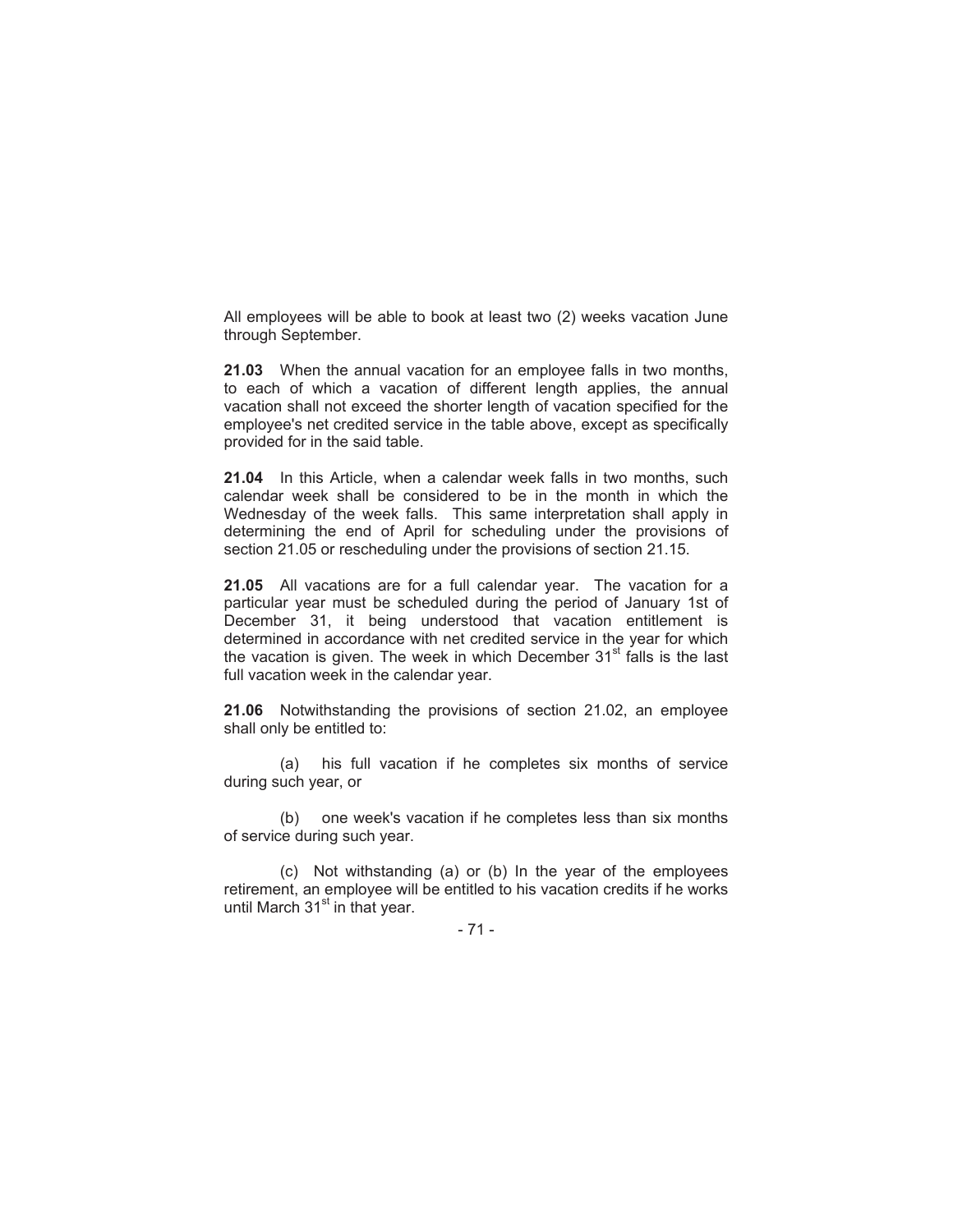**21.07** When a paid holiday falls on a day of the annual vacation an employee shall be entitled to an additional day off with pay at a time mutually agreed to by the employee and the Company. If the employee has not been granted the day off with pay within 12 months of the actual holiday, he shall be granted holiday pay.

**21.08** Vacation schedules shall be prepared for the subsequent year by the Company between December 1st and December 31st with due consideration to seniority, provided, however, that such schedules shall be arranged as to cause, in the judgment of the Company, the least possible interference with efficient performance of the work. In general, vacations shall commence at the beginning of the calendar week unless the demands of the work make this impossible.

**21.09** For the purpose of vacation selection, each Tier D manager's group shall be considered a seniority unit.

**21.10** (a) For the purpose of determining the number of employees permitted on vacation at a time, the number of employees in a Tier D manager's group on January 1st of the vacation year shall be used.

(b) Subject to section 21.12, a minimum of 20% of the employees in a Tier D manager's group will be permitted on vacation at a time. However, based on service requirements, the actual number of employees permitted on vacation in any given week may be less than 20% provided that the average within each two month period starting January  $1<sup>st</sup>$  of each year is not less than 20%.

**21.11** (a) In the year he is to complete 9 years of net credited service and in each of the subsequent years, an employee, who so requests it, is entitled to a minimum of three weeks of vacation during the period of June through September.

- 72 - **21.12** For the purpose of subsection 21.11 (a), the vacation schedule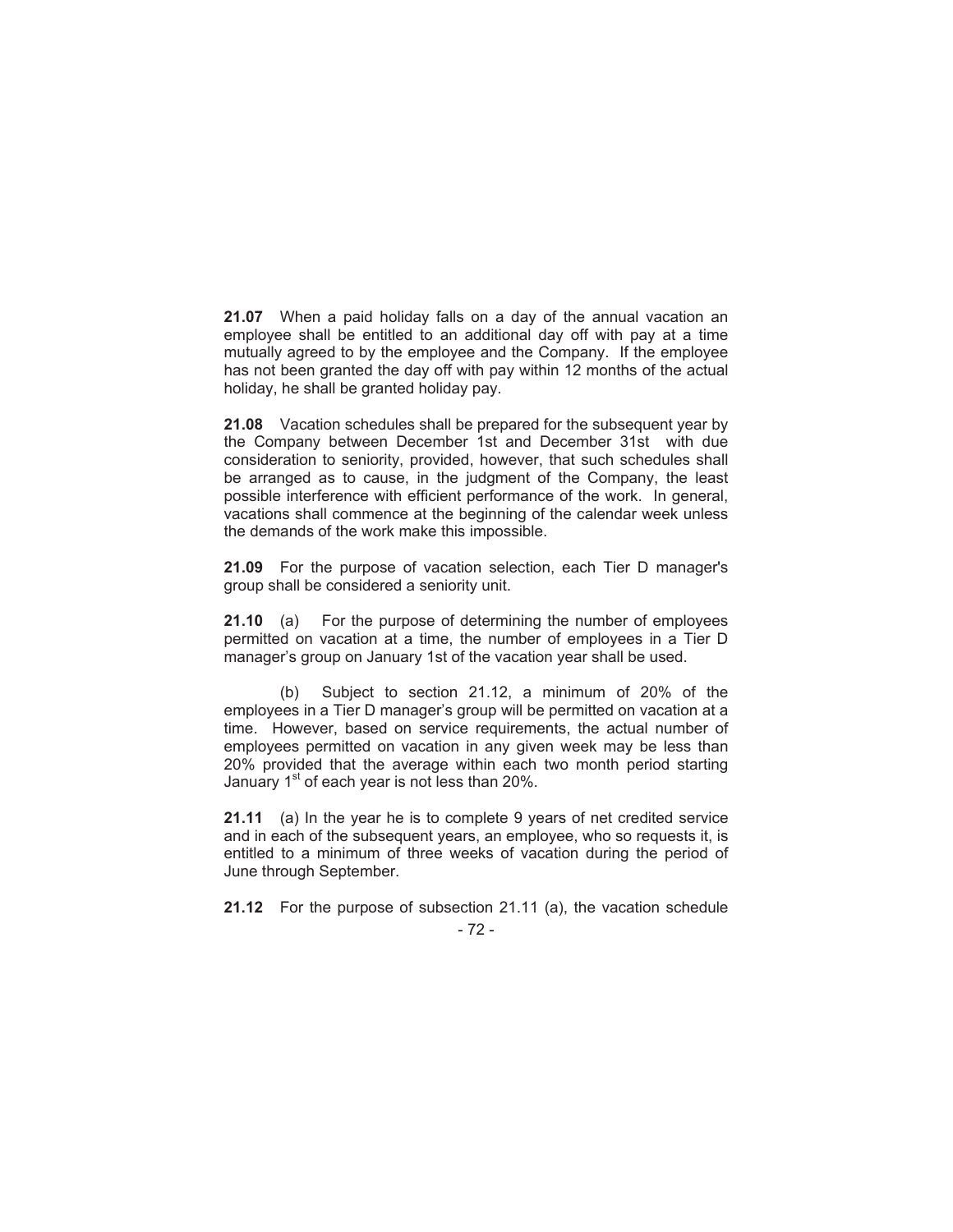shall be prepared so that the total number of employees on vacation at any time during the period of June through September in a Tier D manager's group does not exceed 25%. This percentage shall be based on the number of employees in that group on January 1st of the vacation year.

**21.13** An employee who is reassigned or transferred after his vacation has been selected may retain his original vacation selection if he so chooses.

**21.14** When an employee is taken ill or meets with an accident before leaving work on the last day of work preceding the vacation, and is prevented from taking the vacation, the Company shall, if the employee so requests, reschedule the vacation at a later date in the calendar year for which the vacation is given or by the end of April of the following year.

**21.15** (a) An employee shall be paid during vacation at his basic rate of pay determined in accordance with Company practices; but vacation pay for an employee each year shall not be less than 2% of his earnings in the calendar year for which the vacation is given for each week of vacation.

(b) The percentage level of vacation pay an employee is entitled to on February 11, 1991 on any difference between his earnings in the calendar year for which the vacation is given and his basic pay for this calendar year in accordance with the provisions of subsection 21.15 (a), shall remain unchanged.

(c) Notwithstanding the provisions of subsection 21.15 (a), an employee who is engaged or placed into this bargaining unit on or after February 11, 1991 shall be paid during vacation at his basic rate of pay determined in accordance with Company practices; but vacation pay for an employee each year shall not be less than 2% of his basic rate of pay in the calendar year for which the vacation is given for each week of

- 73 -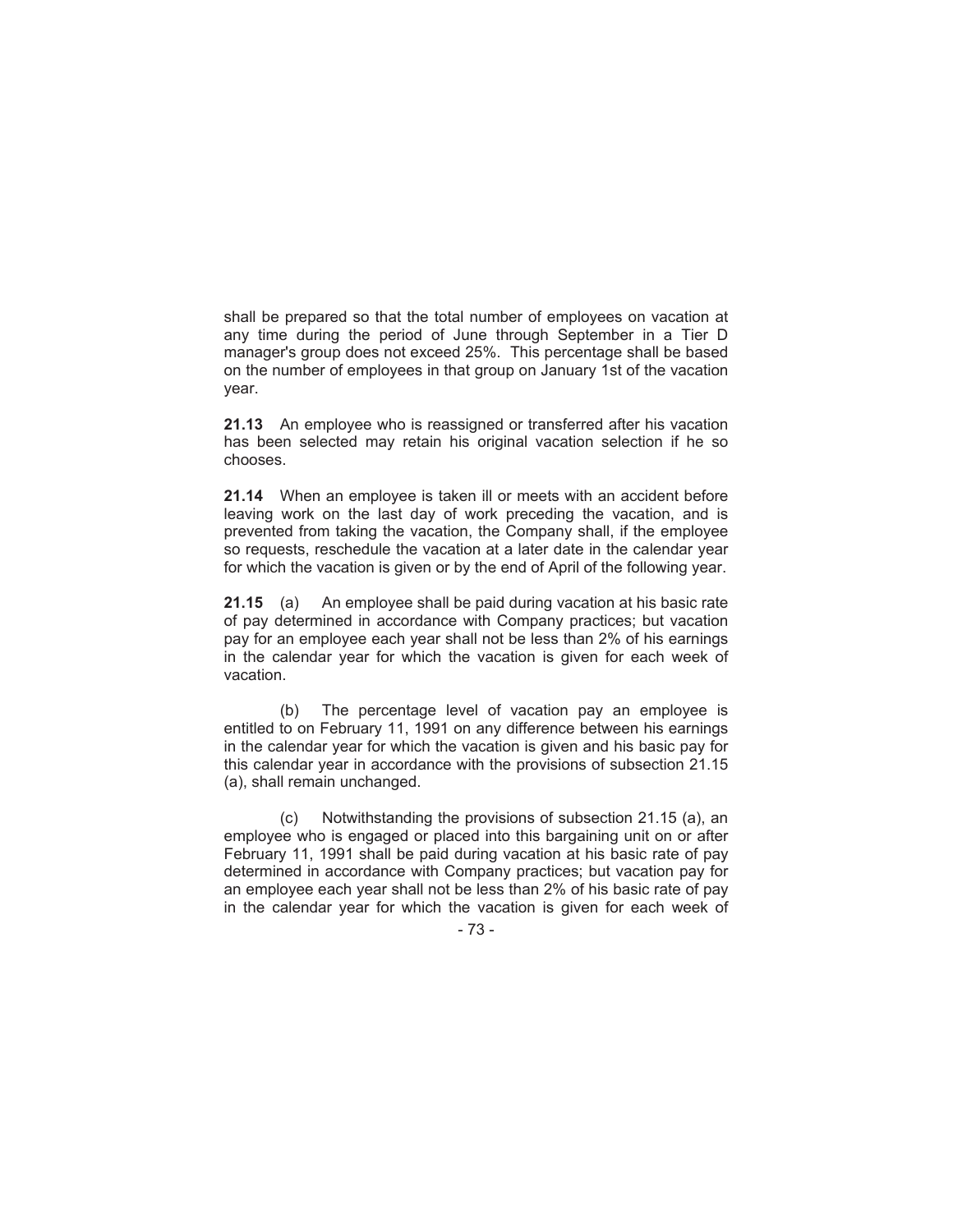vacation;

#### and in addition,

 $(i)$  if the employee has less than six  $(6)$  years net credited service he shall also receive 4% on any difference between his earnings in the calendar year for which the vacation is given and his basic pay for this calendar year,

or

(ii) if an employee has six (6) or more years net credited service he shall also receive 6% on any difference between his earnings in the calendar year for which the vacation is given and his basic pay for this calendar year.

### **Pay in Lieu of Vacation**

**21.16** When an employee resigns, is laid off, is dismissed, or has completed his work, he shall be granted pay in lieu of vacation for the current calendar year calculated in the manner set forth in sections 21.17 through 21.21 inclusive.

**21.17** An employee with less than one year's net credited service shall be granted 4% of the wages earned during the entire period of current service, reduced by the amount of the pay applicable to any part of a vacation, taken by the employee, during the same period of service.

**21.18** An employee with one or more years of net credited service who works six months or more in the year of separation shall be granted the greater of:

- 74 -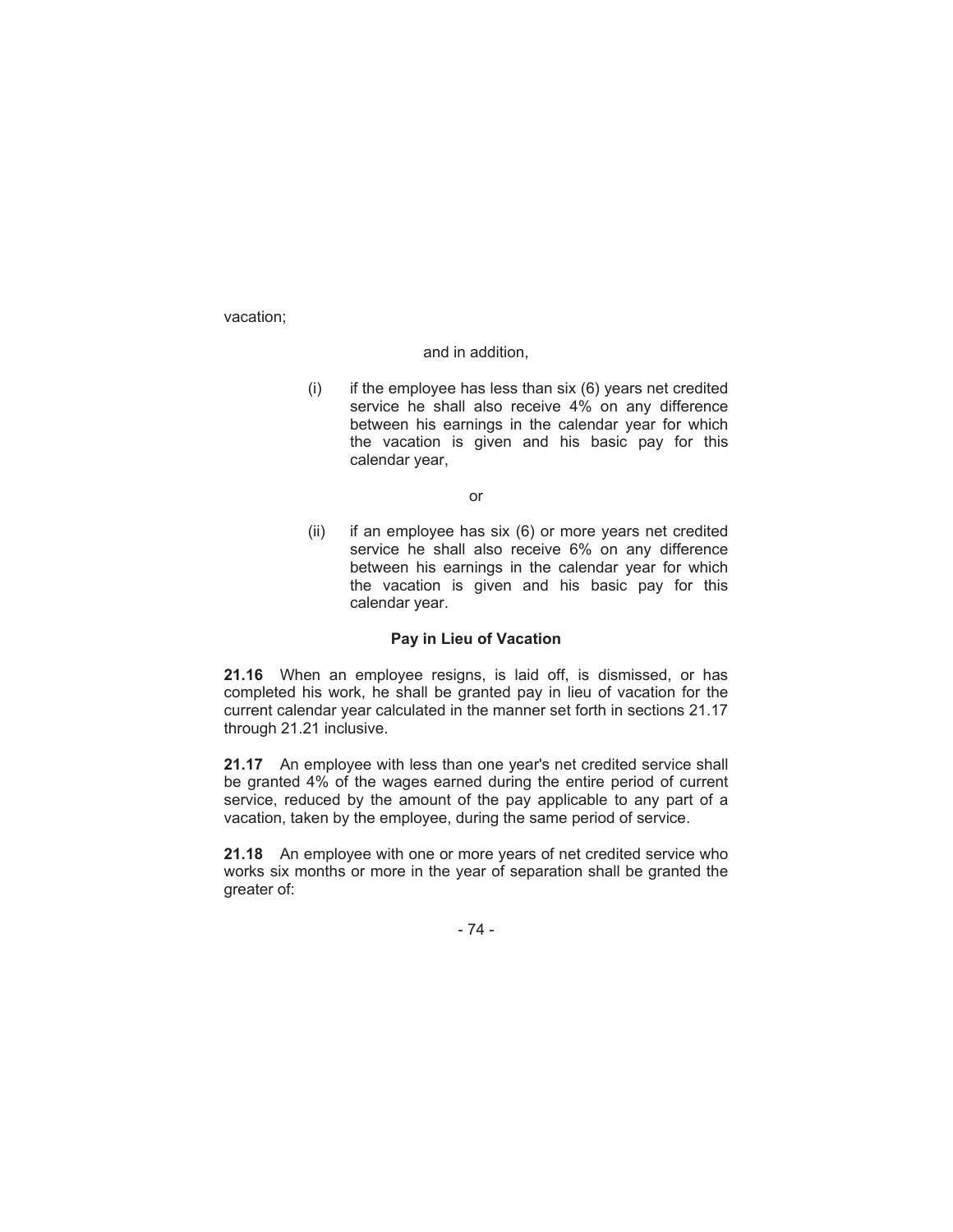(a) Three weeks' pay if his service is less than 10 years; four weeks' pay if his service is 10 years or more but less than 18 years; five weeks' pay if his service is 18 years or more but less than 25 years; six weeks' pay if his service is 25 years or more, all at his basic rate of pay if a Full-Time employee or a pro-rata proportion if a Part-Time employee,

### or,

(b) 2% of the employee's earnings for the current calendar year, for each week of vacation.

(c) The percentage level of pay in lieu of vacation an employee is entitled to on February 11, 1991 on any difference between his earnings in the calendar year for which the vacation is given and his basic pay for this calendar year in accordance with the provisions of subsection 21.18 (b), shall remain unchanged.

**21.19** Notwithstanding the provisions of section 21.18, an employee who is engaged or placed into this bargaining unit on or after February 11, 1991, who has one or more years of net credited service and who works six months or more in the year of separation shall be granted pay in lieu of vacation as follows:

(a) Three weeks' pay if his service is less than 10 years; four weeks' pay if his service is 10 years or more but less than 18 years; five weeks' pay if his service is 18 years or more but less than 25 years; six weeks' pay if his service is 25 years or more, all at his basic rate of pay if a Full-Time employee or a pro-rata proportion if a Part-Time employee,

and in addition,

 $(b)(i)$  if the employee has less than six  $(6)$  years net credited service he shall also receive 4% on any difference between his earnings in the calendar year for which the vacation is given and the basic pay for this

# - 75 -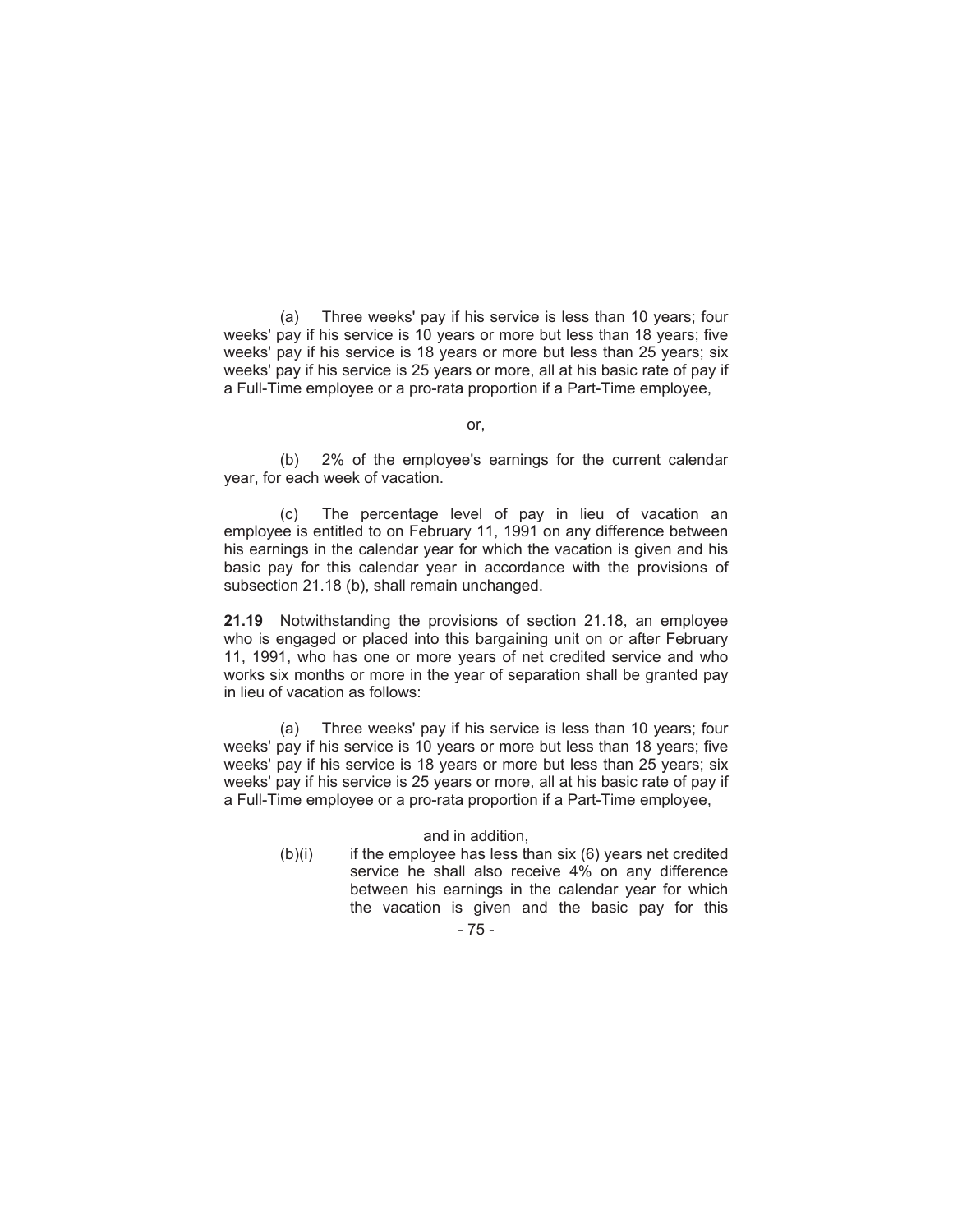#### calendar year

#### or

(ii) if the employee has six (6) or more years net credited service he shall also receive 6% on any difference between his earnings in the calendar year for which the vacation is given and the basic pay for this calendar year.

**21.20** An employee with one or more years of net credited service who works less than six months in the year of separation shall be granted the greater of:

(a) One week's pay at his basic rate, (or for a Part-Time employee at his pro-rata proportion of the basic rate).

or

(b) 2% of the employee's earnings for the current calendar year, for each week of vacation.

**21.21** The amount of pay in lieu of vacation to be granted in accordance with sections 21.18, 21.19 and 21.20 shall be reduced by the amount of the pay applicable to any part of a vacation for the current calendar year taken by the employee before he left the Company's service.

- 76 -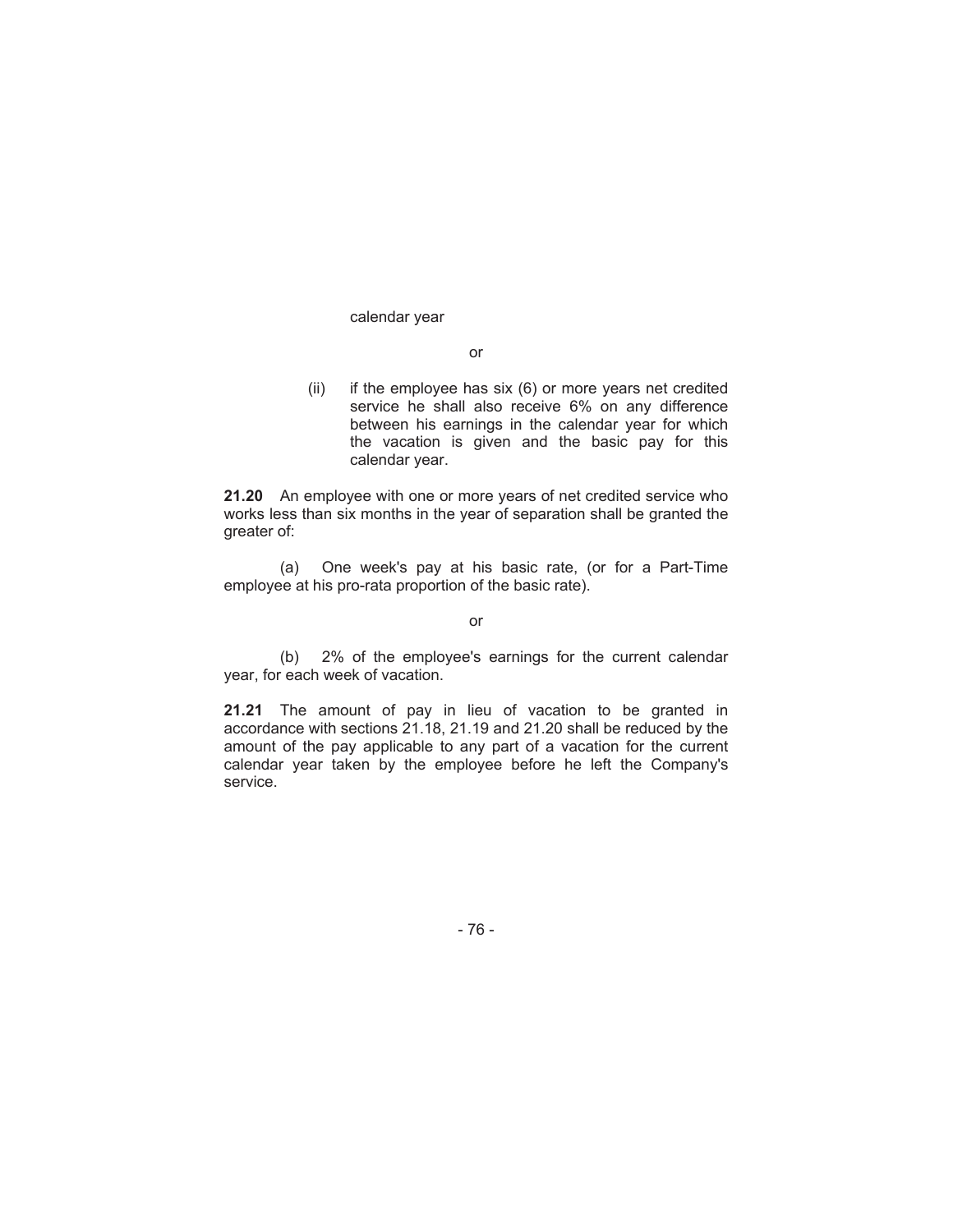# **ARTICLE 22 - TRANSFERS AND REASSIGNMENTS**

## **Definitions**

"Headquarters" means a locality and its contiguous territory in and from which an employee normally works as provided in Attachment B of this Agreement.

"Reassignment" means an employee's assignment to another occupation and/or another work location within the employee's headquarters, or in the case of an employee in Toronto or Montreal, within his headquarters and within a 20 airline km radius from his reporting centre.

"Transfer" means the assignment of an employee on the basis that he will be required by the Company to begin or end his scheduled tour of duty in a headquarters other than his own, or in the case of an employee in Toronto or Montreal, to another headquarters or to a reporting centre other than his assigned reporting centre and more than 20 airline km from his assigned reporting centre.

"Upgrade" means the reassignment of an employee to an occupation of a higher classification.

"Demotion" means the reassignment of an employee to an occupation of a lower-rated classification.

"Lateral" means the reassignment of an employee to a different recognized function within the same occupation, or to another occupation of the same classification as the employee's former occupation.

"Reclassification" means a change to the employment status of an employee (e.g., from Temporary to Regular, from Regular Part-Time to Regular Full-Time).

- 77 -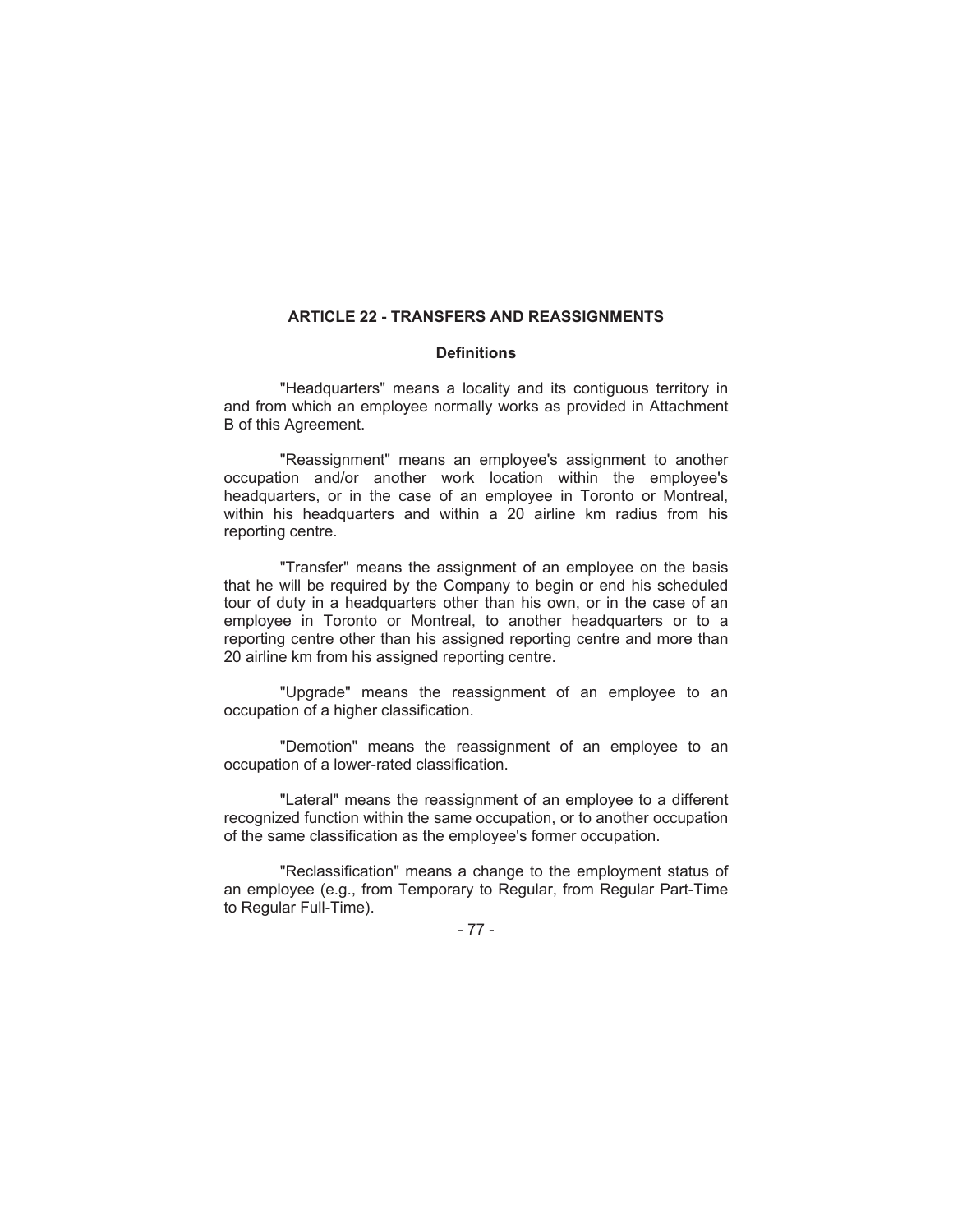"Reporting centre" shall mean a specified location provided for the use of the Company, in an employee's headquarters, and may be a work centre, central office, locker location, storeroom, customer's premises, temporary training centre, warehouse or other Company premises or similarly fixed location to which an employee is assigned.

"Job location" shall mean any other location to which an employee is assigned to report which is not his reporting centre.

"Reporting locality" is defined as being within the limits of a circular area having a radius of 2 airline km from the employee's regular reporting centre.

**22.01** Each employee shall be assigned a reporting centre by the Company within a headquarters as listed in Attachment B. An employee is to be notified in writing by the Company of a change in reporting centre.

### **Transfers**

**22.02** (a) The transfer of an employee for a continuous period of more than 90 days shall be considered a permanent transfer.

(b) The transfer of an employee for a continuous period of 90 days or less shall be considered a temporary transfer.

**22.03** Notwithstanding the provisions of sections 22.02, 22.10 and 22.11, the transfer of an employee to a special project or an assignment such as centralized analysis centre, mod-squad, Regional staff, Bell Northern Research, or to a Plant Training Centre to attend training courses, shall be for the period of the project, the assignment or the length of the training course, and shall be considered a temporary transfer. Travel allowance or living and transportation expenses shall be paid, as applicable, in accordance with Article 23, for the duration of the

- 78 -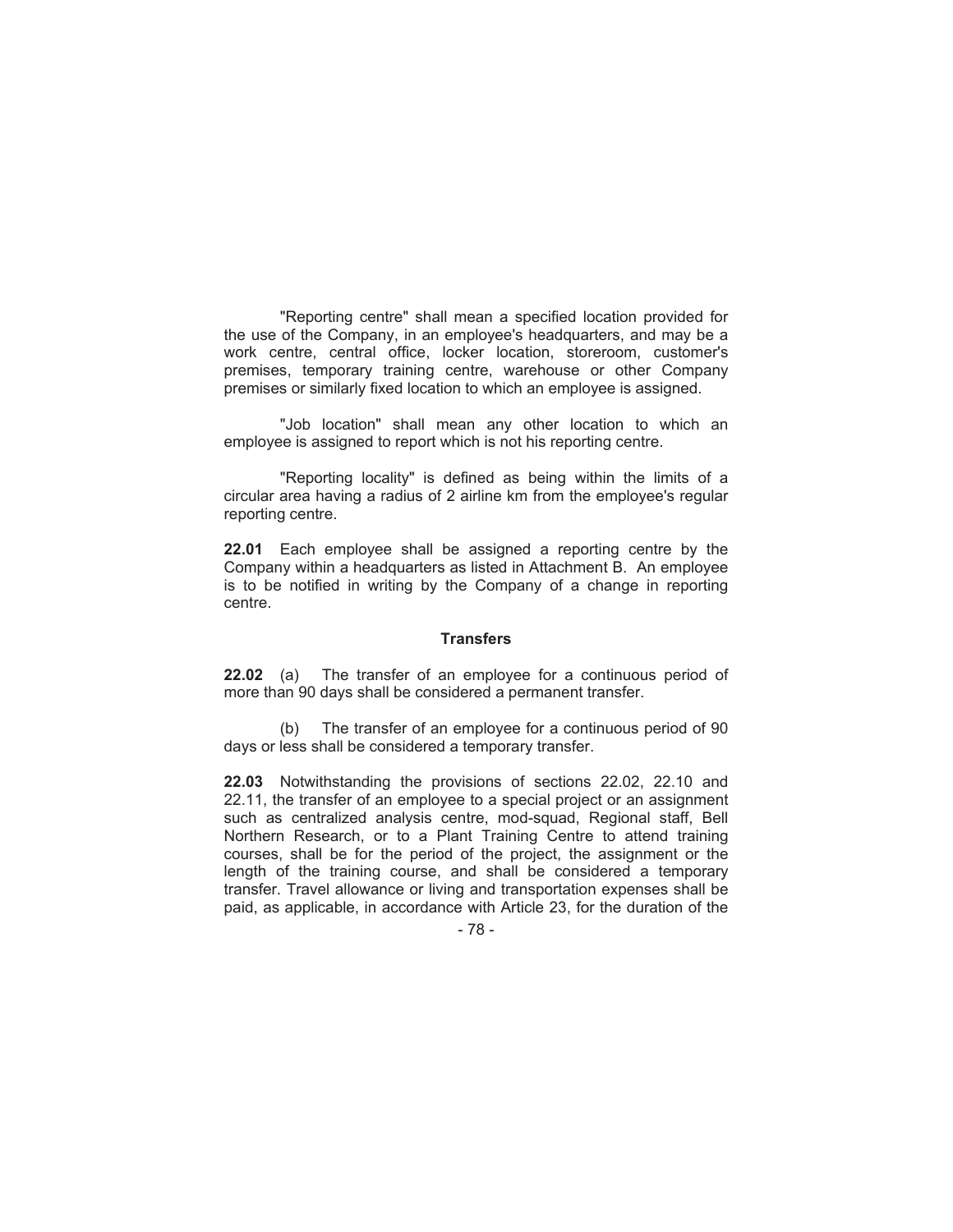temporary transfer.

**22.04** Sections 22.02 through 22.12 inclusive shall not apply to the reassignment of an employee affected under the provisions of Article 11.

**22.05** (a) Seven days notice shall normally be given to an employee who is, at the request of the Company, transferred for an overnight or longer period. Where such notice is not given and an employee is transferred with less than seven days notice, he shall be paid one-half time extra for the basic hours of work for each day of the balance of the seven day period during which the employee is so transferred.

(b) This payment shall not be included in wage payments for any time for which an employee is receiving a rate of pay which, exclusive of tour differentials provided in sections 18.20 and 18.22 and the premium provided in section 18.25, is higher than his basic rate of pay.

## **Permanent Transfer**

**22.06** The Company will give the employee 30 days notice of a permanent transfer.

**22.07** In the selection of an employee for permanent transfer, the Company will first give consideration to an employee who has the necessary qualifications and who will transfer voluntarily, providing the remaining employees within the district at the reporting centre from which the transfer is to be made have the necessary qualifications to complete the work remaining.

**22.08** In the event there is to be a permanent involuntary transfer, the employee of least seniority in the seniority unit, at the reporting centre from which the transfer is to be made, and who has the necessary qualifications, shall be selected providing the remaining employees have

- 79 -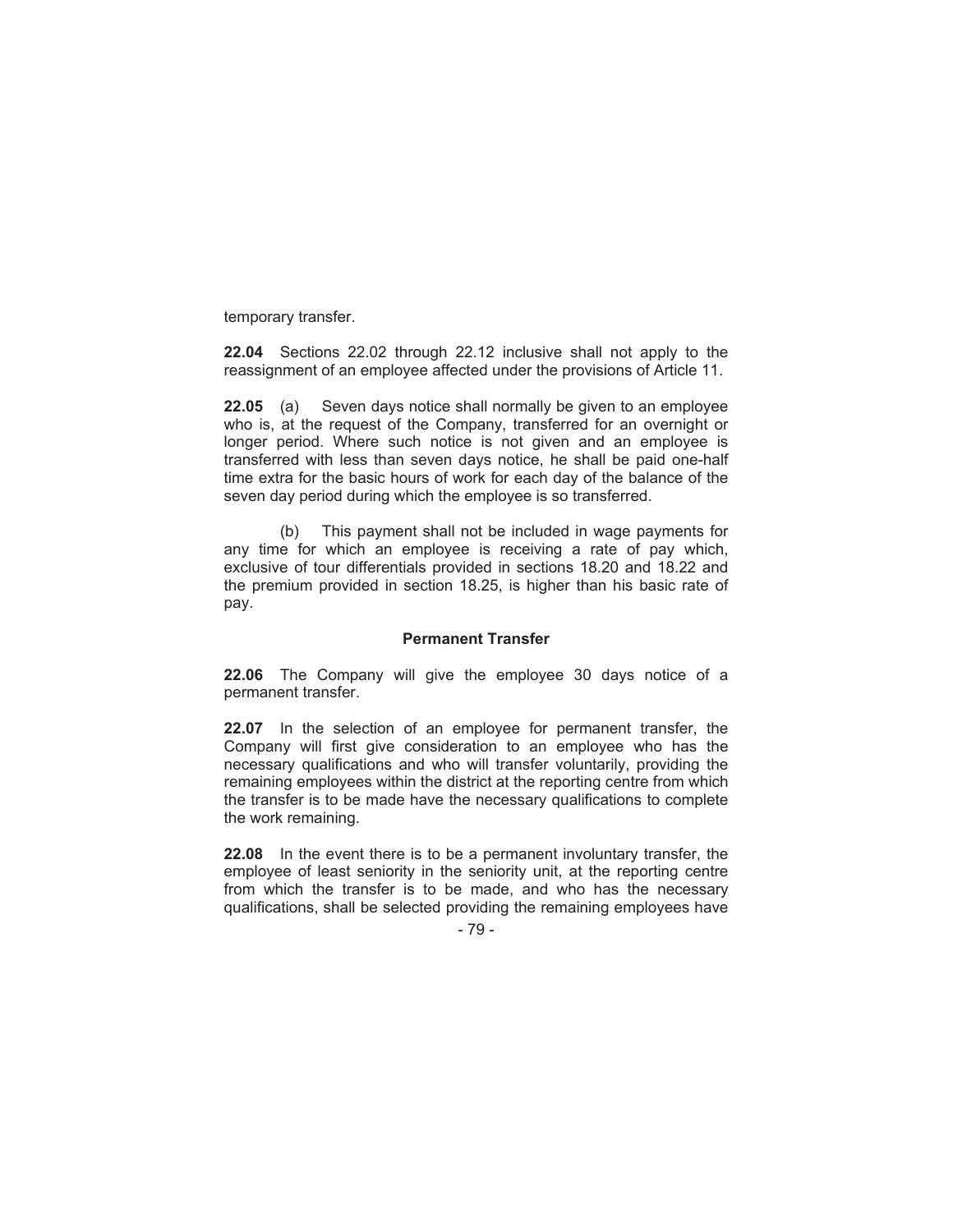the qualifications to complete the work remaining.

**22.09** When an employee is permanently transferred from one headquarters to another at the request of the Company, and as a result of such transfer an employee's new report centre is further from his home than was his former report centre prior to the transfer and a change of residence is required, the employee shall be reimbursed for moving expenses as approved by the Company and in accordance with Company practices. The Company agrees with respect to employee expense incidental to a transfer, that it will not diminish, during the term of the Agreement, the level of reimbursement that applied on the date of signing of the Agreement.

## **Temporary Transfer**

**22.10** In the selection of an employee for temporary transfer, where the employee is required by the Company to remain away from his home for a period which is expected by the Company to be in excess of two weeks, the Company will give first consideration to the most senior employee who will volunteer from the functional group in the seniority unit at the reporting centre from which the transfer is to be made, and who has the necessary qualifications, providing the remaining employees at his reporting centre have the necessary qualifications to do the work remaining.

**22.11** In the event that there is no volunteer, as provided in section 22.10, the employee of least seniority from the functional group in the seniority unit, at the reporting centre from which the transfer is to be made, and who has the necessary qualifications, shall be selected providing the remaining employees have the qualifications to complete the work remaining.

**22.12** It is the Company's intention that on completion of a temporary transfer the employee shall be returned to his former position and

- 80 -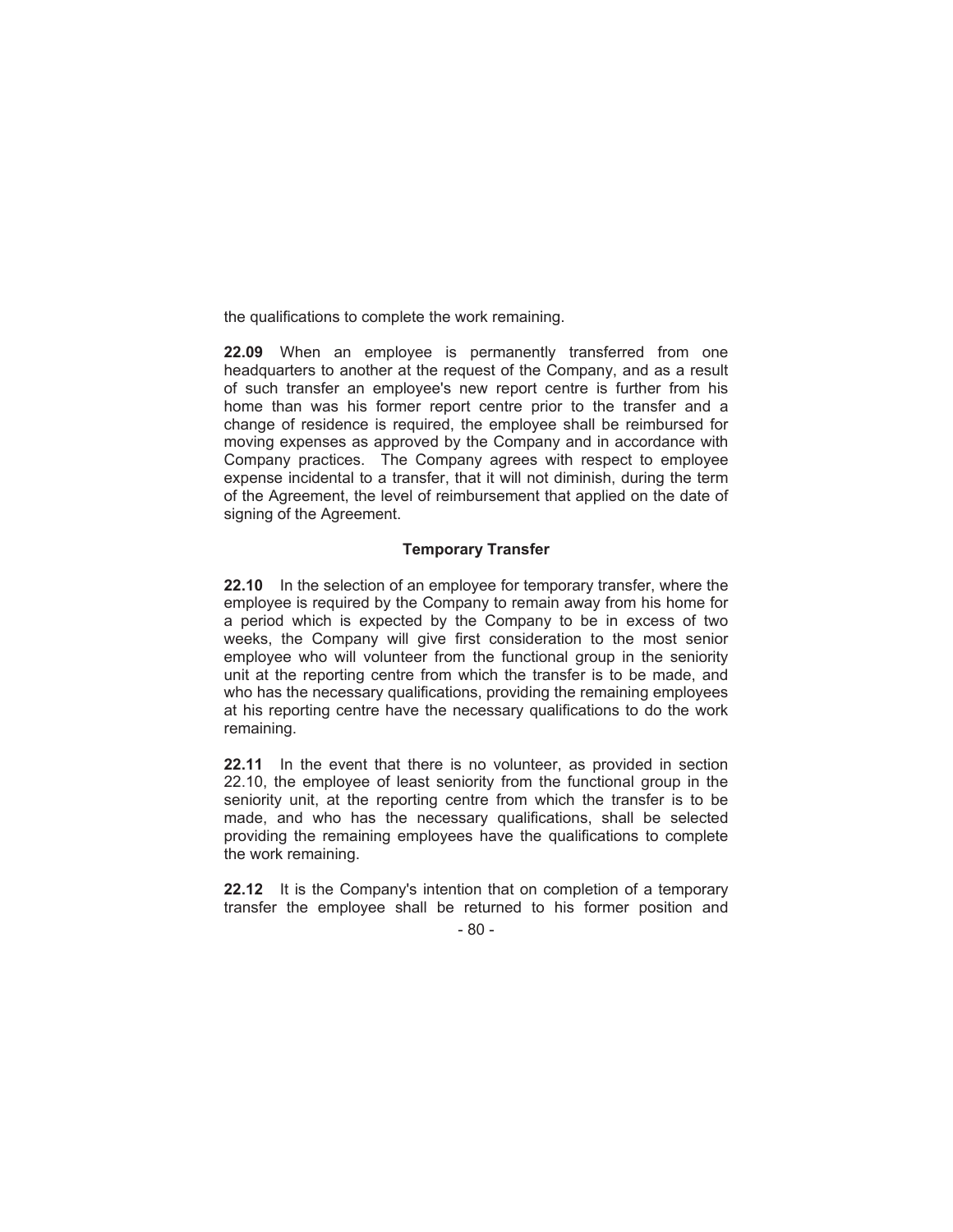reporting centre. It is understood that such re-transfer will not be possible where an emergency situation exists, or where due to unplanned or unforeseen events there is insufficient work and, therefore, his former position at his former reporting centre is not open. However, in order to enable a more senior employee who is on temporary transfer to return to his former reporting centre, the Company agrees to displace an employee with less seniority in the same functional group at that reporting centre.

#### **Reassignments**

**22.13** (a) In the selection of an employee for:

- a permanent lateral reassignment, or
- a temporary lateral reassignment for more than 30 days,

to another reporting centre outside his reporting locality, the Company shall first give consideration to the most senior volunteer. In the event that there is no volunteer, the employee of least seniority shall be selected. The reassigned employee shall be from the functional group in the seniority unit within the reporting centre from which the reassignment is to be made, shall possess the necessary qualifications and the remaining employees shall have the qualifications to complete the work remaining.

(b) The provisions of subsection 22.13 (a) shall not apply to a temporary reassignment of an employee to a special project or an assignment such as centralized analysis centre, mod-squad, Regional staff, Bell Northern Research, or to a Plant Training Centre to attend training courses, providing that the employee selected volunteers for that project or assignment. Travel allowance shall be paid, in accordance with section 23.04, for the duration of the temporary reassignment.

- 81 -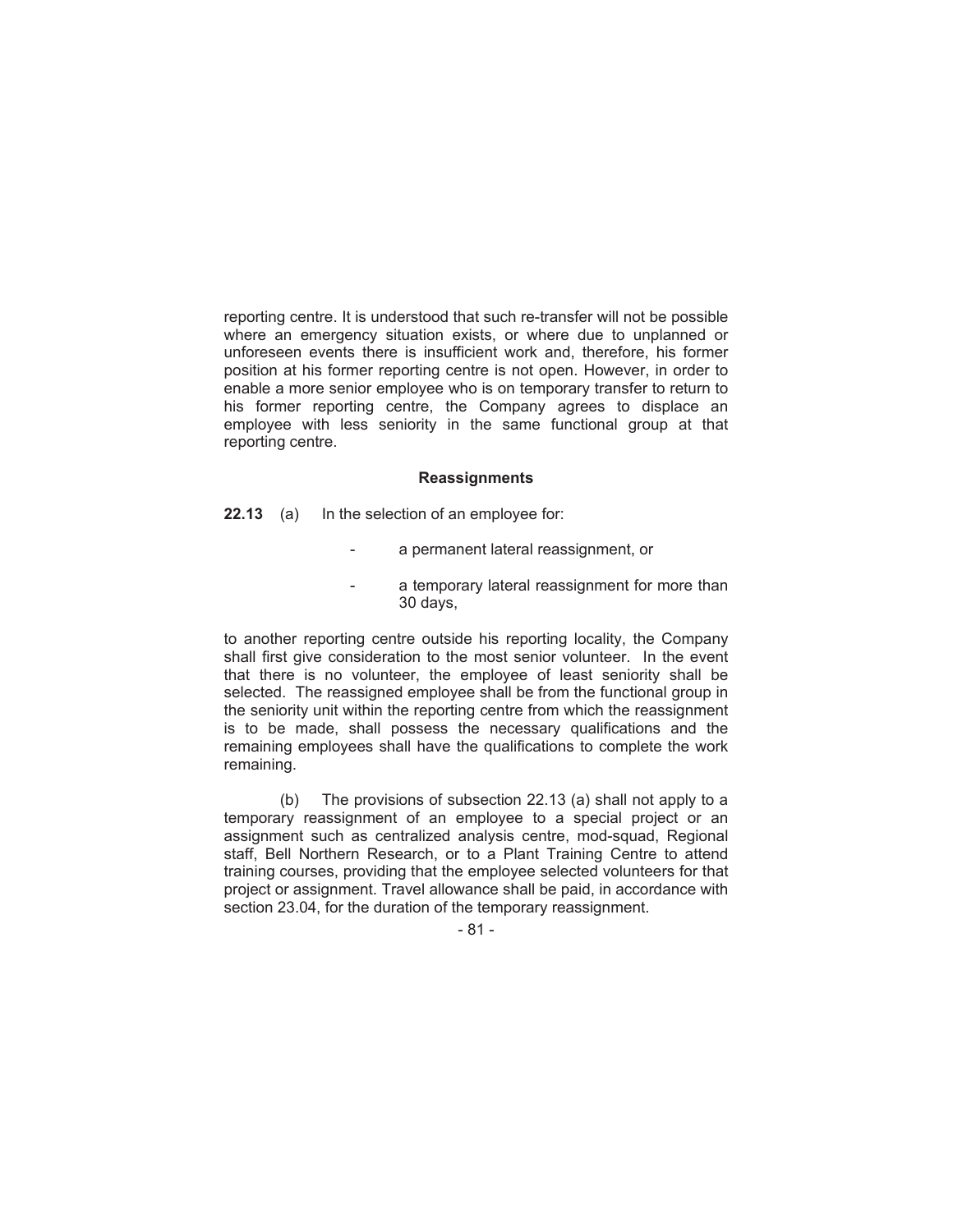### **Exceptions**

**22.14** Notwithstanding the provisions of sections 22.07, 22.08, 22.10, 22.11, 22.13, Article 24 and section 33.02, all related to the movement of employees, certain circumstances may require normal job filling procedures to be by-passed. Accordingly, the Company may fill a position within the bargaining unit for the following reasons, as appropriate:

(a) Health or Disability

for reasons of health or disability affecting a person employed by the Company in any bargaining unit, or

where a Company employee returns from another bargaining unit following a placement for reasons of health or disability;

(b) Surplus

where the Director of Industrial Relations and the President of the Union agree that a number of employees are surplus. Where no such agreement can be reached, the Company retains its right to invoke the provisions of Article 11;

(c) Demotion Within Unit

where an employee is involuntarily demoted within the bargaining unit;

(d) Business Needs

- 82 from March 22 of each year, each District of the Company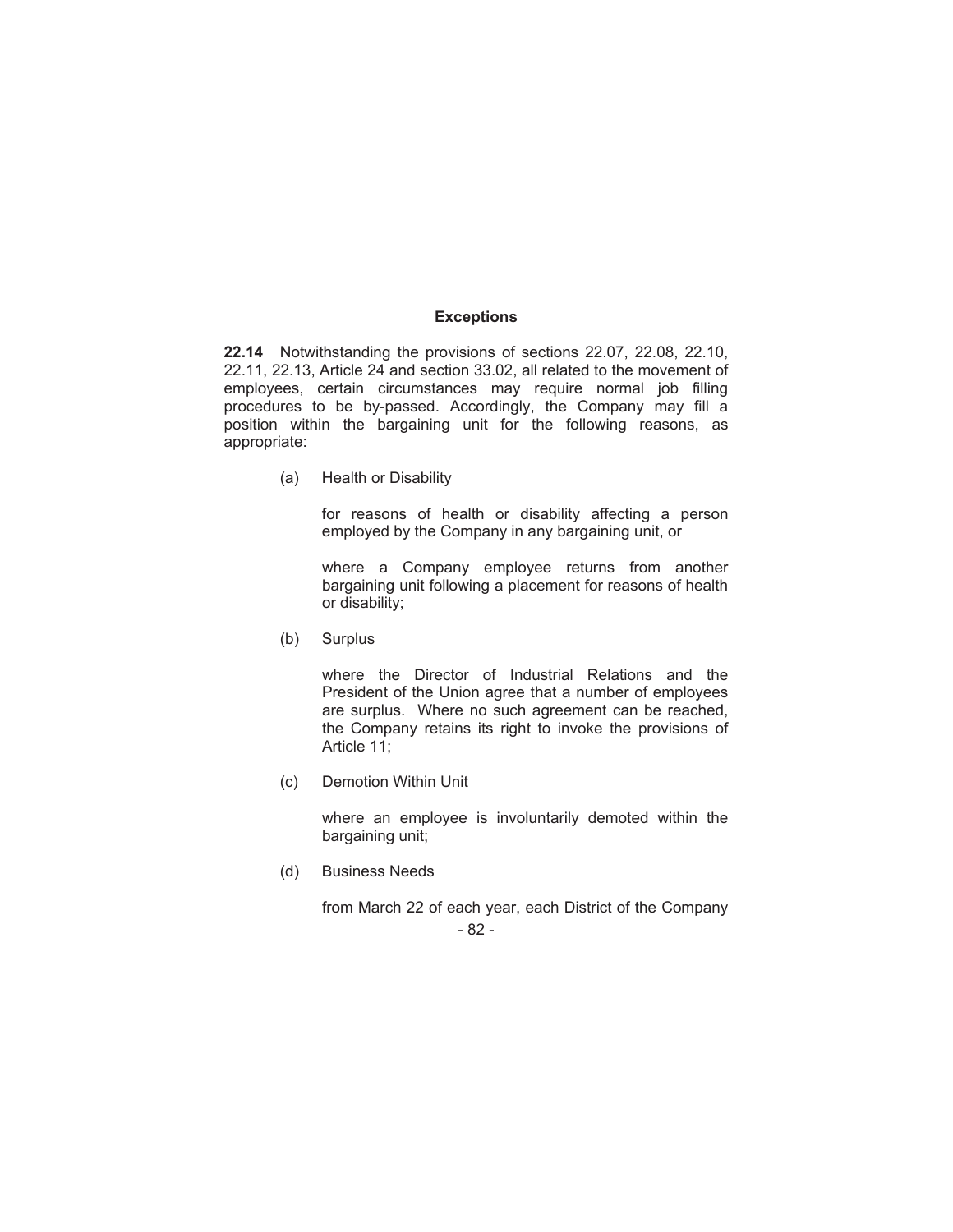may fill a number of job openings equal to the greater of 1 or 1% of the total number of Regular employees, rounded to the nearest whole number, in each District at the beginning of each six month period, for the purpose of the "needs of the business" as defined by the Company;

(e) Placement of Former Manager

where a former manager, with the exception of an employee who had been assigned to an acting or temporary management position, is placed into the bargaining unit, the District into which the person is placed will forfeit one of the "needs of the business" placements as referred to in subsection 22.14 (d);

(f) Employment Equity

where a person is placed into the bargaining unit, for the purpose of Employment Equity, in accordance with section 33.02;

(g) Redeployment, New Business and New Technology

where a person is moved within, or placed into, the bargaining unit for reason of

- (i) redeployment due to lack of work or priority of work, or
- (ii) the start-up of a new business opportunity or the initial introduction of new technology.

The Company agrees to initiate local meetings between management and Union Representatives to explore the options available and possible alternatives to deal with

- 83 -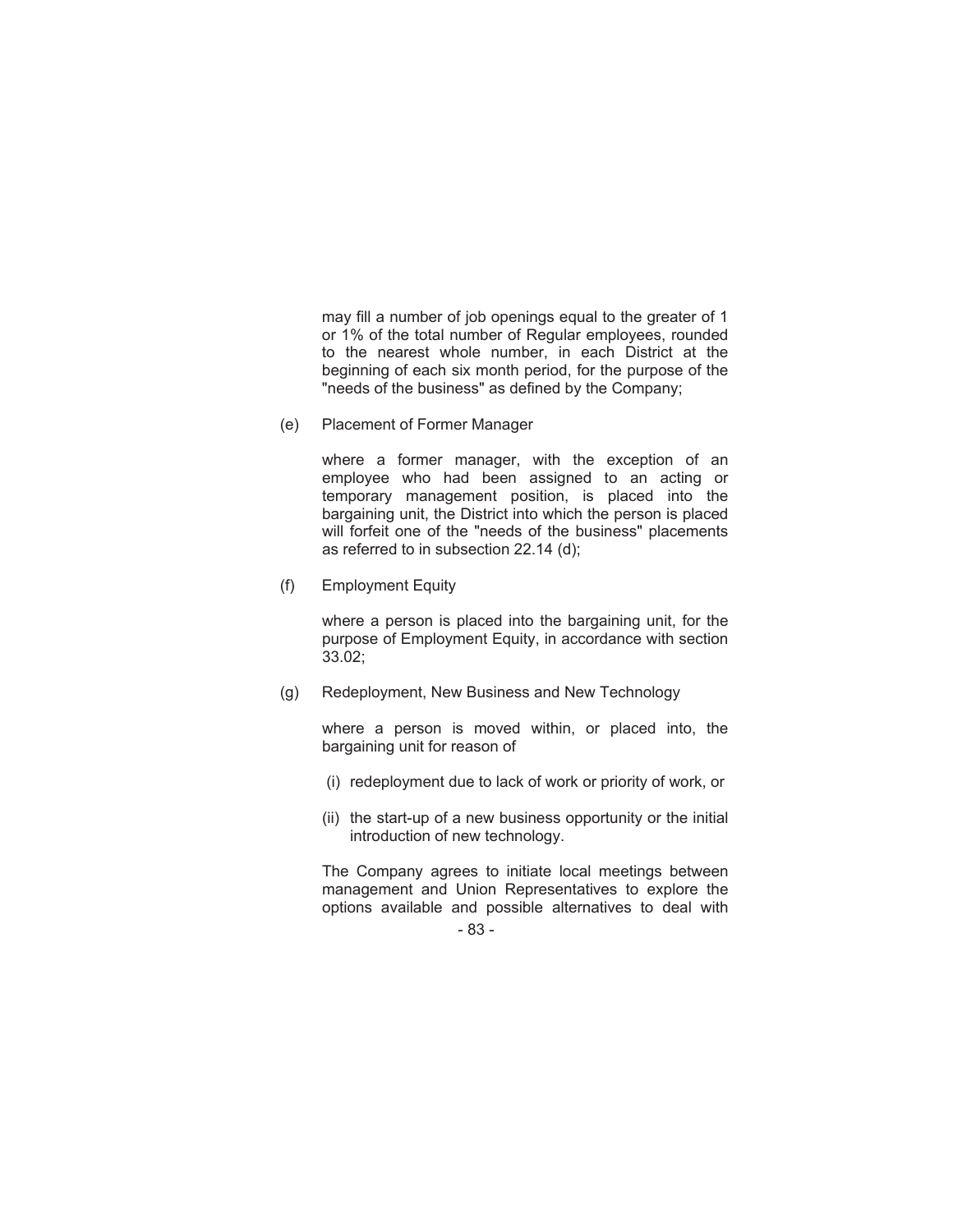these situations. The agreement of the National Union and Corporate Industrial Relations is required to approve the application of this exception. The Union agrees that its approval in these situations will not unreasonably be withheld;

Where, within 12 months of an employee being involuntarily transferred under the provisions of paragraph (i) above, there is a permanent job opening in the employee's previous family and headquarters, the affected employee shall be offered the opportunity, under this subsection, to return to his original headquarters, provided that he has the necessary qualifications for the job opening.

(h) Return from Leave of Absence

where a person returns to the bargaining unit following a leave of absence approved by the Company;

(i) Transfer from another bargaining unit or Company

Where, for business reasons, a person is placed into the bargaining unit from another bargaining unit or Company. The agreement of the National Union is required to approve the application of this exception.

The Company shall inform the Local Steward, on a form supplied by the Company, of any position within the bargaining unit filled for any of the reasons noted above.

- 84 -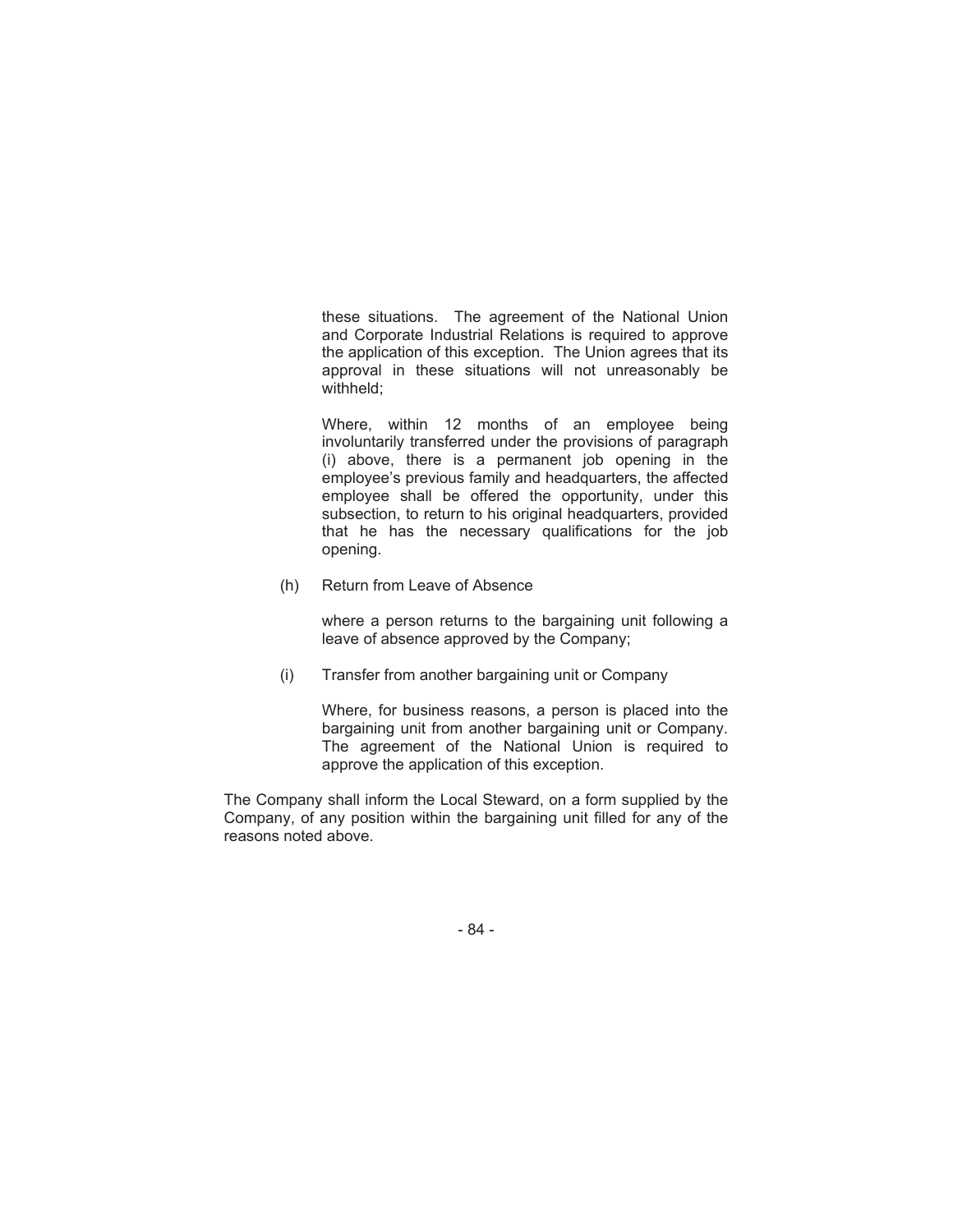## **ARTICLE 23 - TRAVEL ALLOWANCE, LIVING AND TRANSPORTATION EXPENSES PAID**

# **Travel Allowance To and From the Job**

**23.01** (a) Where the notice referred to in section 22.01 has been given and where an employee is assigned inside his headquarters

- (i) to a reporting centre less than 32 km from his reporting centre, less than 22 km in the case of an employee in Montreal and Toronto, that location shall become his reporting centre 30 days following the first day he reports to that location or, where he elects to invoke the provisions of subsection 23.02 (b), paragraph (i), 30 days following the first day he reports, or the date of election, whichever comes first.
- (ii) to a reporting centre 32 or more km from his reporting centre, 22 or more km in the case of an employee in Montreal and Toronto, and closer to his home than his reporting centre, that location shall become his reporting centre 30 days following the first day he reports to that location.
- (iii) to a reporting centre 30 or more km from his reporting centre and further away from his home than his reporting centre, that location shall become his reporting centre 120 days following the first day he reports to that location.
- (iv) to a reporting centre 37 or more km from his reporting centre, 22 or more km in the case of an employee in Montreal and Toronto, and further away from his home than his reporting centre, he may elect the provisions of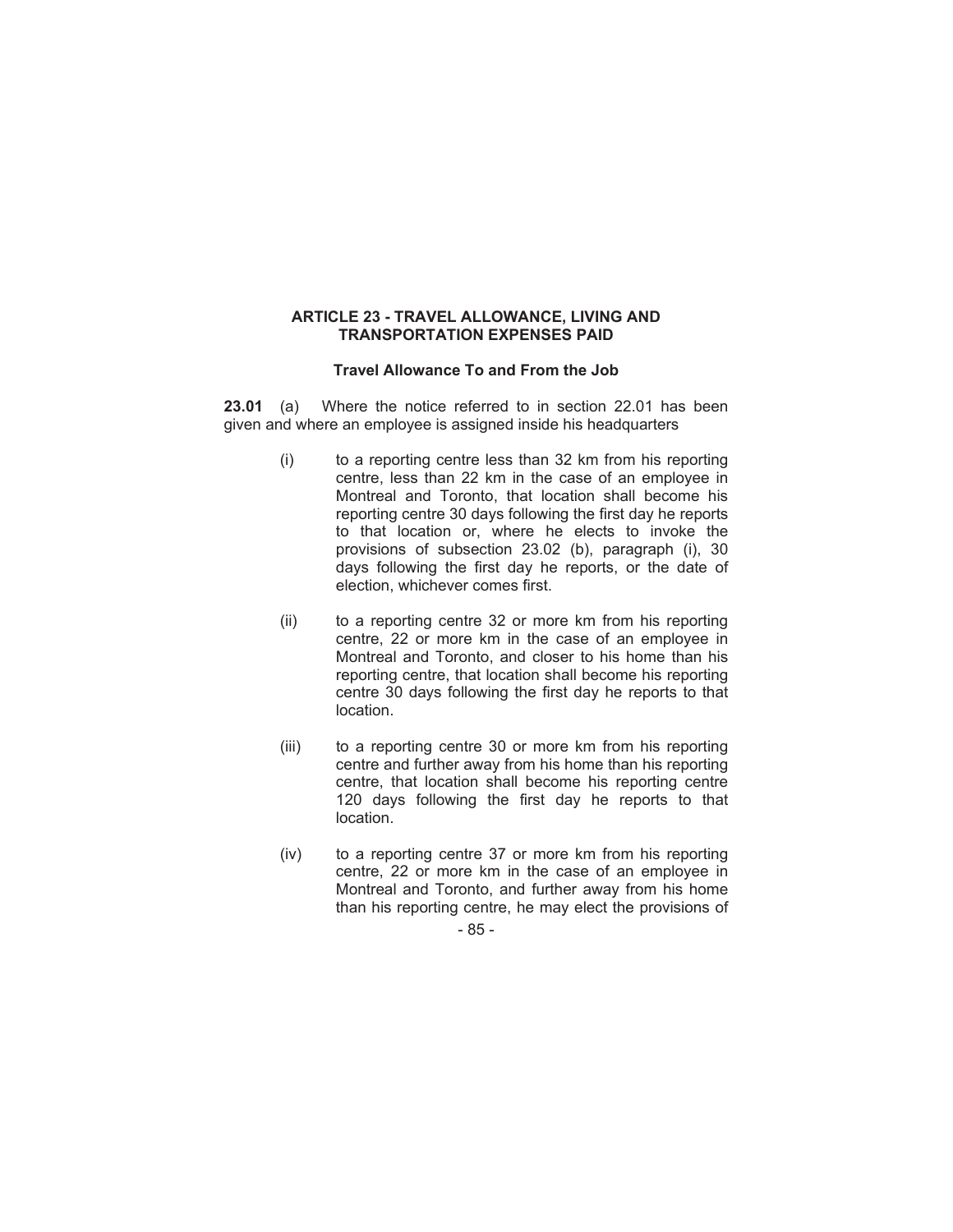subsection 23.01 (a) paragraph (iii) or to change his residence in accordance with the provisions of section 22.09 in which case that location shall become his reporting centre immediately.

(b) Where the notice referred to in section 22.01 has been given and where an employee is assigned to a reporting centre outside his headquarters, that new location shall become his reporting centre 120 days following the first day he reports to that location.

(c) Where an employee is assigned to a location other than his assigned reporting centre, he will be eligible for the payment of travel allowance as provided in subsection 23.04 (a) until such time as that location becomes his reporting centre.

**23.02** (a) An employee shall start his tour of duty at his reporting centre, at a Plant Training Centre or at a job location, as directed.

(b) Where an employee is directed to start or end his tour of duty at a job location outside of his reporting locality but within 32 km of his reporting centre, within 22 km in the case of an employee in Montreal and Toronto, and where there is no convenient public transportation to that job location, the employee may either:

- (i) report to his reporting centre, provided that he advises his manager in advance, or
- (ii) agree to report directly to the job location, as directed, in which case the provisions of section 23.04 apply.

**23.03** Where an employee starts and ends his tour of duty within the boundaries of his reporting locality, travel allowance will not be paid.

- 86 -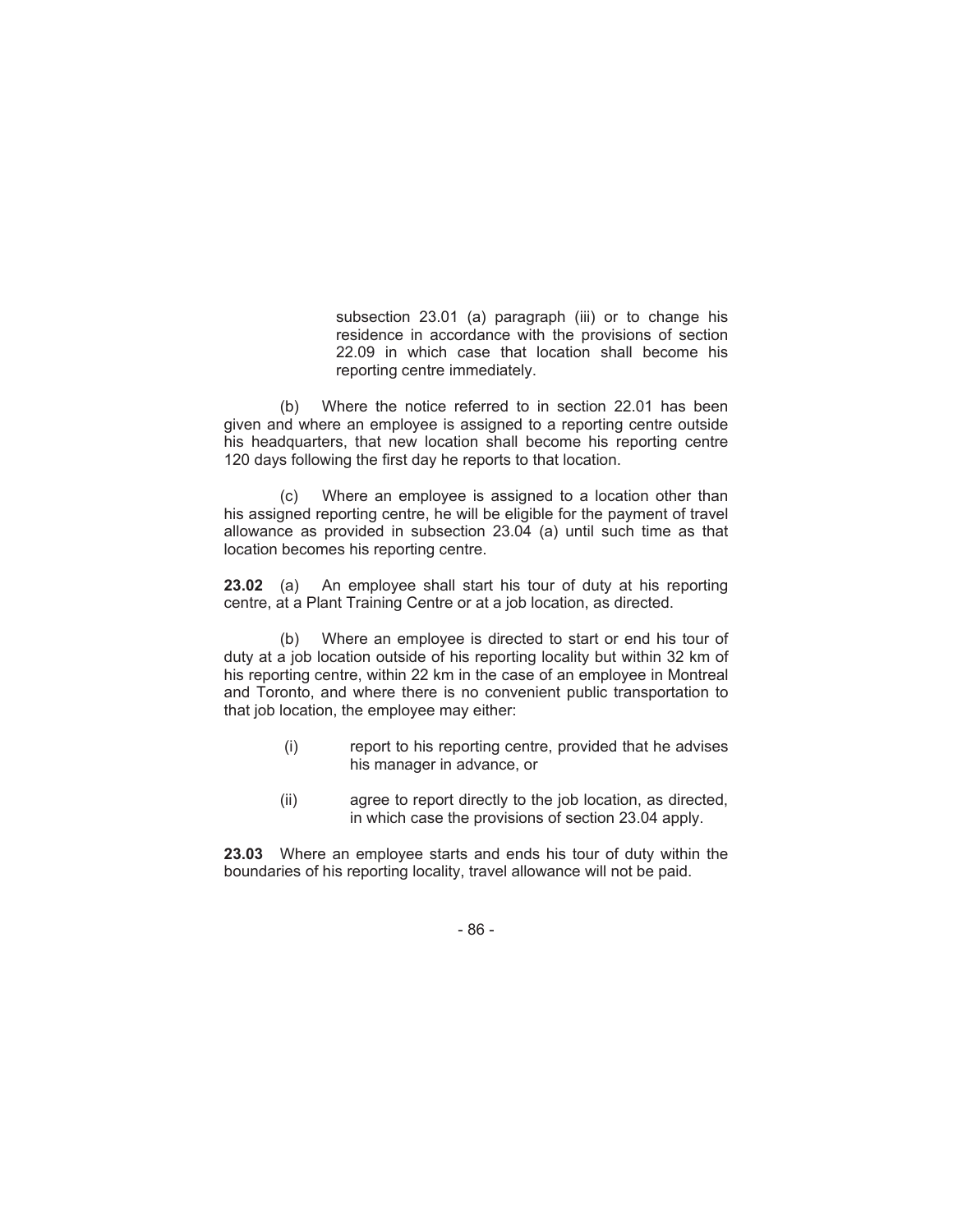**23.04** (a) Except as otherwise provided in sections 23.05 and 23.06, the company agrees to reimburse employees for travel expenses totaling a daily minimum of 25km when they have to use their vehicle as part of their duties or when they have to travel to a place other than the usual place of work. These fees are reimbursed at a rate of \$0.55 per kilometer. All calculations utilizing Google Maps will be on round trip and utilizing the shortest distance excluding toll routes.

(b) Travel allowance shall only be paid in accordance with subsection 23.04 (a) where the employee reports to a work location which is further from his home than his reporting centre.

**23.05** Employees shall be entitled to living and transportation expenses, in lieu of travel allowance, for tours of duty beginning or ending at points between 32 and 75 km inclusive, 22 and 75 km inclusive in the case of an employee in Montreal and Toronto, from the employee's reporting centre provided the employee so requests it and his manager reasonably decides that

(a) the employee commences work very early in the morning,

or

- (b) the employee finishes work very late at night, or
- (c) inclement weather results in hazardous driving conditions,

or

(d) the employee does not have access to convenient public transportation.

**23.06** Where an employee is required to begin or end his tour of duty at a point more than 75 km from his reporting centre, the Company shall pay his actual living and transportation expenses, at or near the location of his temporary assignment, or, if the Company and the employee

<sup>- 87 -</sup>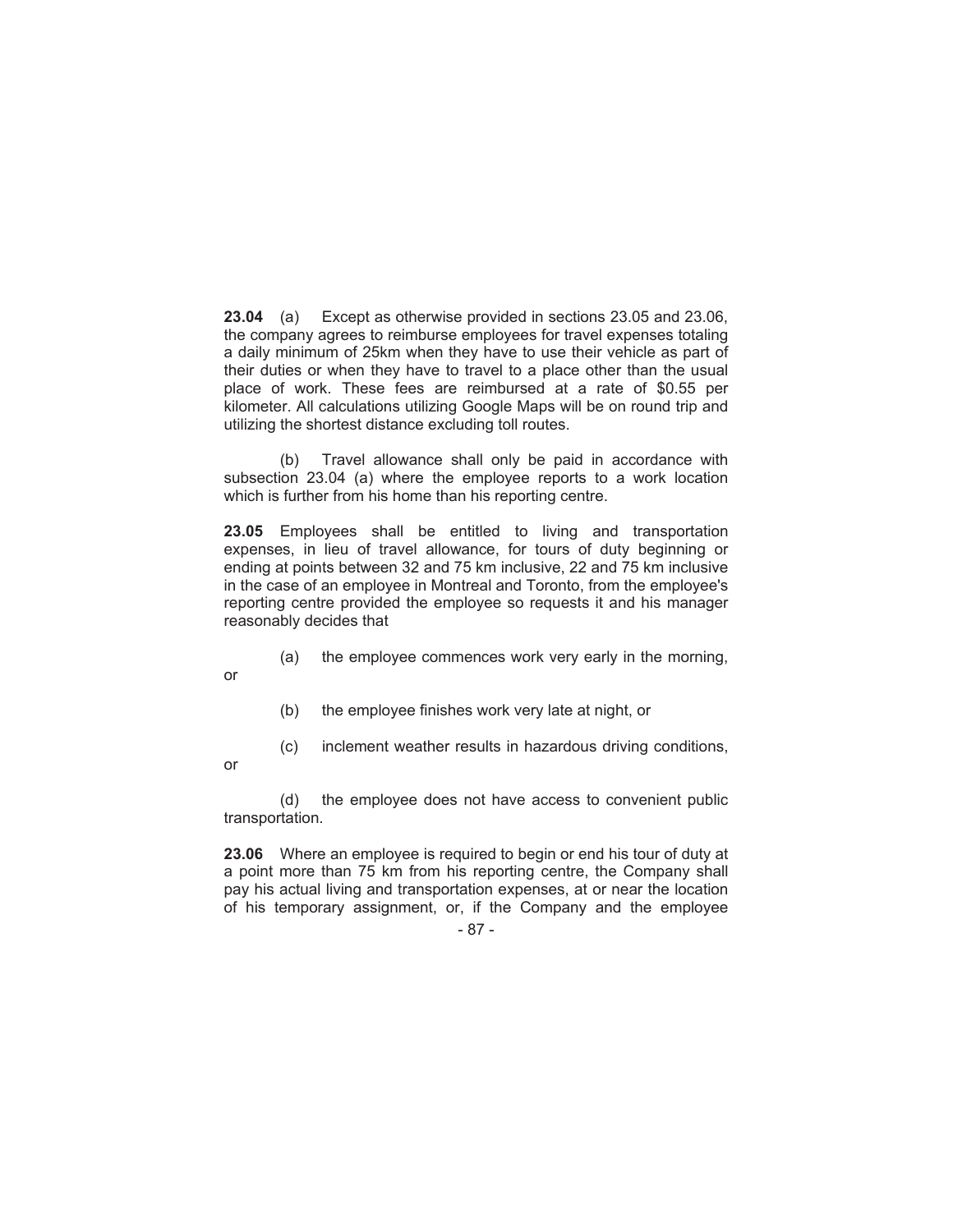agree, he may be permitted to return home daily and he shall be paid a daily travel allowance as provided for in section 23.04.

**23.07** (a) Seven days notice shall normally be given to an employee who is required by the Company to be away from his home for an overnight or longer period. Where such notice is not given, an employee shall be paid one-half time extra for the basic hours of work for as many days as he is away overnight for the balance of the seven day period.

(b) This payment shall not be included in wage payments for any time for which an employee is receiving a rate of pay which, exclusive of tour differentials provided in sections 18.20 and 18.22 and the premium provided in section 18.25, is higher than his basic rate of pay.

## **Living and Transportation Expenses Paid**

#### **Living Expenses**

**23.08** Where an employee is required to travel on Company business and to remain away from home overnight, he shall receive living expenses as follows:

(a) Reasonable and actual expenses for satisfactory, single occupancy room where it is available, and

- (b) a per diem allowance of
	- (i) \$65.00 per calendar day,

if the employee is away for a full calendar day, or

- (ii) \$12.00 if away over the breakfast period, \$18.00 if away over the lunch period, and \$35.00 if away over
	- 88 -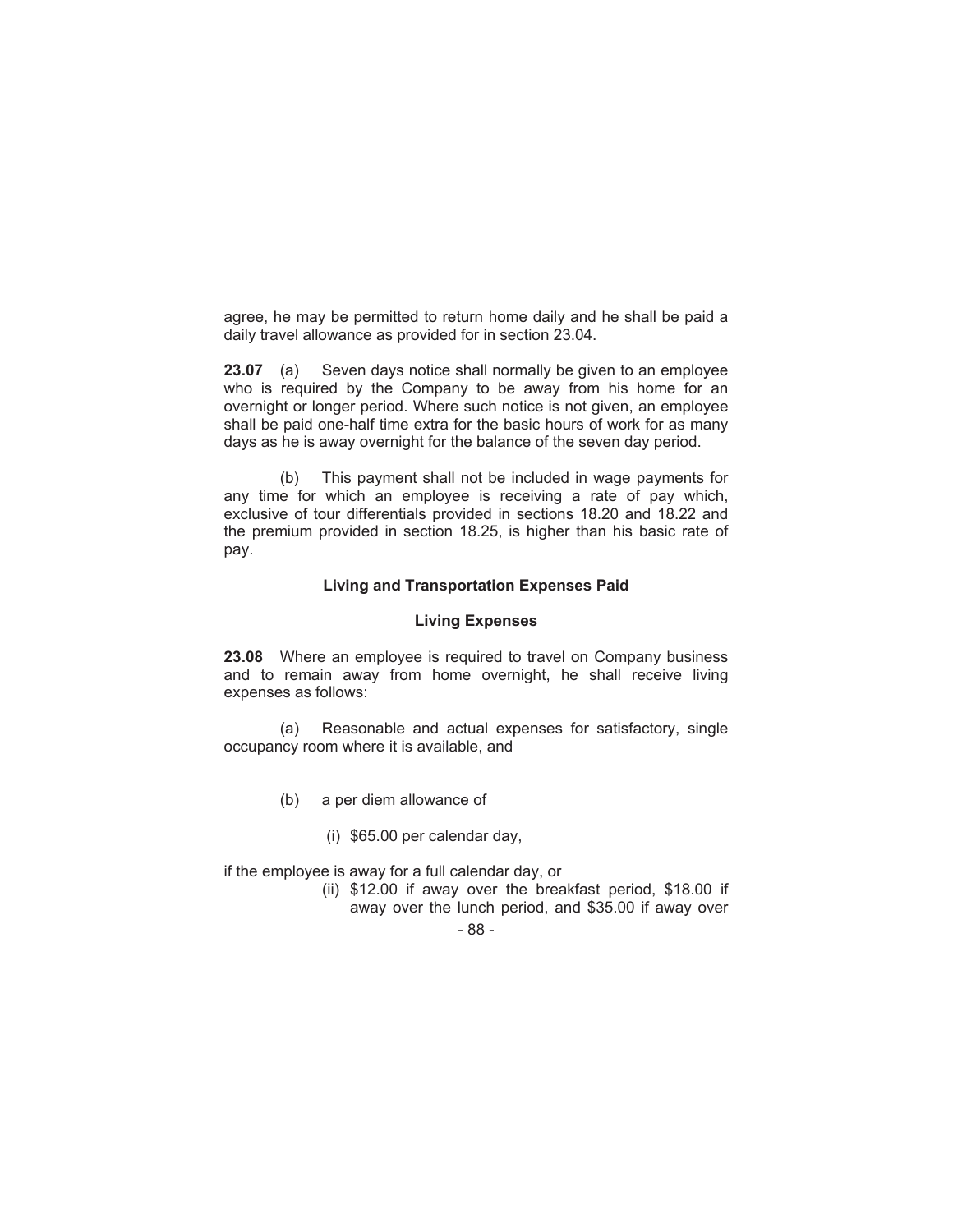### the dinner period,

if the employee is away for less than a full calendar day.

(c) the per diem allowance referred to in subsection 23.08 (b) shall cover all expenses incurred by an employee who is required to travel on Company business except for local transportation and as otherwise specifically provided in this Article.

(d) Per diem(s) submitted by the employee by end of business day Friday will be reimbursed the next pay day.

## **Transportation Expenses**

**23.09** Transportation expenses means, subject to section 23.14, expenses incurred for transportation by common carrier or equivalent.

**23.10** It is the Company's intention with respect to living and transportation expenses that, except as provided in subsections 23.08 (b) and (c) and section 23.14, an employee be reimbursed on the basis that there will be neither financial loss or gain to the employee for reasonable expenses incurred.

**23.11** Transportation expenses shall be paid by the Company when an employee incurs such expenses on a job assignment except when an employee is being paid a travel allowance.

**23.12** An employee on a job assignment who is receiving living expenses, shall be entitled to a trip to and from his home once every week. Such employee shall be paid on a straight time basis for travel time required by commercial transport to the extent that such time is outside the time paid for work on that day. In addition, he shall be paid for transportation expenses.

- 89 -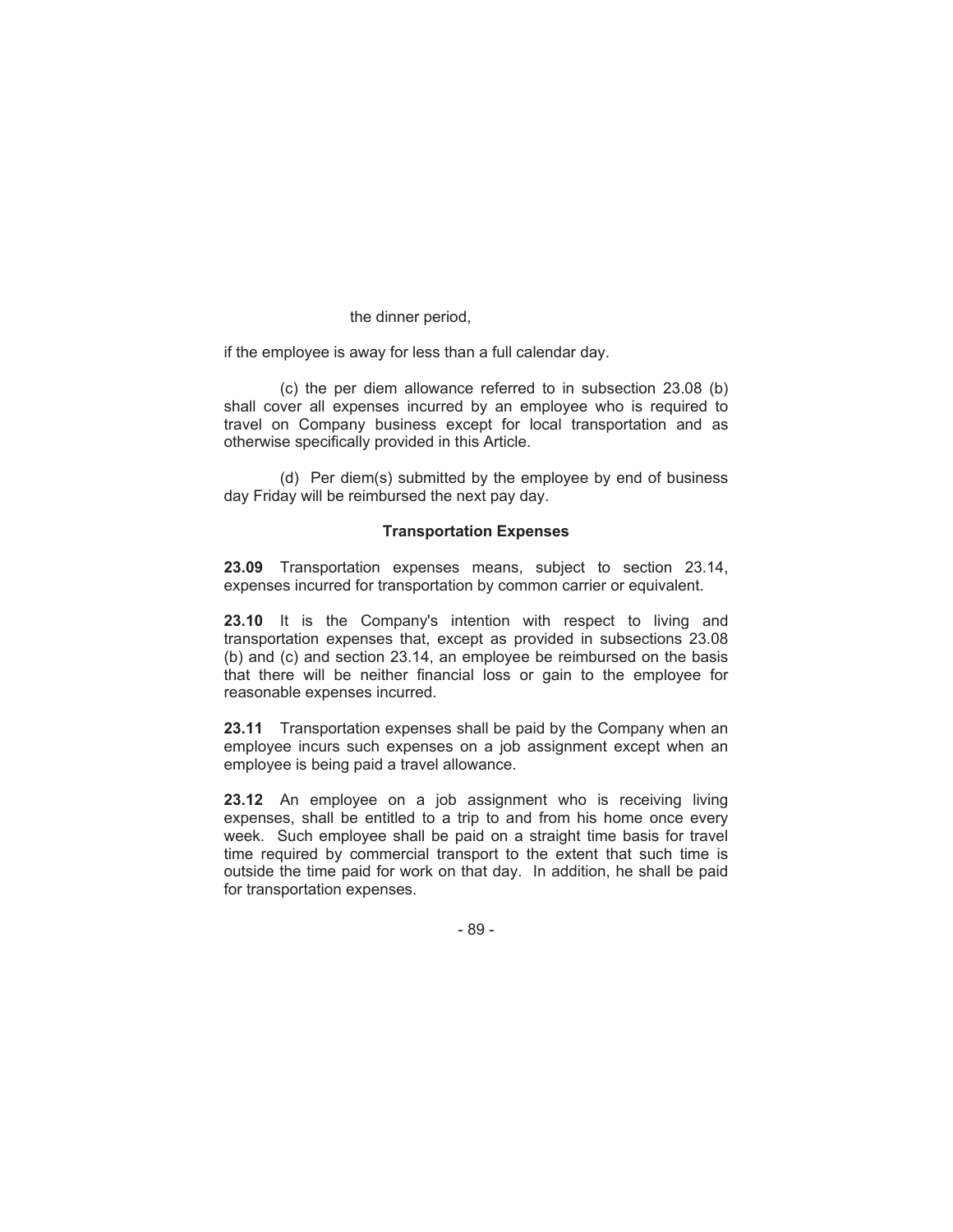**23.13** The Company will pay for one telephone call of reasonable length to such employee's home per day to a maximum of three per week.

**23.14** Although the Company shall normally determine the means of transportation, an employee may elect to travel by a mode of transportation other than the one chosen by the Company. In such case, however, the employee is entitled to the transportation expenses and travel time that would normally have been incurred had he travelled by the mode of transportation determined by the Company but only to the extent of costs that would have been incurred and time that would have been spent between the first and last terminal of an airline company, inter-city bus company, or inter-city railway company.

**23.15** An employee, who takes sick or meets with an accident while receiving living expenses from the Company, may be returned to his headquarters or established home within the Company territory at the expense of the Company.

**23.16** An employee who, because of sickness, remains at the hotel or boarding house at the Company's request, shall be entitled to living expenses.

**23.17** An employee, whose living expenses are being paid by the Company and who is quarantined, shall continue to receive such expenses until released.

**23.18** An employee who is being transported in a Company-owned or leased vehicle shall return to his assigned reporting centre daily from all distances up to 75 km from that reporting centre. If working more than 75 km from his reporting centre, an employee may be asked to return to his reporting centre or remain at the distant location at the option of the Company. If required to remain at the distant location he shall be eligible to living expenses in accordance with section 23.08. An employee will

- 90 -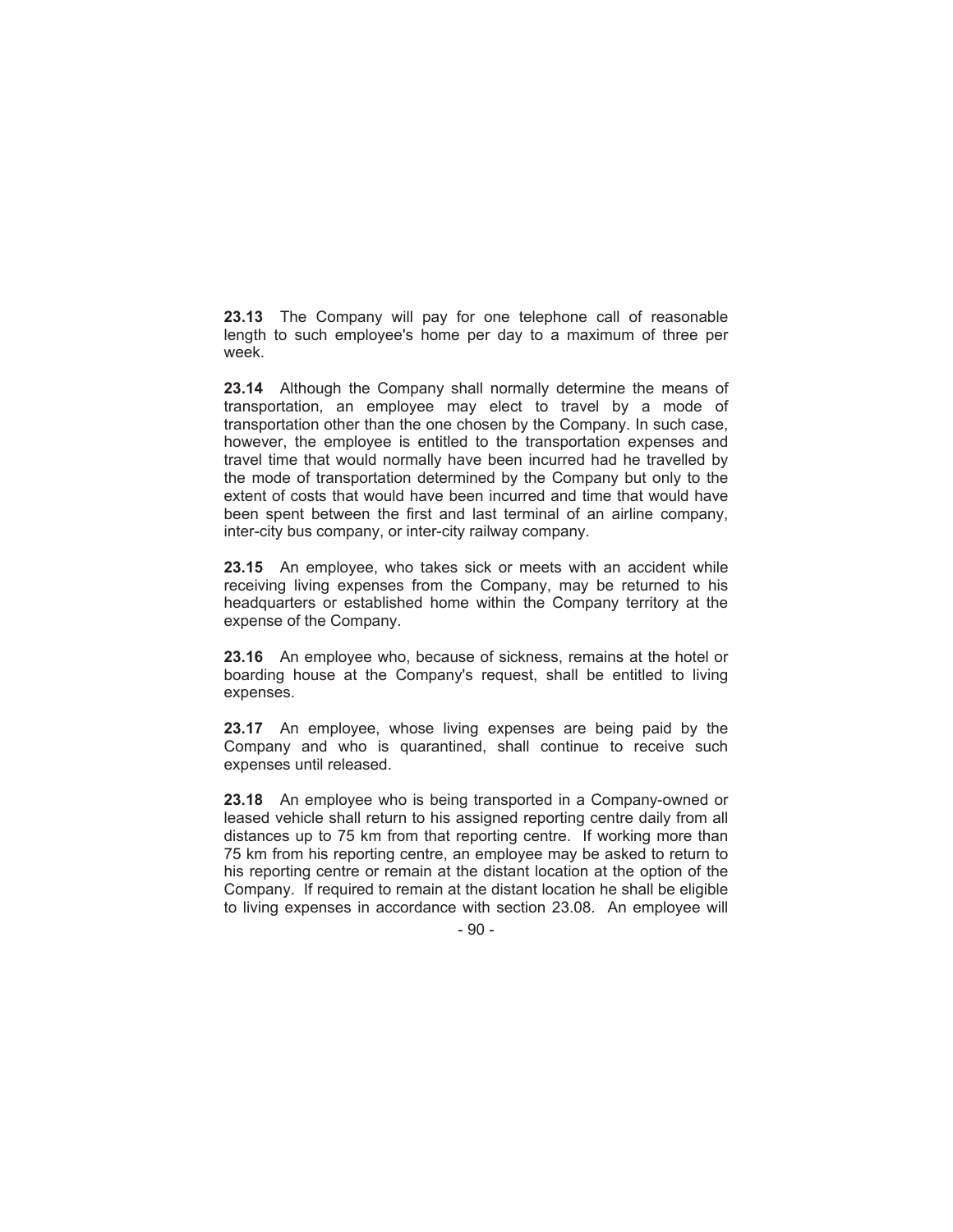not be asked to remain at the distant location for more than one night except in cases of emergency.

# **ARTICLE 24 - JOB POSTING PROCEDURES**

## **Definitions**

**24.01** A job opening is defined is any addition or replacement of a position.

#### **General**

**24.02**When an opening exists the company shall post notice of the job for fifteen (15) working days. Employees must apply for the opening within the same fifteen (15) working days following the posting instruction. If there are no internal candidates posting to the vacancy, then the company may proceed with external hiring.

**24.03** A posting will be done for every job opening. If there is more than one opening in the same location, the number of openings will be identified on the job posting.

**24.04** The job posting will identify the scope of the position and the minimum qualifications required as well as the work location, effective date and to whom the successful candidate will report

**24.05** The job posting will be sent to all employees, Reporting centres and Union Locals via electronic mail.

**24.06** The following parameters are recognized by both parties:

(a) Only one lateral assignment will be granted as a result of each job opening filled via the job posting

- 91 -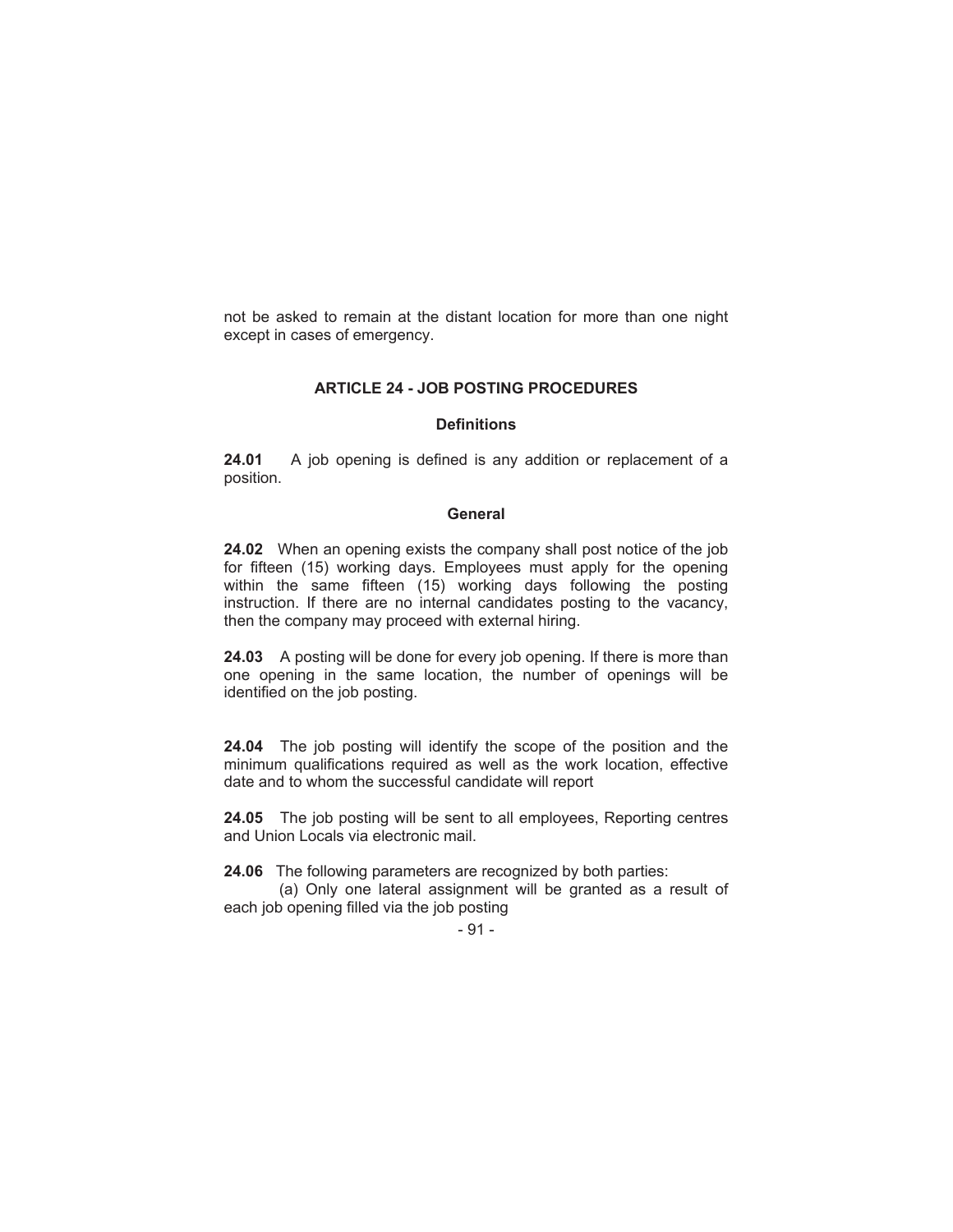(b) The minimum qualifications required for the position must be met.

(c) The employee must be able to perform all aspects of the job with no more than ten (10) working days of familiarization

(d) The successful candidate for a job posting will be the senior employee meeting the minimum qualifications for the posted position.

(e) The Company will make every reasonable effort to complete the selection process within two (2) weeks following the end of the posting period, including advising the successful candidate and any other applicants. The Company reserves the right to re-evaluate its need to fill the position.

(f) The Company will communicate to Union the names of applicants, their seniority date and the name of the chosen candidate.

**24.07** In Selecting the candidate for the chosen position the

(a) The employees must be meeting the minimum requirements.

(b) Employees may not apply for a job posting if they have been hired or have been reassigned as a result of a job posting in the previous Twenty Four (24) months, unless the employees report centre is changed by the company.

(c) It is understood that the company will initiate the move of the successful candidate as soon as business needs permits. Wherever possible, every effort will be made to fill a position within one month of the selection of the candidate.

**24.08** In the event the company has not re-evaluated its need as provided inn 24.06(e) and the vacancy has not been filled within Two (2)

- 92 -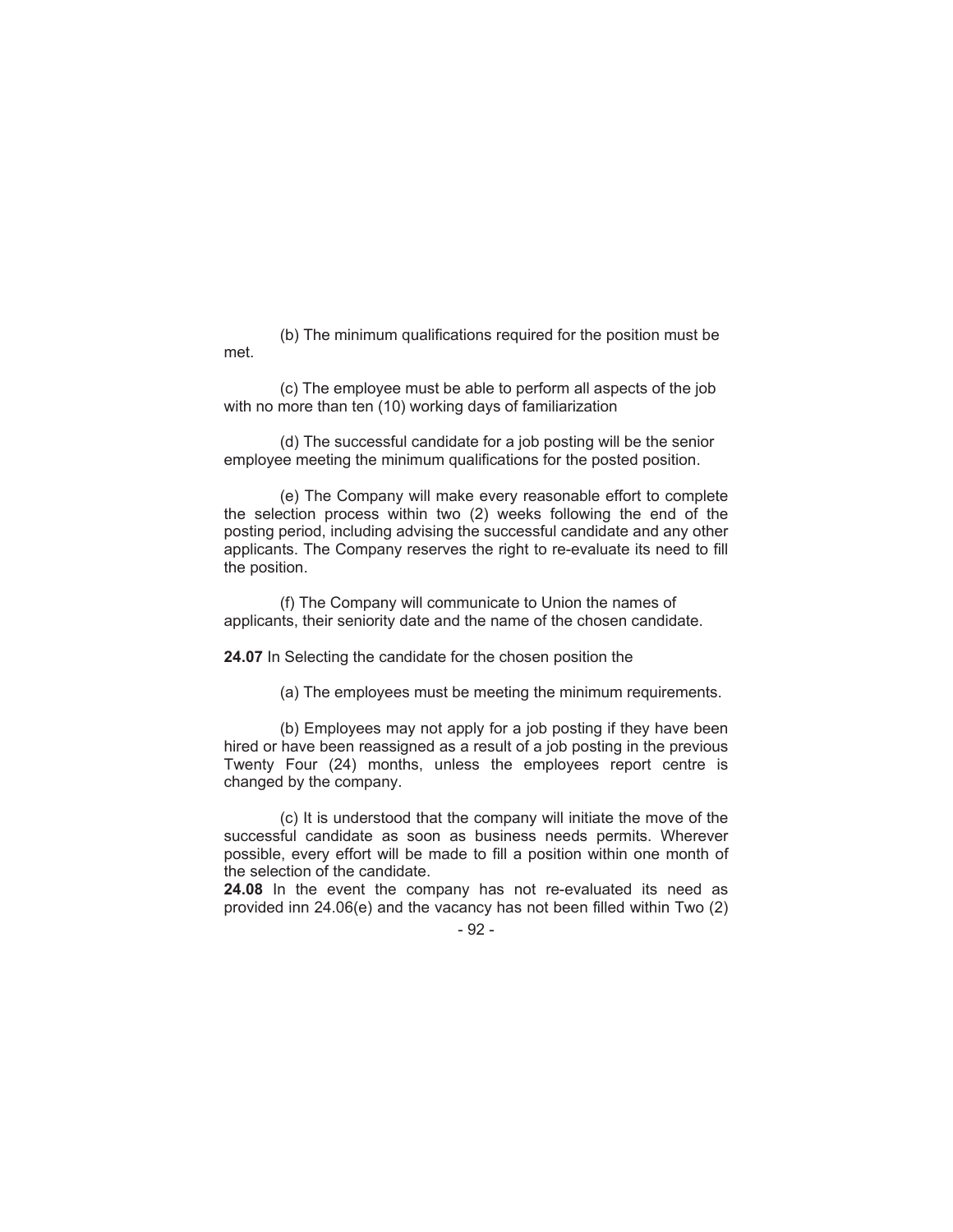months of the initial posting closing date, it will be posted within the first three (3) working days of the month following the expiry of the two (2) month period.

## **ARTICLE 25 - SICKNESS ABSENCE AND BENEFITS**

**25.01** The Company shall maintain for the duration of this Agreement, insofar as it applies to employees covered by this Agreement, the program of benefits provided under the following Plans:

- the Pension Plan
- the Income Protection Program
- the Transition Benefit Plan
- the Comprehensive Medical Expense Plan
- the Vision Care Plan
- the Dental Plan

It is understood that the Company's overall program of Benefits will change during the life of the Collective Agreement. As a result, insofar as they apply to the employees covered by this Agreement, the above undertaking applies to these Plans as they exist as of the date of signing of this agreement until such time as they are modified. From then on, this undertaking will apply to these plans as modified.

It is understood that any reference to any benefit, including sickness absence, in the Collective Agreement refers to the benefit then in force and should be read with the necessary modifications, including any reference to benefits in this Article.

**25.02** At least 30 days prior to modifying any of the Plans listed in section 25.01, the Company shall inform the Union of the changes to be

<sup>- 93 -</sup>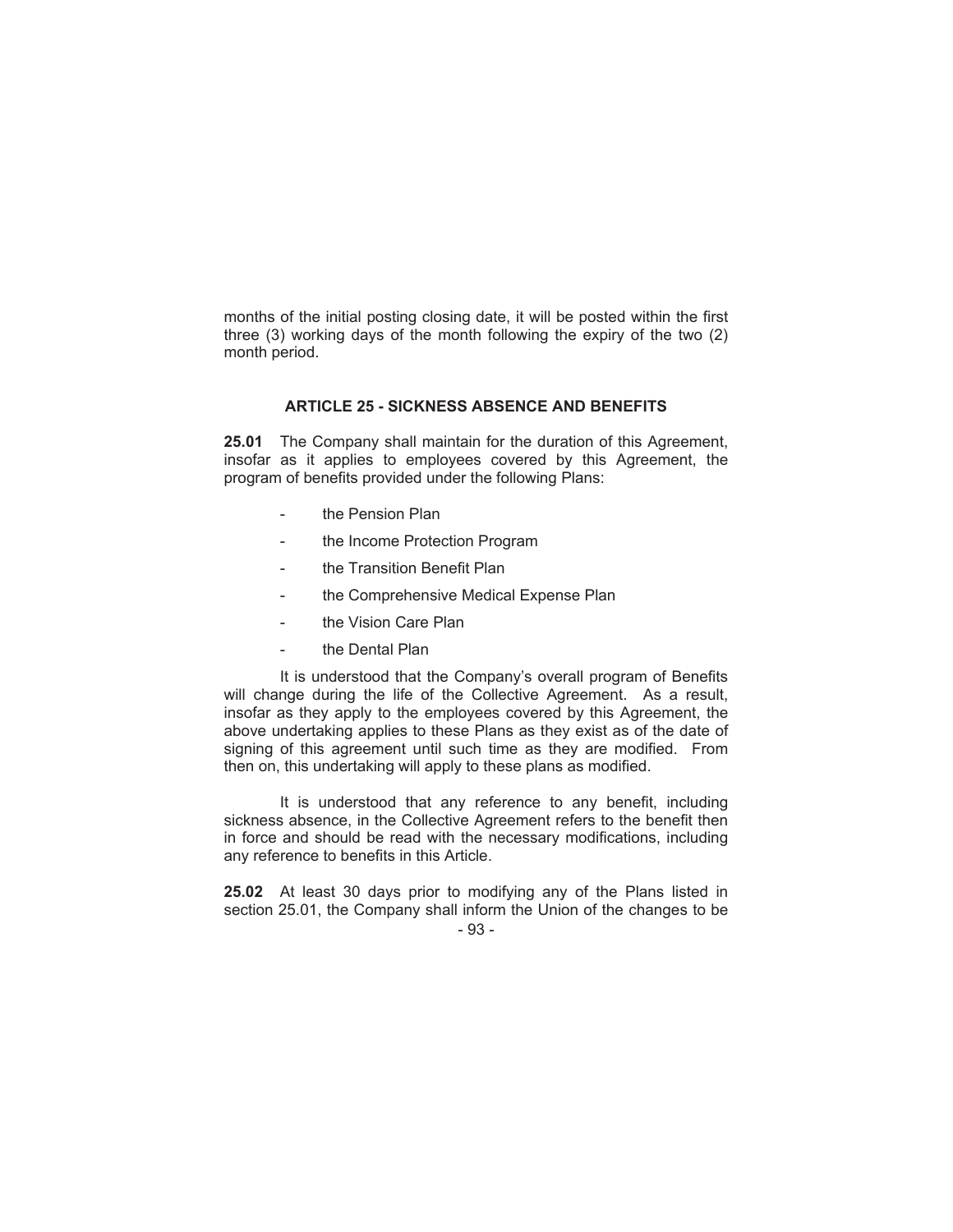implemented and request representation in that respect.

**25.03** For the duration of this Collective Agreement and insofar as they apply to the employees covered by this Agreement, the Plans listed in section 25.01 shall not be modified, except with the consent of the Union, which shall not be unreasonably withheld.

**25.04** For the employees covered by this Agreement, the Company agrees, during the term of this Agreement, not to increase the level of contributions payable under the Basic Group Life plan (Policy 50613 G), the Optional Group Life-Fixed Premium and the Primary Survivor Income Benefit, nor to reduce the level of insurance coverage under said Plans, except that if the actuaries responsible for the funding of said Plans or the insurance carriers, as appropriate, determine that an adjustment in the required contributions is necessary, the Company may, after consultation with the Union, adjust accordingly the contributions payable by the employee.

**25.05** Notwithstanding the provisions of sections 25.03 and 25.04 above, should legislation or regulation affect any of the Plans, the Company shall retain its right to adjust the benefit levels of the Plans as required and in accordance with legislation or regulation. Such adjustments shall not reduce the aggregate level of benefits available to the employees covered by the collective agreement.

**25.06** An employee having six months net credited service, or more, who is scheduled to work 30 hours or more per week and who is absent on account of sickness or quarantine, shall be paid for continuous absence from scheduled assignments, exclusive of scheduled overtime not worked, prior to the eighth full calendar day of such absence.

**25.07** An employee who is absent from work for part of his scheduled tour of duty, because of sickness or quarantine, shall be paid his full tour of duty.

- 94 -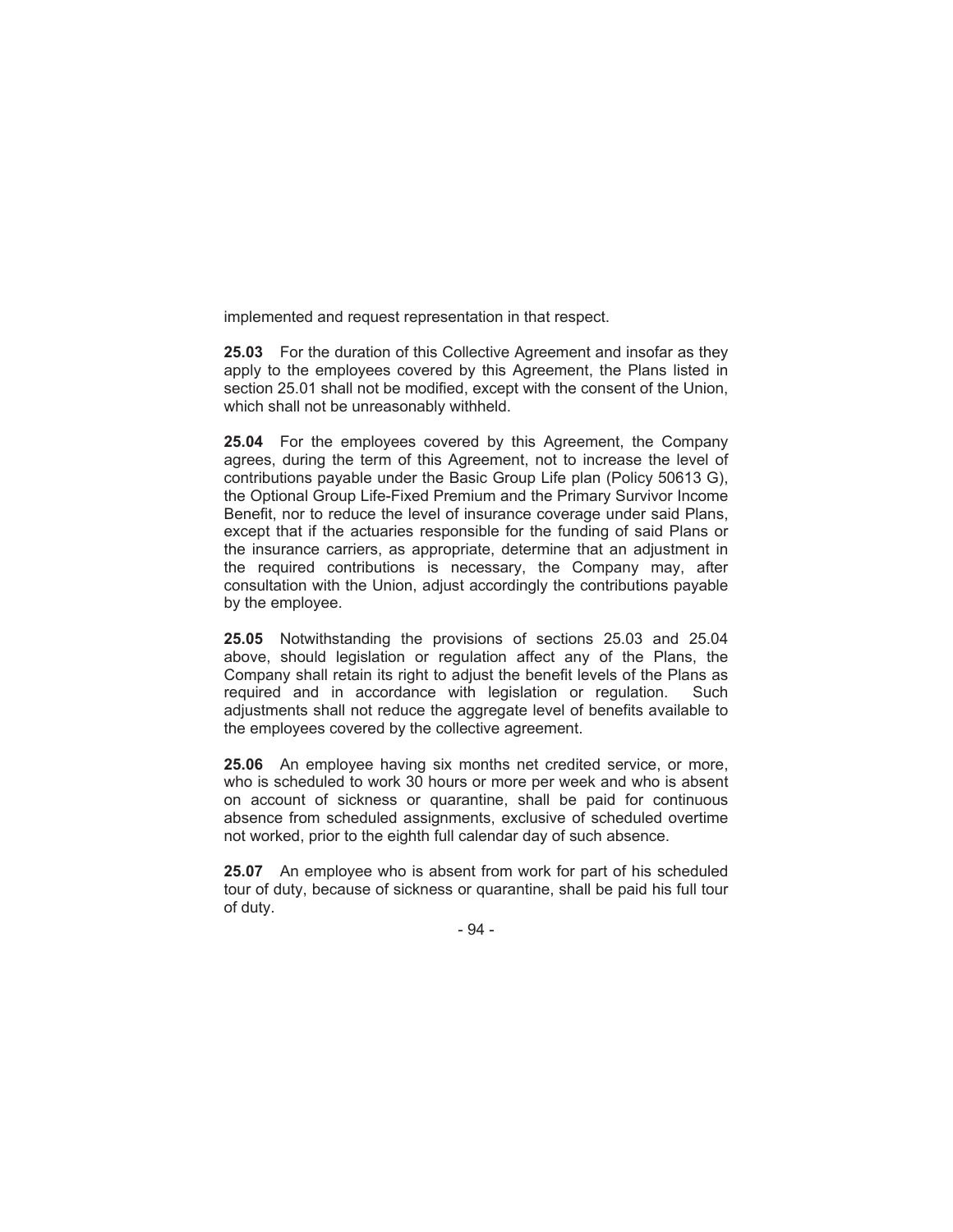Under these conditions, he shall be paid differential and premium payments applicable.

**25.08** Company will pay for doctor's notes requested by the Company or insurance provider.

**25.09** Company will include Benefit Plan Summary in Attachment G.

# **ARTICLE 26 - MISCELLANEOUS WORKING CONDITIONS**

# **Clothing**

**26.01** The employer shall provide clothing for the job to which they are assigned.

**26.02** The Company shall supply or make available such special clothing as it deems necessary by the Health and Safety Committee to be worn on the job for reasons of appearance, safety or health, or as a protection against undue wear or damage. The Company may, at its discretion, replace employees' clothing damaged under unusual job conditions.

# **Tools**

**26.03** The Company shall decide what tools are required for the job and supply or make them available and replace such of these tools as, in its judgment, become obsolete or worn out. Each employee shall be responsible to the Company for all tools assigned to him.

#### **Weather Conditions**

**26.04** At any time when the Company considers, in keeping with the intent of sections 12.02 and 12.03, that the weather is unsuitable for

# $-95 -$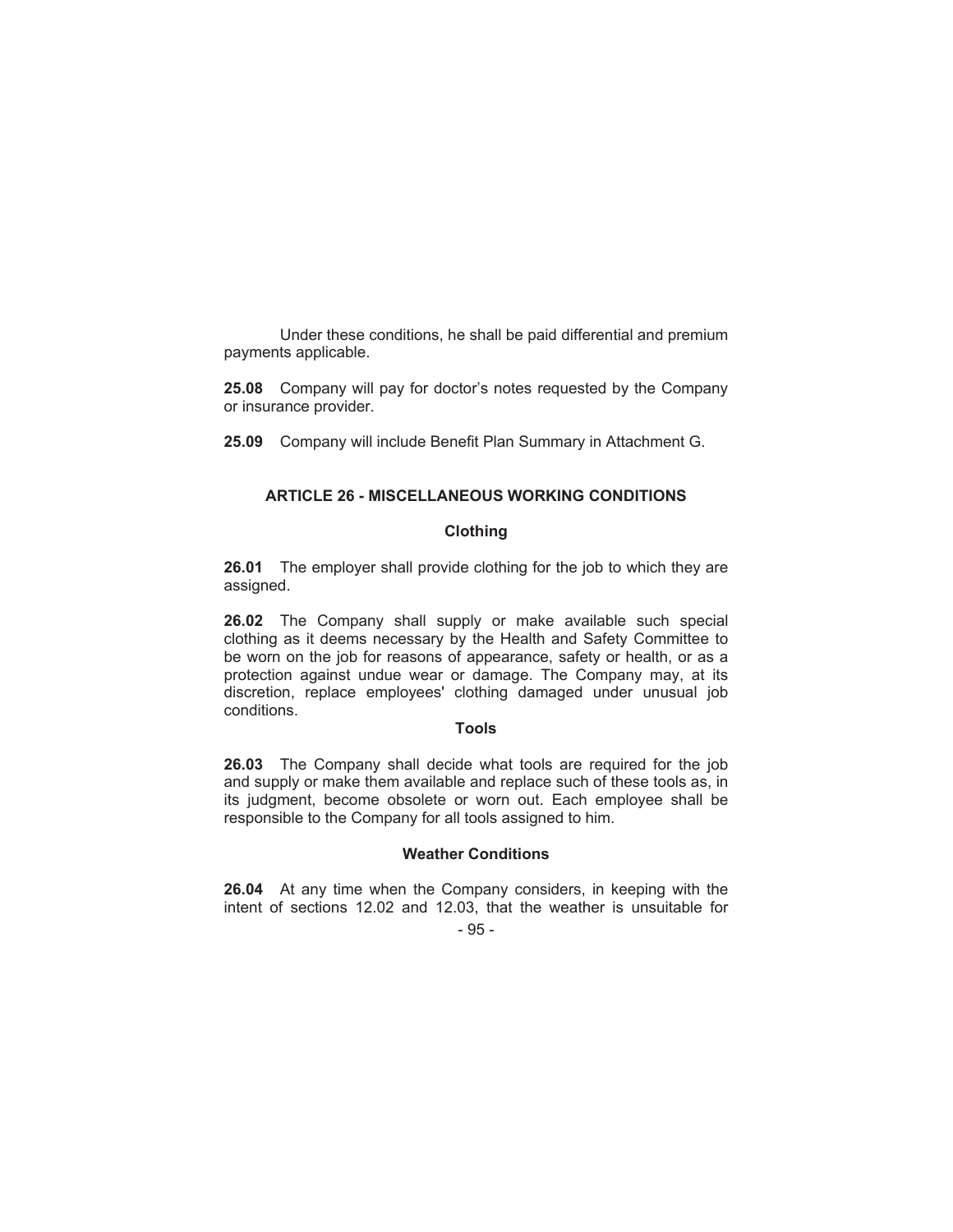outside work, employees will be assigned to work under shelter as far as practicable, except where, in the judgment of the Company, cases of emergency or necessity exists.

**26.05** Where as a result of inclement weather conditions an employee:

(a) does not report for work to his reporting centre he shall not receive pay for that day.

(b) is late because of disruptions to public transportation, he shall be paid for the half tour of duty in which he reports to his reporting centre.

### **ARTICLE 27 - EMPLOYEE AND UNION INFORMATION**

### **Employee Information**

**27.01** The Company agrees to supply each employee with a copy of this Agreement.

# **Union Information**

**27.02** The Company agrees to send, on March 15 of each year, to the designated Officer of the National Union, a list of home addresses as shown on Company records of all employees in the bargaining unit. The home addresses of employees who object to their release shall be omitted from that list.

**27.03** The Union shall, no later than February 1 of each year, inform in writing the Director of Industrial Relations, of the name, occupation and work location of the employees who object to the release of this

- 96 -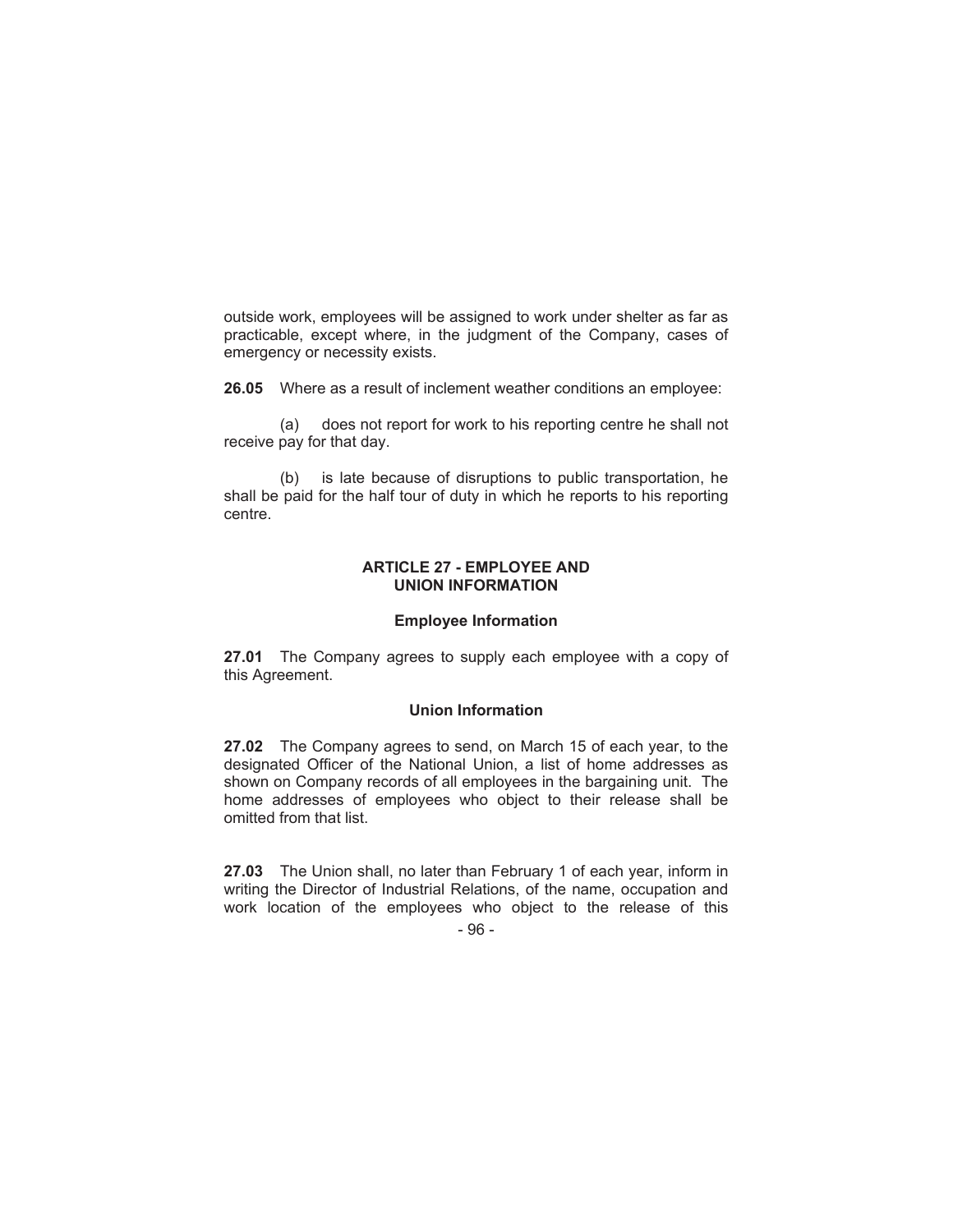information by the Company. The Union recognizes its full responsibility in that respect.

**27.04** The Union will save the Company harmless from any and all causes of actions or claims which may be made against it by any employee, or on behalf of any employee, or employees as a result of the release of home addresses to the Union.

## **Office Consolidations, Centralizations, Closures and Surplus**

**27.05** (a) Immediately upon learning of a potential office consolidation, centralization or closure, the Director -Industrial Relations undertakes to meet with the appropriate National Officer of the Union, or their delegate, in order to initiate local meetings between management and Union representatives to consult on the impact of the consolidation, centralization or closure on employees and to explore the options available and possible alternatives to deal with the situation. To the extent possible, a standardized approach should be developed by the parties as a response to such situations.

(b) The declaration of a surplus situation within a family and headquarters will take into account the repatriation of any bargaining unit work that has been contracted out within the affected headquarters and which could be performed by those affected employees who have the necessary qualifications.

- 97 -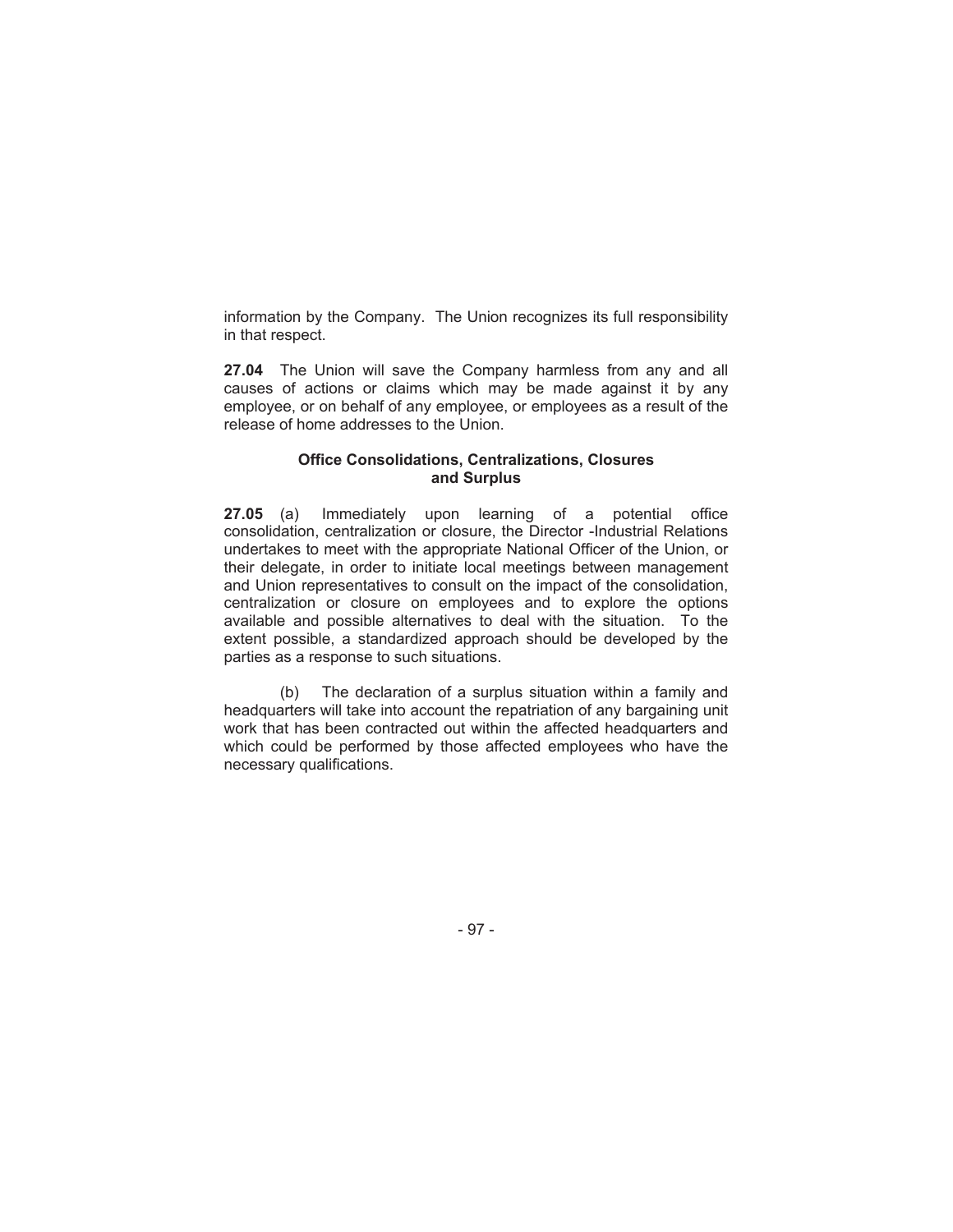# **ARTICLE 28 - BULLETIN BOARDS**

**28.01** The Company will supply and install bulletin boards or provide clearly delineated space on existing bulletin boards on its property for use by the Union for posting notices with respect to Union activities.

**28.02** Such bulletin boards shall be provided where practicable wherever five or more employees covered by this Agreement are permanently located in a Company building, and where such employees are permanently located in leased premises.

**28.03** The Union agrees to post only factual notices, reports and announcements pertaining to Union meetings, elections, nominations, appointments, finances, or recreational and social activities.

**28.04** The Union agrees that nothing contrary to the interests of the Company or in contravention of the spirit and intent of this Agreement shall be posted. Should the Company believe that posted material is not in accordance with the provisions of this Article, such material may be removed by the Company, or, will be brought to the attention of any Local or National Representative of the Union, and all such material wherever posted shall be removed by the Union, immediately after such notification, and shall not be re-posted.

- 98 -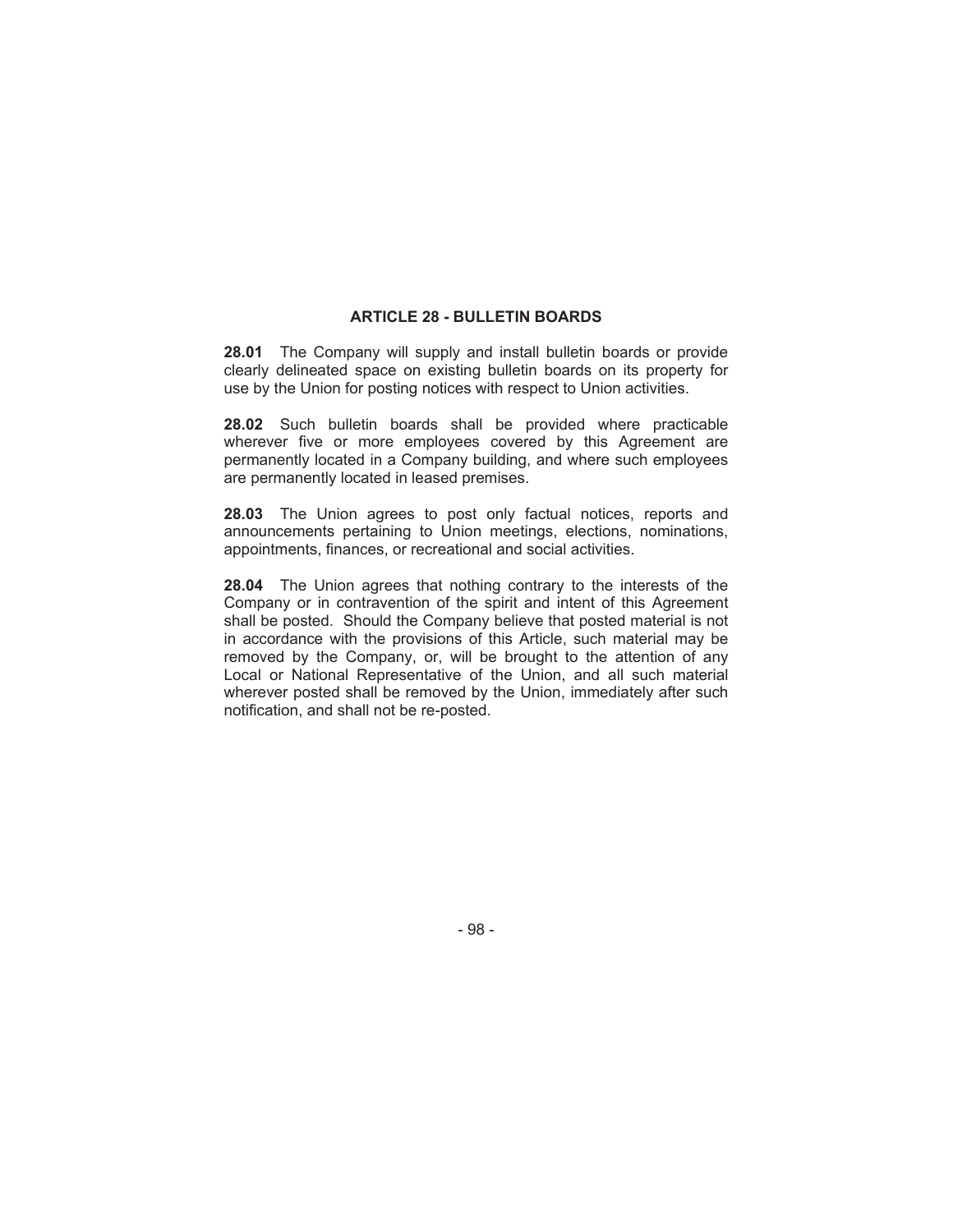# **ARTICLE 29 - WAGES AND WORKING CONDITIONS FOR NORTHERN SERVICE**

### **Definitions**

The following definitions shall apply to this Article.

**29.01** "Northern Service" means any assignment of an employee, to work in a specified northern and remote location for a continuous period of at least one week.

**29.02** "Northern Allowance" means an allowance payable by the Company to employees working in a Northern Locality.

**29.03** "Northern Locality" means any locality designated as such in section 29.20.

**29.04** "Living Conditions Allowance" means an allowance payable to an employee working in a Northern Locality when the conditions stipulated in section 29.07 apply.

### **General**

**29.05** The Company agrees to advise the Union of the name of each Northern Locality additional to those listed in section 29.20 and its category for purposes of determining the Northern Allowance that shall apply.

**29.06** The Company agrees to advise the Union of the regular amounts of overtime assigned from time to time under the Single and Family plans for each locality. The amount of overtime hours to be assigned will not be less than as provided in the appropriate Company practice.

- 99 -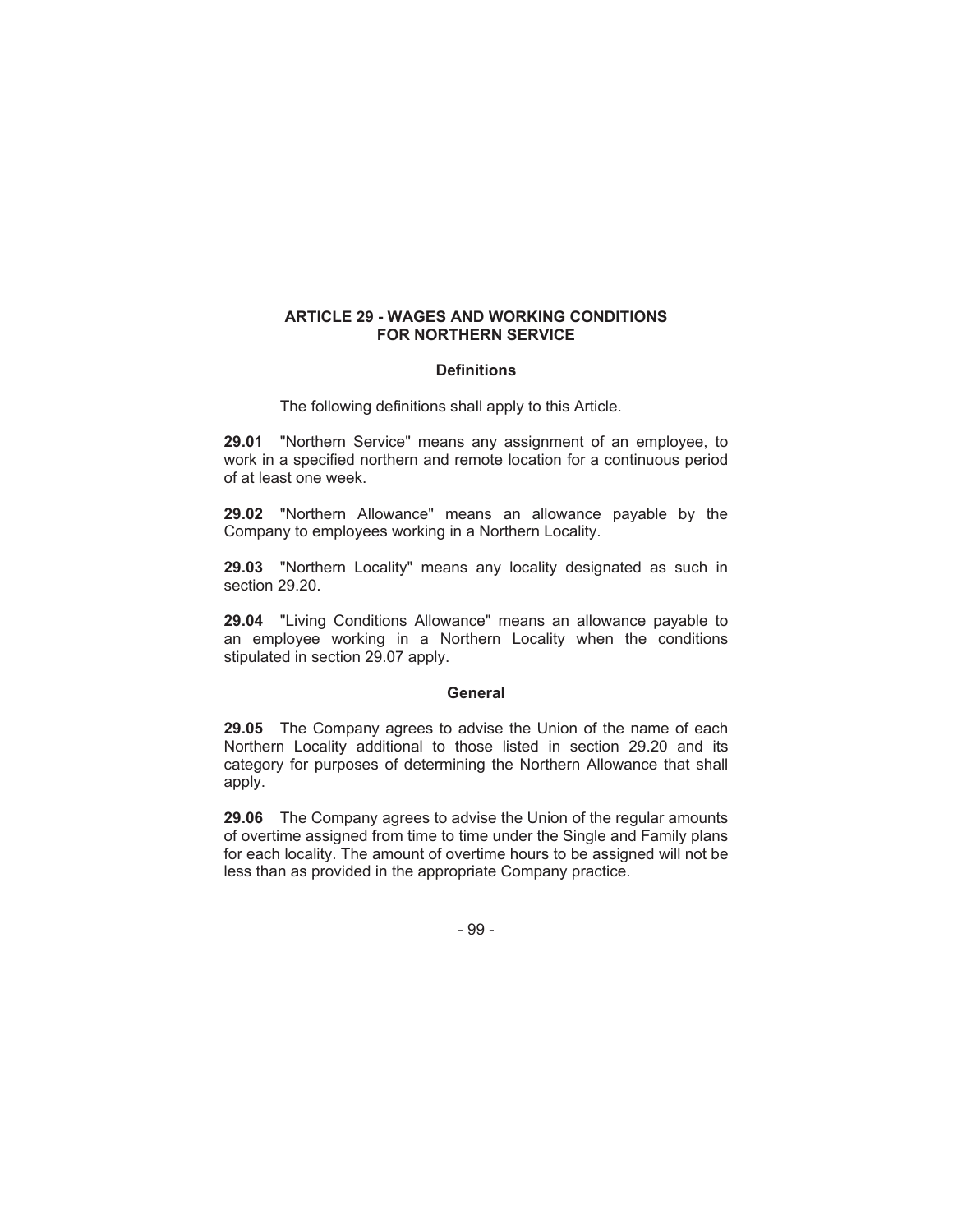**29.07** The Company shall pay a Living Conditions Allowance when

(a) abnormal living conditions exist for instance where suitable lodging is not available to the Company on a rental basis,

(b) an employee with the permission of the Company provides his own lodging, or

(c) where no community exists at or near the work location and continuous attendance of the employee is required at the work location.

**29.08** An employee shall be paid a Living Conditions Allowance of \$10.00 for each night spent under conditions described in section 29.07.

### **Applicability of Certain Plans**

**29.09** The Family Plan, Single Plan or Local Plan, as described from time to time in the Company's Practices, may apply to employees working in a Northern Locality.

**29.10** The Family Plan shall apply to an employee assigned to Northern Service with his family, provided his assignment is for a continuous period of at least three years; however, the Company may consider an assignment of less than three years as an assignment under the Family Plan.

**29.11** The Single Plan shall apply to an employee assigned to Northern Service without any family for a continuous period of not less than one week.

**29.12** The Local Plan shall apply to an employee hired in any Northern Locality, and headquartered in the same locality.

 $-100 -$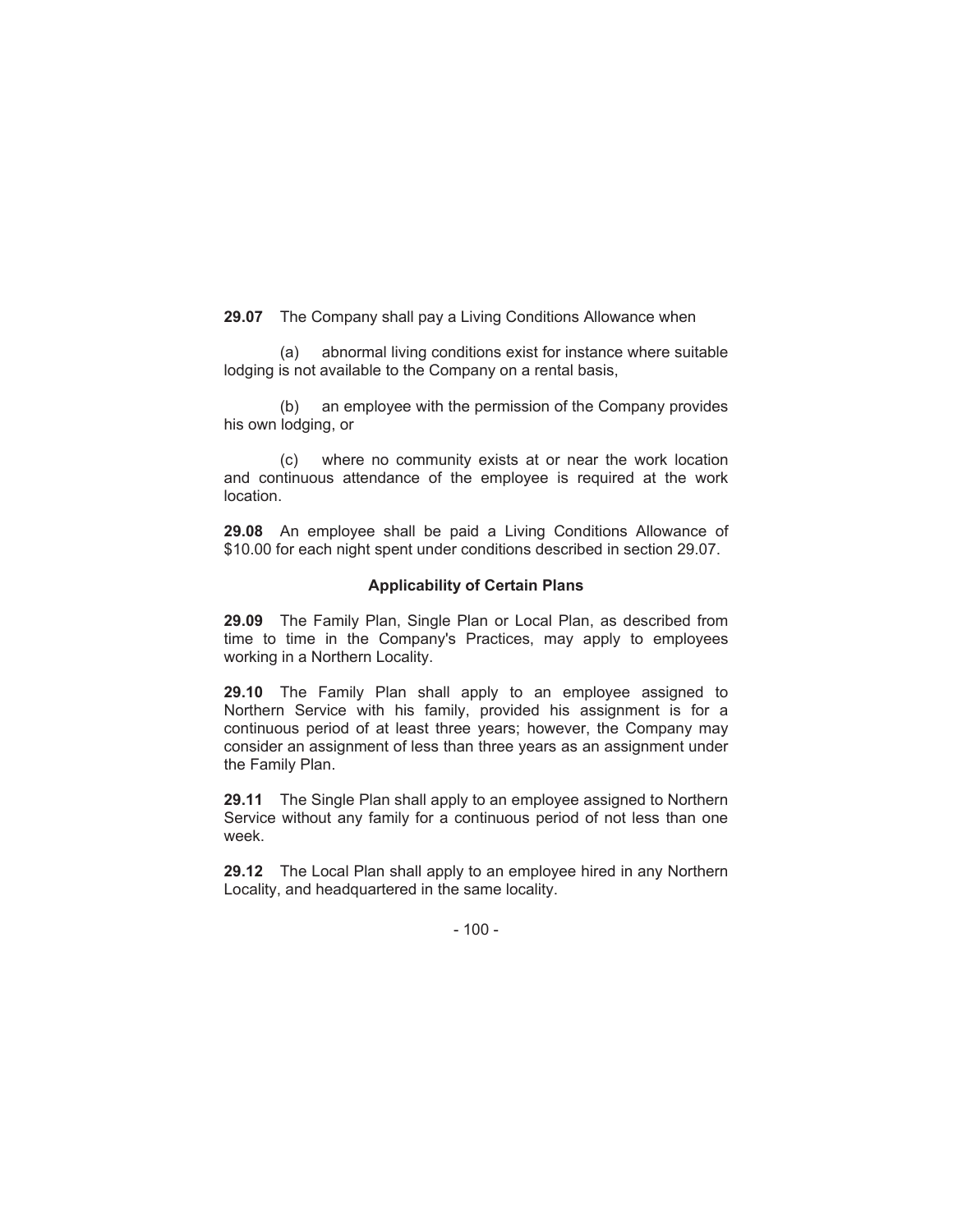# **Application of Certain Articles of this Agreement**

**29.13** The basic hours of work, the basic rates of pay and associated wage administration and other working conditions set forth in this Agreement shall apply to Northern Service, except insofar as varied by this Article.

**29.14** Except for the provisions relating to Northern Allowance and Living Conditions Allowance as set out in this Article, it is expressly understood and agreed that the contents of this Article do not apply to an employee under the Local Plan; however, the contents of the other Articles of this Agreement do apply to such an employee.

### **Wages**

**29.15** The full wages for an employee assigned to Northern Service shall include:

(a) Basic Rate of Pay

Basic rate of pay shall be as defined in section 17.01.

(b) Northern Allowance

Northern Allowance payable in accordance with the category assigned the Northern Locality where the employee is based, and as set forth in section 29.19.

(c) Overtime

The provisions of Article 19 shall not apply to Northern Service. The first two hours of assigned overtime, as provided in section 29.06, will be paid each week at time

<sup>- 101 -</sup>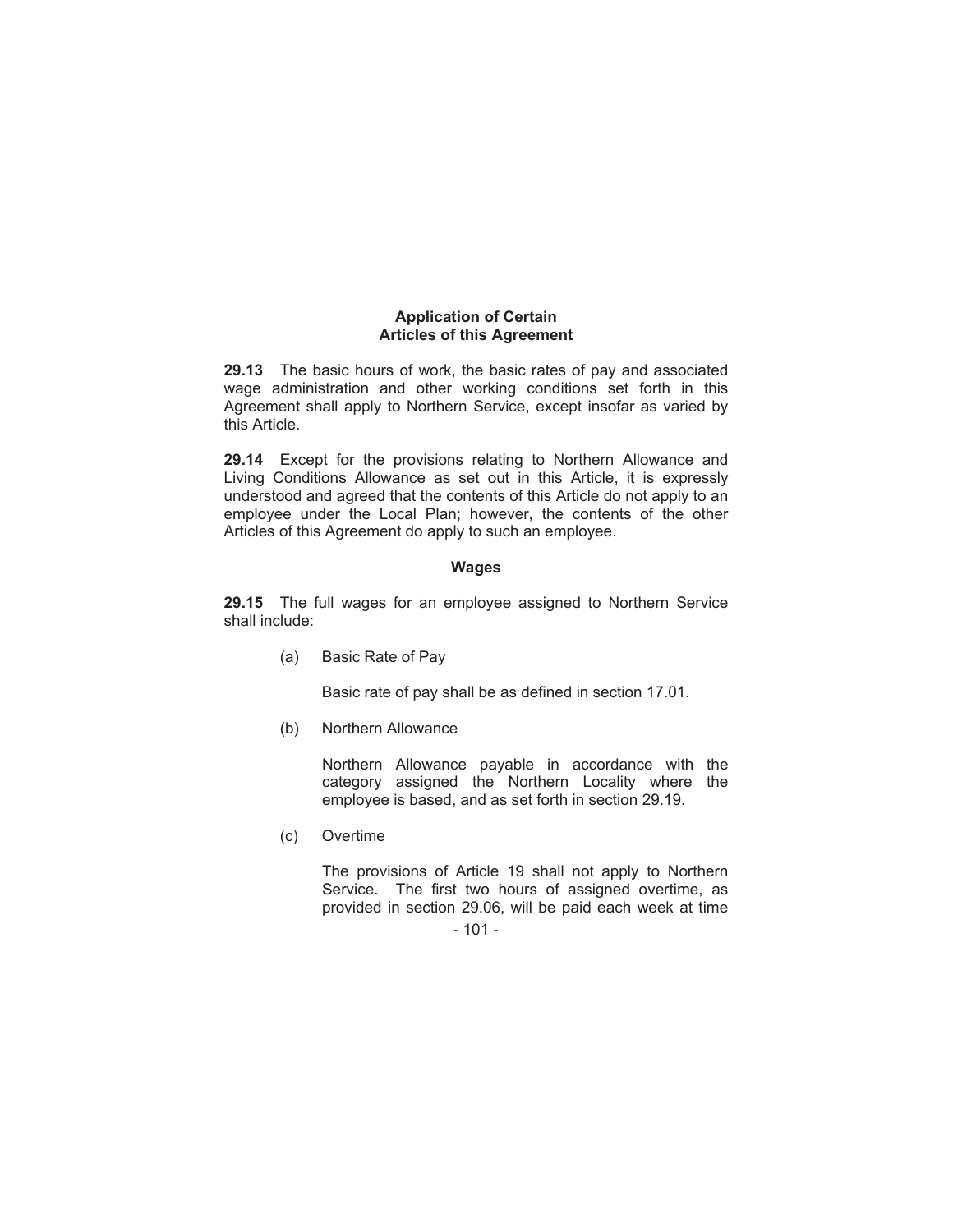and one-half and the balance of hours assigned will be paid at double time regardless of the number of overtime hours actually worked. Any overtime hours worked in excess of the assigned amount per week will be paid at double time.

The full wages may also include:

(d) Living Conditions Allowance

Living Conditions Allowance payable as per section 29.08.

#### **Wage Administration**

**29.16** The provisions of Articles 20, 21 and 25 as varied below, will apply to employees assigned to Northern Service:

(a) Holidays: Regarding section 20.02 for Northern Localities outside Québec and Ontario, the Company will designate the day to be observed as a substitute for Remembrance Day.

(b) Annual Vacations: In addition to the provisions of Article 21, the applicable Northern Allowance will be paid for each week of vacation actually spent in the Northern Locality.

(c) Absence Due to Sickness or Quarantine Prior to the Eighth Full Calendar Day of Absence: An employee, absent due to sickness or quarantine, who qualifies for payment under Article 25, shall be paid pursuant to section 29.15 during the period of absence. If he does not qualify under the above mentioned Article, he shall be paid pursuant to subsections 29.15 (b), (c) and (d).

(d) Travelling Time: An employee under the Single or Family Plan shall be paid full wages for time spent travelling to and from

 $-102 -$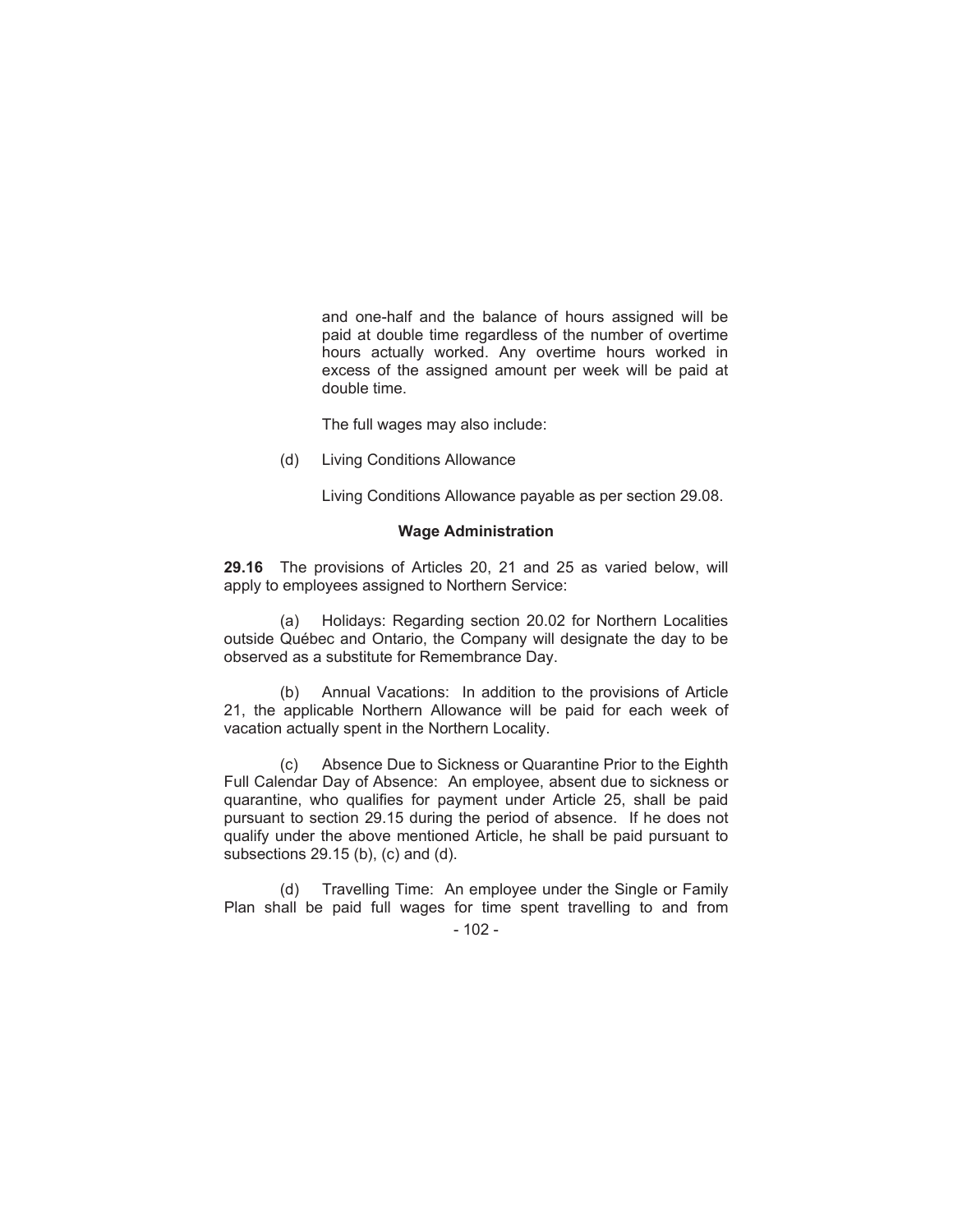Northern Service and his former headquarters or established home if within the Company's territory, including travelling time at the commencement and end of vacations.

**29.17** No part of the provisions of sections 18.18 through 18.26 will apply to employees assigned to Northern Service.

#### **Reimbursement for Expenses**

**29.18** No part of the provisions of Article 23 will apply to an employee assigned to Northern Service with the following exceptions:

(a) Actual living and transportation expenses will be paid by the Company when the job assignment requires such expenses.

(b) An employee, who takes sick or meets with an accident while on Northern Service, may be returned to his former headquarters or established home if within the Company's territory at the expense of the Company.

**29.19** The weekly Northern Allowance payable to an employee shall be in accordance with the following:

| Category | Single |       |
|----------|--------|-------|
| Ωf       | or     |       |
| Northern | Family | Local |
| Locality | Plan   | Plan  |
| А        | \$175  | \$175 |
| R        | 150    | 150   |

**29.20** Category "A" Northern Localities are those situated north of the 55th parallel of latitude, and without limiting the number of the foregoing, include:

- 103 -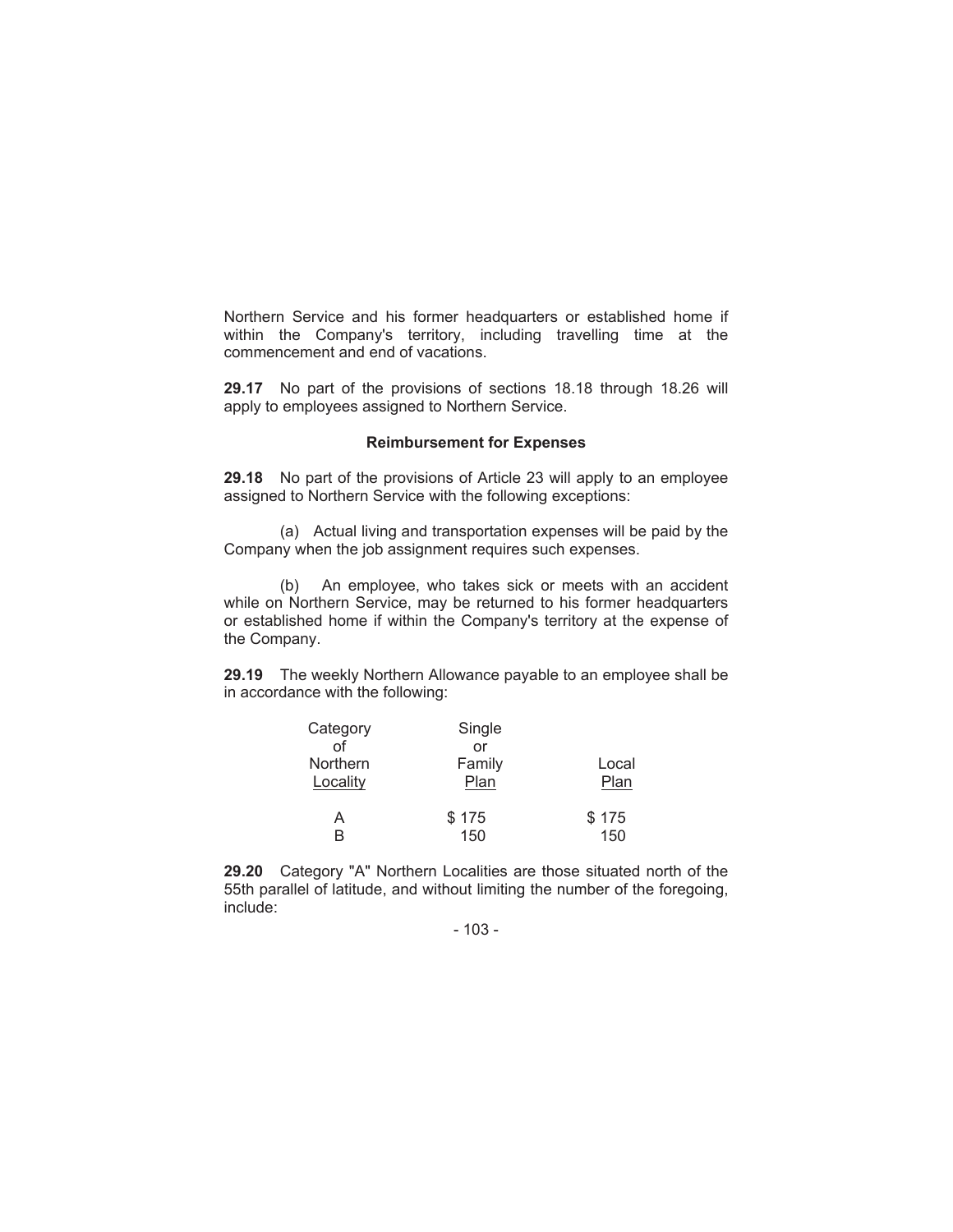Iqaluit, Nanisivik, Poste-de-la-Baleine, Rankin Inlet, and Kuujjuaq.

**29.21** Category "B" Northern Localities are those situated south of the 55th parallel of latitude, and without limiting the number of the foregoing, include:

Big Trout Lake, Canatiche, Fermont, Pickle Lake, La Grande 2, 3 and 4, Fort George, Opinaca, Duplanter, as well as all other locations the Company may designate as such during the term of this Agreement.

#### **ARTICLE 30 - WITNESS AND JURY DUTY**

**30.01** An employee who has been excused from a regular work assignment because of jury duty, or to act as a witness in Court under subpoena, shall be granted pay at his basic rate (or for a Part-Time employee at his pro-rata proportion of the basic rate) for the necessary absence from duty. Proof of serving must be submitted. An employee acting as a voluntary witness or who is otherwise involved as a party in the case shall not be paid for any absence occasioned thereby.

**30.02** An employee shall report for regular duties when temporarily or finally excused from such attendance at Court.

**30.03** Notwithstanding the provisions of sections 18.15 to 18.17 inclusive, when an employee assigned to work an off-normal tour of duty is validly ordered to attend jury duty or is subpoenaed as a witness, the Company shall, if the employee so requests, change the employee's tour to a day tour of duty on each day for which the employee's attendance at Court is required.

**30.04** When, before leaving work on the last day of work preceding his vacation, an employee is validly ordered to attend jury duty, and the time

#### $-104 -$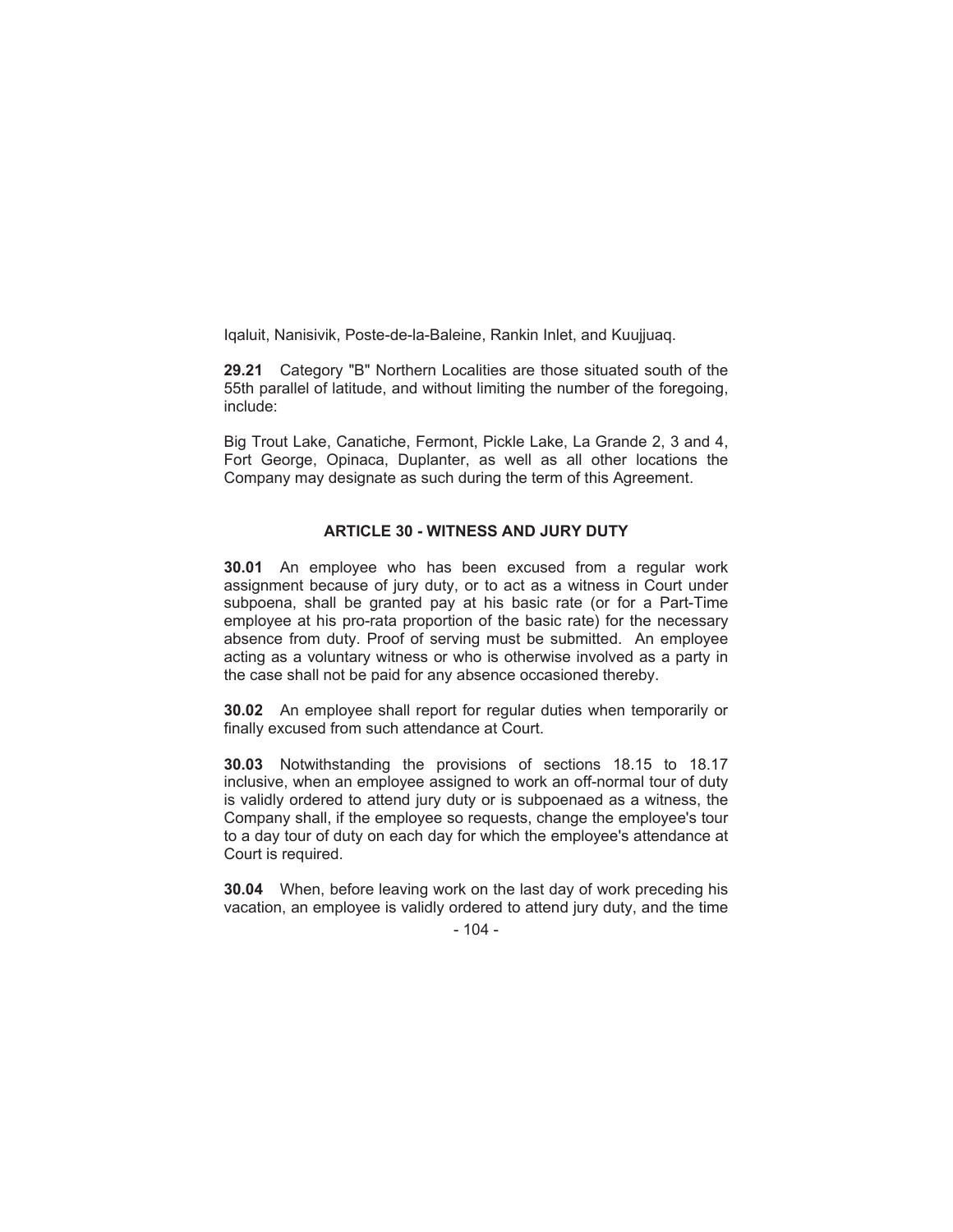stipulated for attendance at Court falls within the time scheduled for the employee's vacation, the Company, if the employee so requests, shall re-schedule the vacation at a later date in the calendar year for which the vacation is given or by the end of April of the following year.

**30.05** When a day scheduled for compensating time off under Article 18, falls on a day for which an employee's attendance at Court is required for jury duty, or as a subpoenaed witness, the Company shall re-schedule the compensating time off after the completion of his Court duties.

#### **ARTICLE 31 - BEREAVEMENT LEAVE**

**31.01** An employee shall be granted, in the event of the death of his spouse, common-law partner, son or daughter, bereavement leave with pay from any of his scheduled tours of duty that occur during the five days immediately following the day of death.

**31.02** An employee shall be granted, in the event of the death of his father, mother, brother, sister, mother-in-law, father-in-law, grandparent, grandchild, father or mother of common-law partner, or other relative residing in the same permanent residence as does the employee, bereavement leave with pay, from his scheduled tours of duty for any necessary period not exceeding three days.

**31.03** The Company may extend the periods of bereavement leave with pay provided for in sections 31.01 and 31.02 to one week when it is necessary for the employee to leave the city in which he is employed.

 $-105 -$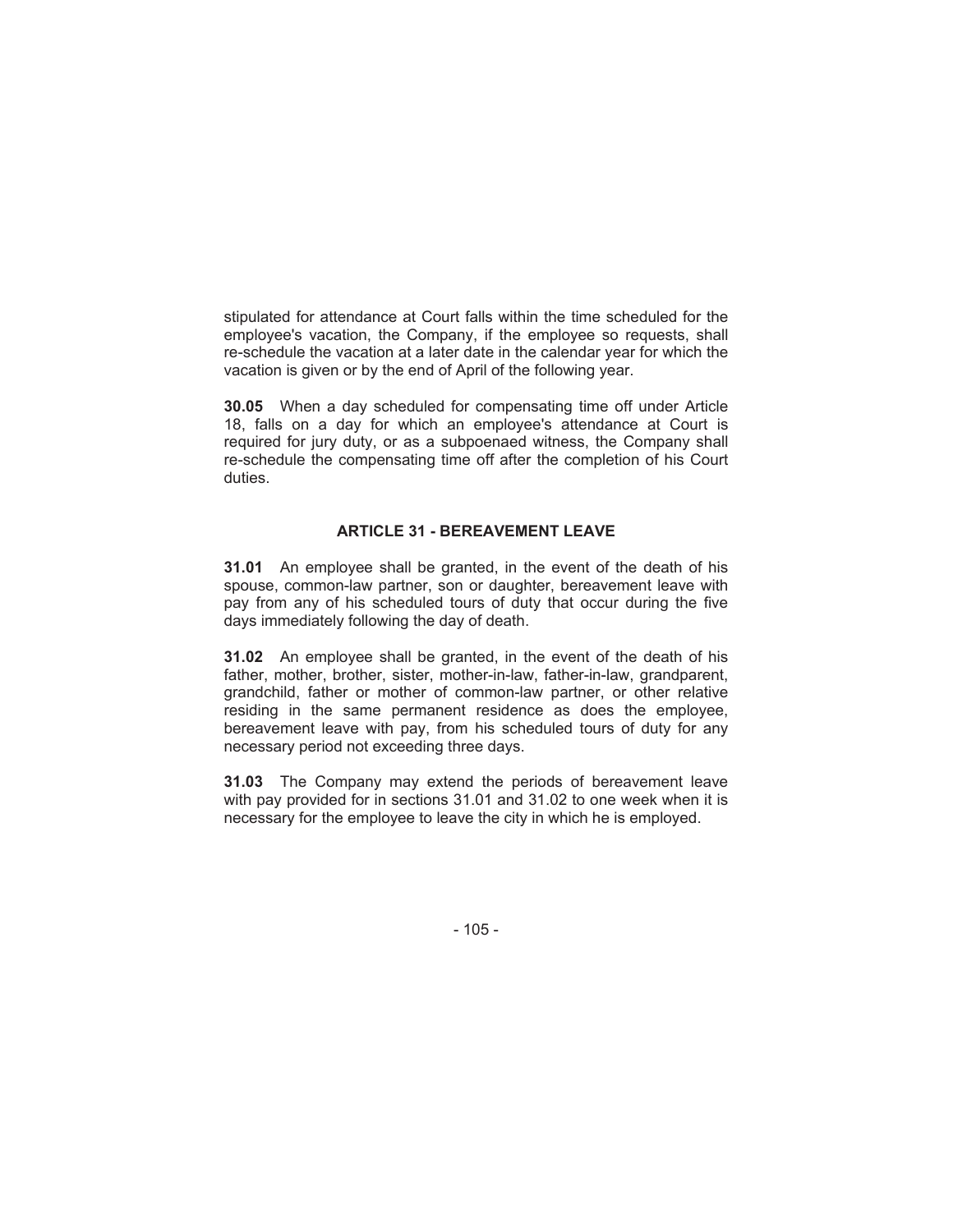#### **ARTICLE 32 - LEAVE FOR EMPLOYEES WITH FAMILY RESPONSIBILITIES**

#### **Maternity Leave**

**32.01** An employee who has completed six (6) consecutive months of continuous employment with the Company shall be granted a maternity leave without pay of up to seventeen (17) weeks, which leave may begin not earlier than eleven (11) weeks prior to the estimated date of delivery and end not later than seventeen (17) weeks from the date of commencement of the leave of absence.

#### **Parental Leave**

**32.02** An employee who has completed six (6) consecutive months of continuous employment with the Company shall be granted a parental leave without pay as follows:

(a) where an employee has or will have the actual care and custody of a new-born child, the employee shall be granted a leave of up to thirty-seven (37) weeks in the fifty-two (52) week period beginning on the day on which the child is born or the day on which the child comes into the employee's care; and

(b) where an employee is adopting a child, the employee shall be granted a leave of up to thirty-seven (37) weeks in the fifty-two (52) week period beginning on the day on which the child comes into the employee's care.

**32.03** For an employee eligible to a leave as provided under subsection 32.02 (b), a supplementary adoption leave without pay of up to seventeen (17) weeks is available and shall be granted upon request. This leave may begin not earlier than eleven (11) weeks prior to the estimated date on which the child is to come into the employee's care

 $-106 -$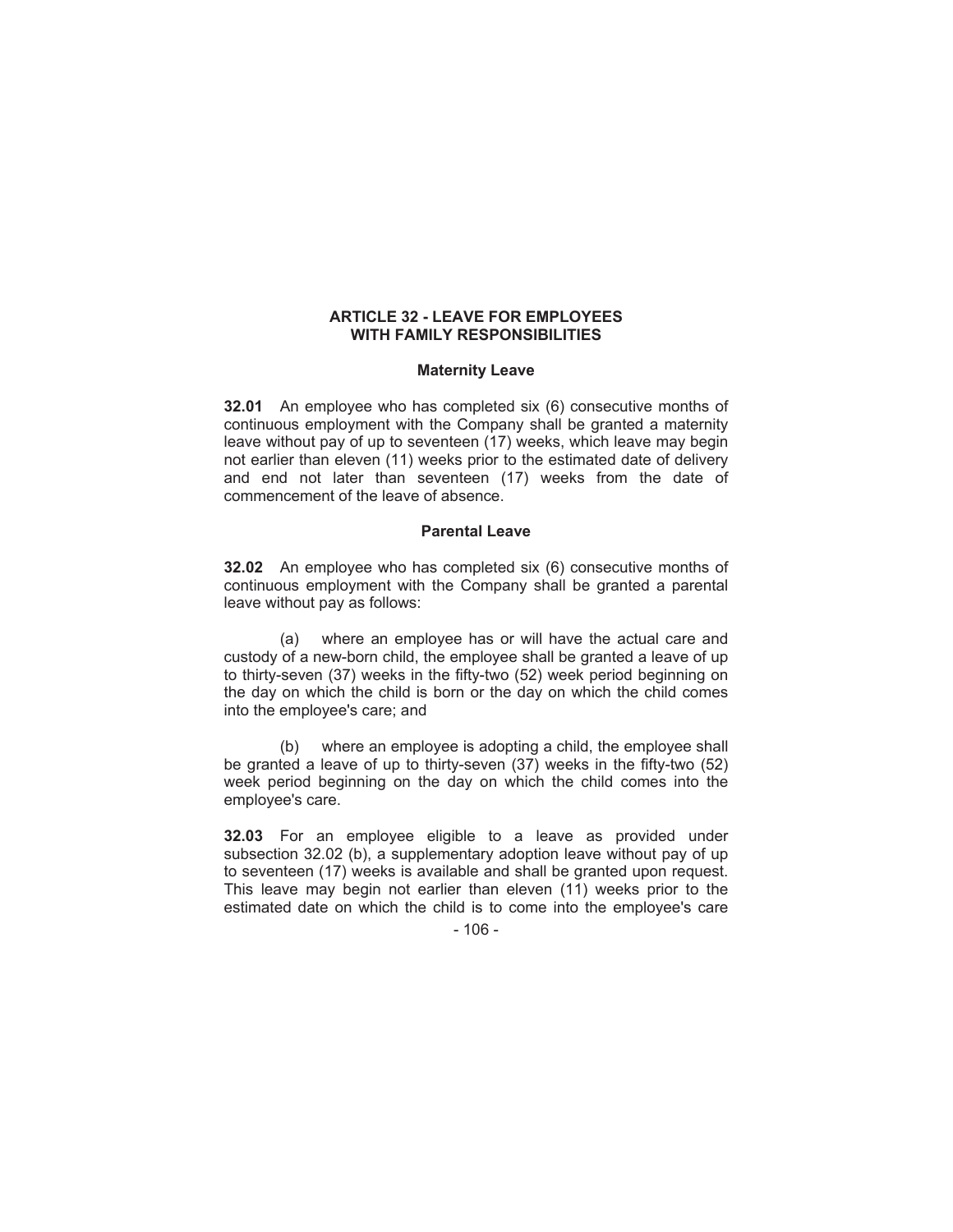and end within the fifty-two (52) week period beginning on the day on which the child comes into the employee's care.

#### **General**

**32.04** The employee shall complete and submit to the Company a written application, with documentation as required by the Company, for leave without pay under this Article at least four (4) weeks before the day specified in the application as the day on which the employee intends to commence such leave. Where circumstances preclude submission of the application four (4) weeks before commencement of the leave, the leave will not be unreasonably denied.

**32.05** An employee who applies for a leave without pay under this Article but whose application is not in every respect in accordance with the conditions provided in sections 32.01, 32.02, 32.03 and 32.04, as applicable, may, at the discretion of, and under such circumstances as may be prescribed by the Company, be granted a leave of absence, but such leave will not carry a guarantee of re-engagement.

**32.06** An employee who wishes to resume employment on expiration of a leave granted pursuant to section 32.01, 32.02 or 32.03 shall be reinstated in the position occupied by the employee at the time such leave commenced. In the event such position no longer exists the employee will be placed in a comparable position, with not less than the same wages and benefits. However, to be entitled to re-engagement, an employee must present himself (herself) for re-engagement in the Company on the first working day following the expiry of the leave, or (where applicable) the first working day following the expiry of the leave plus the number of the days between the estimated date of confinement and the actual date of confinement if the latter is later, and provide medical certification of that date.

- 107 - **32.07** Provided an employee reports for work and resumes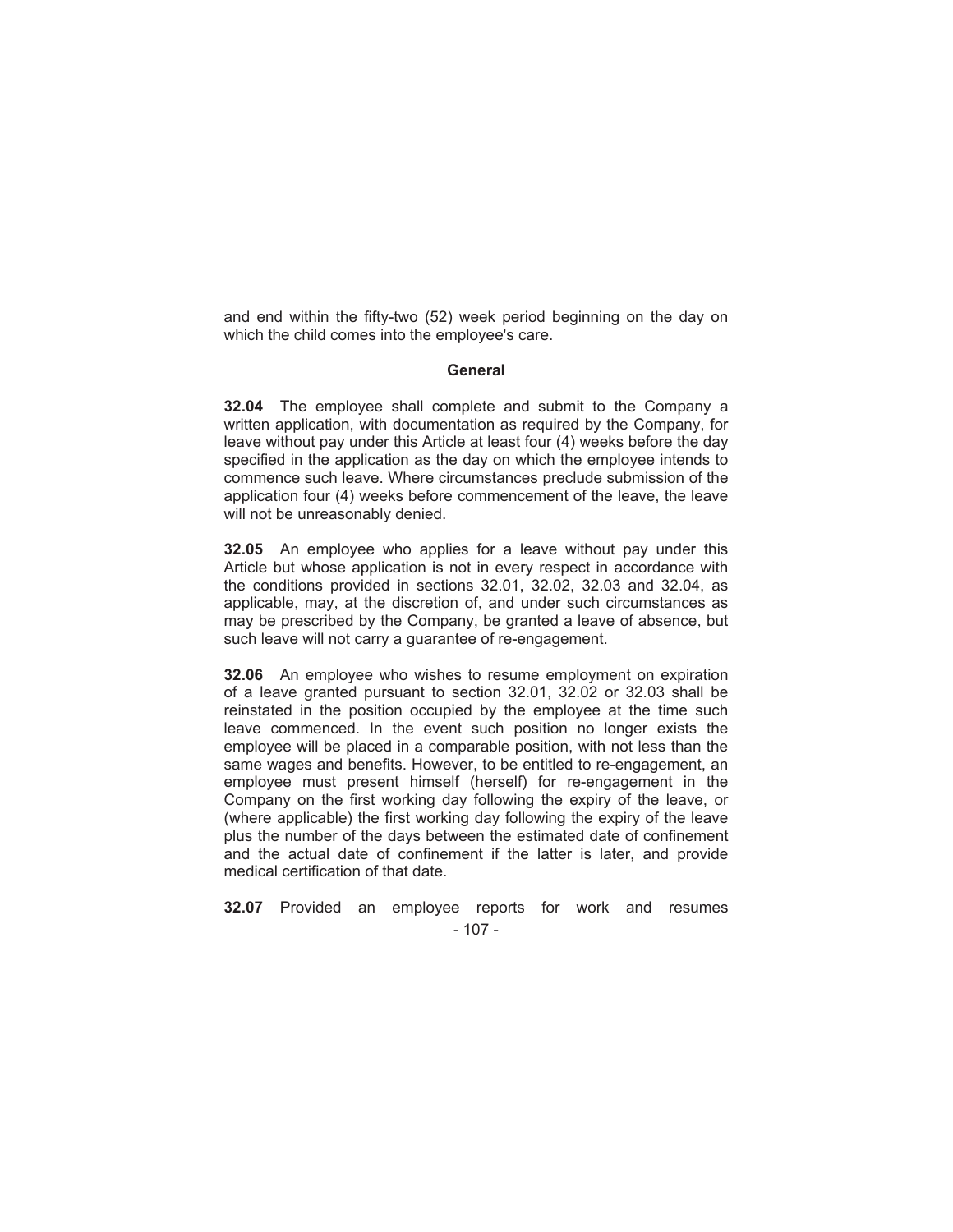employment as provided under section 32.06, the employee will be credited with seniority for the period of the leave(s).

#### **Supplemental Allowance Plan**

**32.08** A Regular employee who has been granted a maternity leave under section 32.01 or a parental leave under subsection 32.02 and provides the Company with proof of application and eligibility to receive employment insurance benefits, shall be paid a Supplemental Allowance in accordance with the provisions of sections 32.09, 32.10, 32.11 and 32.12.

**32.09** To be eligible, the employee shall sign an agreement with the Company providing

(a) to return to work and remain in the Company's employ for a period of at least six (6) months after such return to work,

(b) to return to work on the date of the expiry of maternity leave provided under section 32.01 or parental leave provided under section 32.02, and

(c) that the employee recognizes indebtedness to the Company for the amount received as a Supplemental Allowance should the conditions provided in subsections 32.09 (a) and (b) not be satisfied.

**32.10** In respect of the period of maternity leave granted under section 32.01, payments made according to the Supplemental Allowance Plan will consist of the following:

(a) for the first two weeks, nil payment;

(b) for up to the next fifteen (15) weeks, payments as provided in Attachment F.

- 108 -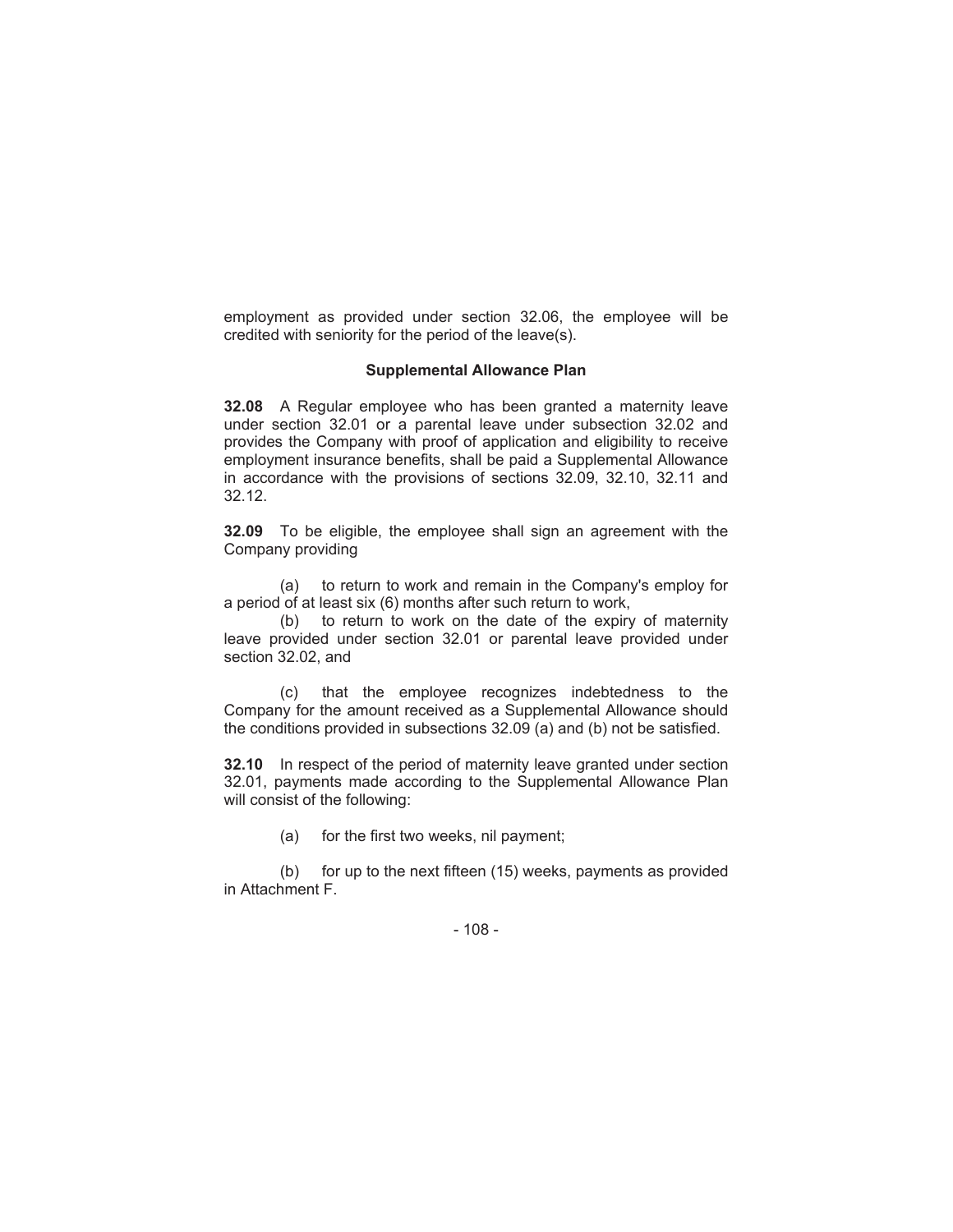**32.11** In respect of the period of parental leave granted under subsection 32.02, payments as provided in Attachment F according to the Supplemental Allowance Plan will be made for up to ten (10) weeks.

**32.12** In the event that legislation is enacted that provides additional employment insurance (other than increases in the maximum standard benefits) or any other payment of salary during the period an employee is receiving the Supplemental Allowance provided in sections 32.10 or 32.11, the amount that the employee is entitled to receive as provided in Attachment F shall be decreased by the amount the employee is entitled to receive as a result of such additional employment insurance or other payment.

#### **Leave for employees with Family Responsibilities**

**32.13** It is recognized that family emergencies occur which necessitate an employee's absence. The employer will grant and pay up to two (2) days for family obligations The Company will attempt to minimize the financial impact of such subsequent absences by the granting of paid time owing to the employee. It is understood that time off for family emergencies is to attend to immediate responsibilities and the employee will make every reasonable effort to return to work as soon as possible.

#### **ARTICLE 33 - EMPLOYMENT EQUITY**

**33.01** (a) The Company and the Union recognize the need to achieve equality in the workplace and to provide disabled employees with reasonable accommodation, without undue hardship, whenever possible, so that no person shall be denied employment opportunities for reasons unrelated to ability.

(b) The Company and the Union agree that this Article shall be applied in a manner consistent with their respective obligations as set

 $-109 -$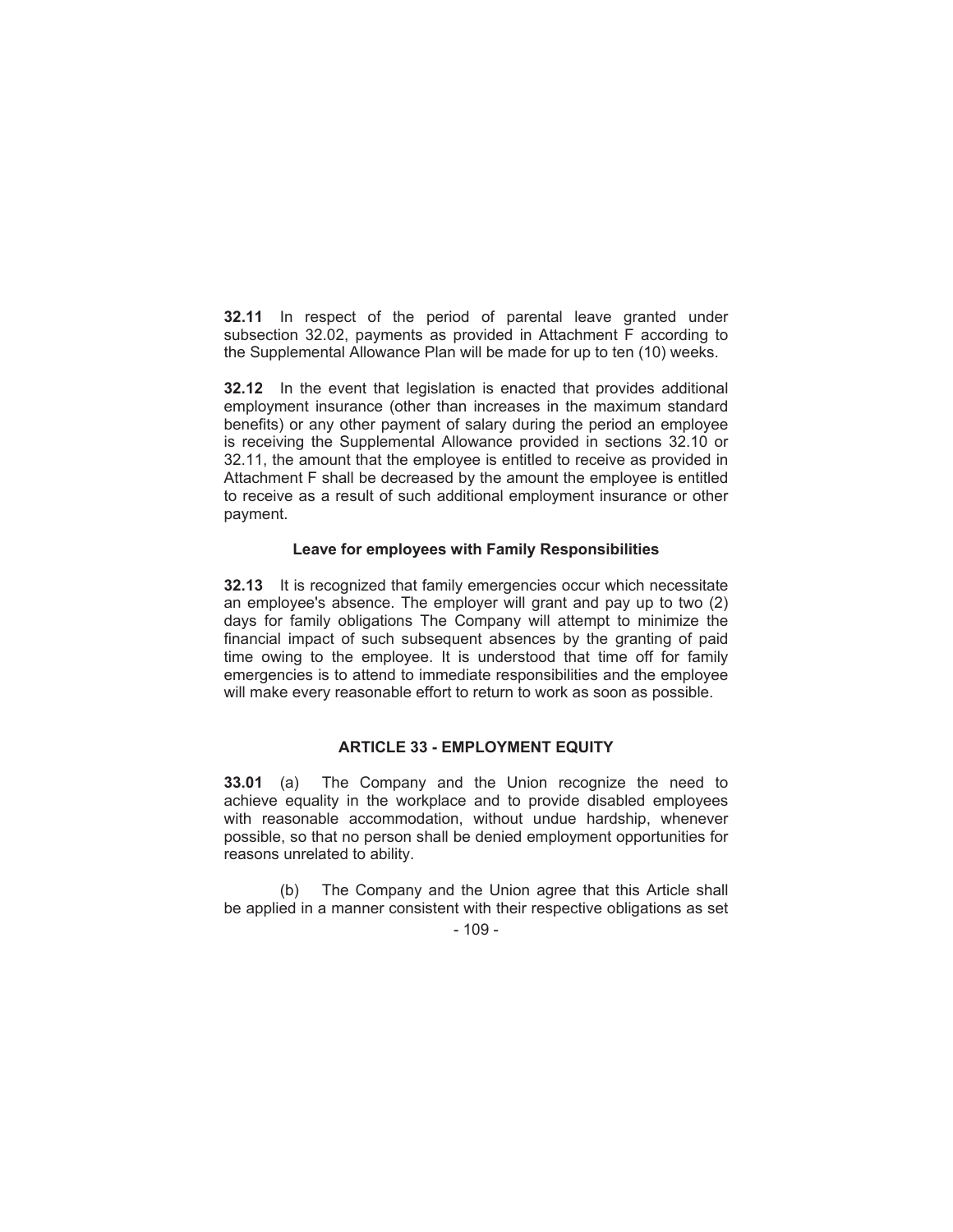out in this Collective Agreement.

**33.02** (a) To give effect to the principle that equal opportunity in employment for women, aboriginal peoples, persons with disabilities and persons who are, because of their race or colour, in a visible minority in Canada, means more than treating persons in the same way but also requires special measures and the accommodation of differences, the parties agree that notwithstanding the provisions of subsection 24.02 (b), the Company may, in each twelve (12) month period, starting January 1 of each year, fill up to two (2) job openings in each district of the Company, for the purpose of Employment Equity, subject to paragraph (i) in lieu of granting a 912B application.

- (i) Except as otherwise provided in subsection 33.02 (a) (ii), such job openings shall be filled in the order provided in subsections 24.02 (b) (i) first by a 912B applicant requesting reclassification from Part-Time to Full-Time status who is part of the four designated groups namely women, aboriginal peoples, person with disabilities and visible minorities then paragraphs (iii), (iv) and (v) and in accordance with the provisions of subsection 24.02 (d).
- (ii) In each province, for every two (2) job openings filled for the purpose of Employment Equity by way of granting a 912D application, the Company may fill one job opening by hiring, in a Regular Full-Time employee status, a person with a disability, a woman, an aboriginal person, or a person who, because of race or colour, is in a visible minority, provided that there is no qualified 912D or clerical employee applicant for that job.

 $-110-$ The number of job openings to be filled under section 33.02 shall never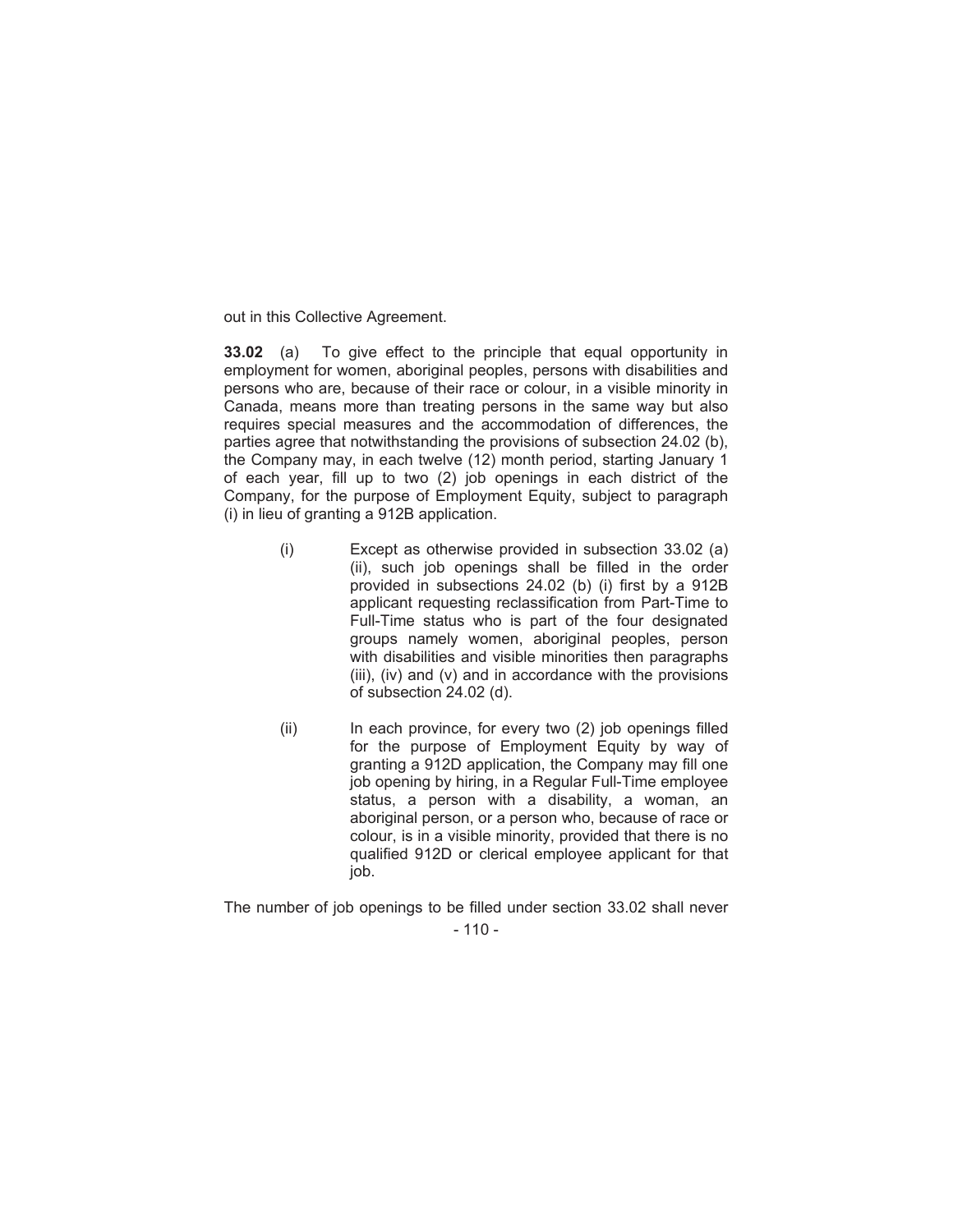exceed two (2) per district per year, as provided in subsection 33.02 (a).

(b) The Company shall inform the local Steward, on a form to be supplied by the Company, of any job opening so filled.

**33.03** Notwithstanding the provisions of section 14.10, a Union grievance may be submitted in accordance with section 14.09 relating to the interpretation, application, administration or alleged violation:

(a) of section 33.01 involving the case of a Company employee wishing to return to the bargaining unit as provided in Company practices, as they exist at the date of signing of this Agreement, following a placement into another bargaining unit for reasons of health or disability, or

(b) of section 33.02.

#### **ARTICLE 34 - BARGAINING PROCEDURE**

**34.01** All negotiations with a view to the completion of a collective agreement or to effecting changes or modifications in this Agreement shall be conducted between the authorized Bargaining Representatives of the Union on the one hand and the designated Bargaining Representatives of the Company on the other.

The number of employees of the Company to be authorized as Bargaining Representatives of the Union shall not exceed six.

**34.02** No agreement resulting from collective bargaining as herein provided shall be deemed to have been concluded until it is put in writing and signed by the authorized Bargaining Representatives of the Union and by the designated Bargaining Representatives of the Company and an agreement so signed shall take effect as and from the effective date

- 111 -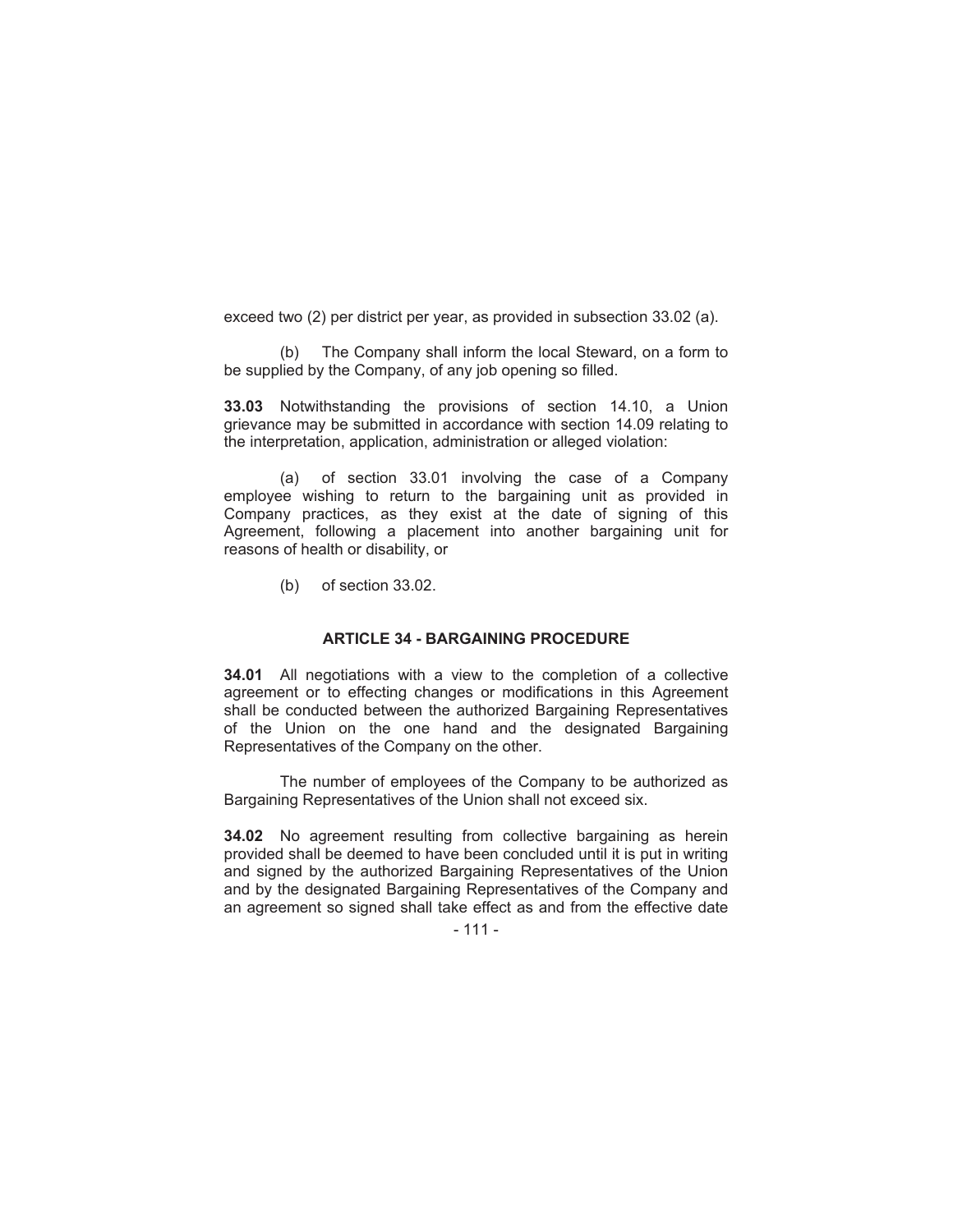specified therein.

**34.03** The Company agrees that it will bear all costs for simultaneous translation during consultative and bargaining meetings but in the latter case only until the expiry date of the Collective Agreement, or the date that conciliation assistance is requested, whichever is later, at which time said expenses shall be borne by the parties in equal shares.

#### **ARTICLE 35 - COST OF LIVING ALLOWANCE**

**35.01** (a) For Wage Schedules 1 and 3, if the June 2007 Consumer Price Index (C.P.I.) exceeds the C.P.I. for June 2006 by more than 2.0%, then all basic rates of pay in effect at August 31, 2007 will be increased effective September 1, 2007 by a percentage figure equal to the difference between:

(i) the percentage by which the June 2007 C.P.I. exceeds the June 2006 C.P.I.

and

#### (ii) 2.0%

to a maximum of 1.0% of basic rates of pay.

(b) For Wage Schedule 2, if the June 2007 Consumer Price Index (C.P.I.) exceeds the C.P.I. for June 2006, then all basic rates of pay in effect at August 31, 2007 will be increased effective September 1, 2007 by a percentage figure equal to the difference between the percentage by which the June 2007 C.P.I. exceeds the June 2006 C.P.I. to a maximum of 1.0% of basic rates of pay.

**35.02** The Consumer Price Index used for the formula in sections

 $-112-$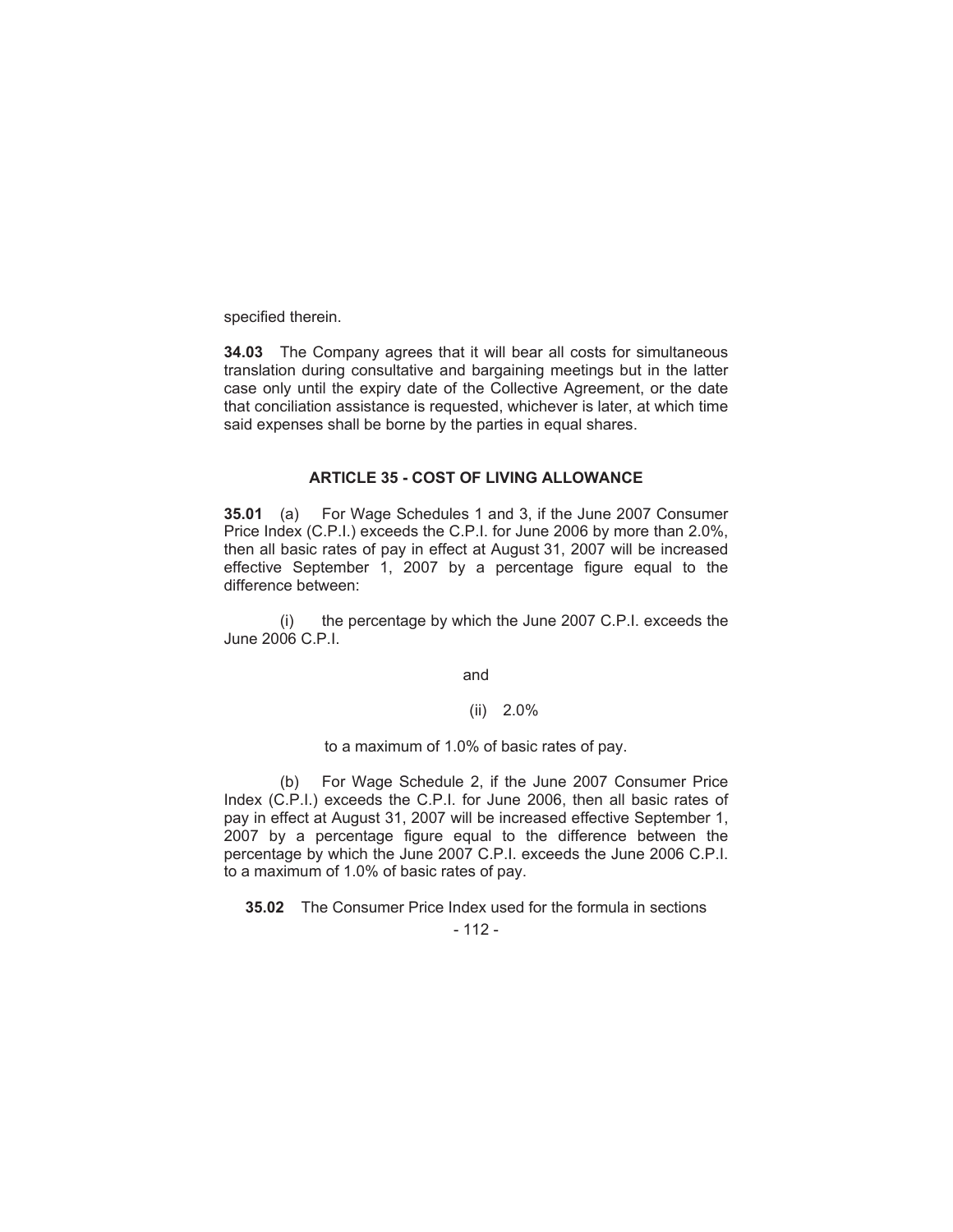35.01 and 35.02 shall be the C.P.I. - Canada All Items (1992 = 100) as published by Statistics Canada or any successor department or agency.

**35.03** Should the Consumer Price Index be amended or discontinued prior to January 2007, the parties agree to consult to determine a means by which rates of pay will be increased effective September 1, 2007, consistent with the formulas in section 35.01.

#### **ARTICLE 36 - DURATION**

**36.01** This Agreement shall become effective on the date of ratification except as otherwise provided and, shall remain in full force and effect up to and including November 30<sup>th</sup>, 2020.

This Collective Agreement continues to apply until the signing of a new Memorandum of Agreement or a new Collective Agreement, subject to either party exercising the right to strike or lockout, in which case the Collective Agreement ceases to apply.

**36.02** Either party to this Agreement may, by written notice given to the other party at least 30 days but not more than 90 days before the expiry of this Agreement, require the other party to commence collective bargaining for the purpose of renewing or revising this Agreement or entering into a new Agreement.

**36.03** Notice shall be sufficient with respect to the Union if addressed to Unifor, 205 Placer Court, Toronto, ON M2H 3H9, and with respect to the Company if addressed to the President of the Company at 5 Dakota Drive, Lake Success, NY, USA, 11042-1188.

- 113 -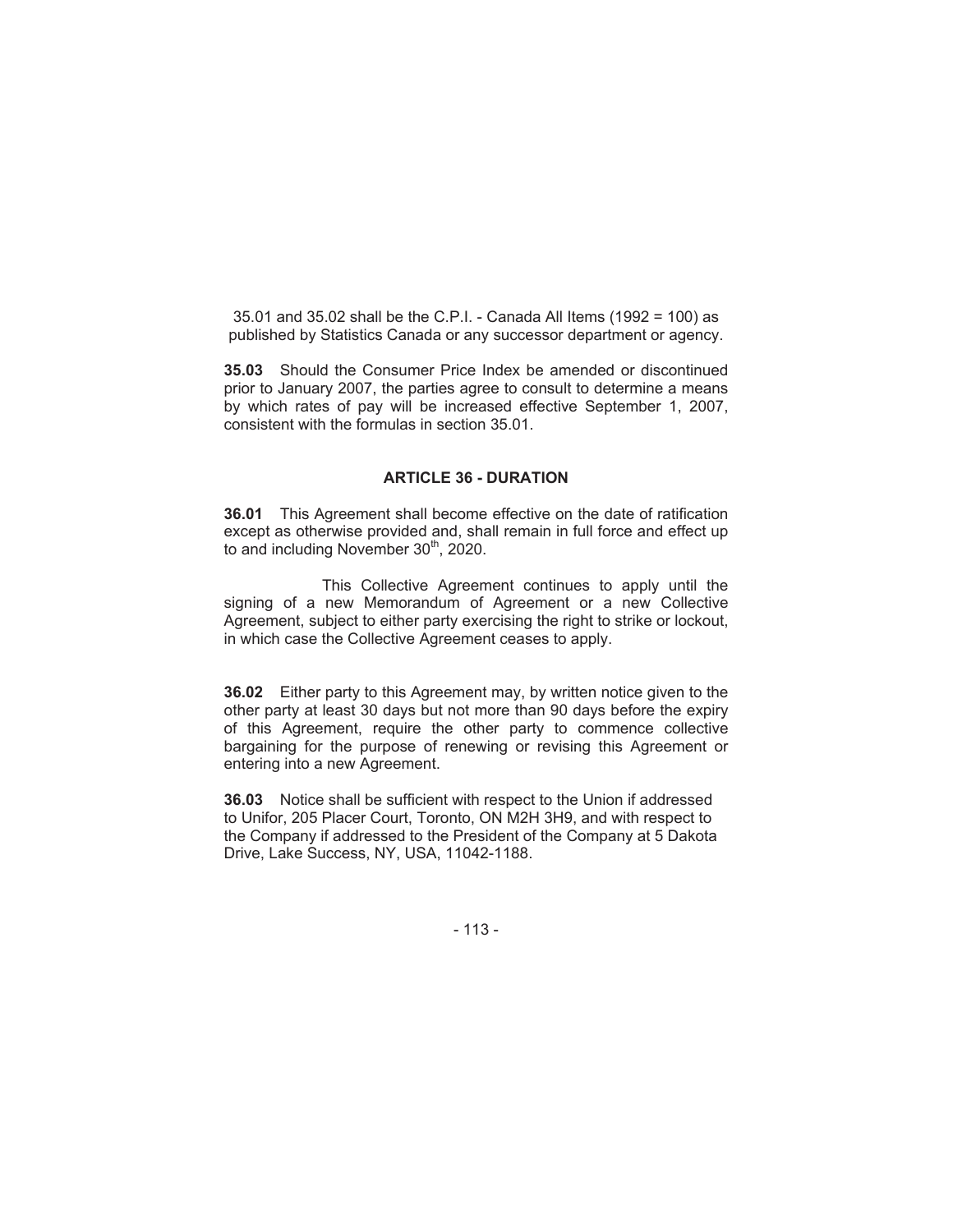#### **WITNESS CLAUSE**

IN WITNESS WHEREOF, the parties hereto have caused this Agreement to be executed by their duly authorized representatives this 8th day of February 2018.

Ron Girardin Alain Portelance Paul Stevenson Scott Shafer Gavin Parker-Nance Alain Barbeau Sébastien Grégoire Jean-Marc Vanier

#### **Unifor Transervice Lease Co.**

Dennis M. Schneider Pierre Bujold Scott Misener David Cox Olivier Dontigny Cameron Arnott

- 114 -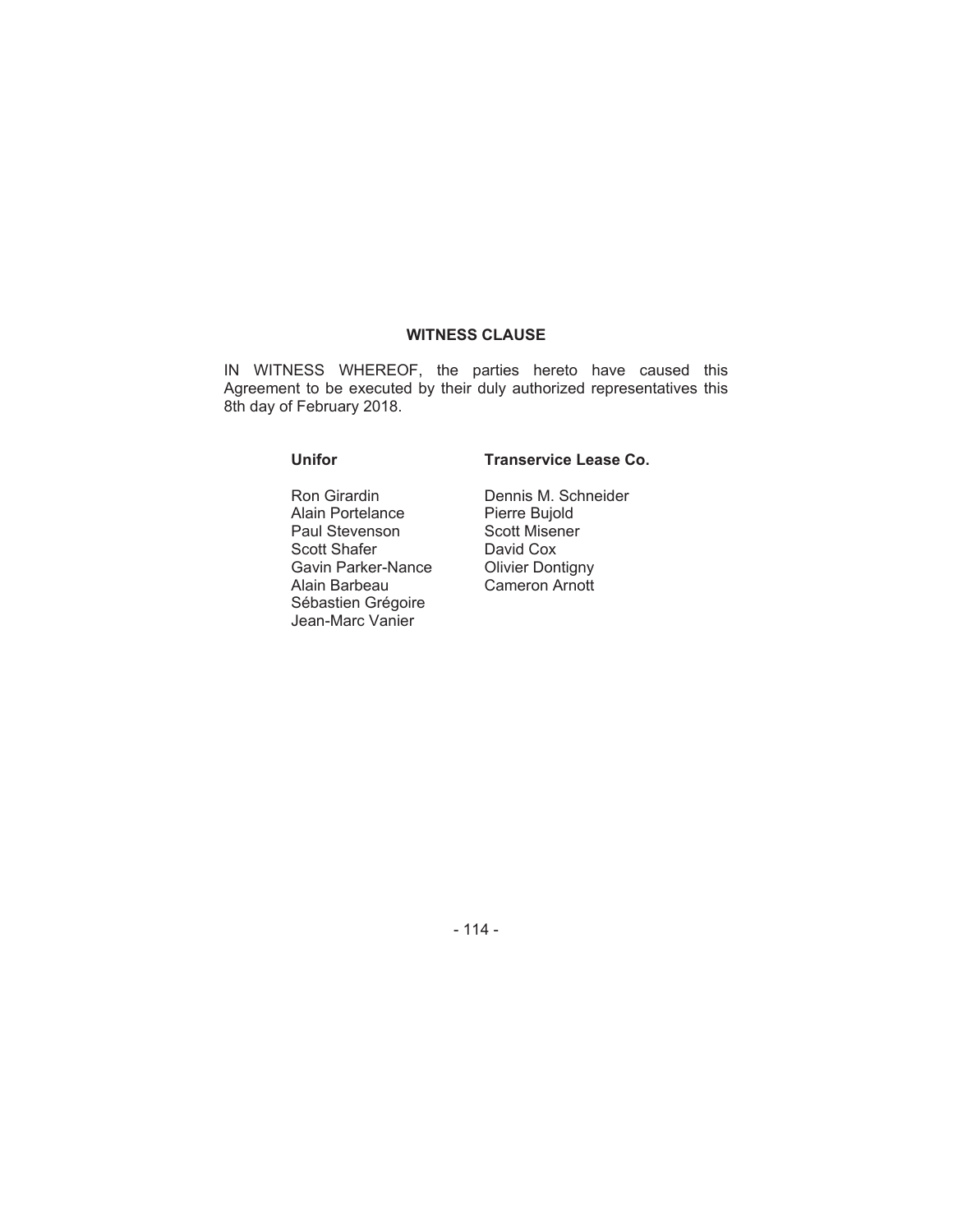# **Index of Wage Scheduling By Occupations**

# **Title Schedule**

| Auto. Equip. Mech.               |   |
|----------------------------------|---|
| Auto. Equip. Mech. App.          |   |
| Service Advisor                  | 3 |
| Equipment Maintenance Technician |   |
| Hazardous Material Coordinator   |   |

## - 115 -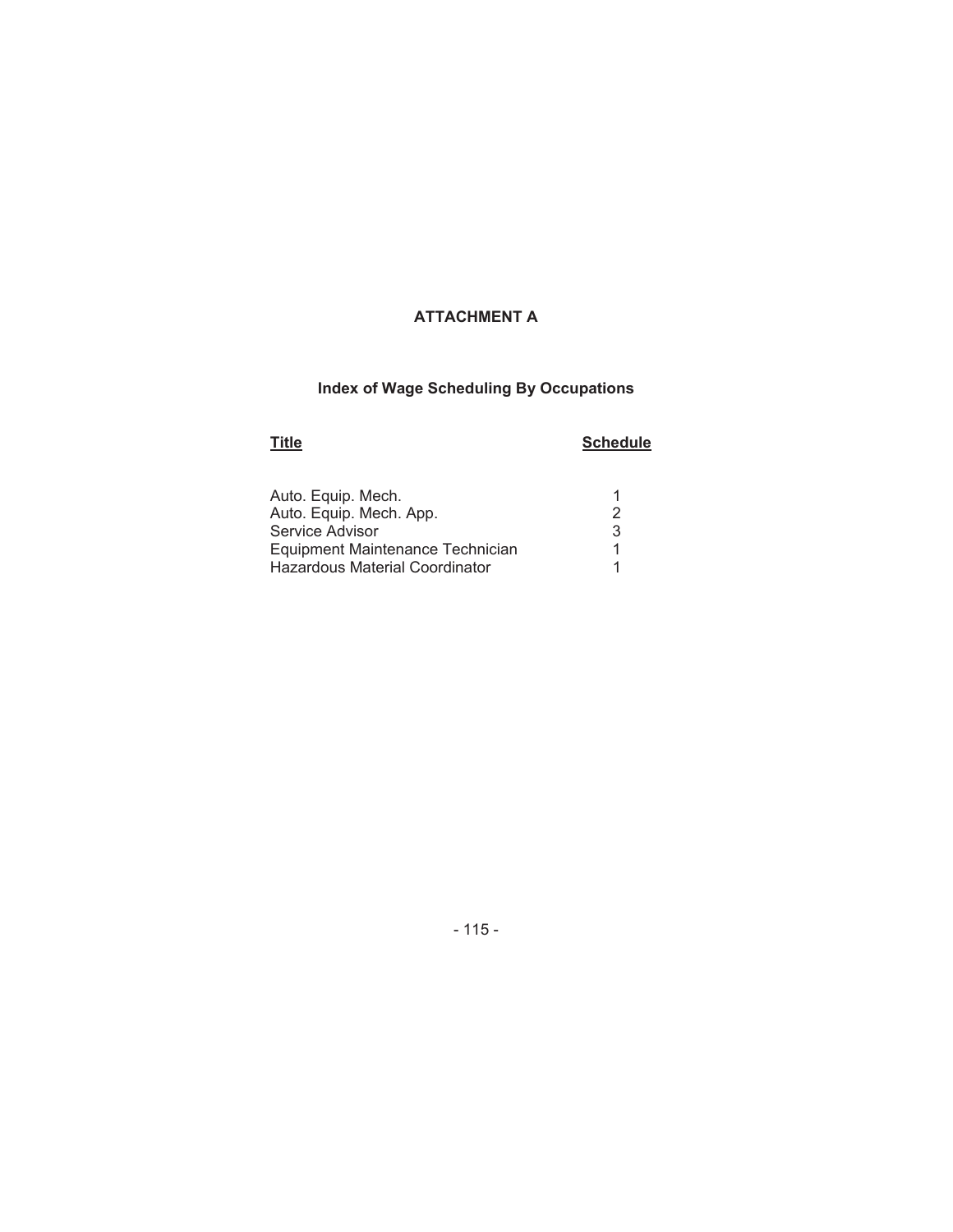#### **LIST OF HEADQUARTERS**

Arnprior **Cornwall** Asbestos Cowansville Atikokan

Baie-St-Paul<br>Bancroft Bancroft Drummondville<br>Bancroft Drummondville<br>Barrie Dryden Barry's Bay Belleville (Trenton) Ear Falls Beloeil **Eganville** Big Trout Lake **Elliot** Lake Blind River **Espanola** Bracebridge Exeter Brampton Brantford **Fermont** Brockville Fort Erie<br>Buckingham Fort Frank Expediance Content Eric Fort Eric Fort Eric Frank Eric Fort Eric Frank Eric Fort Eric F Burk's Falls

Cabano<br>Carleton Place Carlos Context Context Context Context Context Context Context Context Context Context Context<br>Context Context Context Context Context Context Context Context Context Context Context Context Context C Carleton Place<br>Chambly Chapleau Granby<br>Chateauguay Guelph<br>Guelph Chateauguay Chatham Chicoutimi (Arvida, Jonquière) Haliburton<br>Clinton Hamilton Clinton Hamilton Hamilton Coaticook Hawkesb Cobourg (Port Hope)

Alma Collingwood

Deep River<br>Dolbeau Brunning<br>Dryden

Fort Frances

Georgetown Gracefield<br>Granby

Hawkesbury<br>Hull

- 116 -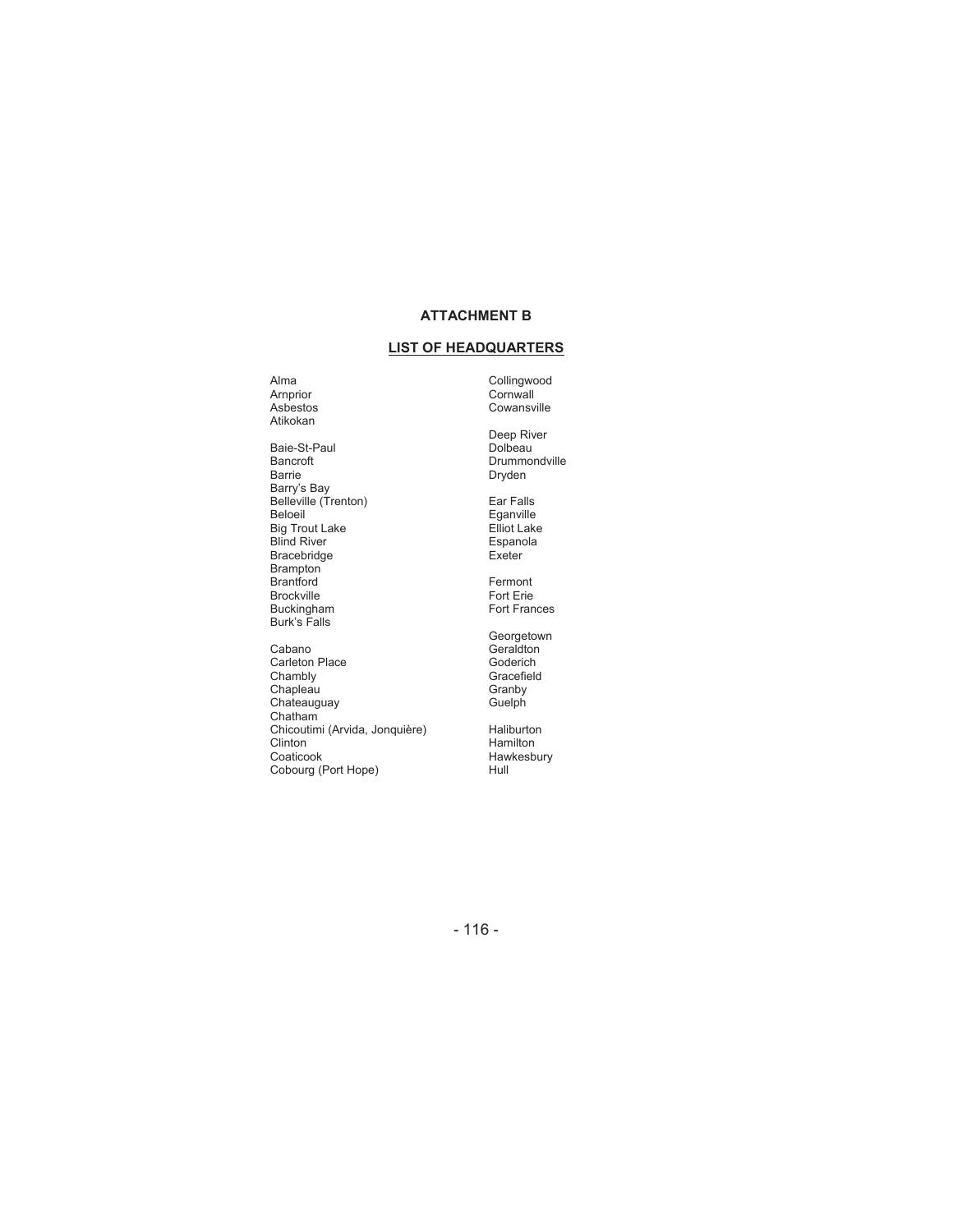#### **LIST OF HEADQUARTERS**

#### Huntsville **Markham**

Joliette

- Kapuskasing Mount Forest Kenora Kingston Newmarket<br>Kirkland Lake Newmarket Niagara Fal Kitchener (Cambridge) **Nipigon** Kuujjuaq North Bay
- La Malbaie Orangeville La Pocatière **Calculation de la Constantinople de la Constantinople de la Constantinople de la Constantinople** Leamington Ormstown Le Gardeur **Cardeur** Coshawa Les Escoumins<br>Lindsay Listowel<br>Little Current Little Current **Parry Sound** London **Pembroke**
- Madoc **Port Carling** Magog **Poste-à-la-Baleine** Magog<br>Manitouwadge Maniwaki Québec Marathon<br>Marieville

Mégantic Ignace Metcalfe Midland<br>Milton Montréal<br>Mount Forest

Niagara Falls<br>Nipigon

Lachute Oakville (Bronte, Clarkson) Oshama<br>Ottawa<br>Owen Sound

Peterborough

Rainy River

- 117 -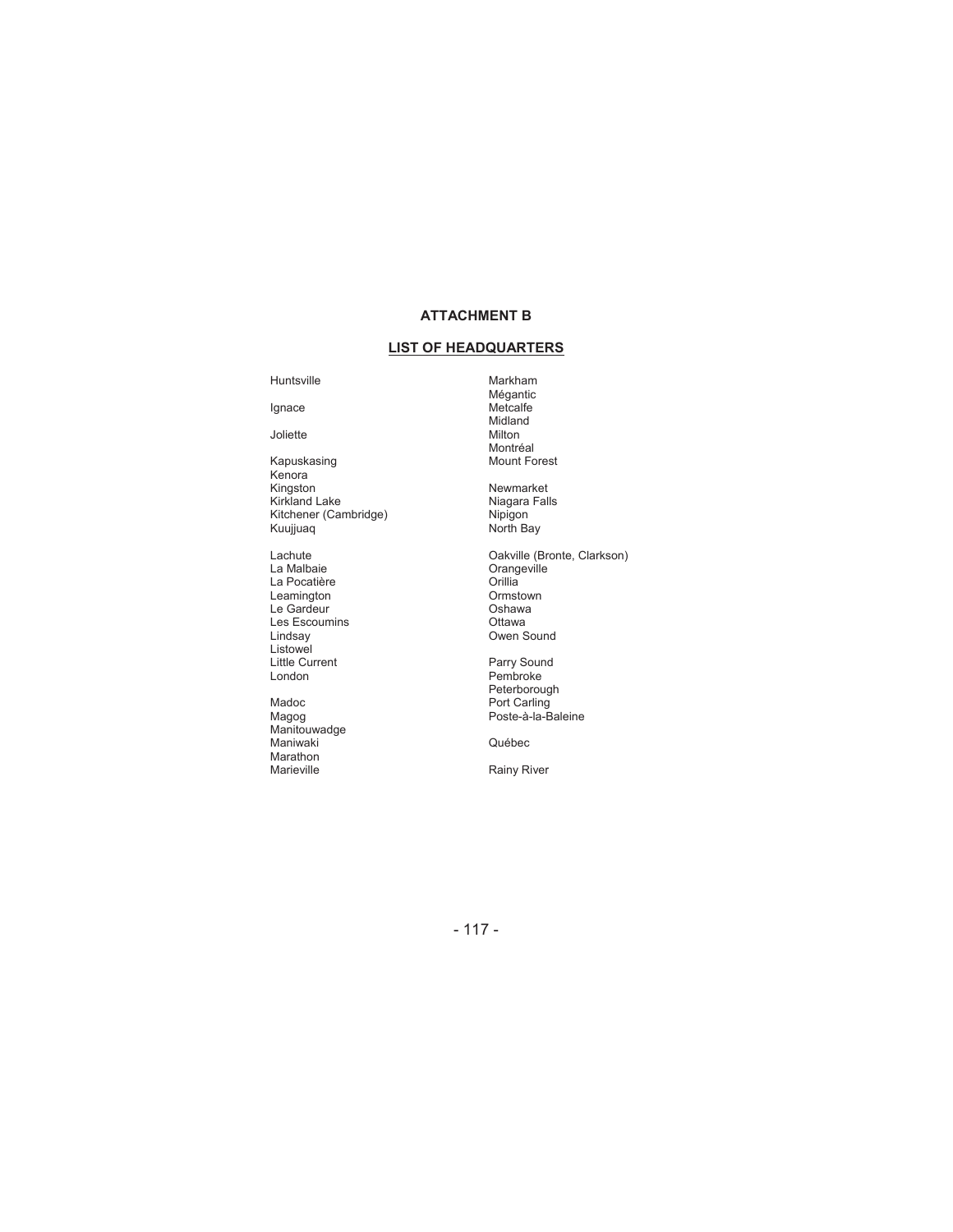#### **LIST OF HEADQUARTERS**

Red Lake<br>Renfrew Red Lake Sorel<br>
Renfrew Stratford<br>
Richmond Strathroy Richmond Hill Streetsville<br>Richmond Hill Streetsville<br>Rivière-du-Loup Sturgeon Falls Rivière-du-Loup Sturgeon Sturgeon<br>Roberval Sudbury Roberval<br>Rockland Ste-Agathe Tadoussac<br>Ste-Anne-de-Bellevue (Dorion) Terrebonne Ste-Anne-de-Bellevue (Dorion)<br>Ste-Anne-des-Plaines<br>Ste-Anne-des-Plaines<br>Thessalon Ste-Anne-des-Plaines<br>St-Bruno St. Catharines<br>St-Eustache St-Félicien<br>St-Hyacinthe St-Félicien<br>St-Hyacinthe Trois-Pistoles<br>St-Jean Trois-Rivières<br>St-Jean Trois-Rivières St-Jérôme<br>St-Jovite St-Jovite<br>St-Pascal Valleyfield<br>Varennes Ste-Rose (Ste-Thérèse)<br>St-Thomas Sarnia Sault Ste. Marie Walkerton Schreiber Mario (Schreiber Wawardschreiber Wawardschreiber Wawardschreiber Wawardschreiber Welland (Port Colborne)<br>Shawinigan (Grand'Mère) (Welland (Port Colborne) Shawinigan (Grand'Mère)<br>Sherbrooke Sherbrooke Winchester<br>Sinco<br>Simcoe Windsor Sioux Lockout<br>Smiths Falls

Strathroy<br>Streetsville Sundridge

Thetford Mines<br>Thunder Bay Tillsonburg Trois-Rivières

Varennes<br>Verchères Victoriaville

Windsor wingham<br>Woodstock

- 118 -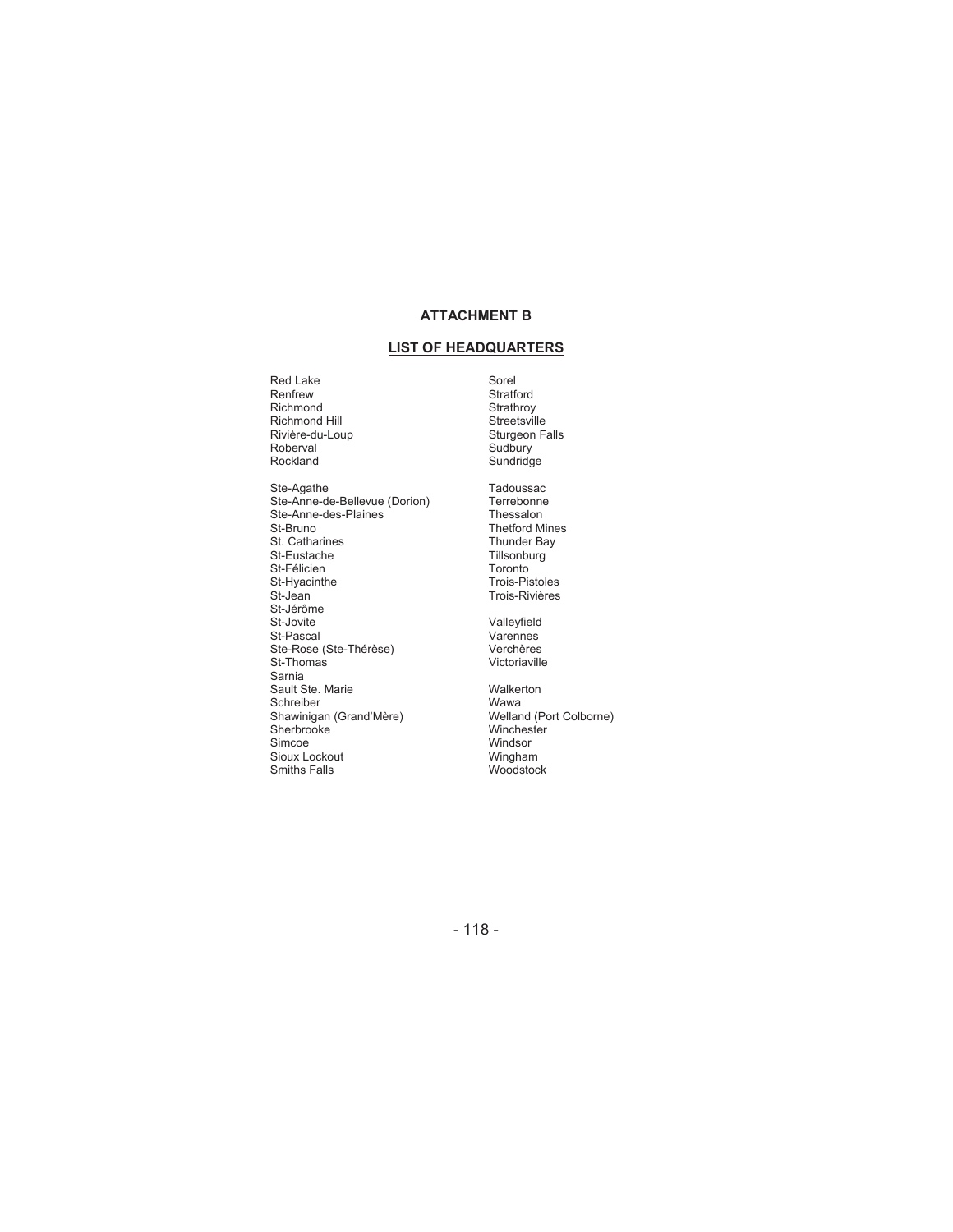#### **WAGE SCHEDULE 1**

Automobile Equipment Mechanic Equipment Maintenance Technician Hazardous Material Coordinator

#### **WAGE SCHEDULE 2**

Automobile Equipment Mechanic Apprentice

#### **WAGE SCHEDULE 3**

Automobile Service Adviser

- 119 -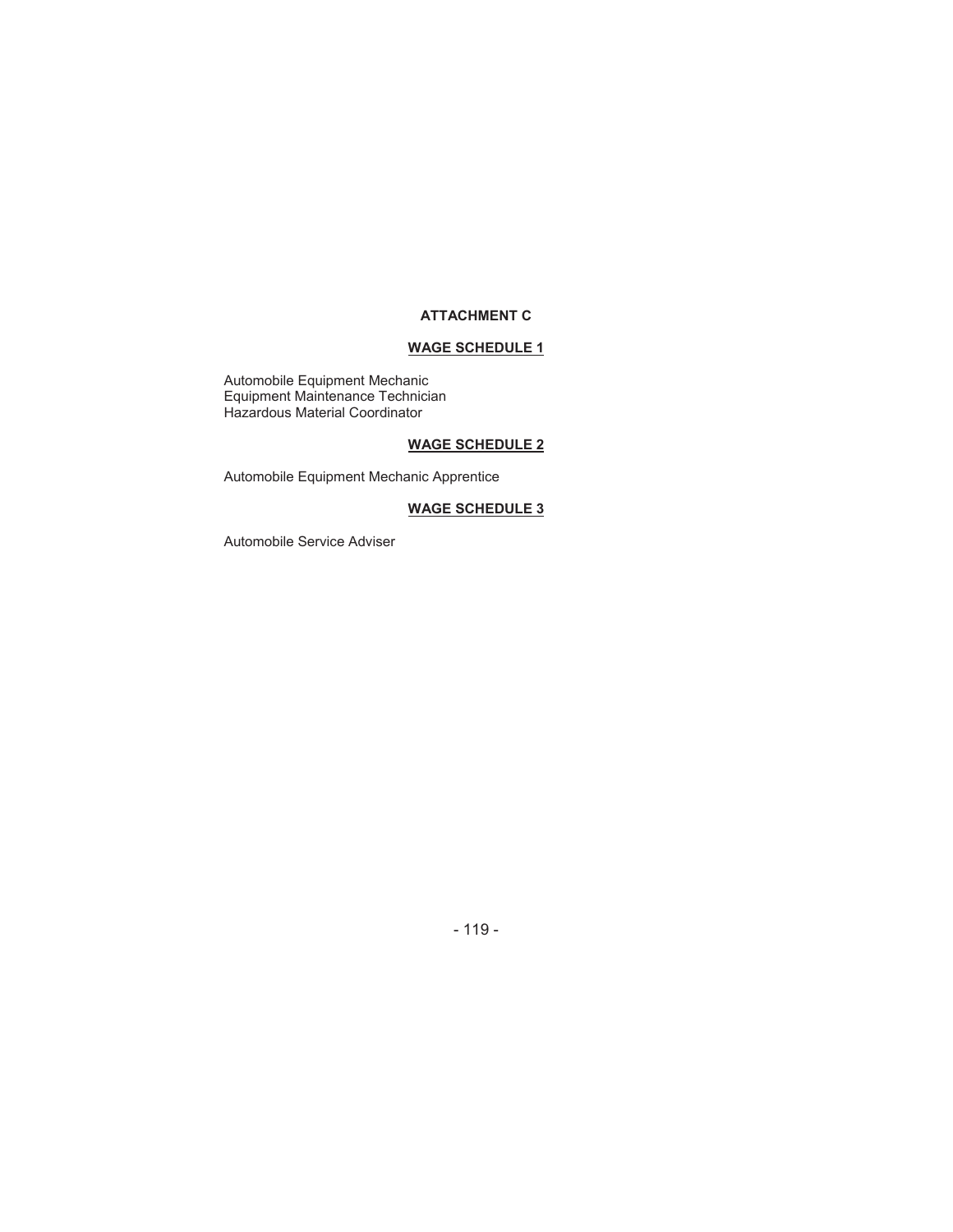#### **Automobile Equipment Mechanic WAGE SCHEDULE 1**

|           | Dec 01, 2017 | Dec 01, 2018 | Dec 01, 2019 |
|-----------|--------------|--------------|--------------|
|           | 1.00%        | 2.00%        | 2.25%        |
| Step 1    | \$25.98      | \$26.50      | \$27.10      |
| Step $2*$ | \$27.28      | \$27.83      | \$28.46      |
| Step 3    | \$28.57      | \$29.14      | \$29.80      |
| Step 4    | \$29.87      | \$30.47      | \$31.16      |
| Step 5    | \$31.16      | \$31.78      | \$32.50      |
| Step 6    | \$32.46      | \$33.11      | \$33.85      |
| Step 7    | \$33.75      | \$34.43      | \$35.20      |
| Step 8    | \$35.05      | \$35.75      | \$36.55      |
| Step 9    | \$36.34      | \$37.07      | \$37.90      |
|           |              |              |              |

NOTE: The time intervals for each step shall be six months from hire date.

\*Step 2 is the entry level for apprentices that have started and completed their apprenticeship program with Transervice.

Call Center position is included in Wage Schedule above

- 120 -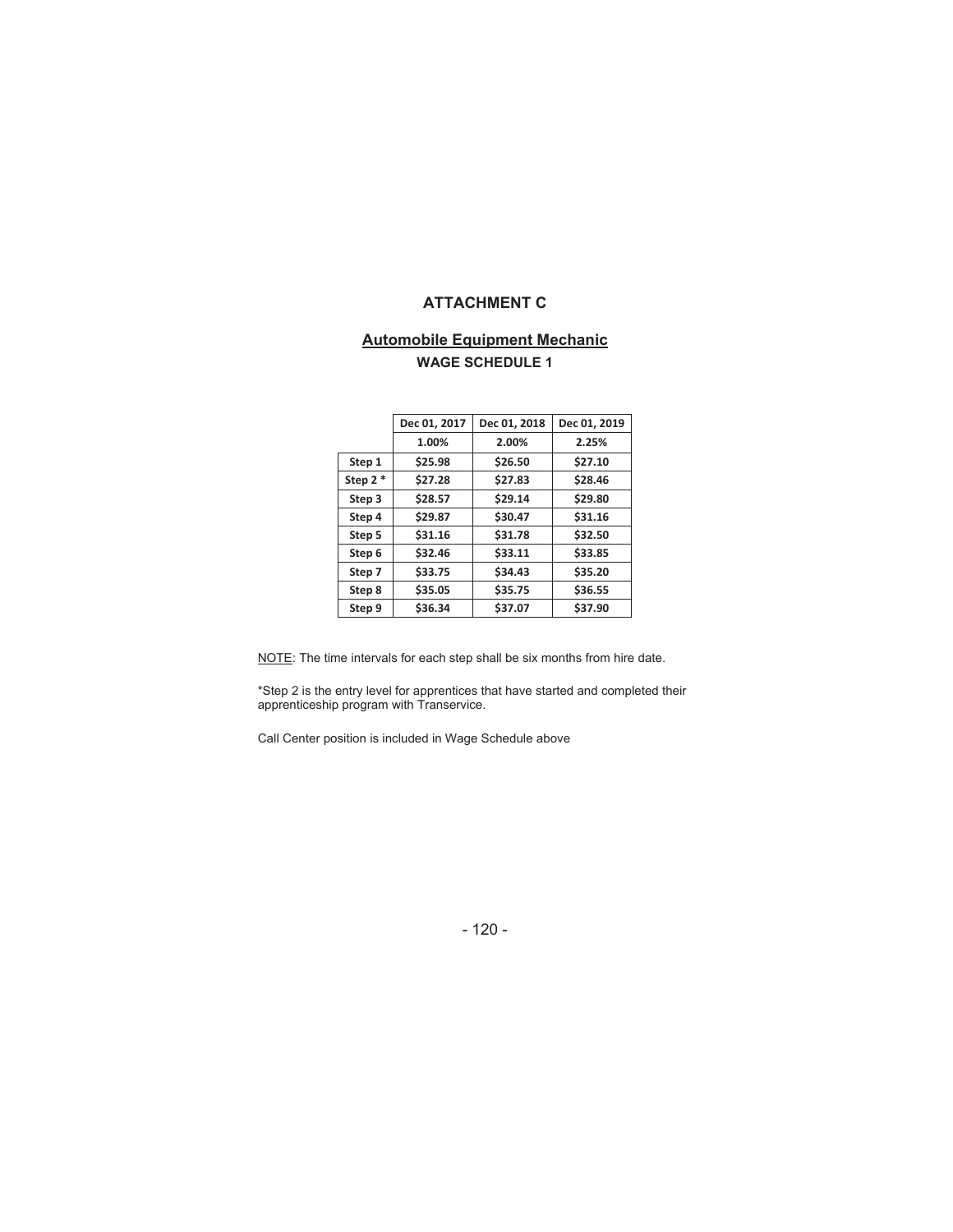#### **Automobile Equipment Mechanic Apprentice WAGE SCHEDULE 2**

|        | Dec 01, 2017 | Dec 01, 2018 | Dec 01, 2019 |
|--------|--------------|--------------|--------------|
|        | 1.00%        | 2.00%        | 2.25%        |
| Step 1 | \$15.16      | \$15.46      | \$15.81      |
| Step 2 | \$16.08      | \$16.40      | \$16.77      |
| Step 3 | \$17.01      | \$17.35      | \$17.74      |
| Step 4 | \$17.94      | \$18.30      | \$18.71      |
| Step 5 | \$18.87      | \$19.25      | \$19.68      |
| Step 6 | \$19.79      | \$20.19      | \$20.64      |
| Step 7 | \$20.72      | \$21.13      | \$21.61      |
| Step 8 | \$21.65      | \$22.08      | \$22.58      |

NOTE: The time intervals for each step shall be six months from hire date. Apprentices will not be employed at the Call Center

Apprentice mechanics reaching step 8 and completing certification will move into the mechanics' wage schedule at his next scheduled wage progression.

Company will pay for any certification or compliance requirements.

- 121 -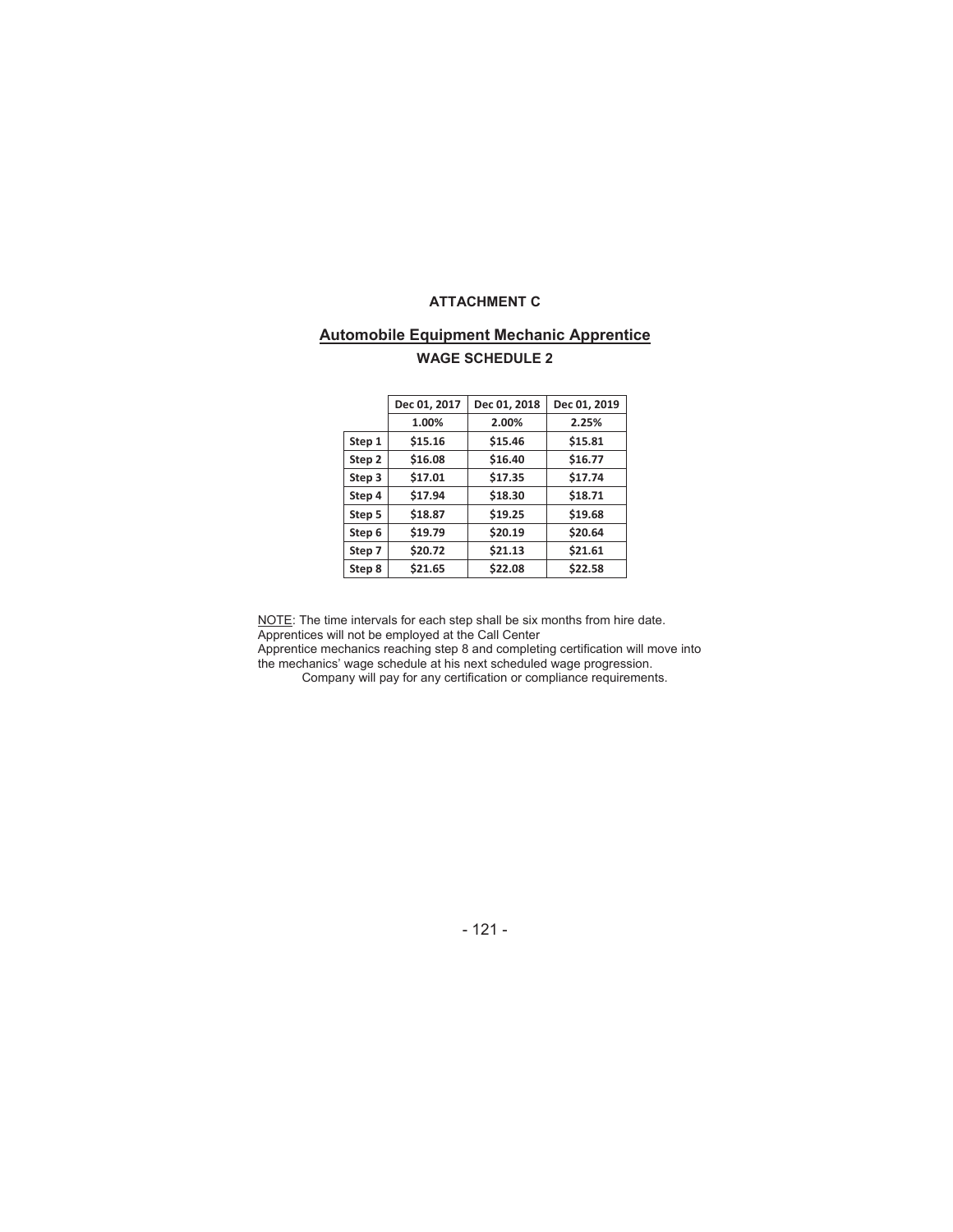#### **Automobile Service Adviser WAGE SCHEDULE 3**

|         | Dec 01, 2017 | Dec 01, 2018 | Dec 01, 2019 |
|---------|--------------|--------------|--------------|
|         |              |              |              |
|         | 1.00%        | 2.00%        | 2.25%        |
| Step 1  | \$18.18      | \$18.54      | \$18.96      |
| Step 2  | \$19.19      | \$19.57      | \$20.01      |
| Step 3  | \$20.20      | \$20.60      | \$21.06      |
| Step 4  | \$21.21      | \$21.63      | \$22.12      |
| Step 5  | \$22.22      | \$22.66      | \$23.17      |
| Step 6  | \$23.23      | \$23.69      | \$24.22      |
| Step 7  | \$24.24      | \$24.72      | \$25.28      |
| Step 8  | \$25.25      | \$25.76      | \$26.34      |
| Step 9  | \$26.26      | \$26.79      | \$27.39      |
| Step 10 | \$27.27      | \$27.82      | \$28.45      |
| Step 11 | \$28.28      | \$28.85      | \$29.50      |
| Step 12 | \$29.29      | \$29.88      | \$30.55      |

- 122 -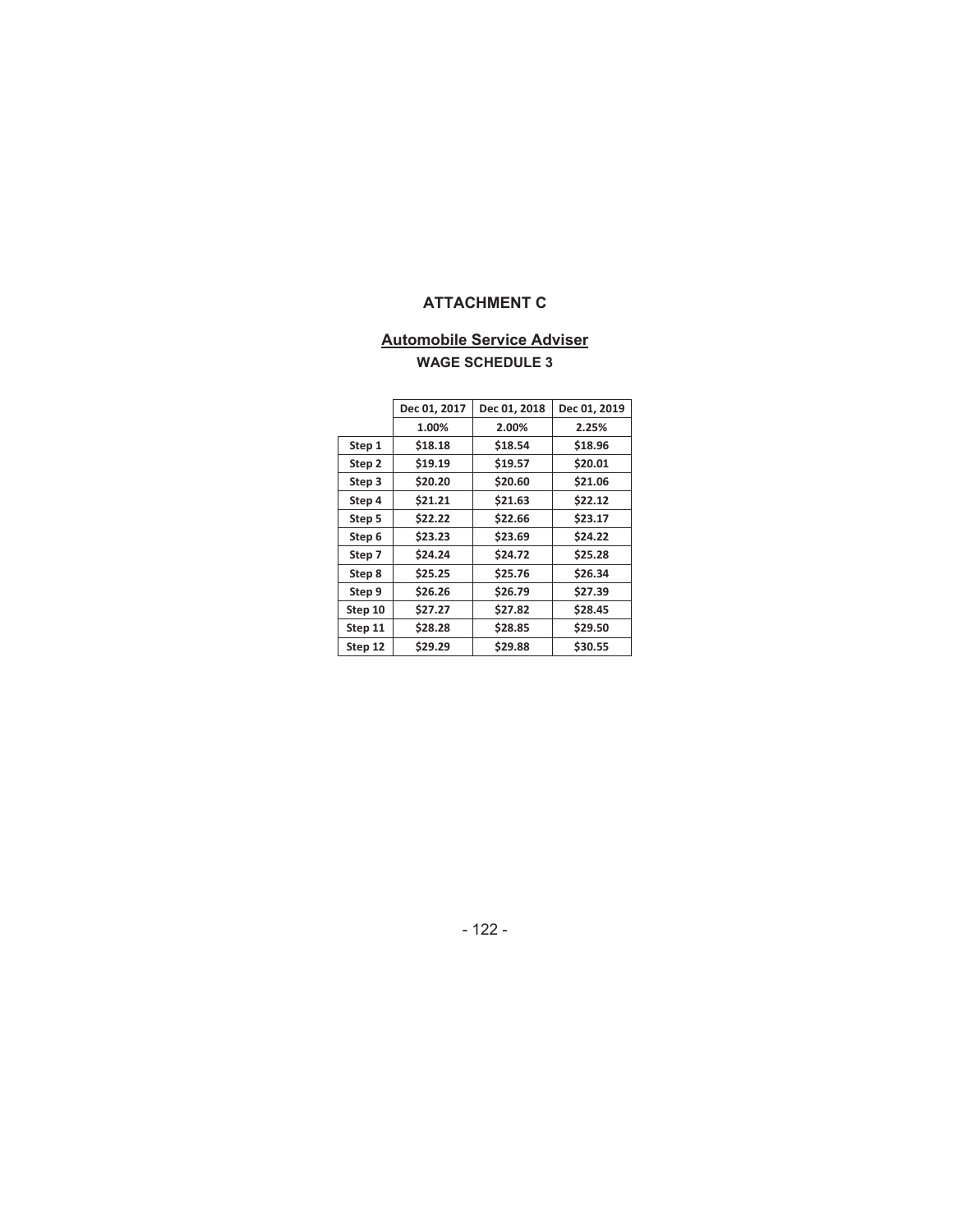#### **FAMILIES**

#### **WAGE SCHEDULES**

|  |  | Auto. Equip. Mechanic |
|--|--|-----------------------|
|--|--|-----------------------|

- 1 Equipment Maintenance Technician
- 1 Hazardous Material Coordinator
- 2 Auto. Equip. Mech. Apprentice
- 3 Service Adviser

- 123 -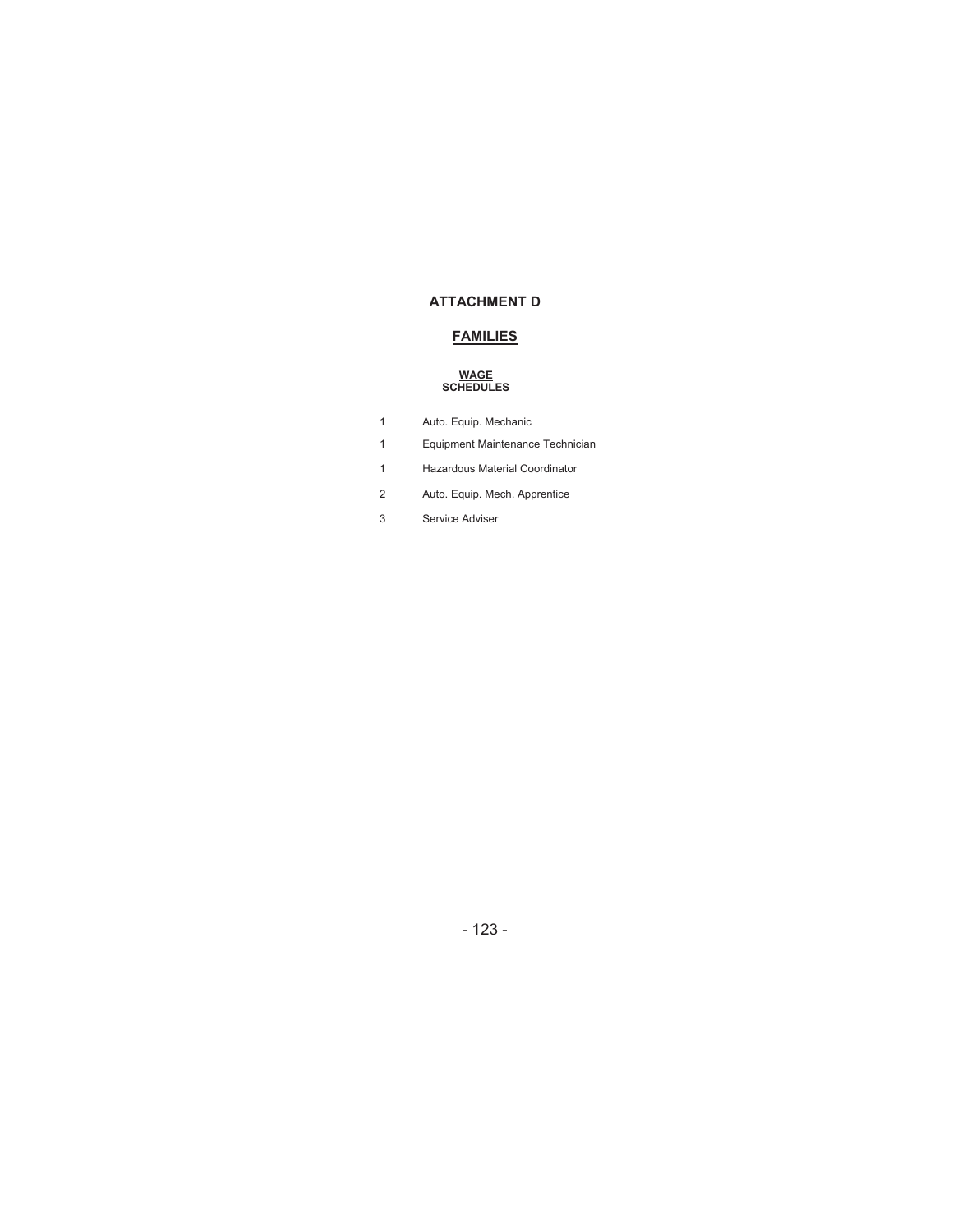#### **NORMAL SERVICING TERRITORIES (NST)**

#### **ONTARIO QUÉBEC**

Belleville (Trenton), Bancroft

- 1. Windsor, Leamington, Sarnia, Chatham 1. Montréal (excluding South-Shore and North)\*, Le Gardeur, Ste-Anne-de-Bellevue (Dorion)<br>Montréal (North-Shore)\*, 2. London, St-Thomas, Strathroy 2. Terrebonne, Ste-Rose (Ste-Thérèse), St-Eustache, Joliette, Ste-Anne-des-Plaines 3. Brantford, Simcoe, Tillsonburg, Woodstock 3. St-Jérôme, Lachute, Ste-Agathe, St-Jovite 4. Kitchener (Cambridge), Guelph, Orangeville<br>Owen Sound, Walkerton 4. Hull, Buckingham, Gracefield, Maniwaki 5. Owen Sound, Walkerton 5. Montréal, (South Shore)\* Châteauguay, Valleyfield, **Ormstown** 6. Stratford, Exeter, Clinton, Goderich, Listowel, Wingham, Mount Forest 6. Sorel, Verchères, Varennes, St-Bruno, Chambly, Beloeil, Marieveille 7. Arnprior, Carleton Place, Smiths Falls<br>Ottawa, Metcalfe, Rockland 7. St-Jean, St-Hyacinthe, Granby, **Cowansville** 8. Ottawa, Metcalfe, Rockland 8. Sherbrooke, Thetford Mines, Mégantics, Coaticook, Magog, Asbestos, Richmond 9. Cornwall, Winchester, **Hawkesbury** 9. Québec 10. Kingston, Brockville, Madoc, 10. Trois-Rivières, Shawinigan
- \* Boundaries do not coincide with HQ as shown in Attachment B of the collective agreement

(Grand'Mère)

- 124 -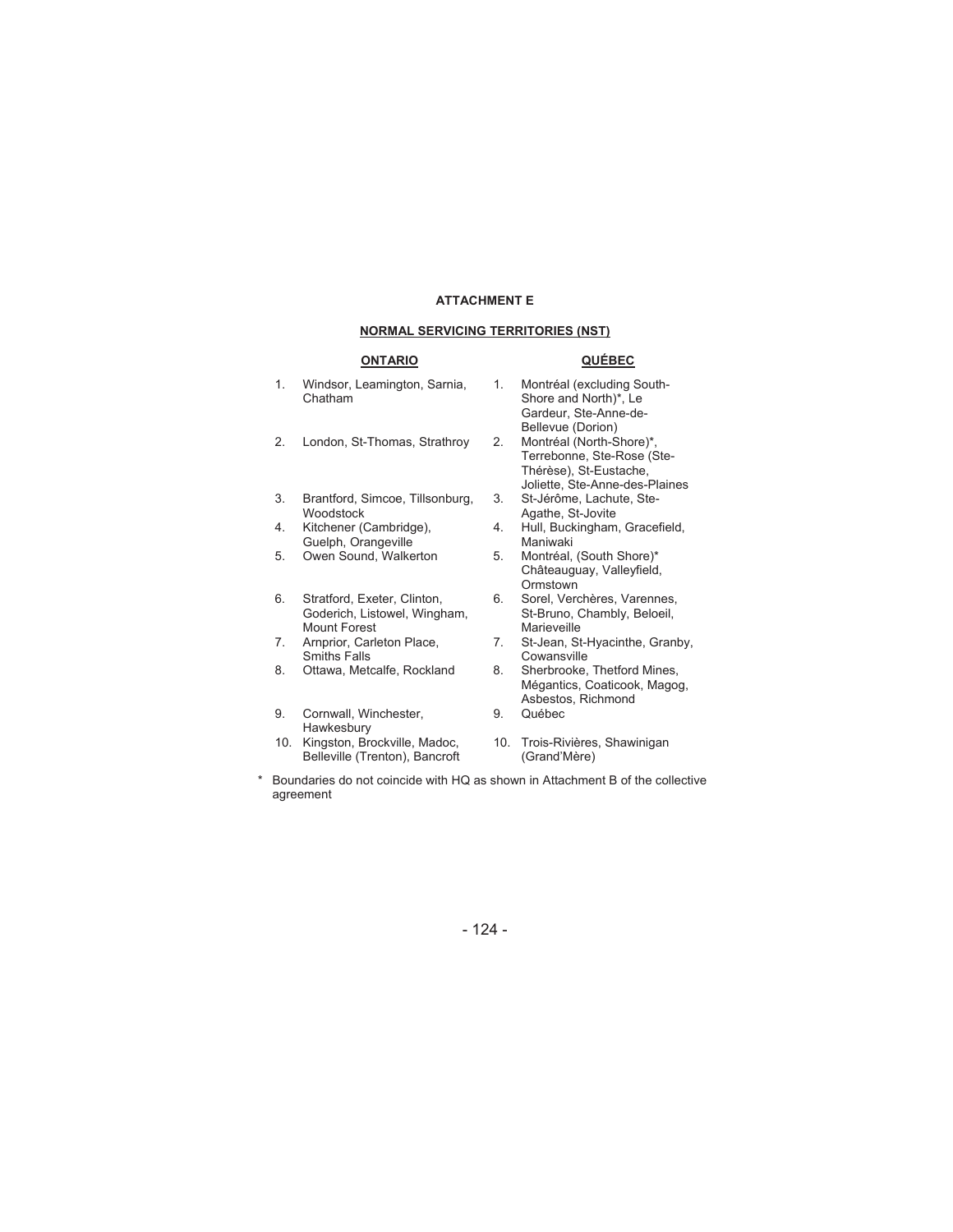#### **ATTACHMENT E NORMAL SERVICING TERRITORIES (NST)**

#### **ONTARIO QUÉBEC**

- 11. Barry's Bay, Deep River, Renfrew, Pembroke, Eganville
- 12. Barrie, Midland, Collingwood, **Orillia**
- 13. Peterborough, Lindsay, Haliburton
- 14. Parry Sound, Bracebridge, Port Carling, Huntsville, Sundridge, Burk's Falls
- 15. North Bay, Sturgeon Falls 15. La Pocatière, Cabano,
- 16. Sault Ste Marie, Thessalon, Wawa, Chapleau, Blind River
- 17. Sudbury, Little Current, Espanola, Elliot Lake<br>18. Kirkland Lake
- 
- 19. Thunder Bay, Nipigon
- 20. Marathon, Schreiber, **Manitouwadge**
- 21. Big Trout Lake
- 22. Dryden, Ignace, Red Lake, Sioux Lookout, Ear Falls

- 11. Drummondville, Victoriaville
- 12. Chicoutimi (Arvida, Jonquière), Alma
- 13. St-Félicien, Roberval, Dolbeau
- 14. La Malbaie, Baie-St-Paul, Les Escoumins, Tadoussac
- Rivière-du-Loup, Trois-Pistoles, St-Pascal 16. Fermont
- 
- 17. Kuujjuaq
- 18. Poste-à-la-Baleine

\* Boundaries do not coincide with HQ as shown in Attachment B of the collective agreement

#### - 125 -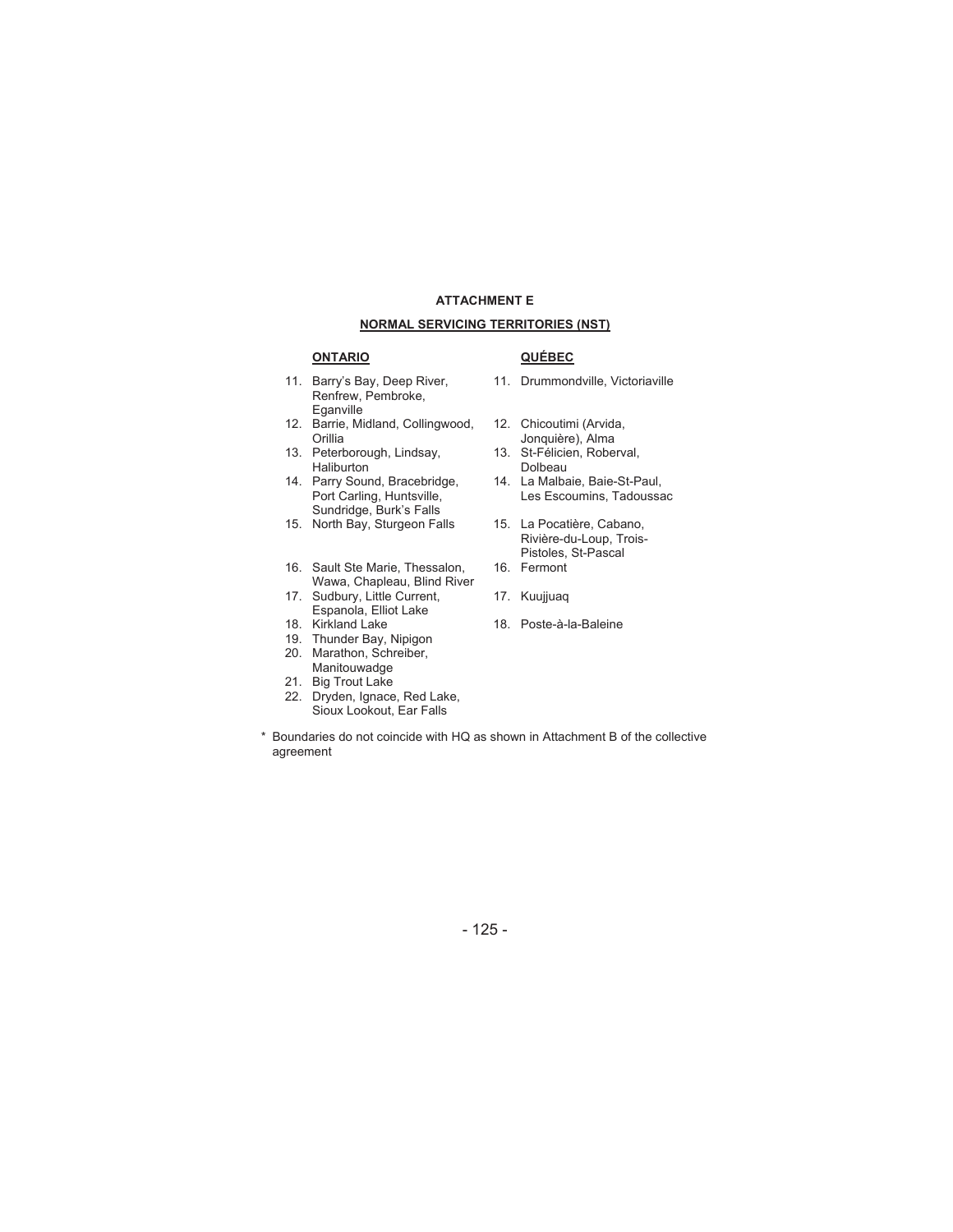#### **NORMAL SERVICING TERRITORIES (NST)**

#### **ONTARIO QUÉBEC**

- 23. Fort Frances, Rainy River, Atikokan
- 24. Kapuskasing, Geraldton
- 25. Kenora
- 26. Milton, Oakville (Bronte, Clarkson), Brampton, Streetsville, Georgetown, Toronto (Mississauga, Malton, Woodbridge)\*
- 27. Hamilton, St. Catharines, Fort-Erie, Welland (Port-Colborne), Niagara Falls
- 28. Richmond Hill,
	- Markham, Newmarket
- 29. Cobourg (Port Hope), Oshawa
- 30. 416 West (excluding Mississauga, Malton,
	- Woodbridge)\*
- 31. 416 Core\*
- 32. 416 East\*
- \* Boundaries do not coincide with HQ as shown in Attachment B of the collective agreement

- 126 -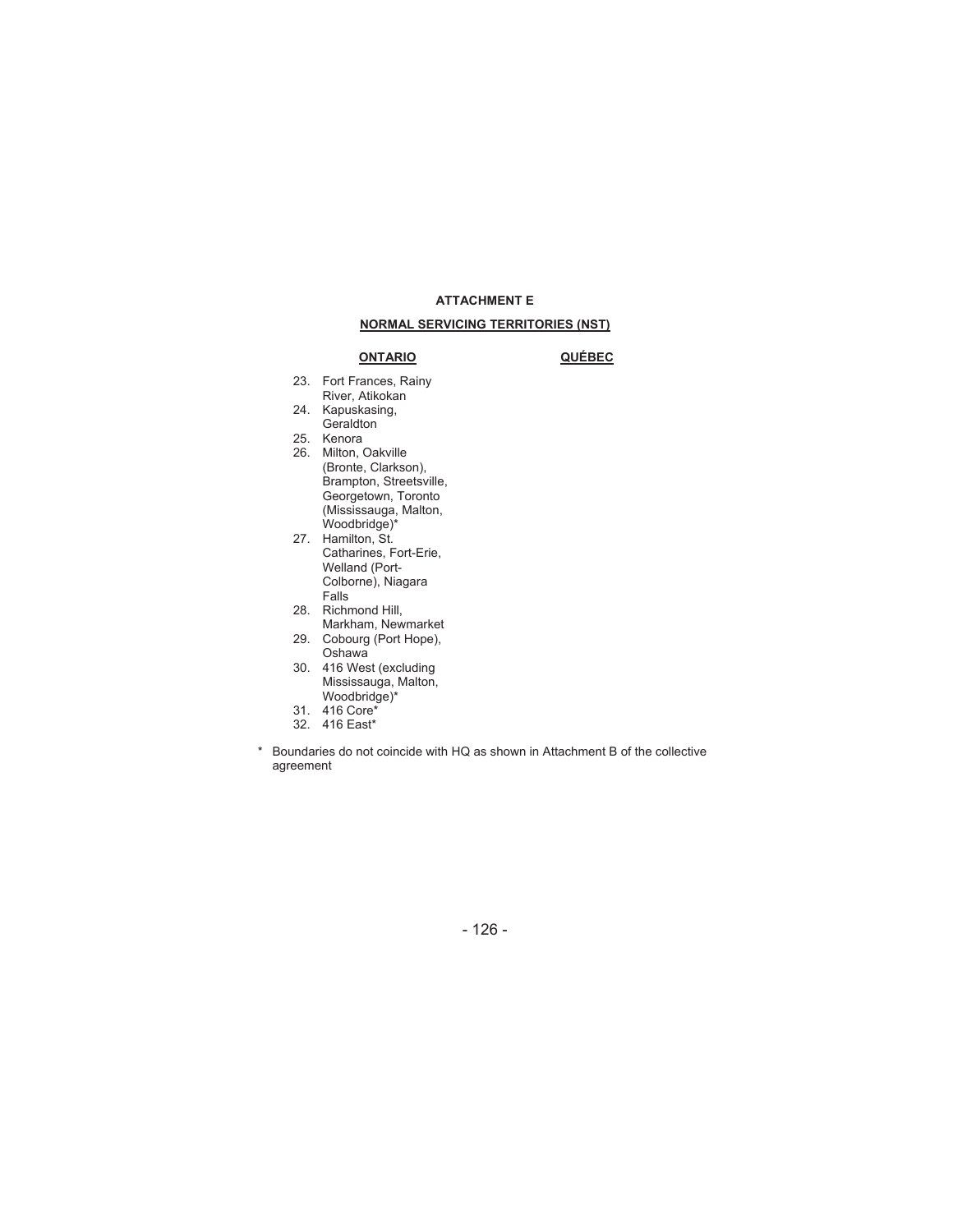#### **SUPPLEMENTAL ALLOWANCE PLAN**

#### **CRAFT AND SERVICES – SCHEDULE**

| * WEEKLY BASIC RATE OF PAY<br><b>FULL-TIME EMPLOYEES</b> |    |        | Supplemental<br><b>Allowance</b><br><b>WEEKLY PAYMENT</b> |
|----------------------------------------------------------|----|--------|-----------------------------------------------------------|
|                                                          | \$ |        | \$                                                        |
| 00.01                                                    |    | 10.00  | 1.80                                                      |
| 10.01                                                    |    | 20.00  | 3.60                                                      |
| 20.01                                                    |    | 30.00  | 5.40                                                      |
| 30.01                                                    |    | 40.00  | 7.20                                                      |
| 40.01                                                    |    | 50.00  | 9.00                                                      |
| 50.01                                                    |    | 60.00  | 10.80                                                     |
| 60.01                                                    |    | 70.00  | 12.60                                                     |
| 70.01                                                    |    | 80.00  | 14.40                                                     |
| 80.01                                                    |    | 90.00  | 16.20                                                     |
| 90.01                                                    |    | 100.00 | 18.00                                                     |
| 100.01                                                   |    | 110.00 | 19.80                                                     |
| 110.01                                                   |    | 120.00 | 21.60                                                     |
| 120.01                                                   |    | 130.00 | 23.40                                                     |
| 130.01                                                   |    | 140.00 | 25.20                                                     |
| 140.01                                                   |    | 150.00 | 27.00                                                     |
| 150.01                                                   | -  | 160.00 | 28.80                                                     |
| 160.01                                                   |    | 170.00 | 30.60                                                     |
| 170.01                                                   |    | 180.00 | 32.40                                                     |
|                                                          |    |        |                                                           |

Note : \* Average Weekly Basic Rate of Pay For Part-Time Employees.

- 127 -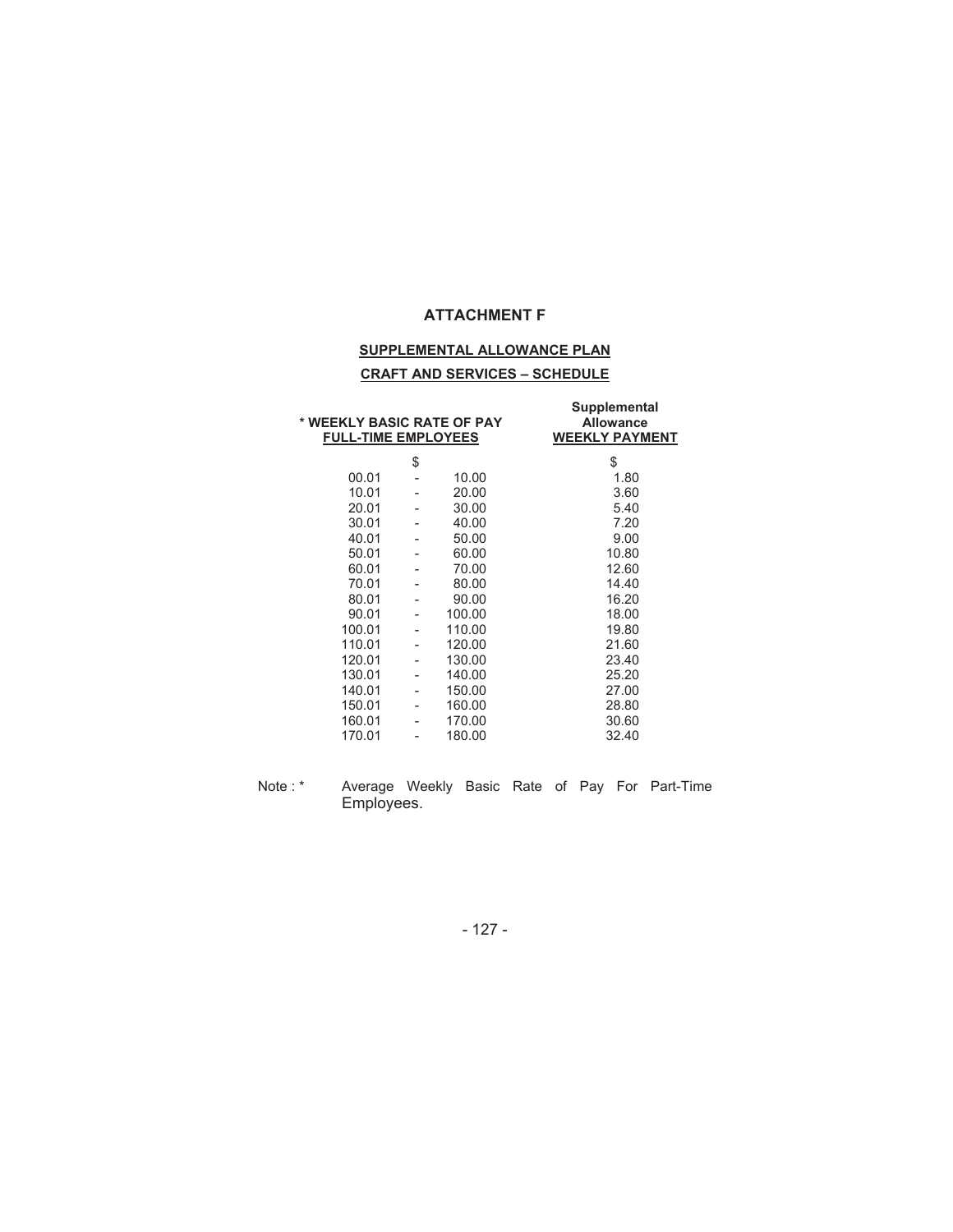#### **SUPPLEMENTAL ALLOWANCE PLAN**

#### **CRAFT AND SERVICES – SCHEDULE**

| * WEEKLY BASIC RATE OF PAY<br><b>FULL-TIME EMPLOYEES</b> |        | Supplemental<br><b>Allowance</b><br><b>WEEKLY PAYMENT</b> |
|----------------------------------------------------------|--------|-----------------------------------------------------------|
|                                                          | \$     | \$                                                        |
| 180.01                                                   | 190.00 | 34.20                                                     |
| 190.01                                                   | 200.00 | 36.00                                                     |
| 200.01                                                   | 210.00 | 37.80                                                     |
| 210.01                                                   | 220.00 | 39.60                                                     |
| 220.01                                                   | 230.00 | 41.40                                                     |
| 230.01                                                   | 240.00 | 43.20                                                     |
| 240.01                                                   | 250.00 | 45.00                                                     |
| 250.01                                                   | 260.00 | 46.80                                                     |
| 260.01                                                   | 270.00 | 48.60                                                     |
| 270.01                                                   | 280.00 | 50.40                                                     |
| 280.01                                                   | 290.00 | 52.20                                                     |
| 290.01                                                   | 300.00 | 54.00                                                     |
| 300.01                                                   | 310.00 | 55.80                                                     |
| 310.01                                                   | 320.00 | 57.60                                                     |
| 320.01                                                   | 330.00 | 59.40                                                     |
| 330.01                                                   | 340.00 | 61.20                                                     |
| 340.01                                                   | 350.00 | 63.00                                                     |
| 350.01                                                   | 360.00 | 64.80                                                     |
|                                                          |        |                                                           |

Note : \* Average Weekly Basic Rate of Pay For Part-Time Employees.

- 128 -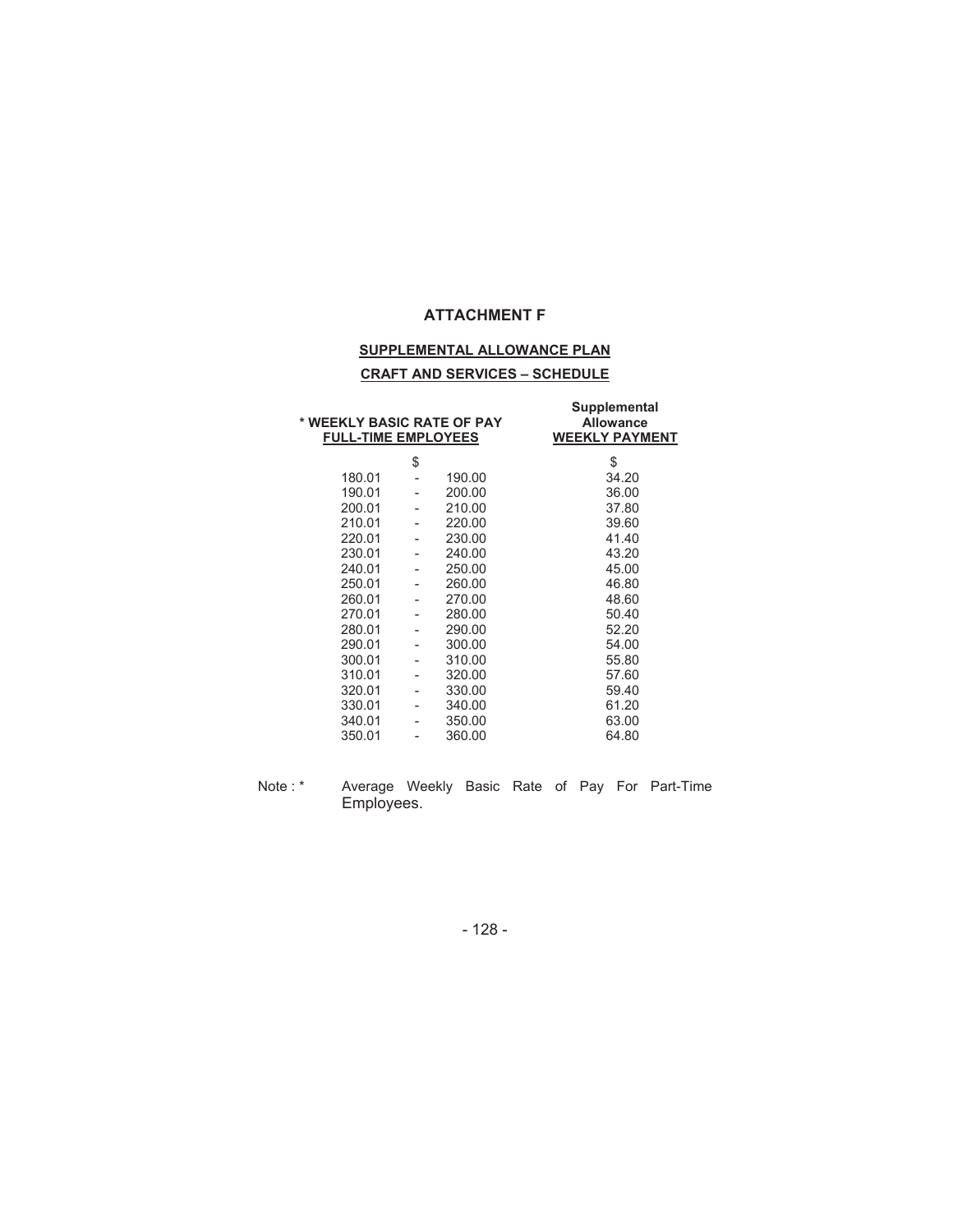#### **SUPPLEMENTAL ALLOWANCE PLAN**

#### **CRAFT AND SERVICES – SCHEDULE**

| * WEEKLY BASIC RATE OF PAY<br><b>FULL-TIME EMPLOYEES</b> |        | Supplemental<br><b>Allowance</b><br><b>WEEKLY PAYMENT</b> |
|----------------------------------------------------------|--------|-----------------------------------------------------------|
|                                                          | \$     | \$                                                        |
| 360.01                                                   | 370.00 | 66.60                                                     |
| 370.01                                                   | 380.00 | 68.40                                                     |
| 380.01                                                   | 390.00 | 70.20                                                     |
| 390.01                                                   | 400.00 | 72.00                                                     |
| 400.01                                                   | 410.00 | 73.80                                                     |
| 410.01                                                   | 420.00 | 75.60                                                     |
| 420.01                                                   | 430.00 | 77.40                                                     |
| 430.01                                                   | 440.00 | 79.20                                                     |
| 440.01                                                   | 450.00 | 81.00                                                     |
| 450.01                                                   | 460.00 | 82.80                                                     |
| 460.01                                                   | 470.00 | 84.60                                                     |
| 470.01                                                   | 480.00 | 86.40                                                     |
| 480.01                                                   | 490.00 | 88.20                                                     |
| 490.01                                                   | 500.00 | 90.00                                                     |
| 500.01                                                   | 510.00 | 91.80                                                     |
| 510.01                                                   | 520.00 | 93.60                                                     |
| 520.01                                                   | 530.00 | 95.40                                                     |
| 530.01                                                   | 540.00 | 97.20                                                     |
|                                                          |        |                                                           |

Note : \* Average Weekly Basic Rate of Pay For Part-Time Employees.

- 129 -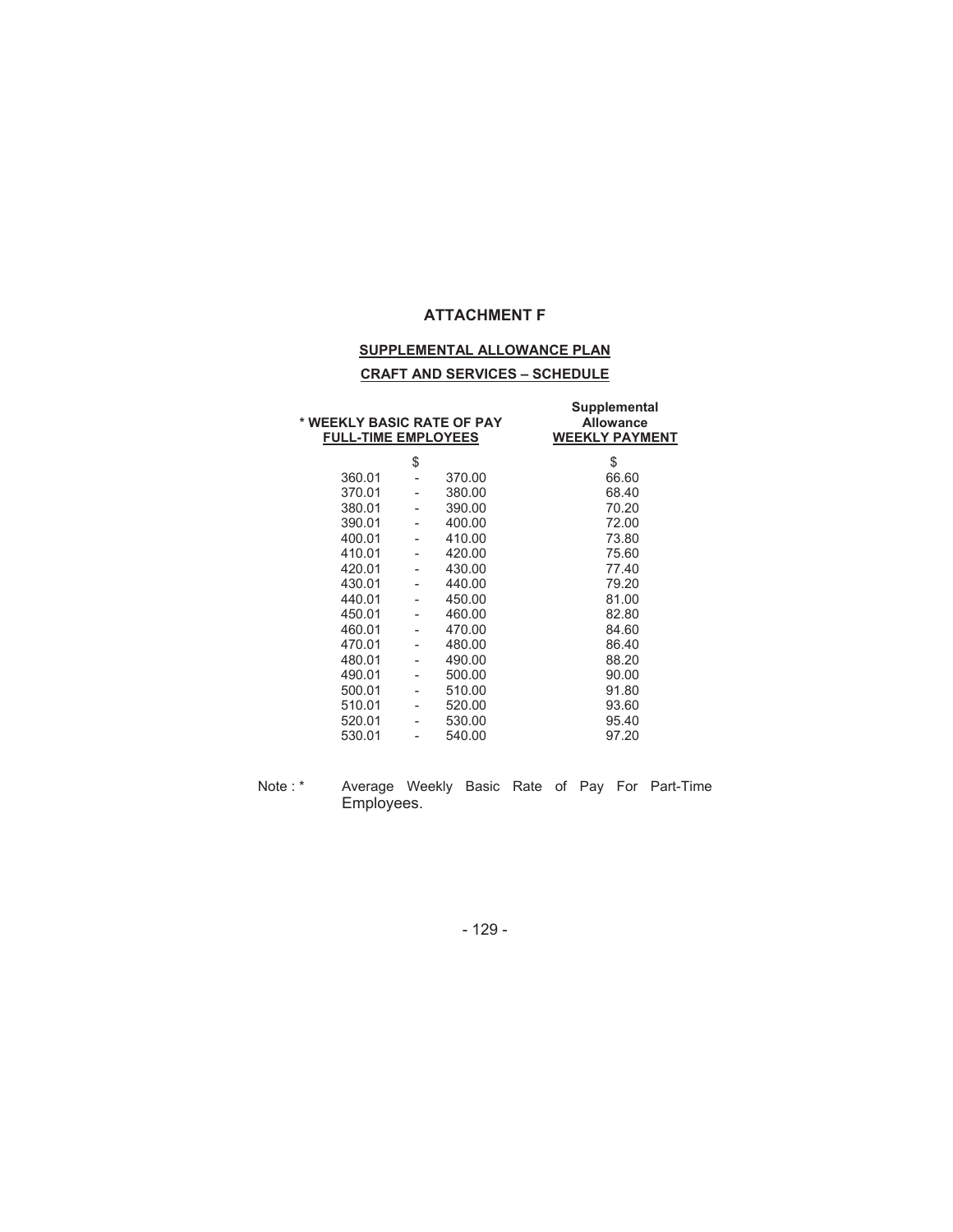#### **SUPPLEMENTAL ALLOWANCE PLAN**

#### **CRAFT AND SERVICES – SCHEDULE**

| * WEEKLY BASIC RATE OF PAY<br><b>FULL-TIME EMPLOYEES</b> |    |        | Supplemental<br><b>Allowance</b><br><b>WEEKLY PAYMENT</b> |
|----------------------------------------------------------|----|--------|-----------------------------------------------------------|
|                                                          | \$ |        | \$                                                        |
| 540.01                                                   |    | 550.00 | 99.00                                                     |
| 550.01                                                   |    | 560.00 | 100.80                                                    |
| 560.01                                                   | -  | 570.00 | 102.60                                                    |
| 570.01                                                   |    | 580.00 | 104.40                                                    |
| 580.01                                                   |    | 590.00 | 106.20                                                    |
| 590.01                                                   |    | 600.00 | 108.00                                                    |
| 600.01                                                   |    | 610.00 | 109.80                                                    |
| 610.01                                                   |    | 620.00 | 111.60                                                    |
| 620.01                                                   |    | 630.00 | 113.40                                                    |
| 630.01                                                   |    | 640.00 | 115.20                                                    |
| 640.01                                                   |    | 650.00 | 117.00                                                    |
| 650.01                                                   |    | 660.00 | 118.80                                                    |
| 660.01                                                   |    | 670.00 | 120.60                                                    |
| 670.01                                                   |    | 680.00 | 122.40                                                    |
| 680.01                                                   |    | 690.00 | 124.20                                                    |
| 690.01                                                   |    | 700.00 | 126.00                                                    |
| 700.01                                                   |    | 710.00 | 127.80                                                    |
| 710.01                                                   |    | 720.00 | 129.60                                                    |

Note : \* Average Weekly Basic Rate of Pay For Part-Time Employees.

- 130 -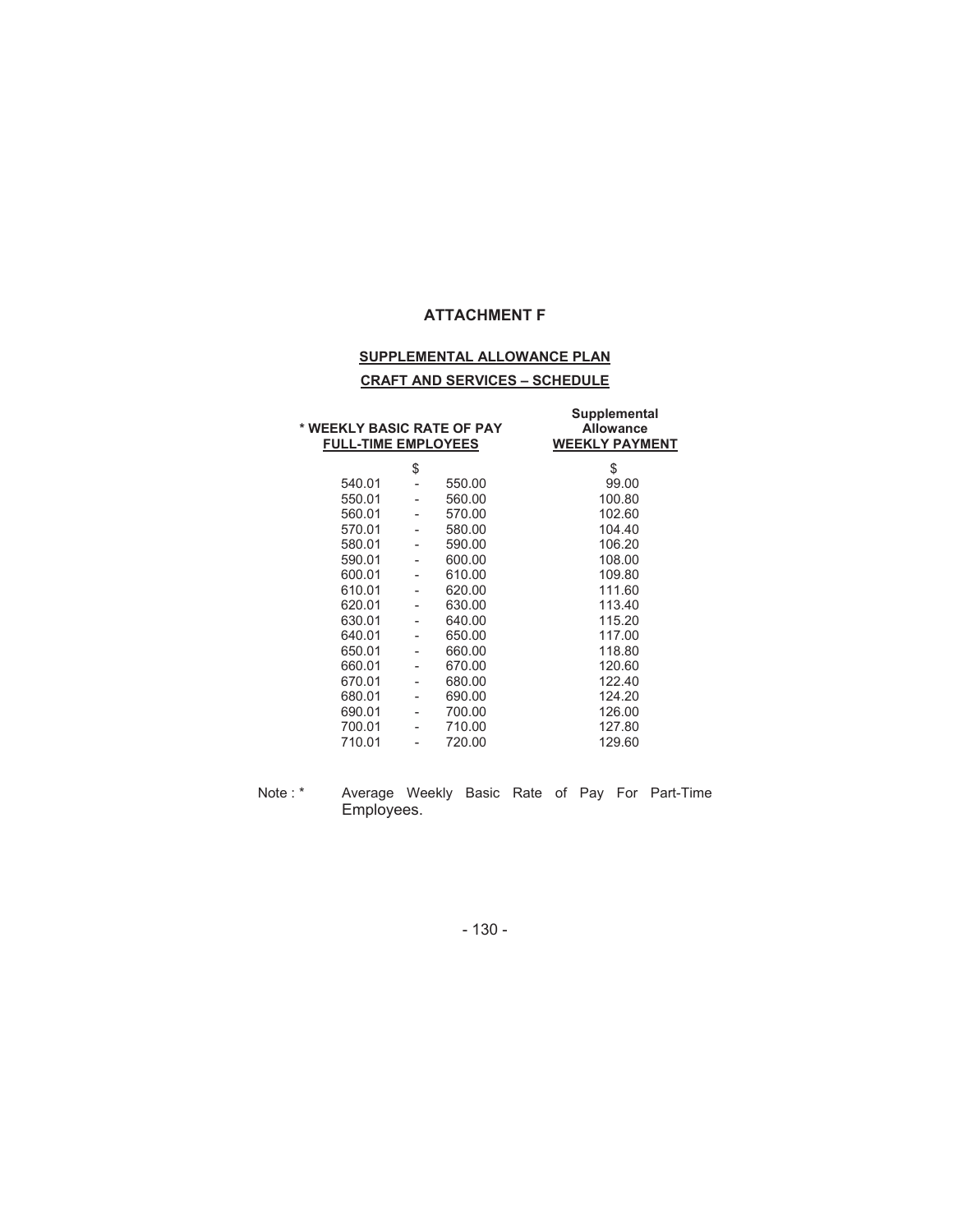#### **SUPPLEMENTAL ALLOWANCE PLAN**

#### **CRAFT AND SERVICES – SCHEDULE**

| \$<br>\$<br>720.01<br>730.00<br>131.40<br>730.01<br>740.00<br>133.20<br>740.01<br>750.00<br>137.85<br>750.01<br>760.00<br>145.35<br>770.00<br>760.01<br>152.85<br>770.01<br>780.00<br>160.35<br>780.01<br>790.00<br>167.85<br>790.01<br>800.00<br>175.35<br>800.01<br>810.00<br>182.85<br>810.01<br>820.00<br>190.35<br>820.01<br>830.00<br>197.85<br>830.01<br>840.00<br>205.35<br>840.01<br>850.00<br>212.85<br>850.01<br>860.00<br>220.35<br>860.01<br>870.00<br>227.85<br>870.01<br>880.00<br>235.35<br>880.01<br>242.85<br>890.00<br>-<br>890.01<br>900.00<br>250.35<br>910.00<br>900.01<br>257.85 | * WEEKLY BASIC RATE OF PAY<br><b>FULL-TIME EMPLOYEES</b> |  | <b>Supplemental</b><br><b>Allowance</b><br><b>WEEKLY PAYMENT</b> |
|---------------------------------------------------------------------------------------------------------------------------------------------------------------------------------------------------------------------------------------------------------------------------------------------------------------------------------------------------------------------------------------------------------------------------------------------------------------------------------------------------------------------------------------------------------------------------------------------------------|----------------------------------------------------------|--|------------------------------------------------------------------|
|                                                                                                                                                                                                                                                                                                                                                                                                                                                                                                                                                                                                         |                                                          |  |                                                                  |
|                                                                                                                                                                                                                                                                                                                                                                                                                                                                                                                                                                                                         |                                                          |  |                                                                  |
|                                                                                                                                                                                                                                                                                                                                                                                                                                                                                                                                                                                                         |                                                          |  |                                                                  |
|                                                                                                                                                                                                                                                                                                                                                                                                                                                                                                                                                                                                         |                                                          |  |                                                                  |
|                                                                                                                                                                                                                                                                                                                                                                                                                                                                                                                                                                                                         |                                                          |  |                                                                  |
|                                                                                                                                                                                                                                                                                                                                                                                                                                                                                                                                                                                                         |                                                          |  |                                                                  |
|                                                                                                                                                                                                                                                                                                                                                                                                                                                                                                                                                                                                         |                                                          |  |                                                                  |
|                                                                                                                                                                                                                                                                                                                                                                                                                                                                                                                                                                                                         |                                                          |  |                                                                  |
|                                                                                                                                                                                                                                                                                                                                                                                                                                                                                                                                                                                                         |                                                          |  |                                                                  |
|                                                                                                                                                                                                                                                                                                                                                                                                                                                                                                                                                                                                         |                                                          |  |                                                                  |
|                                                                                                                                                                                                                                                                                                                                                                                                                                                                                                                                                                                                         |                                                          |  |                                                                  |
|                                                                                                                                                                                                                                                                                                                                                                                                                                                                                                                                                                                                         |                                                          |  |                                                                  |
|                                                                                                                                                                                                                                                                                                                                                                                                                                                                                                                                                                                                         |                                                          |  |                                                                  |
|                                                                                                                                                                                                                                                                                                                                                                                                                                                                                                                                                                                                         |                                                          |  |                                                                  |
|                                                                                                                                                                                                                                                                                                                                                                                                                                                                                                                                                                                                         |                                                          |  |                                                                  |
|                                                                                                                                                                                                                                                                                                                                                                                                                                                                                                                                                                                                         |                                                          |  |                                                                  |
|                                                                                                                                                                                                                                                                                                                                                                                                                                                                                                                                                                                                         |                                                          |  |                                                                  |
|                                                                                                                                                                                                                                                                                                                                                                                                                                                                                                                                                                                                         |                                                          |  |                                                                  |
|                                                                                                                                                                                                                                                                                                                                                                                                                                                                                                                                                                                                         |                                                          |  |                                                                  |
|                                                                                                                                                                                                                                                                                                                                                                                                                                                                                                                                                                                                         |                                                          |  |                                                                  |

Note : \* Average Weekly Basic Rate of Pay For Part-Time Employees.

- 131 -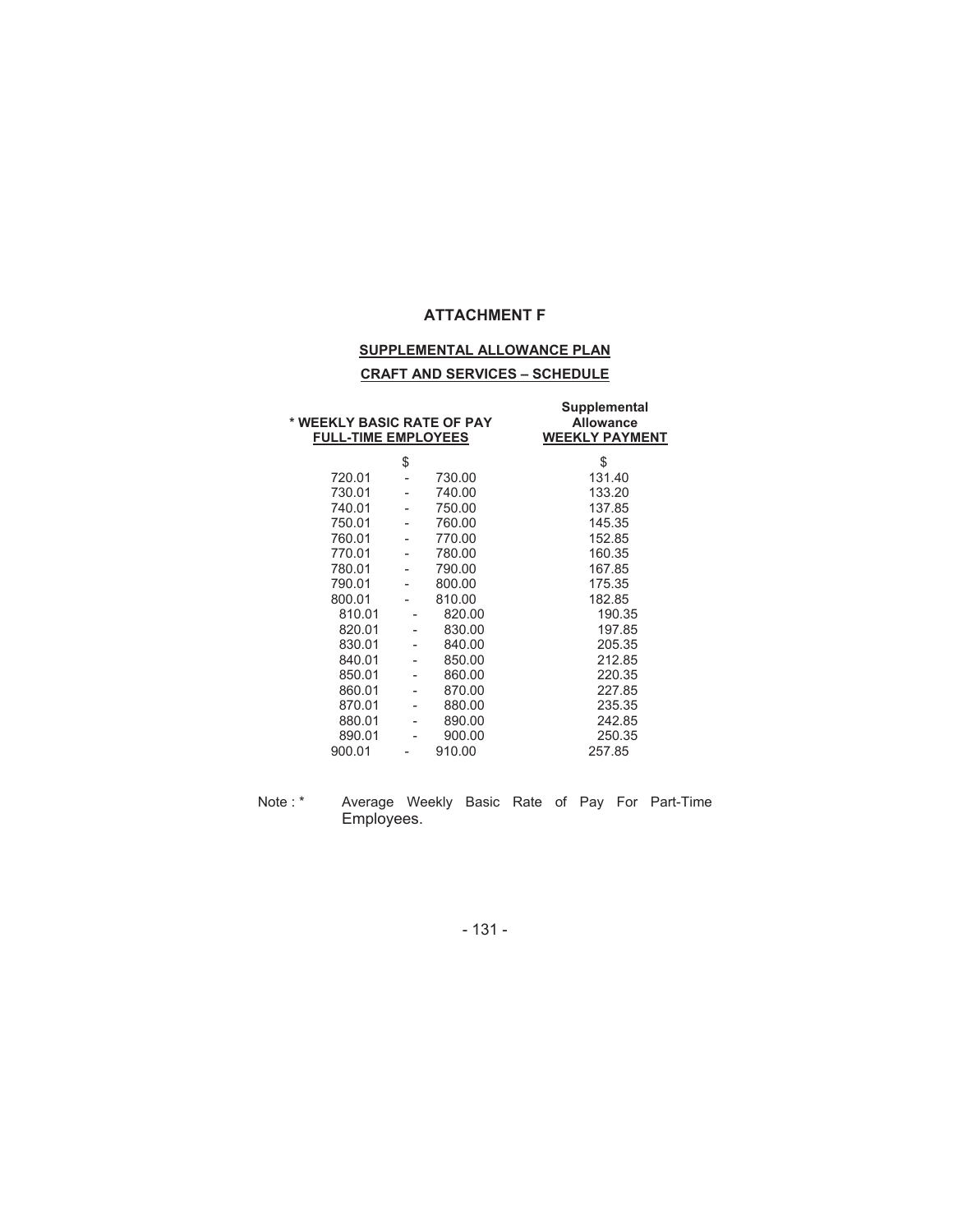## **SUPPLEMENTAL ALLOWANCE PLAN CRAFT AND SERVICES – SCHEDULE**

| * WEEKLY BASIC RATE OF PAY<br><b>FULL-TIME EMPLOYEES</b> |                          |         | Supplemental<br><b>Allowance</b><br><b>WEEKLY PAYMENT</b> |
|----------------------------------------------------------|--------------------------|---------|-----------------------------------------------------------|
|                                                          | \$                       |         | \$                                                        |
| 910.01                                                   |                          | 920.00  | 265.35                                                    |
| 920.01                                                   |                          | 930.00  | 272.85                                                    |
| 930.01                                                   |                          | 940.00  | 280.35                                                    |
| 940.01                                                   |                          | 950.00  | 287.85                                                    |
| 950.01                                                   |                          | 960.00  | 295.35                                                    |
| 960.01                                                   |                          | 970.00  | 302.85                                                    |
| 970.01                                                   |                          | 980.00  | 310.35                                                    |
| 980.01                                                   |                          | 990.00  | 317.85                                                    |
| 990.01                                                   |                          | 1000.00 | 325.35                                                    |
| 1000.01                                                  | ä,                       | 1010.00 | 332.85                                                    |
| 1010.01                                                  | $\overline{\phantom{0}}$ | 1020.00 | 340.35                                                    |
| 1020.01                                                  | -                        | 1030.00 | 347.85                                                    |
| 1030.01                                                  | ۰                        | 1040.00 | 355.35                                                    |
| 1040.01                                                  | $\overline{\phantom{0}}$ | 1050.00 | 362.85                                                    |
| 1050.01                                                  | ٠                        | 1060.00 | 370.35                                                    |
| 1060.01                                                  | ۰                        | 1070.00 | 377.85                                                    |
| 1070.01                                                  | $\overline{a}$           | 1080.00 | 385.35                                                    |
| 1080.01                                                  |                          | 1090.00 | 392.85                                                    |
| 1090.01                                                  |                          | 1100.00 | 400.35                                                    |

Note : \* Average Weekly Basic Rate of Pay For Part-Time Employees.

- 132 -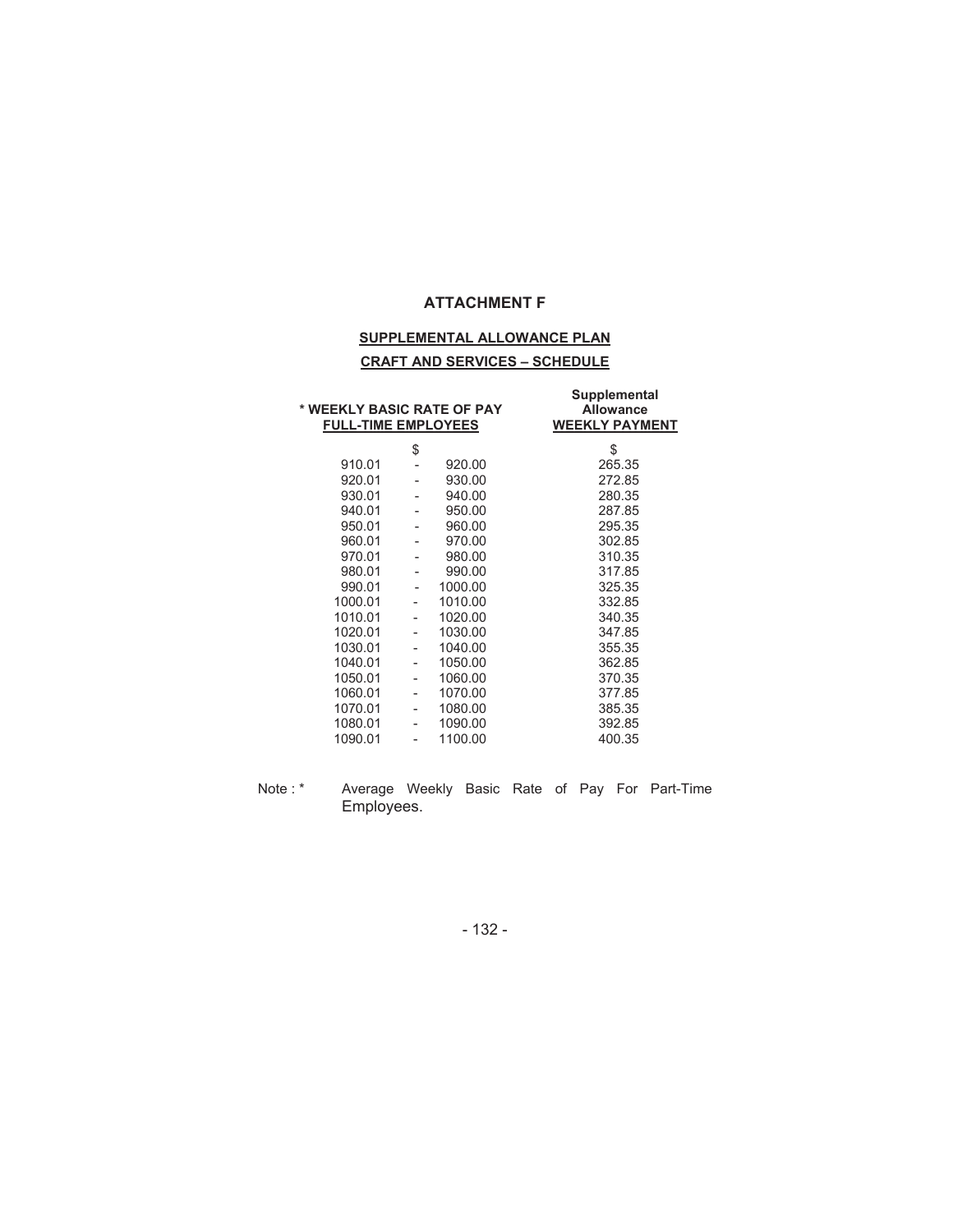# ATTACHMENT G **ATTACHMENT G**

# TRANSERVICE LEASE CO. BENEFITS /Unifor **TRANSERVICE LEASE CO. BENEFITS /Unifor**

| <b>Flexdollars</b>                 | Everyone receives \$500.00 net                                                                                                                                                                               |
|------------------------------------|--------------------------------------------------------------------------------------------------------------------------------------------------------------------------------------------------------------|
|                                    | Employees electing family coverage will be entitled to a contribution of \$500.00                                                                                                                            |
|                                    | Employees electing single coverage will be entitled to a contribution of \$500.00                                                                                                                            |
|                                    | Employees opting to waive coverage will receive an additional contribution as follows:<br>\$175.00<br>\$125.00<br>\$350.00<br>\$250.00<br>Family Medical<br>Single Medical<br>Family Dental<br>Single Dental |
|                                    | Maximum benefit = Single \$800.00 Family \$1,100.00                                                                                                                                                          |
|                                    | Part-time employees are eligible for the benefit on a prorated basis.                                                                                                                                        |
| (Medical / Vision<br>Major Medical | Hospital - 100% semiprivate                                                                                                                                                                                  |
| Prescription)                      | Prof. Service - max \$1000/year                                                                                                                                                                              |
| dependents)<br>employee/           | Laser Eye Surgery \$300 per eye / 2 year<br>Vision - Eyeglass Coverage \$300 / 2 years                                                                                                                       |
|                                    | Prescription - 80%                                                                                                                                                                                           |
|                                    | Cost Self - \$150                                                                                                                                                                                            |
|                                    | Cost Family - \$250                                                                                                                                                                                          |
|                                    |                                                                                                                                                                                                              |

- 133 -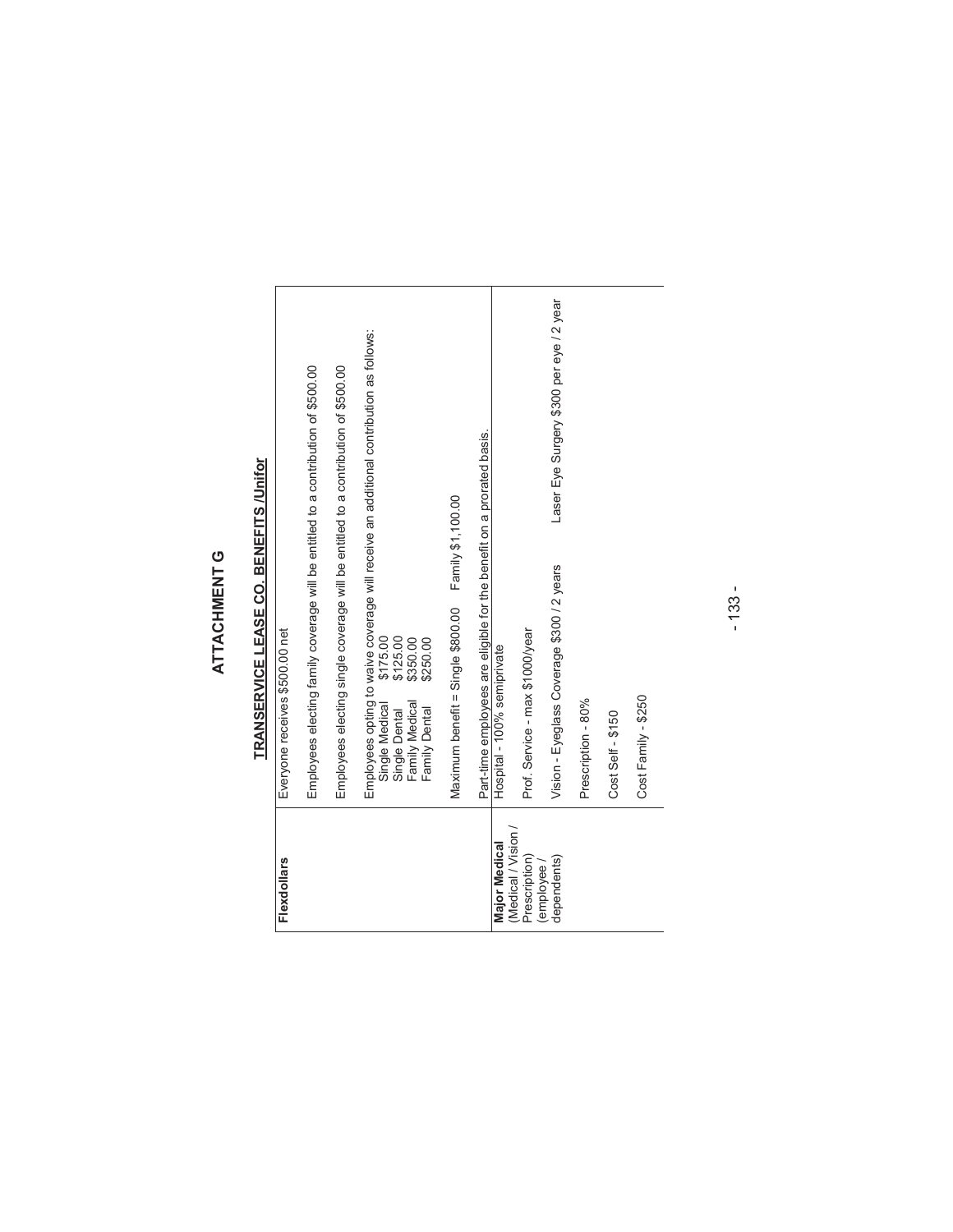|                        | Employees may opt out of the Medical Plan only if they have coverage elsewhere.             |
|------------------------|---------------------------------------------------------------------------------------------|
|                        | Company will pay for doctor's notes if requested by the company.                            |
| employee<br>Dental     | O.D.A. (ONTARIO) A.C.D.Q. (QUEBEC) CURRENT FEES NO LAG<br>Minor resto - 80%                 |
| dependents)            | Major resto - 50% max \$1500/year                                                           |
|                        | Ortho - None                                                                                |
|                        | Rec. Exams - 9 months                                                                       |
|                        | Cost Self - see cost noted in the Major Medical section                                     |
|                        | Cost Family - see cost noted in the Major Medical section                                   |
|                        | Employees do not have to be covered elsewhere to opt out of the Dental Plan.                |
| Health                 | Unused flexdollars are allocated to the employees HRA before tax.                           |
| Reimbursement          | They can be used to cover a wide range of eligible health expenses.                         |
| Account                | Flexdollars are allowed to be carried forward for two program years.                        |
|                        | Quebec employees are taxed on dollars used.                                                 |
| <b>Business Travel</b> | Out of country travel coverage will be provided under the health plan.                      |
| Health                 |                                                                                             |
| Personal Travel        | Coverage provided under current health plan.                                                |
| Insurance              |                                                                                             |
| Life and AD&D          | 100% employer paid                                                                          |
|                        | 1 x annual basic salary                                                                     |
| Optional Life &        | Employee pays premium based on age, gender, and smoker status for him/herself and           |
| <b>AD&amp;D</b>        | spouse.                                                                                     |
| employee/depen         | Employee - 1 to 6 X annual basic salary                                                     |
| dent)                  | Spouse - up to \$250K in \$10,000 increments                                                |
|                        | Children - \$10K, \$20K or \$30. Employee elects amt. and pays a flat premium regardless of |
|                        | the number of children enrolled                                                             |
|                        | Underwriting may be required.                                                               |
| <b>Business Travel</b> | Employer paid                                                                               |
| Accident               | Benefit - 2 X basic annual salary in the event of accidental death.                         |
|                        | Benefit paid based on accidental injury and the extent of loss.                             |

- 134 -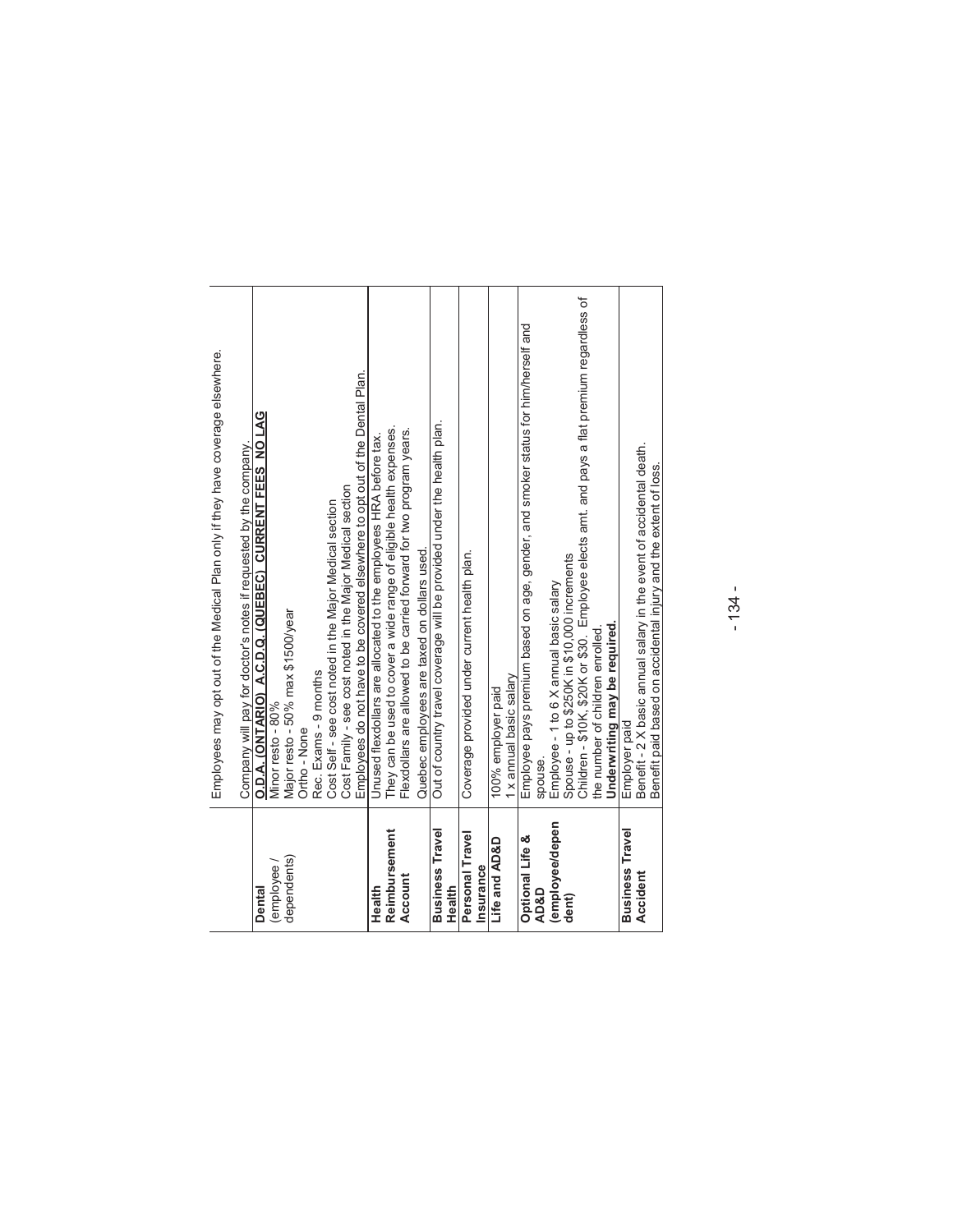| STD                      |                                                                                     |                 |                                  | Employees are eligible to receive up to 26 weeks of benefits, 8 weeks @ 100% of basic         |  |
|--------------------------|-------------------------------------------------------------------------------------|-----------------|----------------------------------|-----------------------------------------------------------------------------------------------|--|
|                          | salary and 18 weeks @ 90% of basic salary.                                          |                 |                                  |                                                                                               |  |
|                          |                                                                                     |                 |                                  | Employees hired prior to July 2000 may be entitled to STD up to 52 weeks at 100% of their     |  |
|                          | salary.                                                                             |                 |                                  |                                                                                               |  |
|                          |                                                                                     |                 |                                  | Additionally, upon notification of pay interruption by the employee, the company will provide |  |
|                          |                                                                                     |                 |                                  | up to 4 weeks of uninterrupted STD benefits within the 26 week period or 52 week period       |  |
|                          | as applicable of his/her salary.                                                    |                 |                                  |                                                                                               |  |
| <b>CLD</b>               | 100% employer paid. Effective after 26 weeks.                                       |                 |                                  |                                                                                               |  |
|                          | Pays 66 2/3% of basic annual salary                                                 |                 |                                  |                                                                                               |  |
|                          | Regular and Part-time employees are eligible                                        |                 |                                  |                                                                                               |  |
| Educational              | Maximum \$1500 per year.                                                            |                 |                                  |                                                                                               |  |
| Assistance Plan          | 100% reimbursement for successful completion.                                       |                 |                                  |                                                                                               |  |
|                          | Textbook cost is not included.                                                      |                 |                                  |                                                                                               |  |
| Defined                  | Union employees will enter into the Transervice Lease Co. Plan                      |                 |                                  |                                                                                               |  |
| <b>Contribution Plan</b> |                                                                                     |                 |                                  | Employees may contribute 0% to 2% of their bi-weekly salary. The plan provides for the        |  |
|                          | following:                                                                          |                 |                                  |                                                                                               |  |
|                          |                                                                                     | <b>Employee</b> | Employer                         | Employer                                                                                      |  |
|                          |                                                                                     | <b>Optional</b> | Additional                       | Base                                                                                          |  |
|                          |                                                                                     | Contribution    | <b>Contribution Contribution</b> |                                                                                               |  |
|                          |                                                                                     | Š               | š                                | 4%                                                                                            |  |
|                          |                                                                                     | 2%              | 2%                               | 4%                                                                                            |  |
|                          |                                                                                     | 2%              | <b>3%</b>                        | 4%                                                                                            |  |
|                          |                                                                                     | <b>Over 2%</b>  | <b>3%</b>                        | 4%                                                                                            |  |
| Group RRSP               | No waiting period, full & part-time employees are eligible.                         |                 |                                  |                                                                                               |  |
|                          | Minimum of \$25 per pay, max permitted per legislation.<br>No Employer contribution |                 |                                  |                                                                                               |  |
| <b>Relocation</b>        | The company will pay for all reasonable & necessary expenses                        |                 |                                  |                                                                                               |  |
| Assistance               |                                                                                     |                 |                                  |                                                                                               |  |
| Supplementary            |                                                                                     |                 |                                  | Parental and adoption: up to 75% salary replacement up to 10 weeks less El benefits           |  |
|                          |                                                                                     |                 |                                  |                                                                                               |  |

- 135 -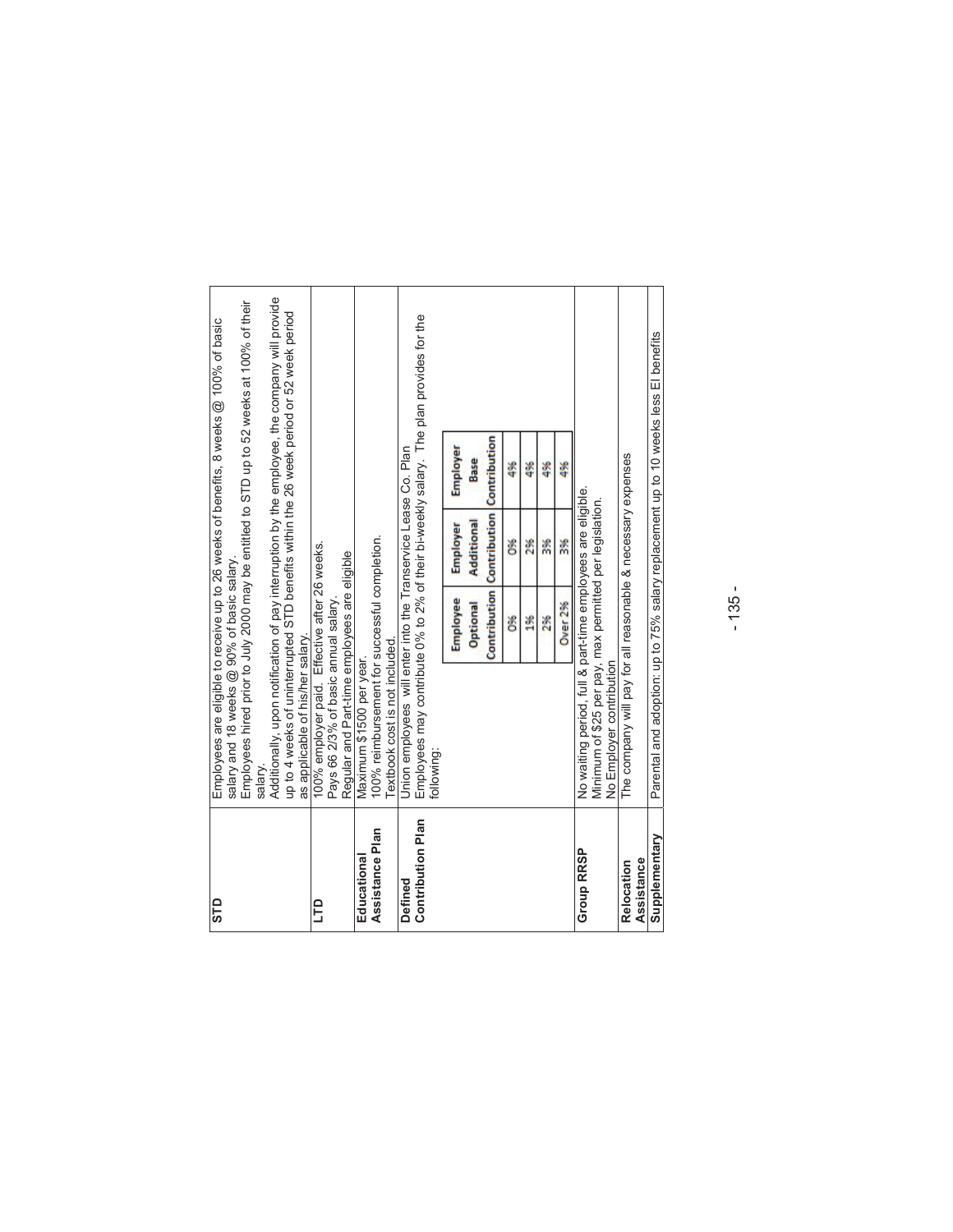| Allowance Plan              | Maternity: up to 75% salary replacement up to 15 weeks less El benefits                   |
|-----------------------------|-------------------------------------------------------------------------------------------|
| Leaves of<br><b>Absence</b> | Various types of leaves offered                                                           |
| Service                     | Employees are to be served in both official languages by the appropriate resource person. |
| <b>When Benefits</b>        | However, if you die while covered by this plan coverage for your dependents will continue |
| End                         | without premiums until the earlier of the following dates:                                |
|                             | • 24 months after the date of your death                                                  |
|                             | The date the person would no longer be considered your dependent under this plan          |
|                             | if you were still alive.                                                                  |
|                             | $\bullet$ The date the benefit provision under which the dependent is covered terminates. |
|                             | The Continuation of coverage does not apply to the dependent's Optional Life.             |

- 136 -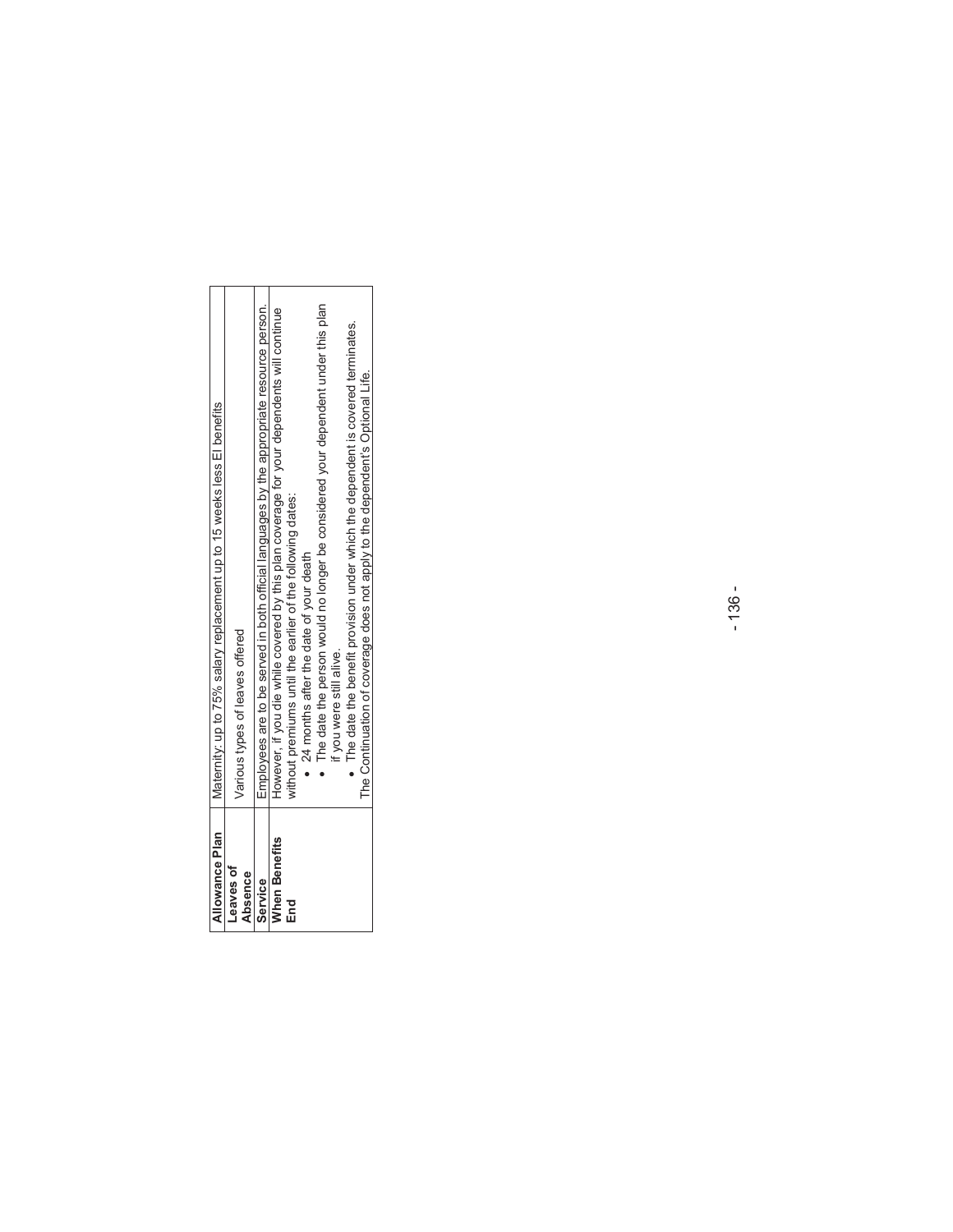#### **CERTIFICATION PREMIUM PROGRAM**

#### **MEMORANDUM OF AGREEMENT BETWEEN**

#### **BELL CANADA**

#### **AND**

#### **UNIFOR**

#### **REPRESENTING CRAFT AND SERVICES EMPLOYEES**

The above parties have agreed as follows:

#### **General**

In our industry, there are now no barriers and technology is evolving rapidly. As a result, it is critical that all employees continue to develop their qualifications and their competencies. Employees who take the initiative to learn and develop themselves by increasing their skills and knowledge should be recognized.

A Certification Premium is established to recognize regular employees who achieve a recognized external certification on their own time.

#### **Selection Criteria for Recognized External Certifications and Eligible Suppliers**

The Certification Premium will apply to recognized external certifications and eligible suppliers who meet specific selection criteria. These criteria will evolve to reflect the progress of technology, products and services necessary to provide the

- 137 -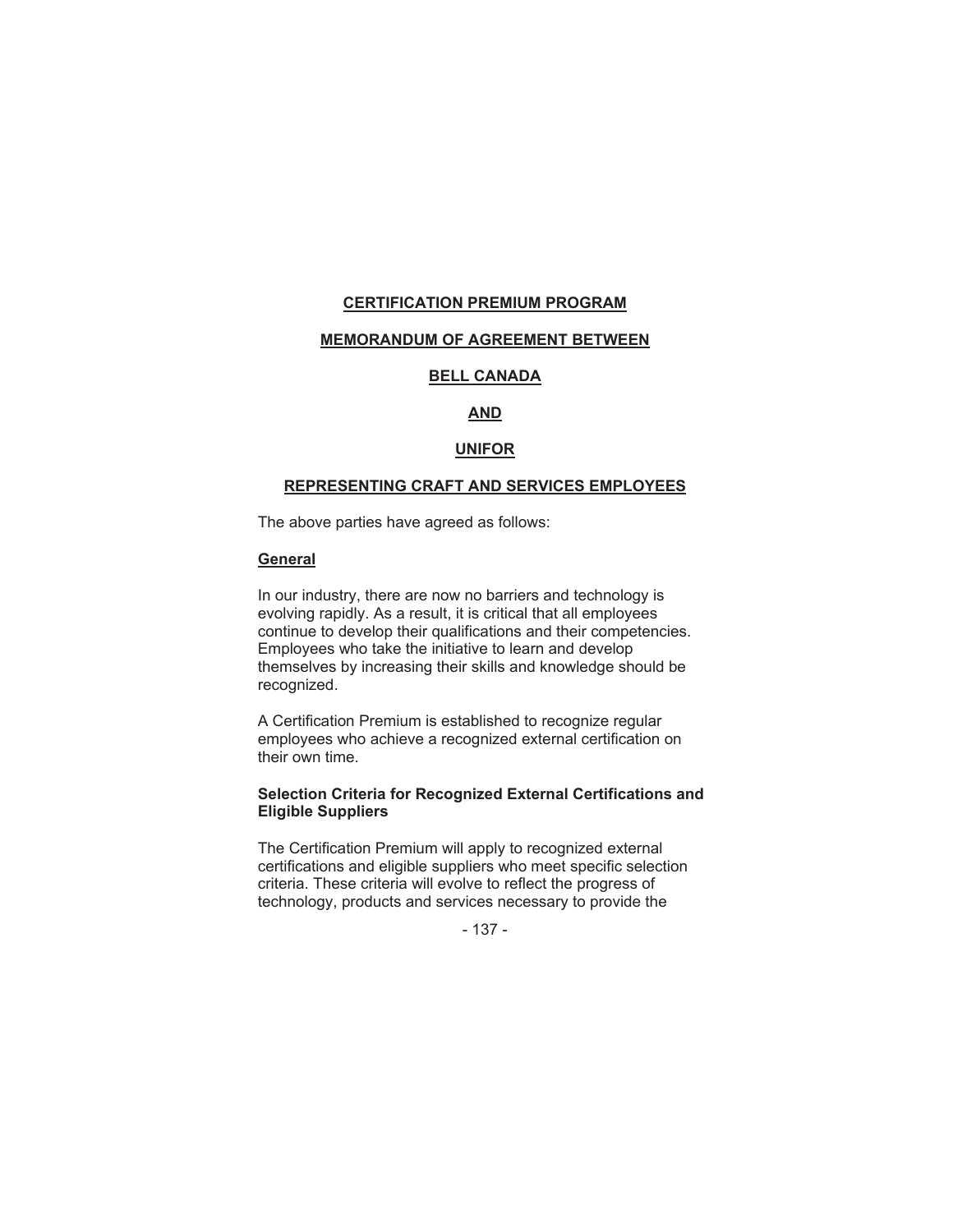Company's customers with best in class service. An annual review of recognized external certifications and eligible suppliers will be completed by the Company.

- The selection criteria and the list of recognized external certifications and eligible suppliers will be reviewed with the Joint Working Committee (Career Planning and Development) on an annual basis, before being finalized by the Company.
- The list of recognized certifications and eligible suppliers as well as the amount of the associated premiums will be posted on the Career Development Center web site.

#### **Eligibility and Selection of Employees to Receive the Premium**

- All Regular employees are eligible including those who participate in educational leaves. Employees on any other discretionary leave are not eligible.
- The employee must meet job requirements.
- Participation in the Certification Program must be subject to mutual agreement between the employee and the manager. It is understood that approval to participate will not be unjustifiably withheld.
- The certification must be successfully completed and meet the suppliers' requirements to obtain the Certification Premium.

- 138 -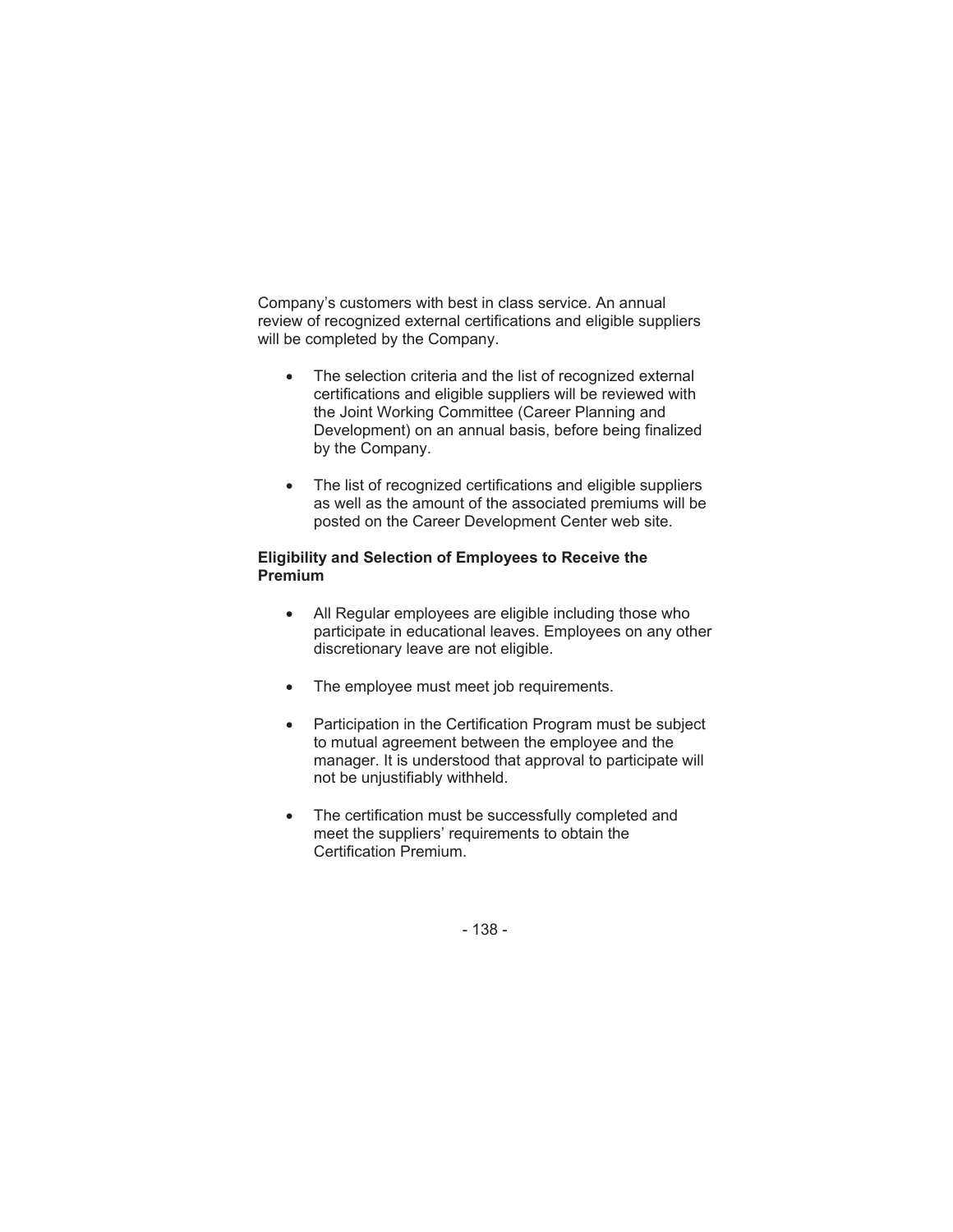The result of the Certification Premium Program will be reviewed bi annually with the Joint Working Committee (Career Planning and Development) with a view to improve the processes.

#### **Payments**

The employee who qualifies to receive the Certification Premium will be paid in one lump sum in the quarter following the quarter during which he received a recognized external certification from an eligible supplier. An employee may receive more than one premium per year if he meets all necessary criteria.

#### **Premiums over \$5,000**

If the Certification Premium is more than \$5,000, the employee must sign a letter agreeing that he will not act any job offer from a competitor or a subsidiary of BCE within the 24 months following the date on which he received his payment unless authorized by his business unit. Should the employee refuse to sign such a letter, his Certification Premium will be capped at \$2,000.

Any employee receiving a premium greater than \$5,000 who chooses to resign during that 24 month period, whatever the reason, must repay the Certification Premium on a prorated basis based on the number of months worked during the 24 month period. The employee authorises the Company to deduct whatever amount is owing from his last pay cheque or any other outstanding amount he may be owed by the Company. Any remaining amount must be reimbursed to the Company within 60 days of his departure.

#### **Effective Date**

- 139 -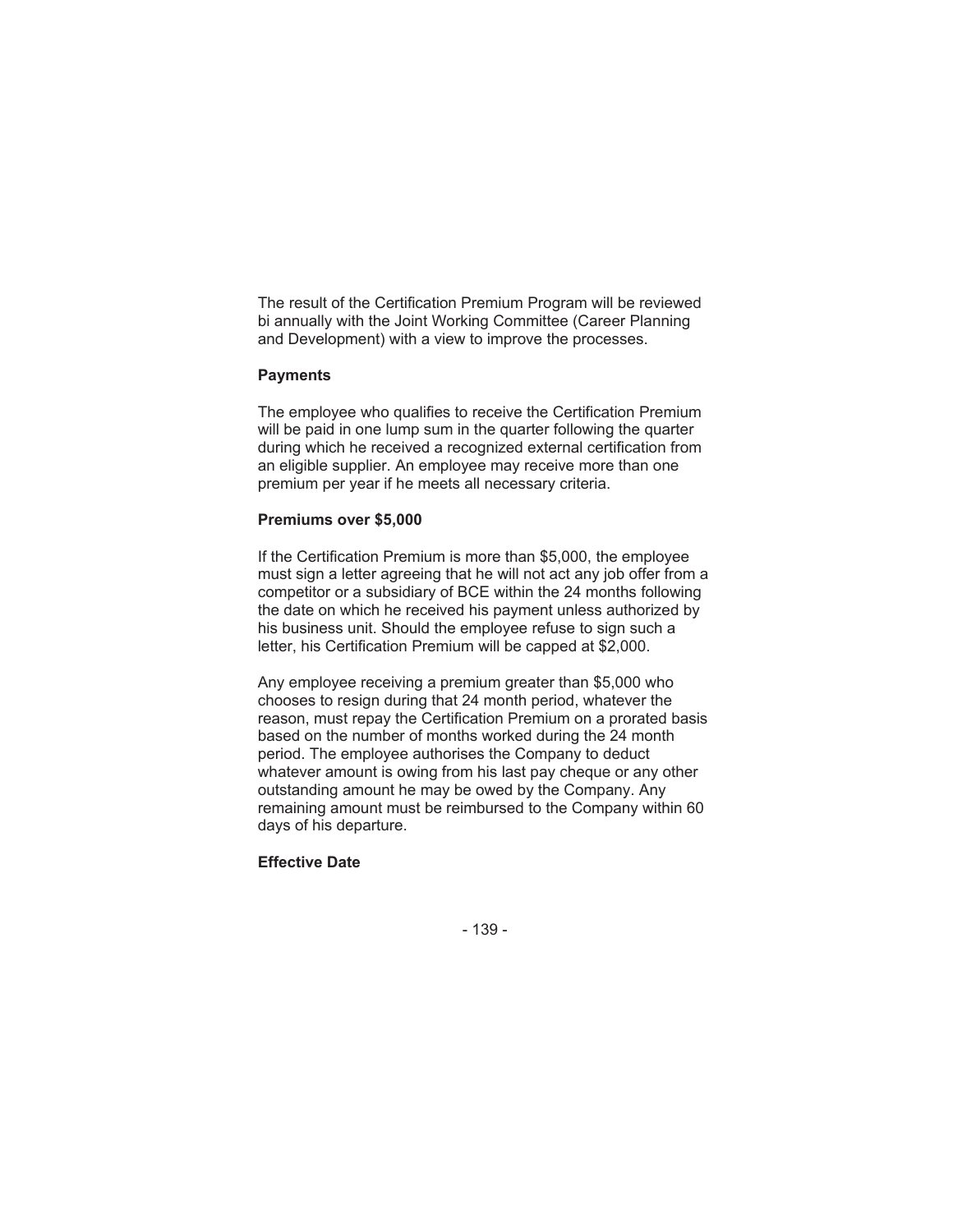This program will be introduced coincident with the signing of the Collective Agreement.

Signed at Montréal this 19<sup>th</sup> day of August 2004.

FOR THE

FOR THE

COMPANY

UNION

Raynald Wilson Sean Howes

- 140 -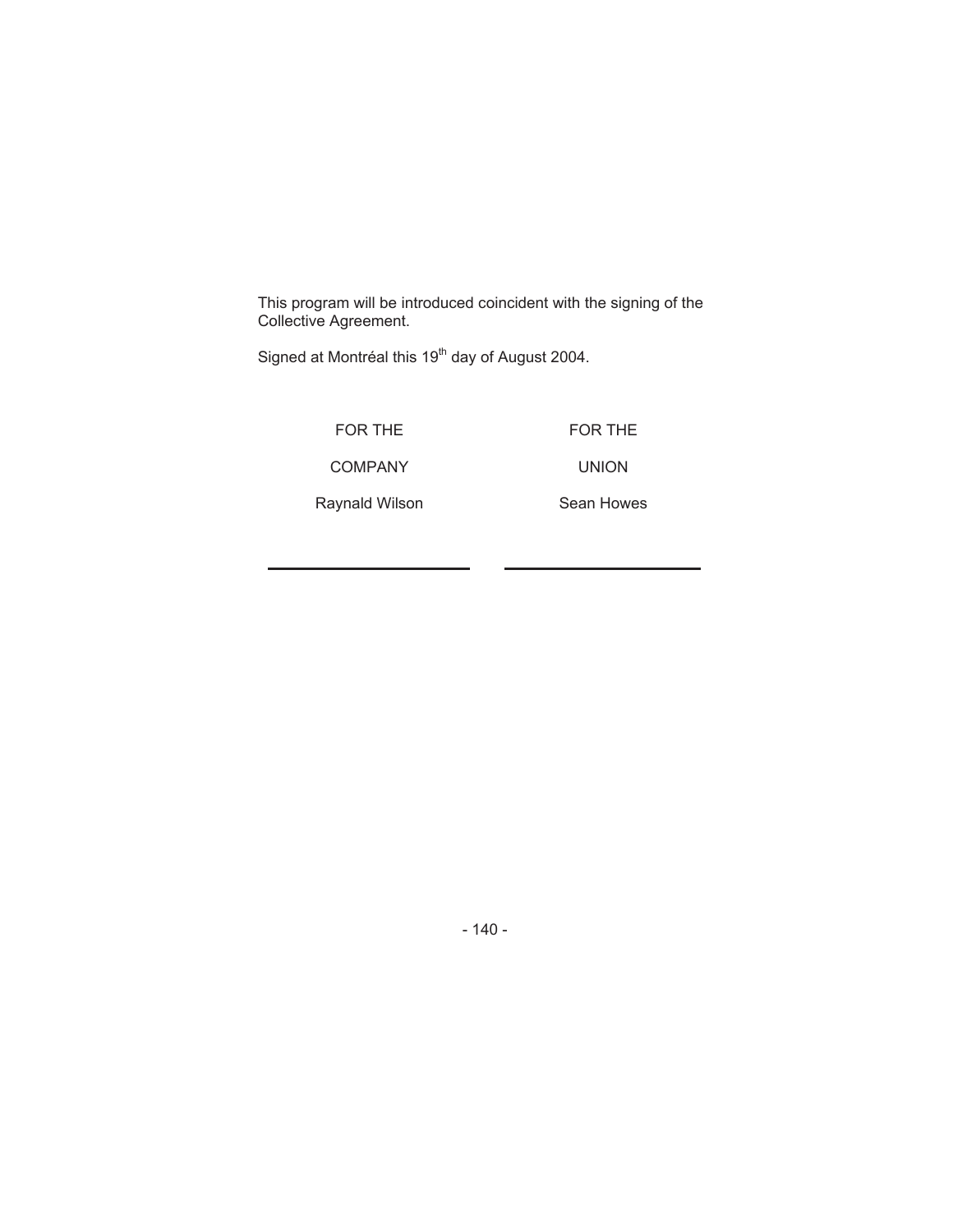# **PARTICIPATION IN THE DEFINED CONTRIBUTION COMPONENT OF THE BELL PENSION PLAN MEMORANDUM OF AGREEMENT BETWEEN BELL CANADA AND UNIFOR REPRESENTING CRAFT AND SERVICES EMPLOYEES**

This is to confirm our discussions during bargaining for the renewal of the Craft and Services Employees Collective Agreement regarding the participation of employees in the Defined Contribution Component of Bell Canada's Pension Plan.

It is understood and agreed that:

Any regular employee hired before October 1, 2004 (whether or not he is a member of Bell's Pension Plan on that date) who chooses not to participate in the new Defined Contribution Component will continue to participate in the Defined Benefits Component of Bell Canada's Pension Plan for as long as he remains an employee of the Company.

Signed at Montréal this 19<sup>th</sup> day of August 2004.

- 141 -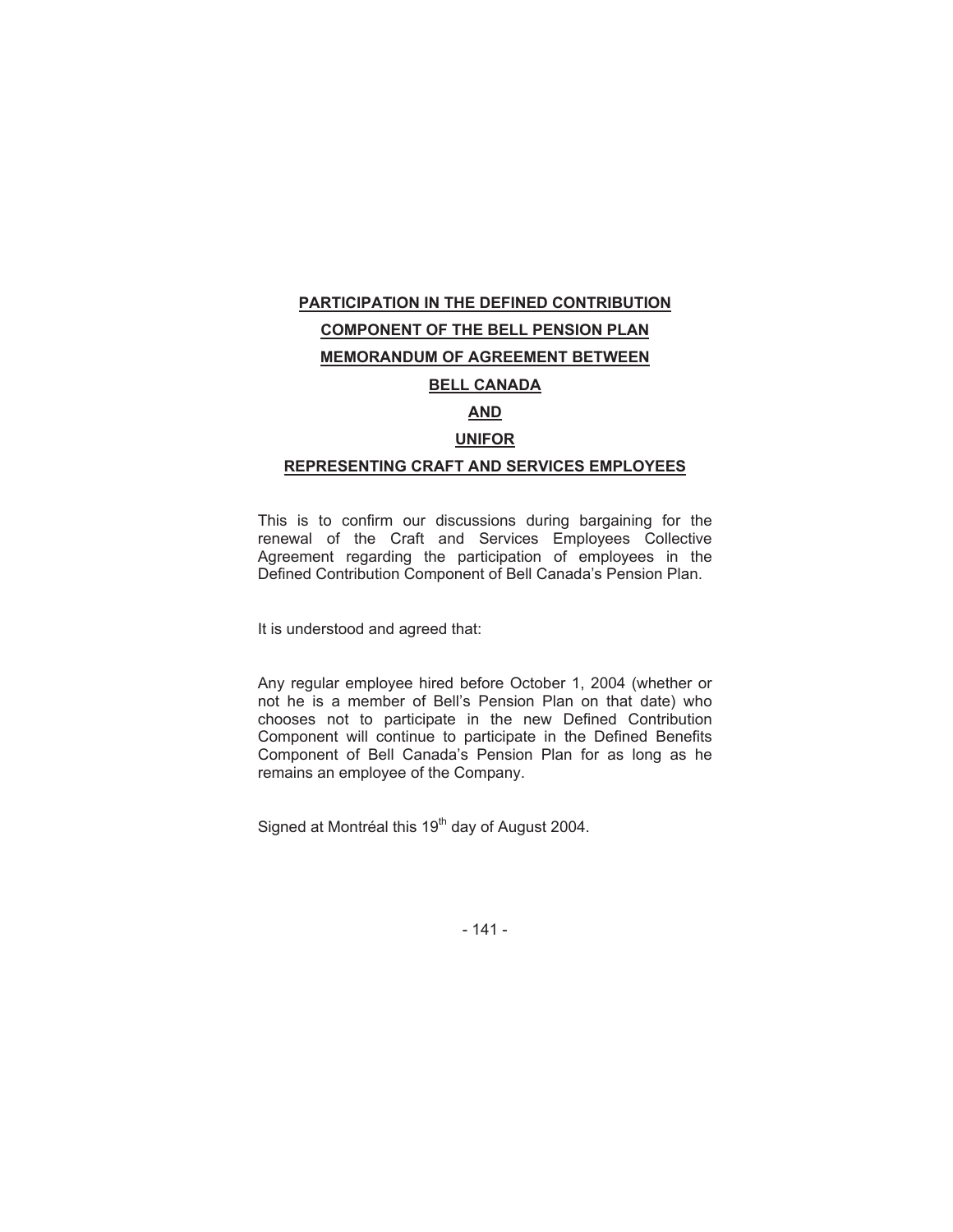FOR THE COMPANY FOR THE UNION

Raynald Wilson Sean Howes

- 142 -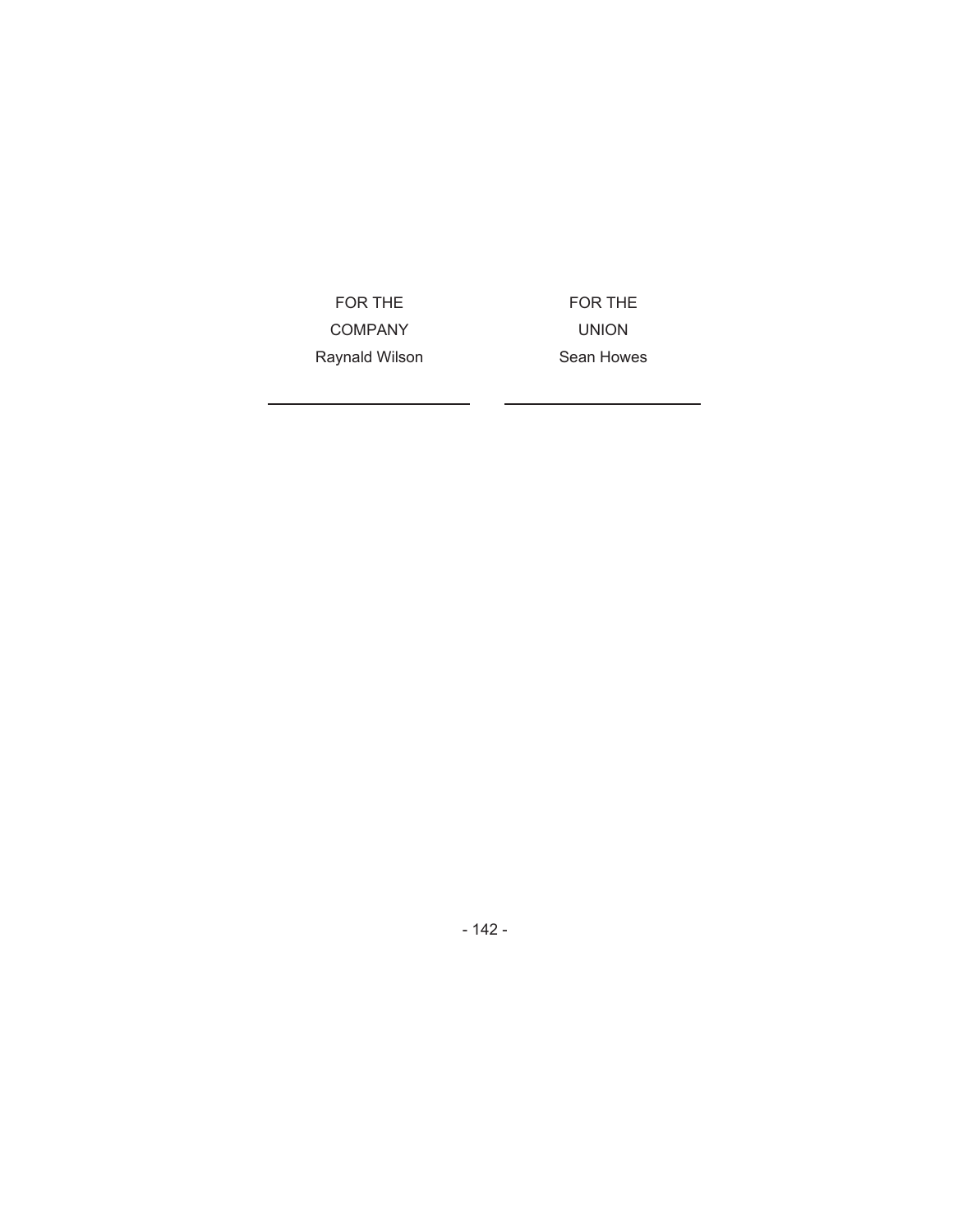# **PAID EDUCATION LEAVE MEMORANDUM OF AGREEMENT BETWEEN**

#### **TRANSERVICE LEASE CO.**

### **AND**

#### **UNIFOR**

#### **REPRESENTING AUTO EQUIPMENT MECHANIC, AUTO EQUIPMENT MECHANIC APPRENTICE AND SERVICE ADVISER**

The employer agrees to pay into a special fund an amount of seven hundred and fifty dollars (\$750.00) per year to provide for a Unifor Paid Education Leave (PEL) program. Such payment will be remitted on a yearly basis into a trust fund established by the Unifor National union effective from the date of ratification. Payments will be sent by the employer to the following address;

#### **Unifor Paid Education Leave Program 205 Placer Court Toronto Ontario M2h 3H9**

The employer shall approve Education Leave for the members of a bargaining unit at the request of the union. Candidates for **PEL**  shall be selected by the union to attend. The union will provide written confirmation to the Employer of such selection. Employees on **PEL** leave of absence will continue to accrue seniority and service.

Signed in Ottawa this  $8<sup>th</sup>$  day of February 2018.

- 143 -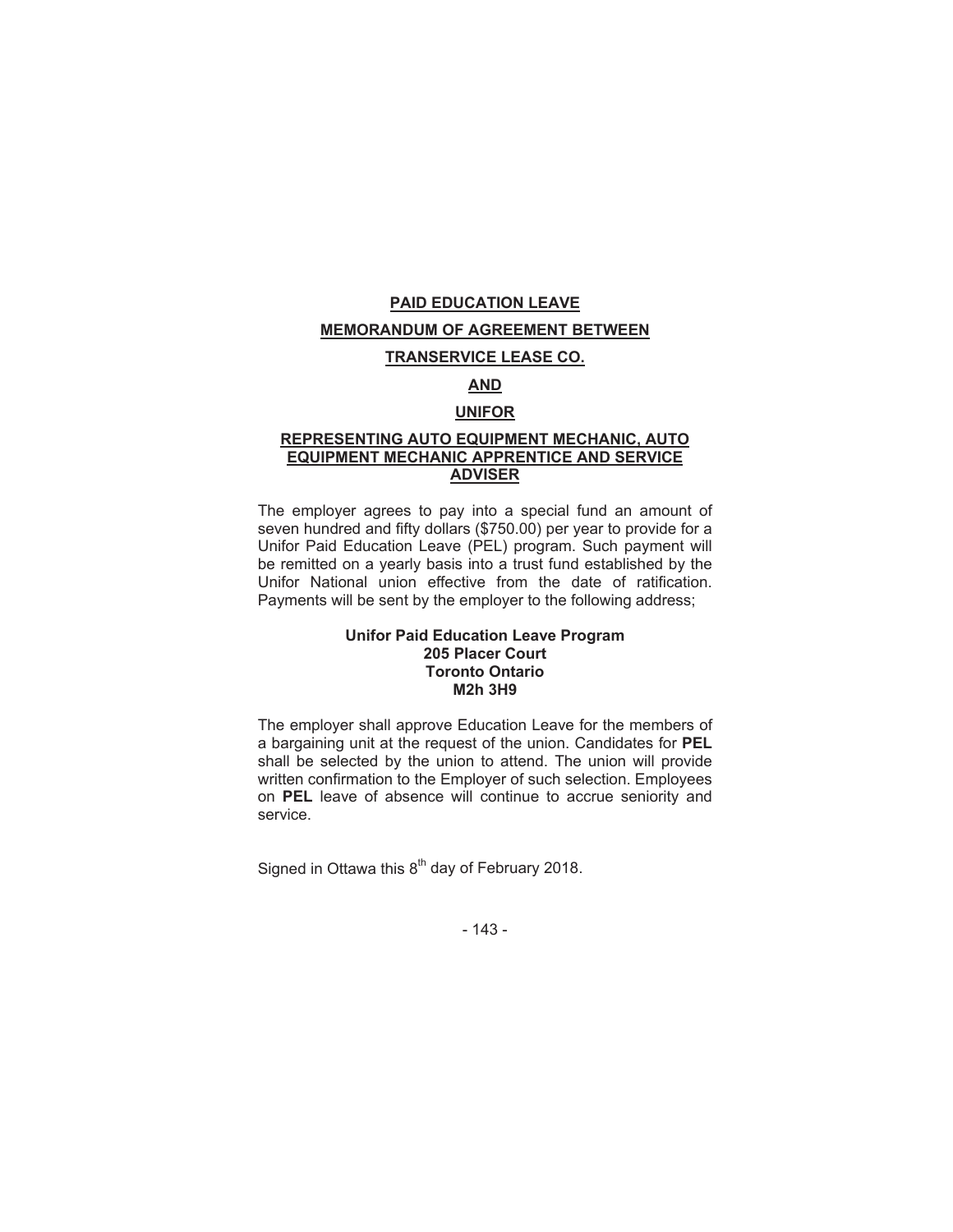FOR THE

FOR THE

**COMPANY** 

UNION

Pierre Bujold **Ron Girardin** 

 $\overline{\Lambda}$ TI  $\overline{\mathscr{O}}$ 

 $\varnothing$ Z

- 144 -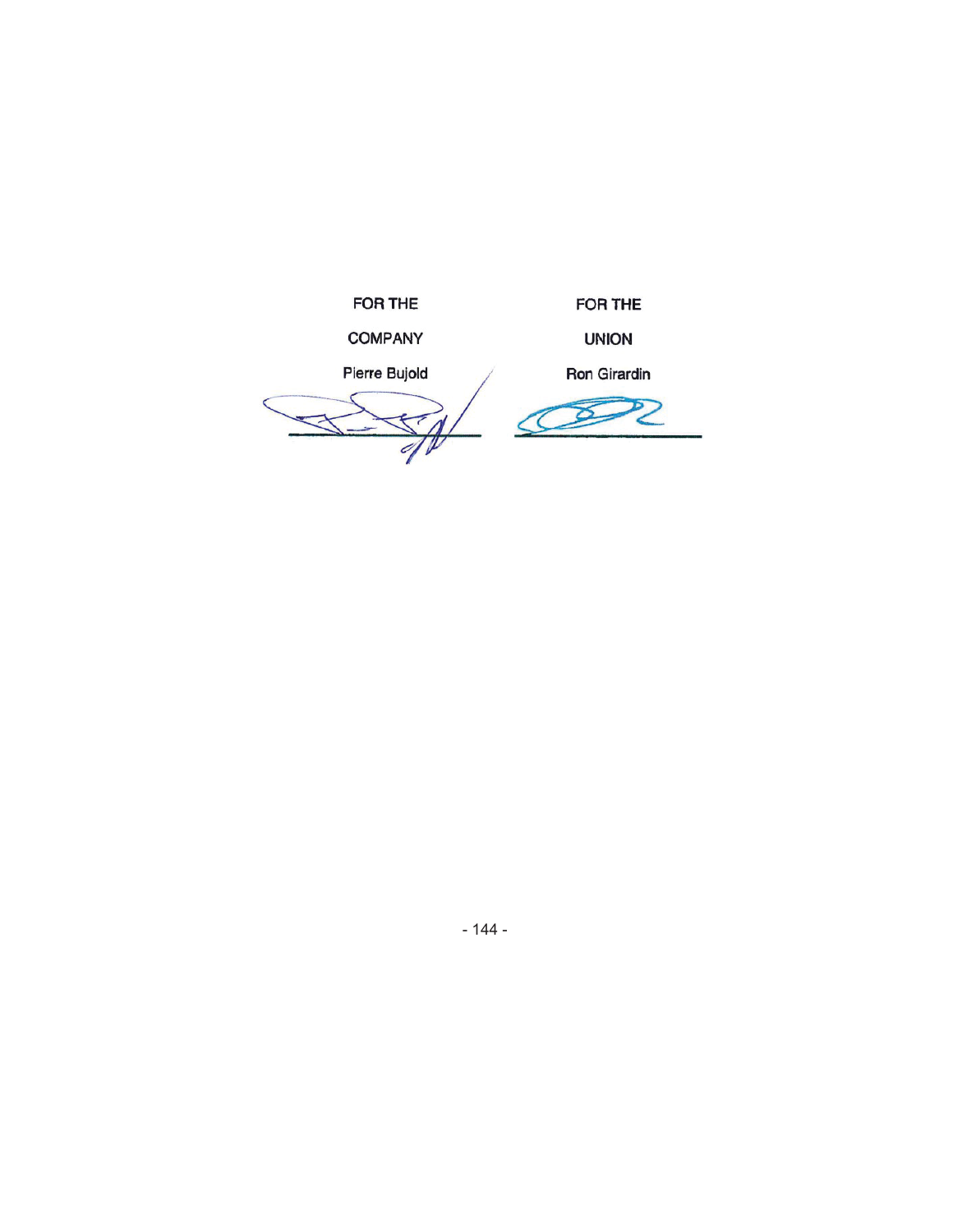The following Letters of Intent are included

in this agreement solely for the sake of

convenience and shall not be construed as

forming part of this Collective Agreement.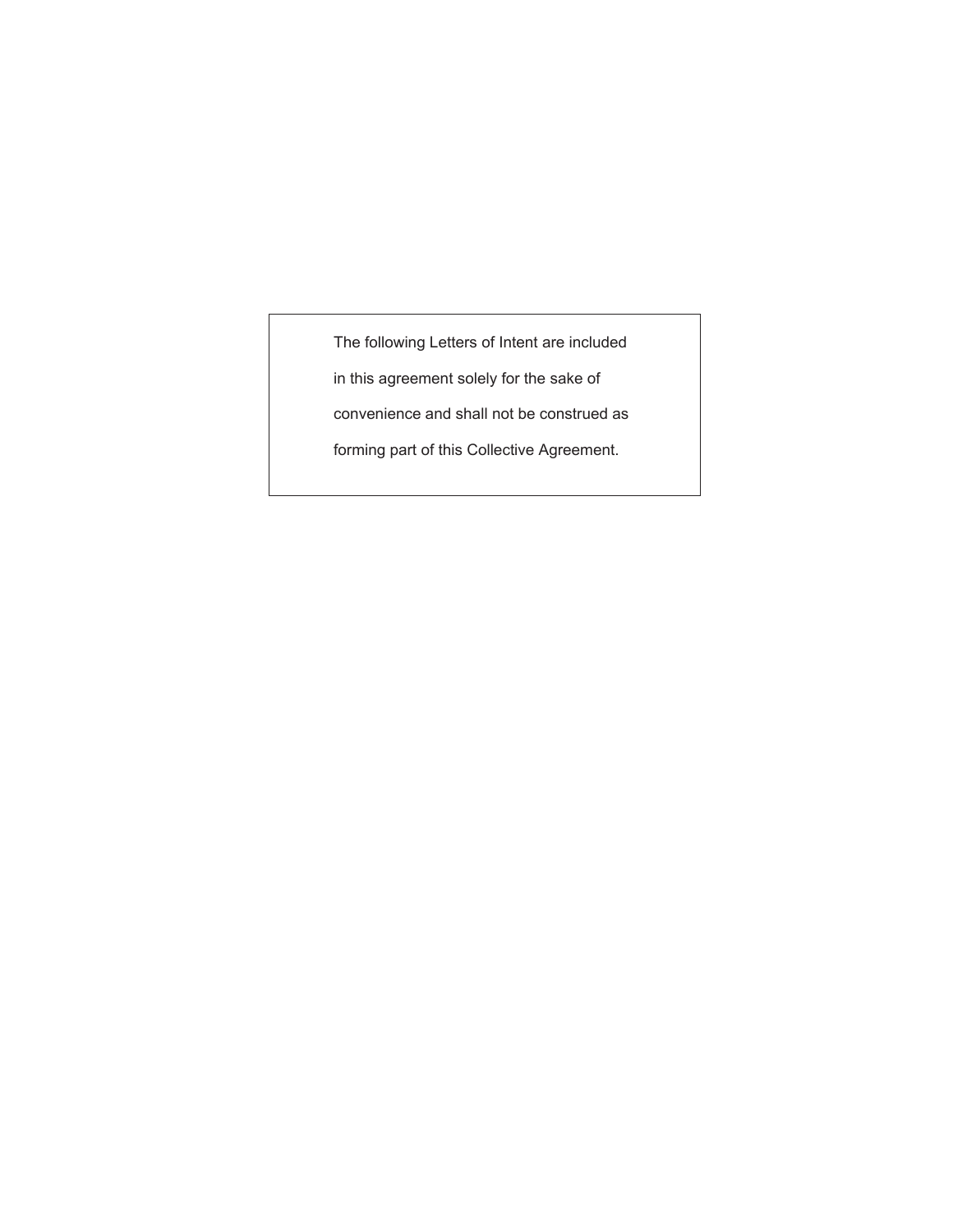## **TABLE OF CONTENTS**

| <b>LETTERS OF INTENT</b>                         | Page |
|--------------------------------------------------|------|
| <b>Contracting Out</b>                           | ii   |
| Time Off For Union Business                      | v    |
| Four (4) Day Work Week                           | vii  |
| Utilization of Temporary and Part-Time Employees | X    |
| Corporate and Local Safety and Health Committees | xii  |
| <b>Freezing of Grievances</b>                    | xiv  |
| Training Programs Outside the Country            | xvii |
| <b>Job Swaps</b>                                 | xix  |
| 90/10 Seasonal Leave with Income Averaging       | xxi  |

-i-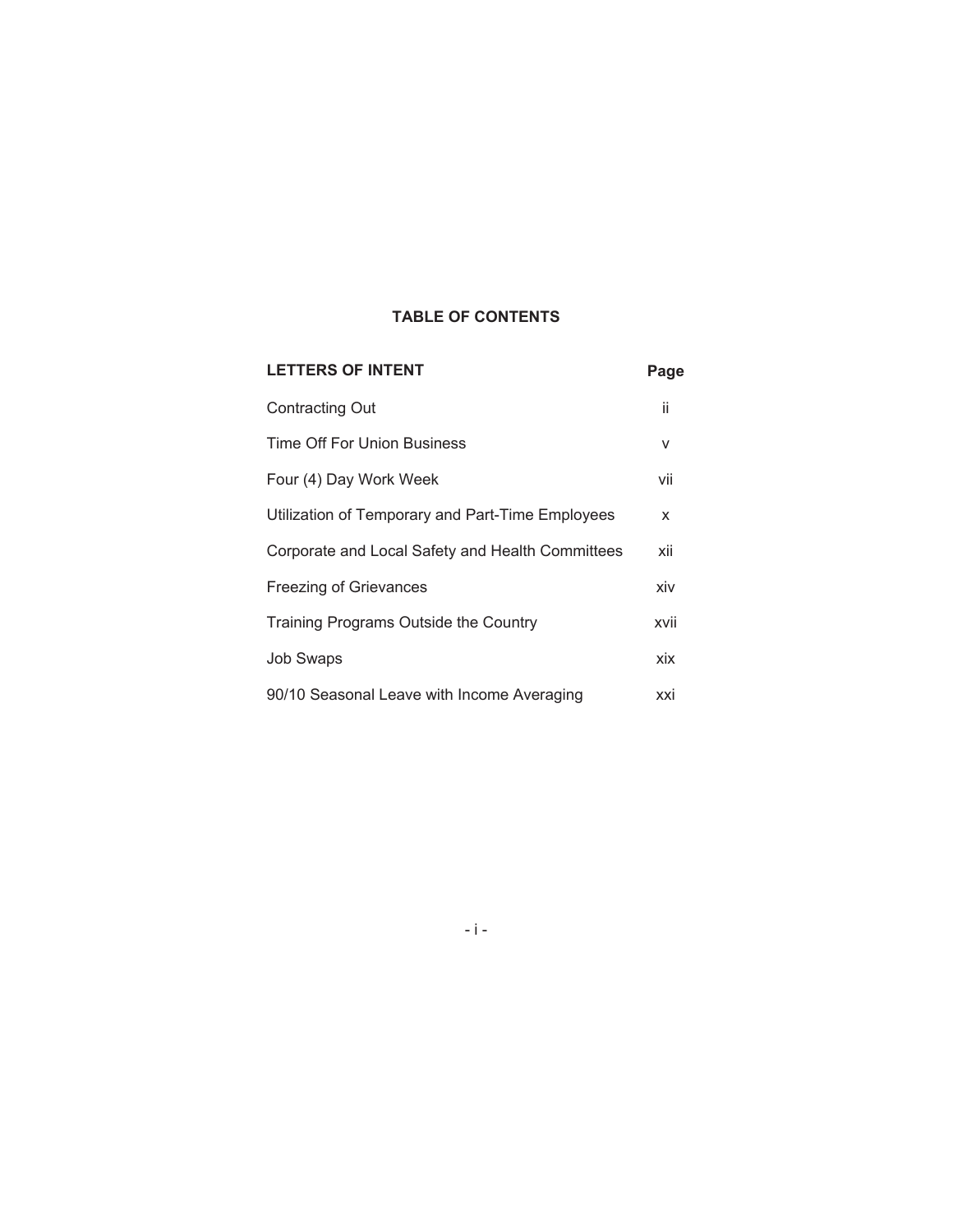



Mr. Ron Girardin National Representative Unifor

#### Subject: **Contracting Out**

Dear Mr. Girardin

This is to confirm our understanding reached during bargaining for the renewal of the Transervice Employees Collective Agreement regarding the issue of contracting out.

What follows has been developed jointly in a spirit of cooperation and trust based on the belief that there is a value and benefit to the employee, the Company and the customer if:

- Employment security is enhanced by a productive, healthy and cost effective organization.
- While striving to provide employment security to regular employees, there is an improved understanding as to why contractors are used.
- There is a greater involvement by employees in the decisionmaking process.

- ii -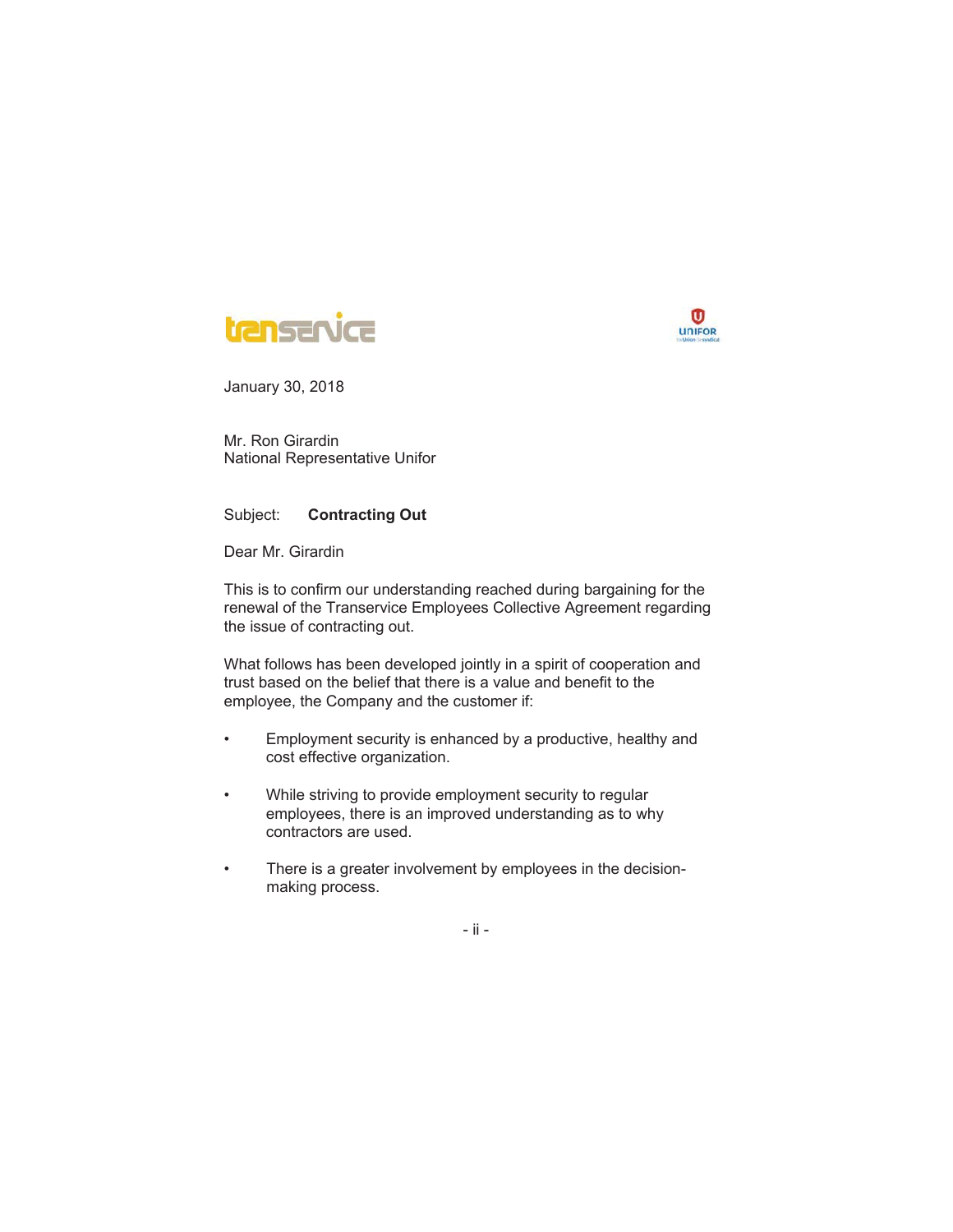The Union and the Company work together and act responsibly balancing the interests of the customer, the Company and the employee regarding the issue of the utilization of contractors.

Based on the principles outlined above, the parties have agreed to establish forums for the exchange of information and to encourage consultation between management and representatives of the Union on issues related to the contracting out of work which may be performed by bargaining unit employees.

At least once per year, or more frequently where agreed to by both parties, an Officer of the Union (or a delegate) shall meet with a Tier A manager (who has bargaining unit employees in his organization) to discuss the broad principles associated with the contracting out issue as it pertains to the manager's organization.

Each quarter, or more frequently where agreed to by both parties, each Tier B manager shall meet with the Local Union President (representing bargaining unit employees in the Tier B manager's organization) to discuss and review contracting out activity and concerns within the manager's organization. The Tier B manager and the Local Union President may jointly agree to delegate, in part or in full, the responsibility for these quarterly meetings where, in their opinion, such delegation would result in more meaningful dialogue between the parties.

It is agreed that the meetings contemplated under this letter may be face-to-face, by conference call, etc., as deemed appropriate by the individuals involved.

Although not intended to limit the scope of discussions between the Local Union President and Tier B manager (or their designates), areas which shall be reviewed include:

- iii -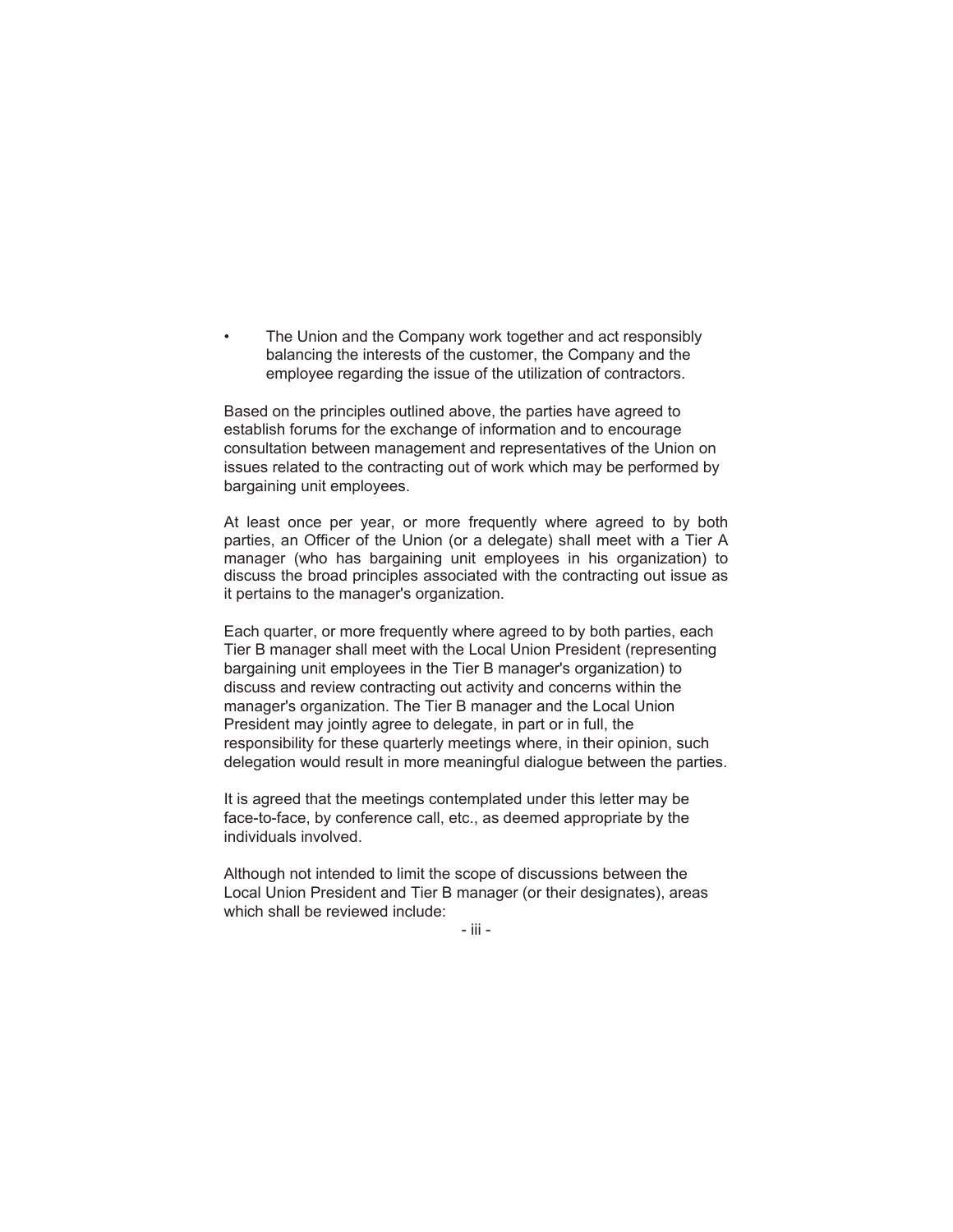- Work contracted out by the manager's organization since the last meeting.
- Feedback on work which was contracted out (to highlight possible improvements or suggest alternatives).
- Work which is expected to be contracted out (with as much advance notice as practicable).
- Alternatives to the contracting out of work (e.g., utilizing part-time employees, qualified Operator Services employees in the case of Craft & Services work, more efficient utilization of available employees across districts/departments, etc.).

In discussions related to the contracting out of bargaining unit work, relevant considerations may include, but are not limited to, the type of work being contracted out, the availability of necessary skills and equipment, price and quality competitiveness, balancing out the amount of work required to be performed, etc.

The parties' wish is that these forums encourage a growing and meaningful dialogue at the operating level of the Company on the issue of contracting out.

Yours truly,

Pierre Bujold Transervice, Vice President Canada

- iv -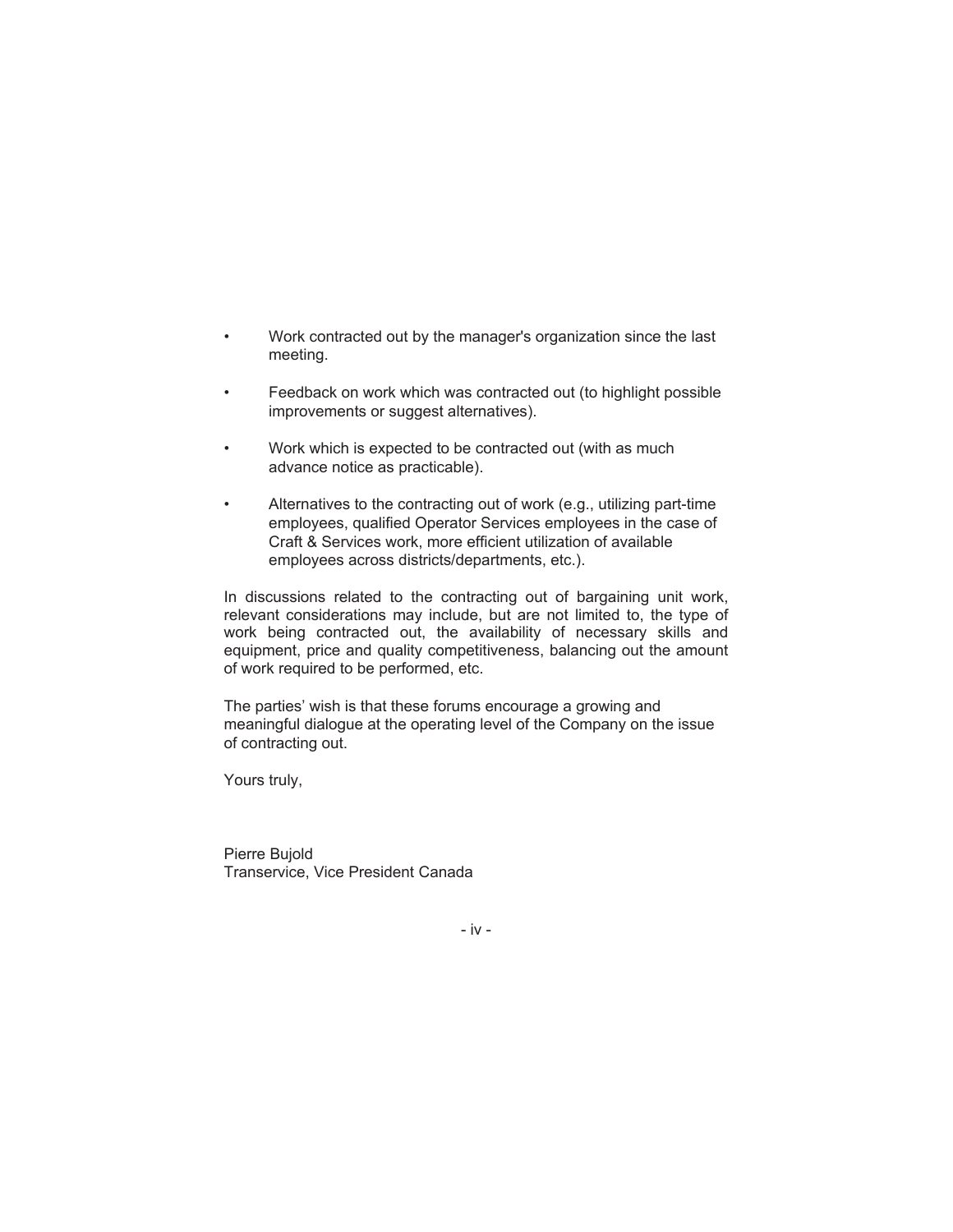



Mr. Ron Girardin National Representative Unifor

#### Subject: **Time off for Union Business (Article 5)**

Dear Mr. Girardin:

This is to confirm our understanding reached during bargaining regarding the above-mentioned subject and applicable to the Transervice Employees Bargaining Unit.

Article 5

The Union and the Company underline the common understanding that paid time off for grievance handling includes:

- time for the Steward to meet the grievor,
- passing the grievance from one step to another which could involve a change of representative,
- some necessary discussions with the National Union office i.e. reasonable "handling" of a grievance,

but does not include:

-v-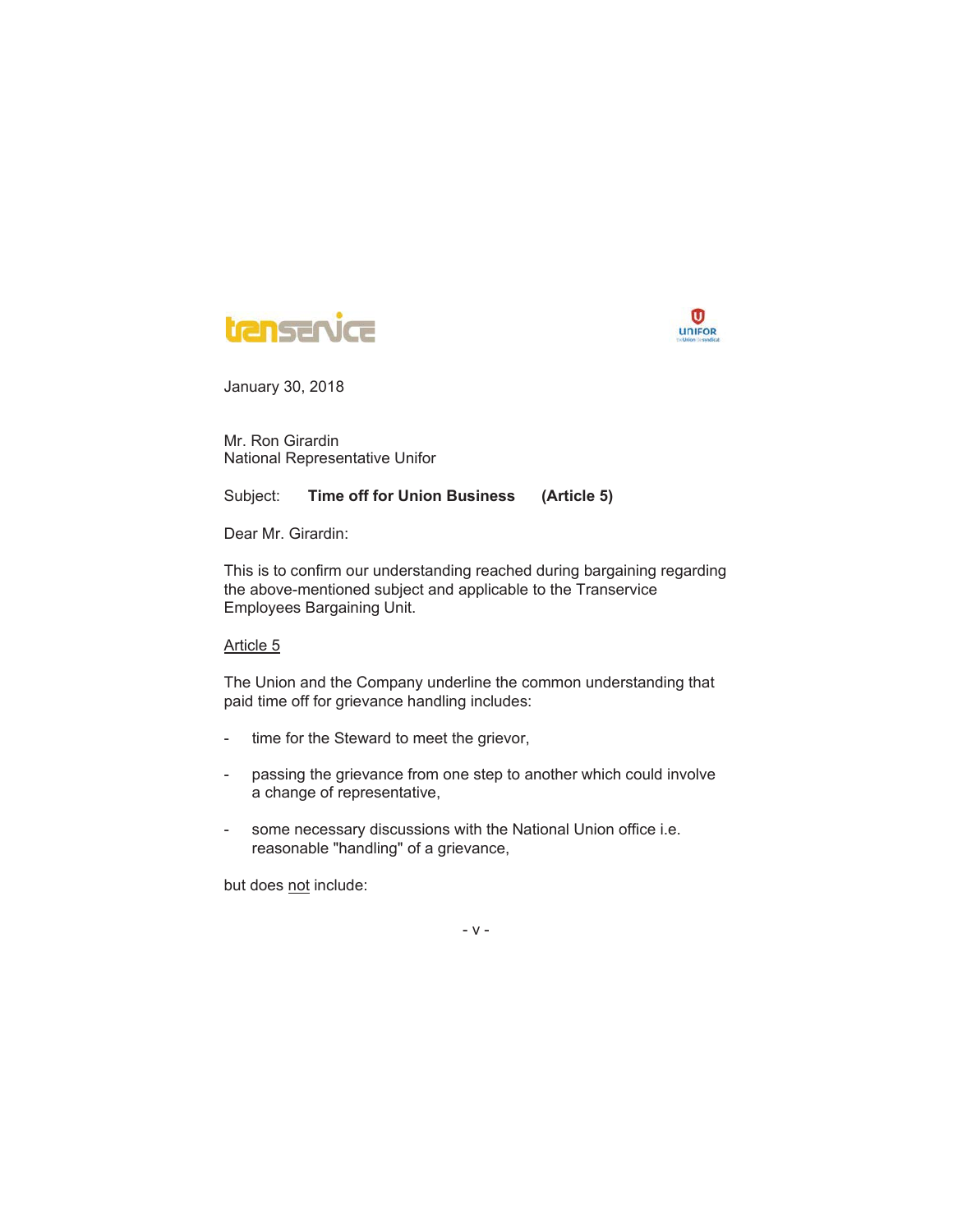- time for Union grievance committee meetings,
- time for on-site investigations by Union Stewards.

In summary, paid time is granted for a grievor and his Steward to consult, reasonable handling of the grievance and face-to-face meetings with management. All other time is unpaid (OXP).

Section 5.01 (Paid time to handle grievances)

The company will encourage field managers to discuss required time off for grievance handling with the employee requesting such time to ensure that the necessary, reasonable amount of time is given, subject to service requirements.

If the manager decides the time is not reasonable, the employee may have only the authorized time and may exercise his right to grieve accordingly if not satisfied.

Once time has been approved by a manager, the code will not be changed at a later date.

Yours truly,

Pierre Bujold Transervice, Vice President Canada

- vi -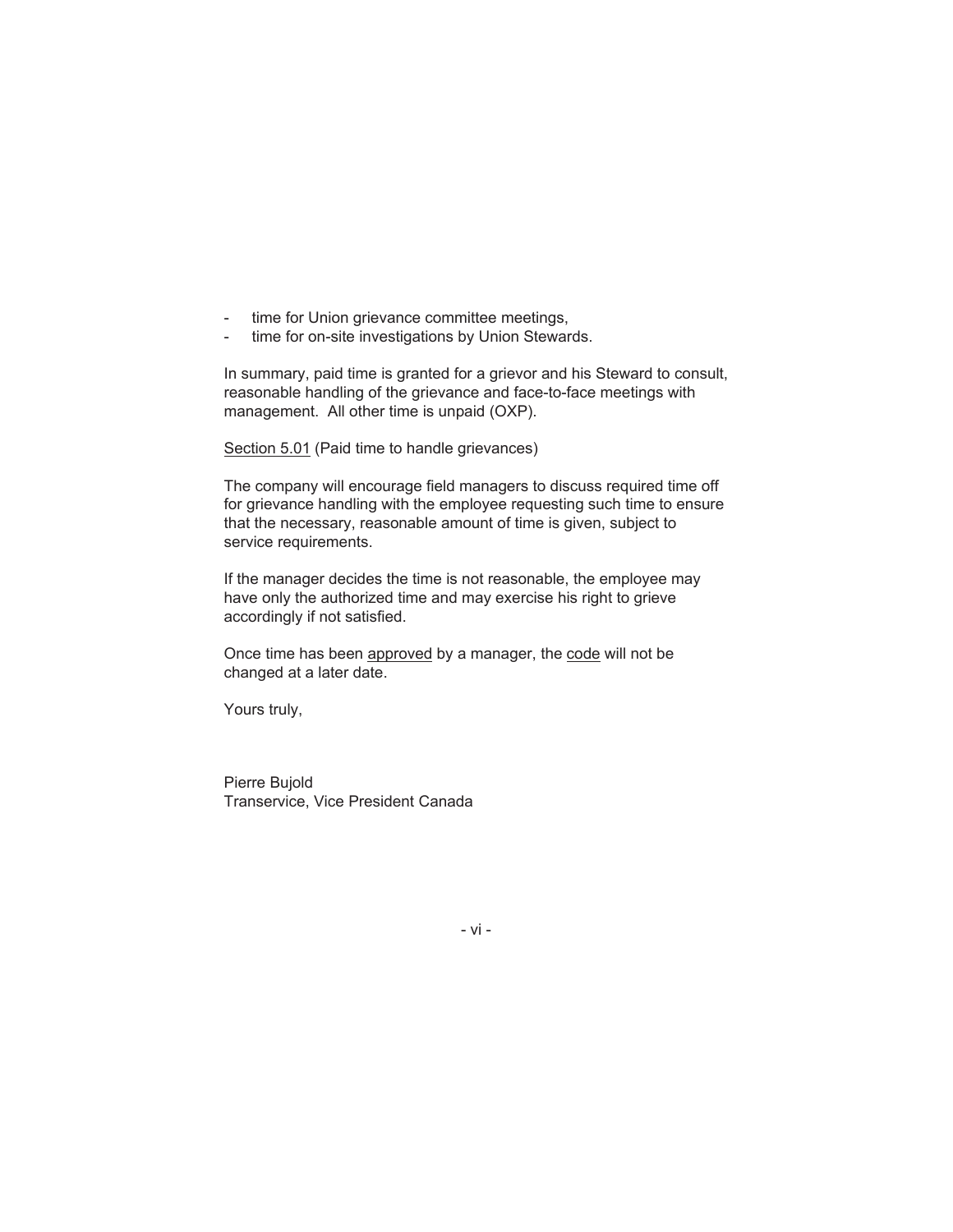



Mr. Ron Girardin National Representative Unifor

#### Subject: **Four (4) Day Work Week**

Dear Mr. Girardin:

This is to outline our understanding applicable to the Transervice employees bargaining unit regarding the possible institution of a four (4) day work week on a local basis. The following conditions shall apply:

- A four (4) day work week may be instituted only by mutual agreement between local management and local Union representatives, provided that each employee affected gives his consent to the arrangement.
- It is agreed that every time a four (4) day work week is to be instituted, the applicable terms and conditions shall be confirmed in a Letter of Agreement signed between the Vice President of Operations and an Officer of Unifor , or their designates.
- Where a four (4) day work week is instituted, both parties further agree that, one of the two following options shall be mutually

- vii -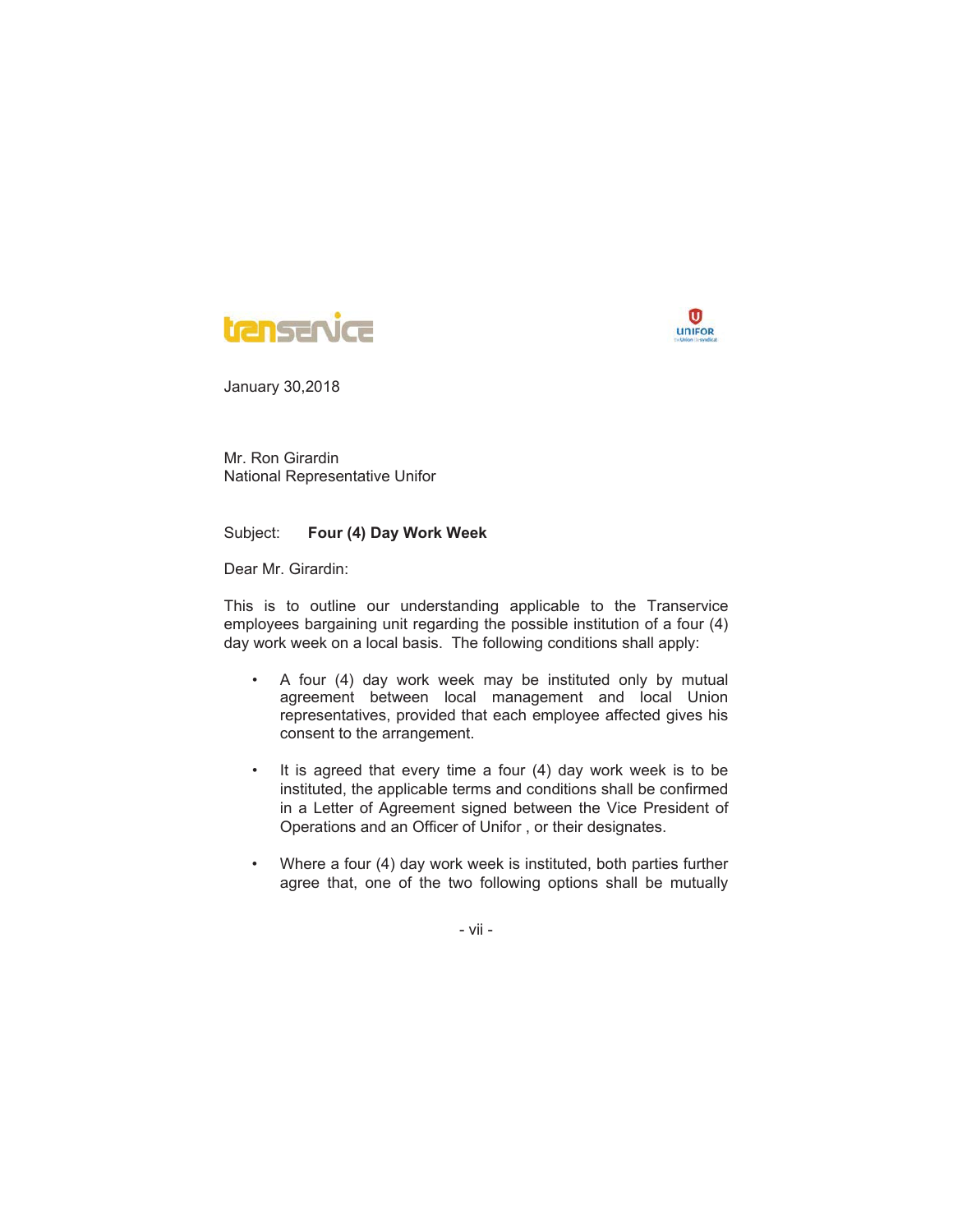agreed upon for the purposes of applying Articles 18 and 19 of the Transervice employees Collective Agreement:

#### **OPTION I**

the terms "scheduled tour of duty" and "basic hours of work" shall mean a tour of ten (10) hours of work for 40 hours a week. The two and a half  $(2 \frac{1}{2})$  hours at straight time may be added to the employee's reserved hours bank, up to the allowable limit of 120 hours.

#### **OPTION II**

the terms "scheduled tour of duty" and "basic hours of work" shall mean a tour of nine and one half (9½) hours of work for 38 hours a week. One-half hour of work at straight time may be added to the employee's reserved hours bank, up to the allowable limit of 120 hours.

The option chosen shall be so indicated by the parties in the Letter of Agreement referred to above.

#### **General**

• Compressed work week arrangements, other than those outlined above, may be implemented by the parties within the general framework specified in this letter where such an arrangement meets with the approval of both the Director - Industrial Relations and an Officer of the Union, or their designates.

- viii -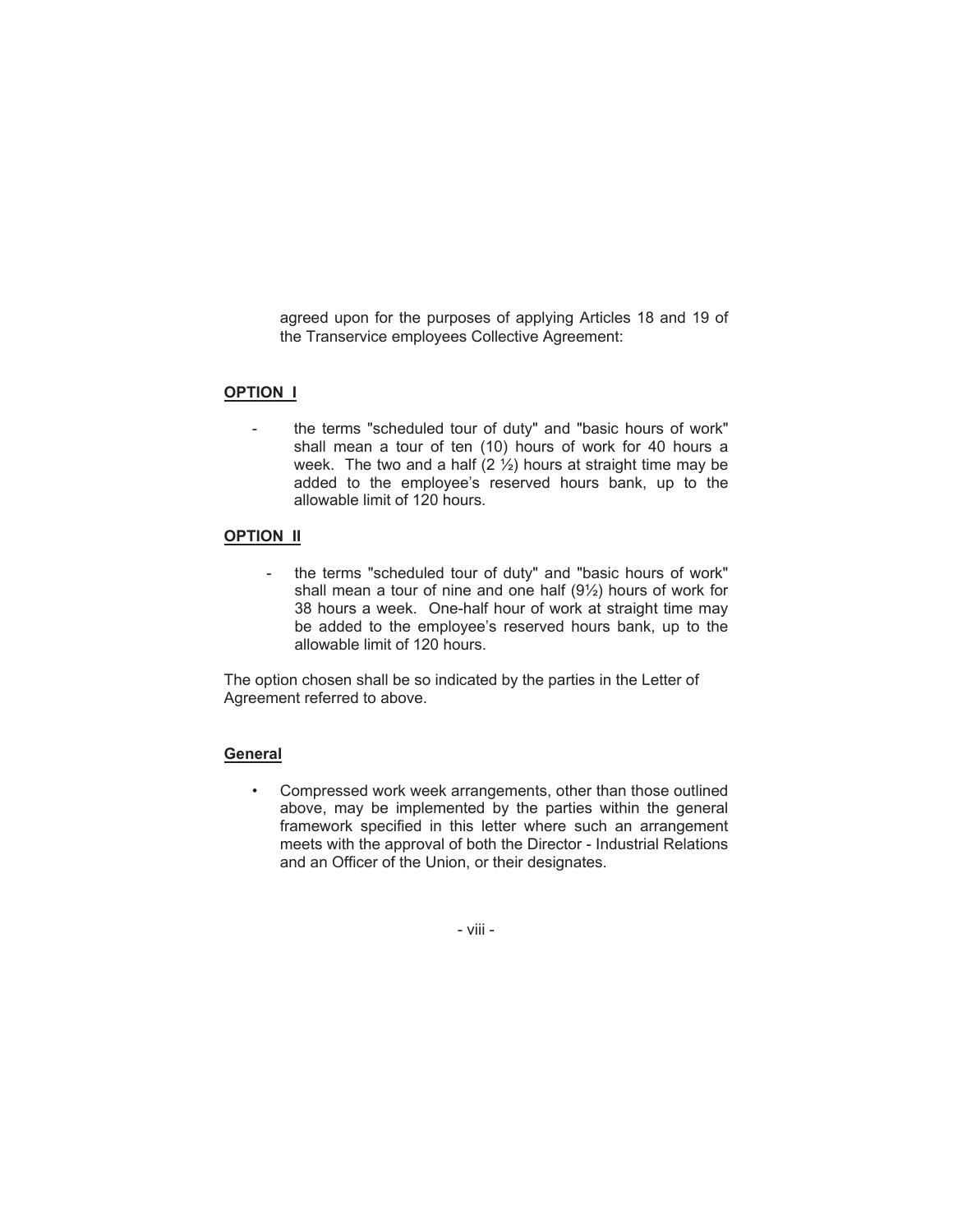• Any agreement by the parties under the terms of this letter shall be conditional to the observance of all legal requirements prescribed under any applicable legislation.

Yours truly,

Pierre Bujold Transervice, Vice President Canada

- ix -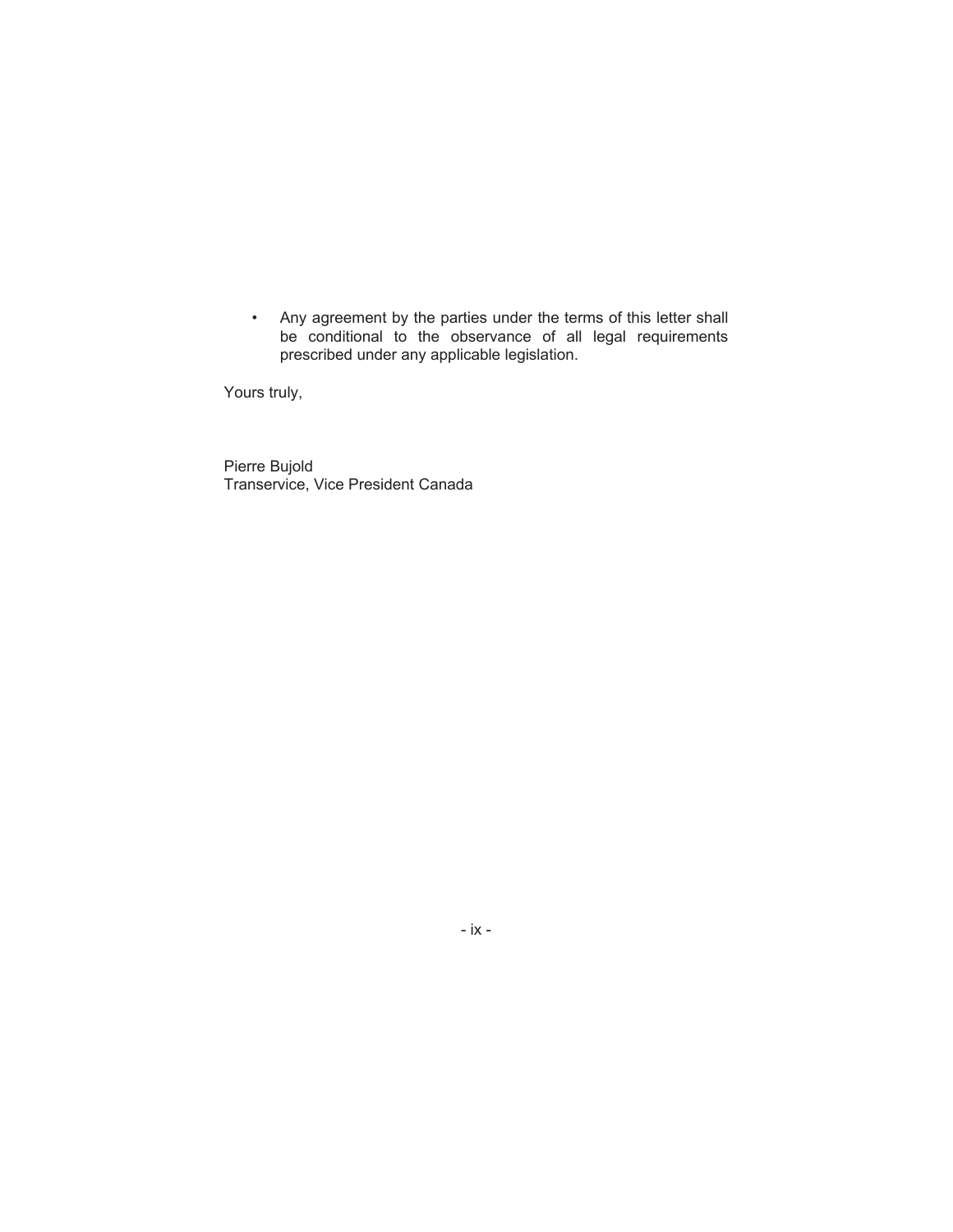



Mr. Ron Girardin National Representative Unifor

#### Subject: **Utilization of Temporary and Part-Time Employees**

Dear Mr. Girardin:

This is to outline our understanding regarding the utilization by the Company of Temporary and Part-Time employees in the Transervice bargaining unit.

It is agreed that the Company shall continue to inform the Union, on a quarterly basis, of available statistics regarding the utilization of Temporary and Part-Time employees in both Regions. In addition, the Group Vice-President (Human Resources) will review, on a quarterly basis, in committee, within the Company, the utilization of temporary and part-time employees.

Furthermore, in order to ensure a proper mutual understanding of the Company's needs and of the Union's potential concerns, both parties will meet in consultation, twice a year, to review and discuss such statistics together with any potential problems associated with the status of 912B applicants.

-x-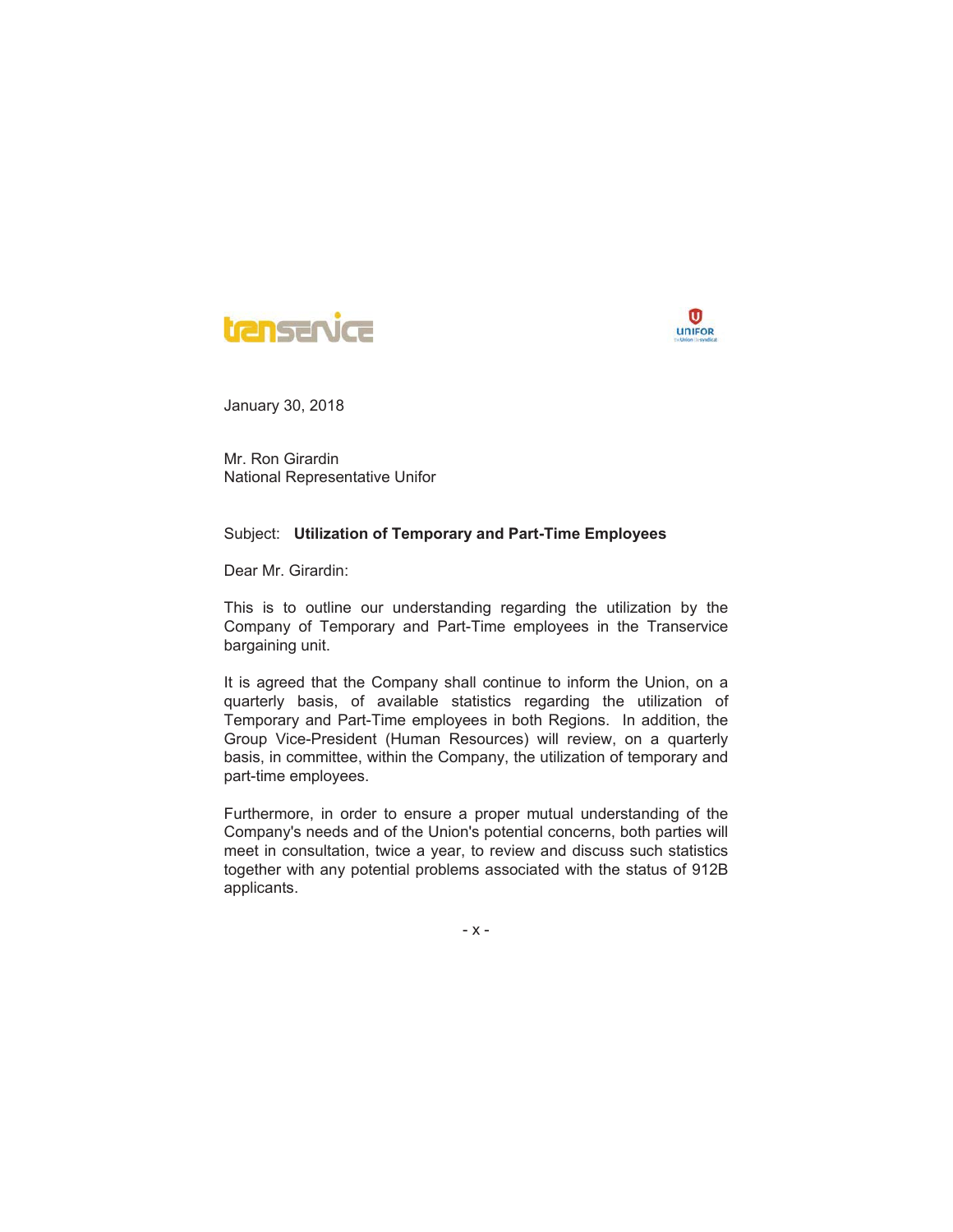Yours truly,

Pierre Bujold Transervice, Vice President Canada

- xi -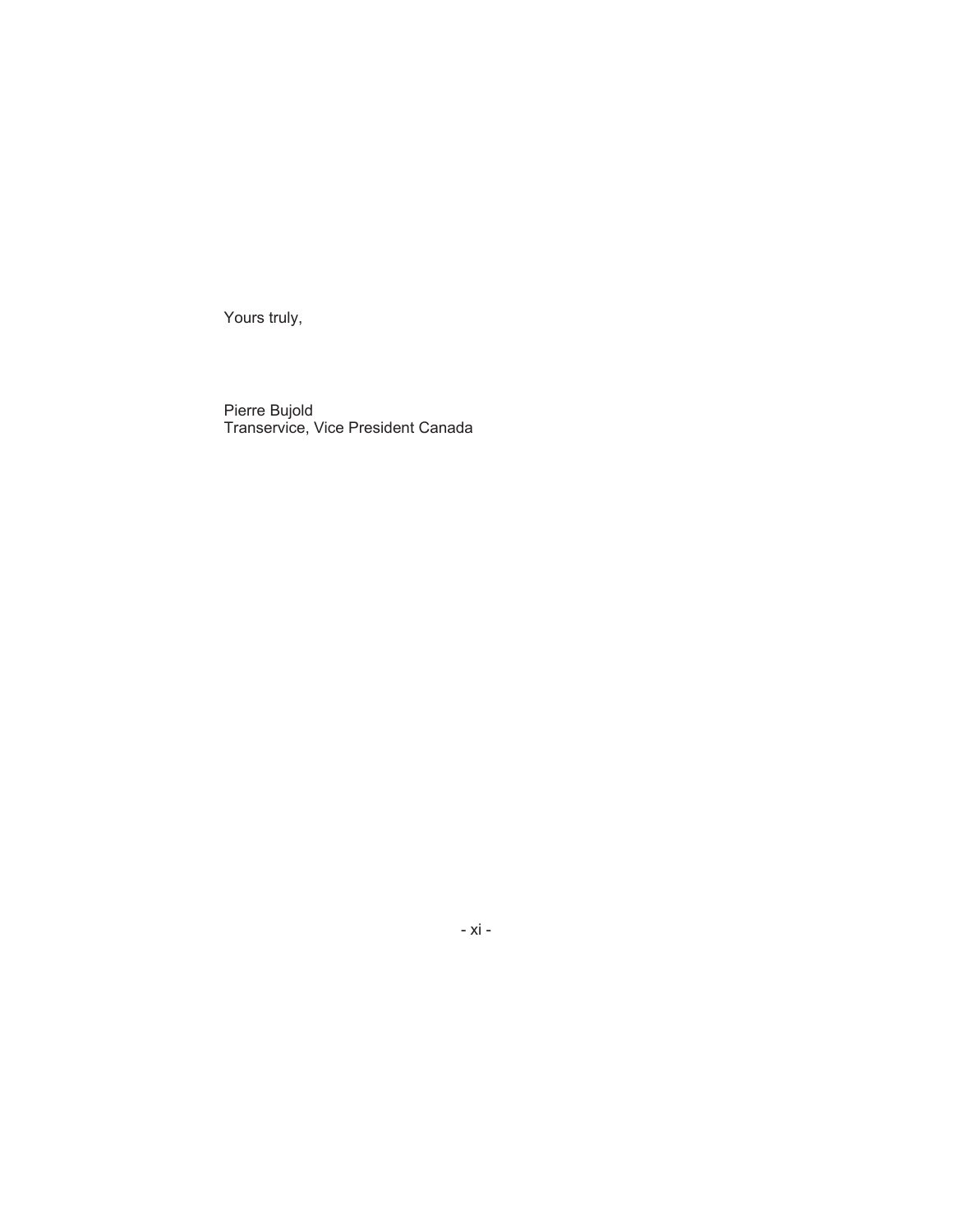



Mr. No. 2006 Mr. 2010 Mr. 2010 Mr. Mr. Ron Girardin, National Representative Unifor

#### Subject: **Corporate and Local Safety and Health Committees**

This is to confirm our understanding reached during bargaining for the renewal of the Transervice Employees Collective Agreements.

In accordance with this understanding, the Bargaining Committee mandates the Corporate Safety and Health Committee in the following areas:

#### **1) Local Safety and Health Committees:**

• to establish, in consultation with the local Safety and Health Committees, the composition and structure of the Local Safety and Health Committees, taking into account the Union Locals, organizational changes and functional diversity in the Craft and Services bargaining unit in order to increase their effectiveness. The number of Local Safety and Health Committees (Craft and Services) shall not exceed 22 as provided in section 12.07 of the Collective Agreement.

- xii -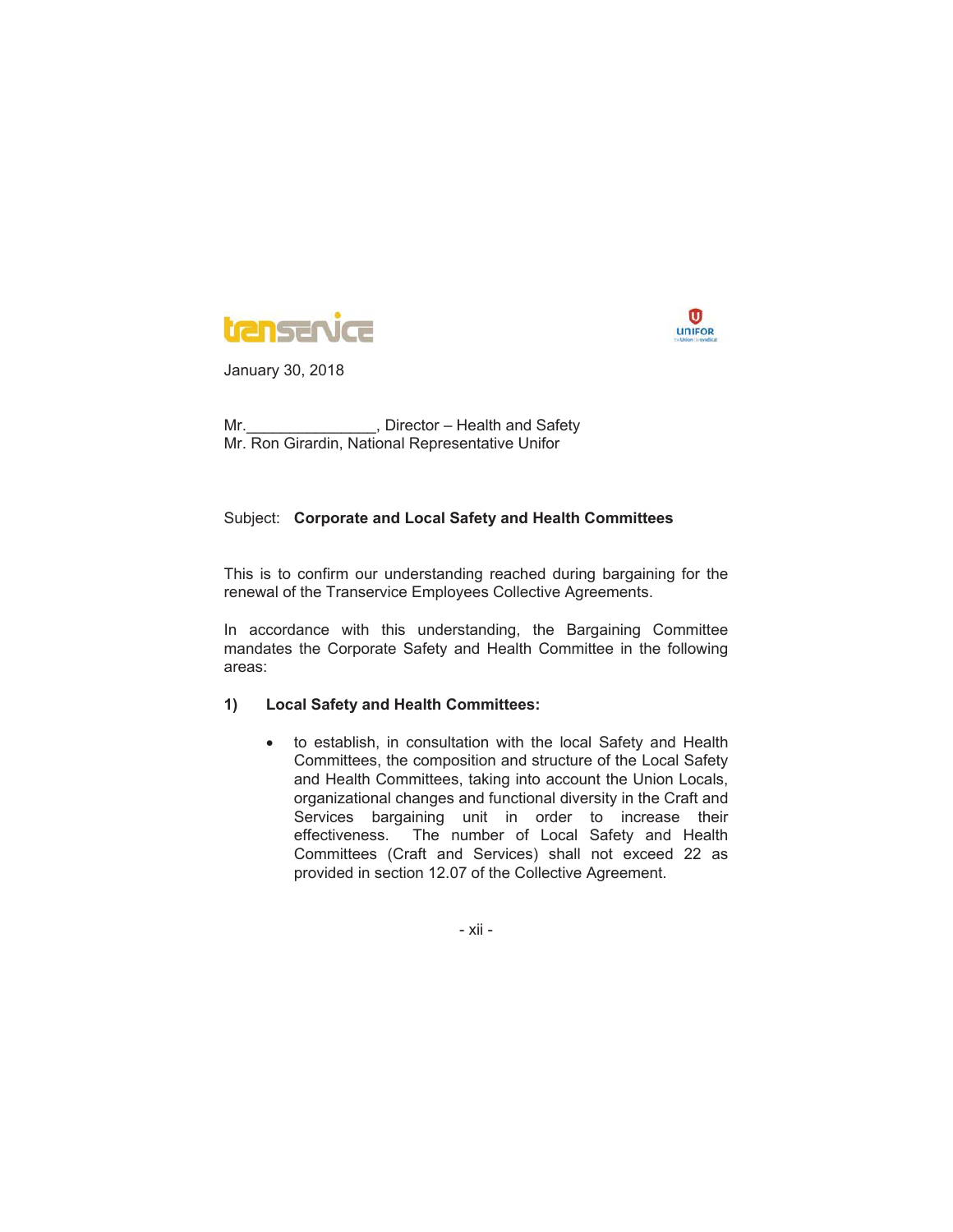• the Committee will also encourage the appropriate use of video/teleconferencing facilities by the Local Safety and Health Committees with a view to decreasing the cost and improving the efficiency of these meetings.

#### **2) Full-time Corporate Safety and Health Representatives:**

• the Company agrees that the two employee representatives in the Craft and Services bargaining unit on the Corporate Safety and Health Committee shall be assigned on a full-time basis for the purposes of completing full-time duties as assigned by the Corporate Committee.

Yours truly,

Pierre Bujold Transervice, Vice President Canada

Ron Girardin National Representative Unifor

- xiii -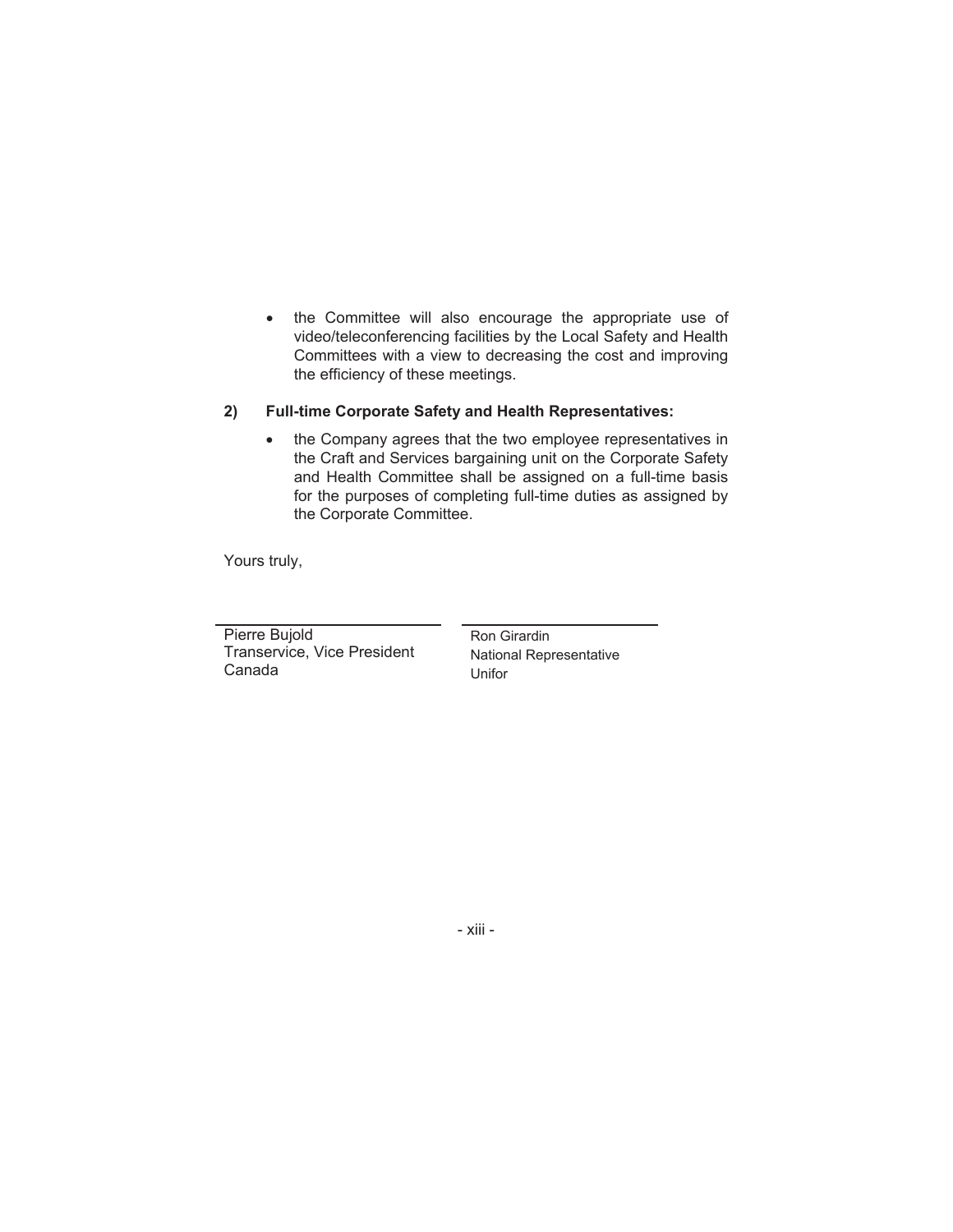



Mr. Ron Girardin National Representative Unifor

Subject: **Freezing of Grievances**

Dear Mr. Girardin:

This is to outline our understanding regarding the "freezing of grievances" arising out of the interpretation, application or alleged violation of any provision of the Transervice Collective Agreement.

Following the Company's reply at Step 3, to at least one grievance on the issue being considered for freezing, a National Representative of the Union and the appropriate Director - Industrial Relations shall work out the specific procedure in each instance which must contain at least the following elements:

a) Following mutual agreement to implement the "freeze" procedure, all grievances already heard at Step 1 of the grievance procedure and those which may be submitted and heard at Step 1 during the "freeze" period which deal with the same provision of the Collective Agreement and substantially the same matter as the grievance which triggered the "freeze" shall be immediately referred to Step 3 and frozen at that step. A method to identify

- xiv -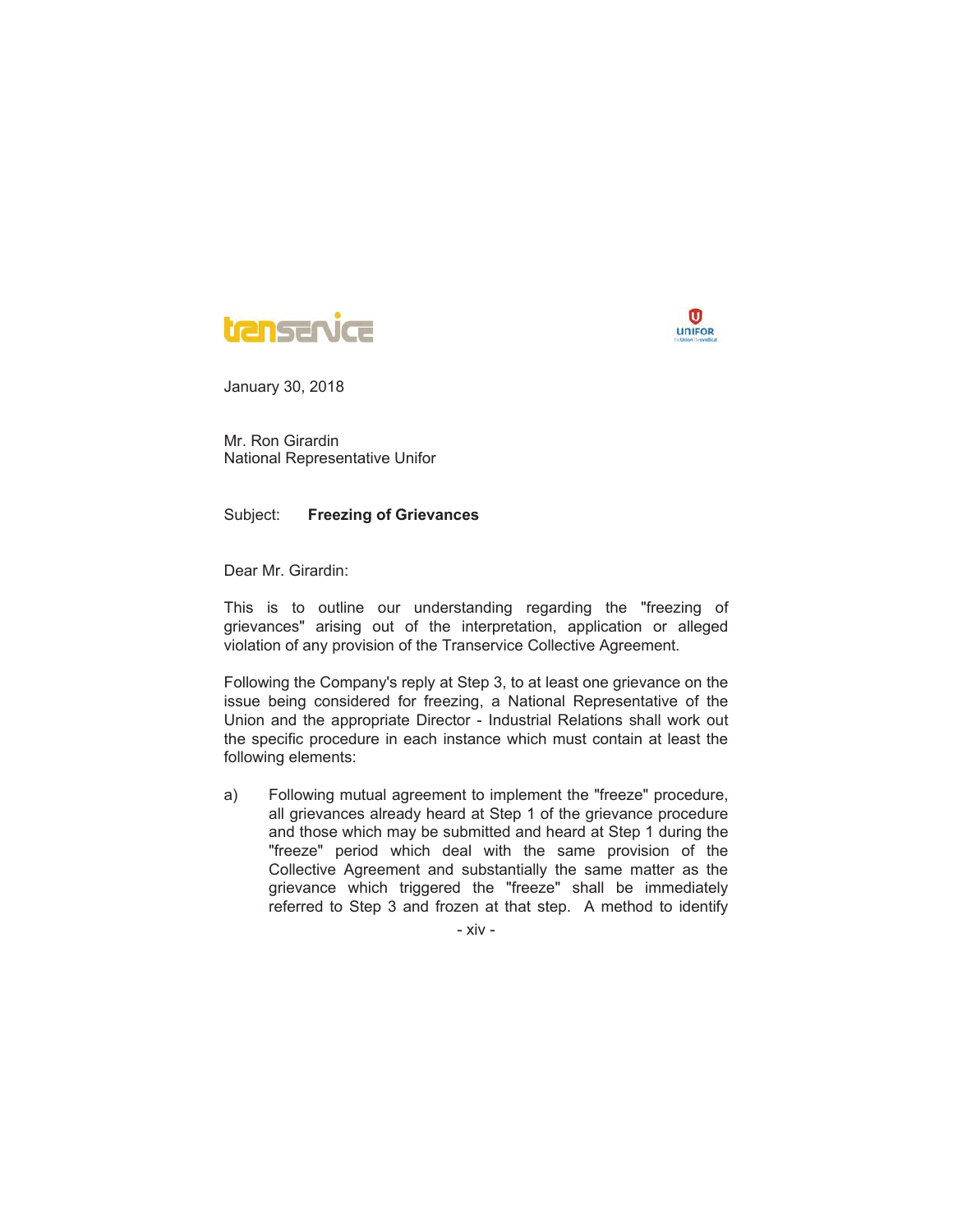such cases shall be determined by the National Representative of the Union and the appropriate Director - Industrial Relations.

- b) Where no agreement is reached with respect to the referral of a grievance to Step 3, in accordance with this procedure, it shall be processed through the normal grievance procedure, as contained in Article 14 of the Collective Agreement.
- c) Where a National Representative of the Union believes that a grievance concerns an issue which has not been "frozen", the grievance shall be referred to the appropriate step of the grievance procedure. The normal time limits shall apply and commence on the date on which the local Union Representative refers the grievance to the appropriate manager.
- d) The National Union shall then choose one representative case which will be submitted to arbitration in accordance with Article 15 of the Collective Agreement.
- e) The grievance frozen at Step 3 shall remain frozen until 30 days have elapsed from the receipt by the parties of the final arbitration award in respect of the representative case referred to arbitration as provided in paragraph d), at which time
	- i) the parties shall meet as early as possible to deal conclusively with those grievances. It is understood that the arbitration award referred to does not determine the outcome of the other grievances unless the parties agree;

### AND

ii) the 30 calendar day time limit for referring a grievance to arbitration expressed in Article 15 commences to run.

#### - xv -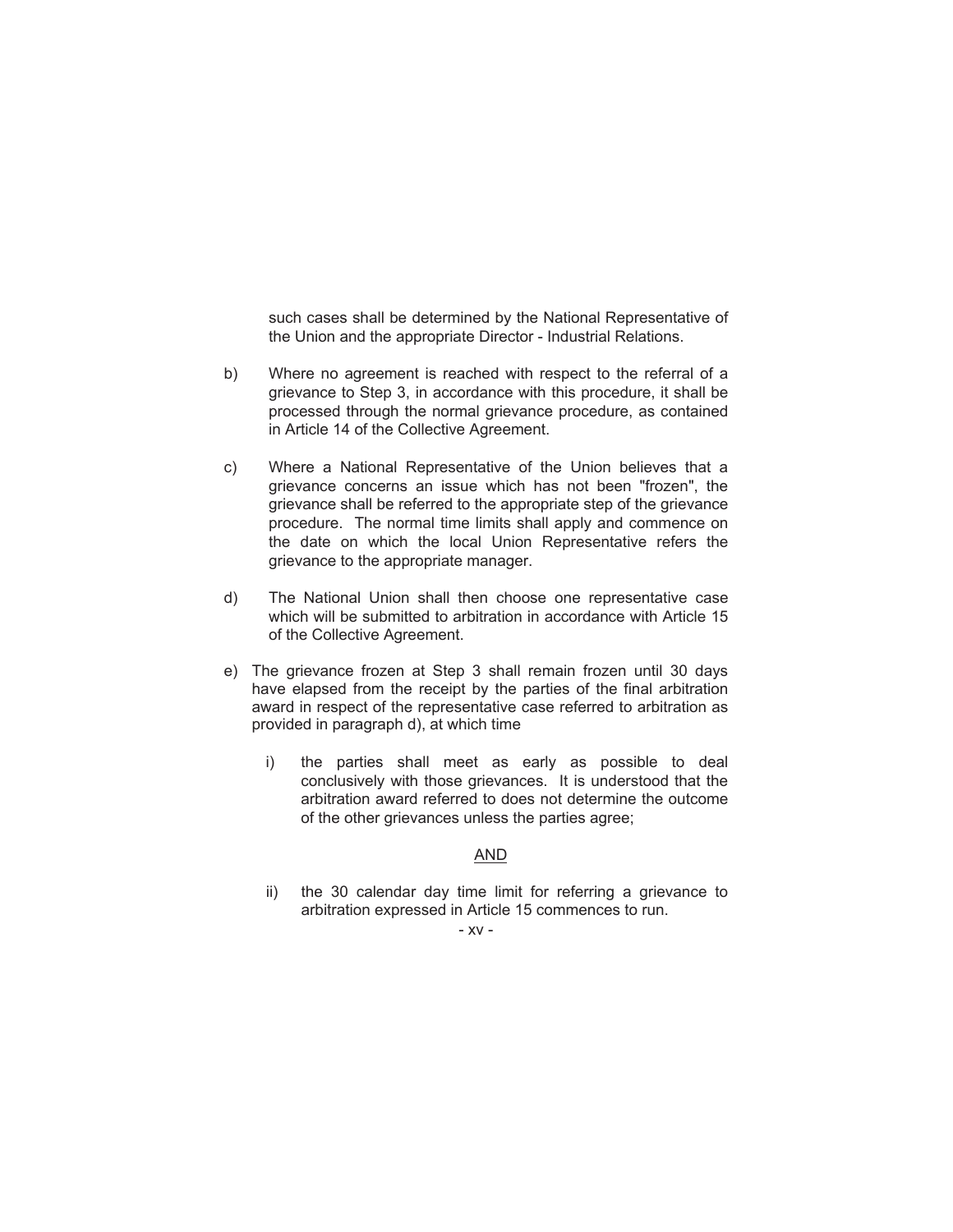- f) The normal time limits prescribed in Article 14 of the Collective Agreement for submitting a grievance to Step 1 of the grievance procedure shall be respected.
- g) The Union and the Company shall be responsible for informing their respective Stewards and managers of the existence of a "freeze" and of its nature.

Yours truly,

Pierre Bujold Transervice, Vice President Canada

- xvi -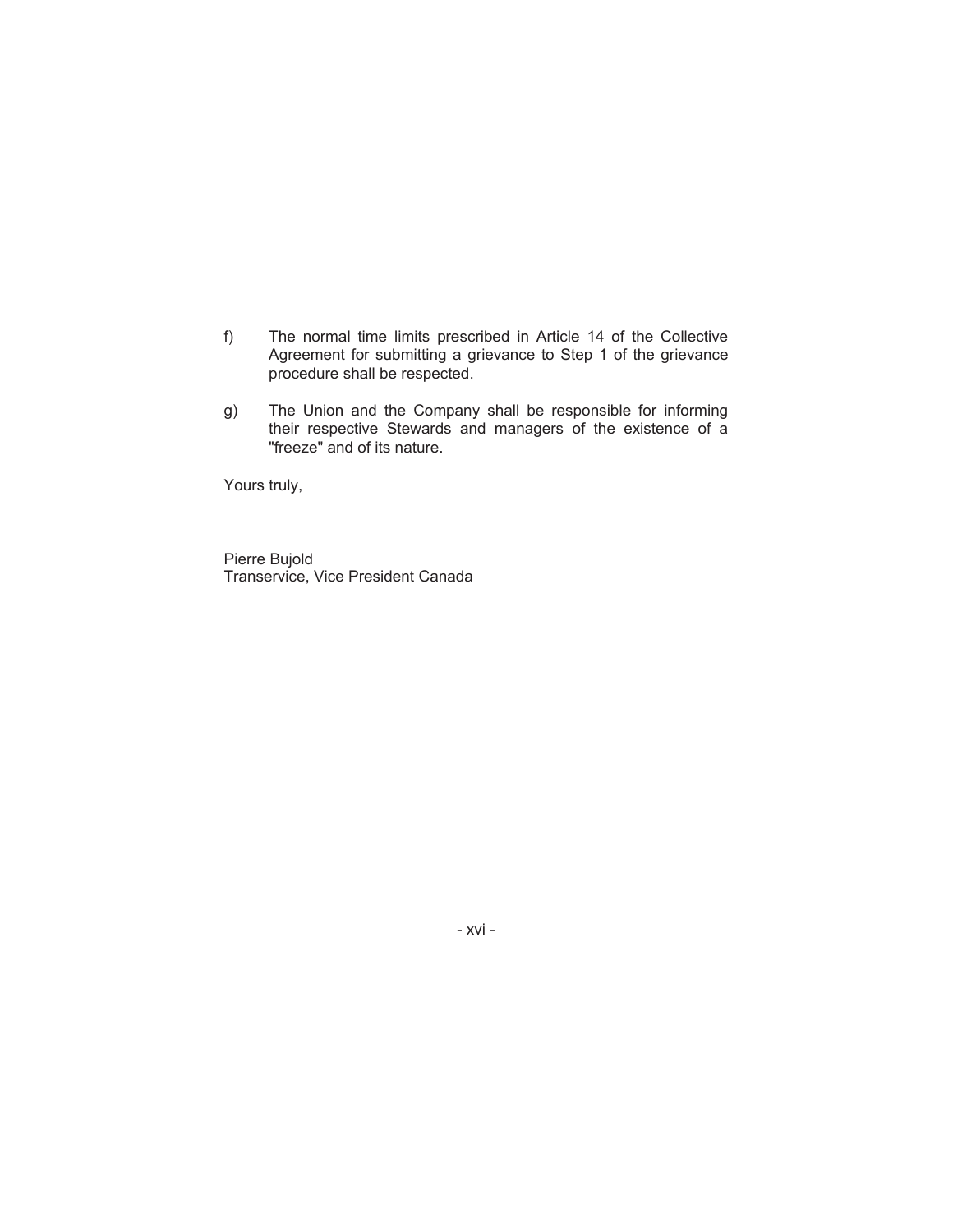



Mr. Ron Girardin National Representative Unifor

#### Subject: **Training Programmes Outside the Country**

Dear Mr. Girardin:

This is to confirm our understanding that employees of the Transervice employees bargaining unit who, at the request of the Company, take courses or attend training programs outside the country, remain covered by the bargaining unit during their attendance at such courses or programs.

When employees are assigned to courses outside the country, the provisions of the Collective Agreement in effect at the time of the assignment shall continue to apply. It is agreed, however, that per diem allowances will be paid in U.S. dollars.

If the circumstances are such that the employer can not apply the provisions of section 23.12 of the Collective Agreement, the assignment will be on a voluntary basis unless the parties conclude a letter of agreement relating to the conditions applicable during this assignment, in

- xvii -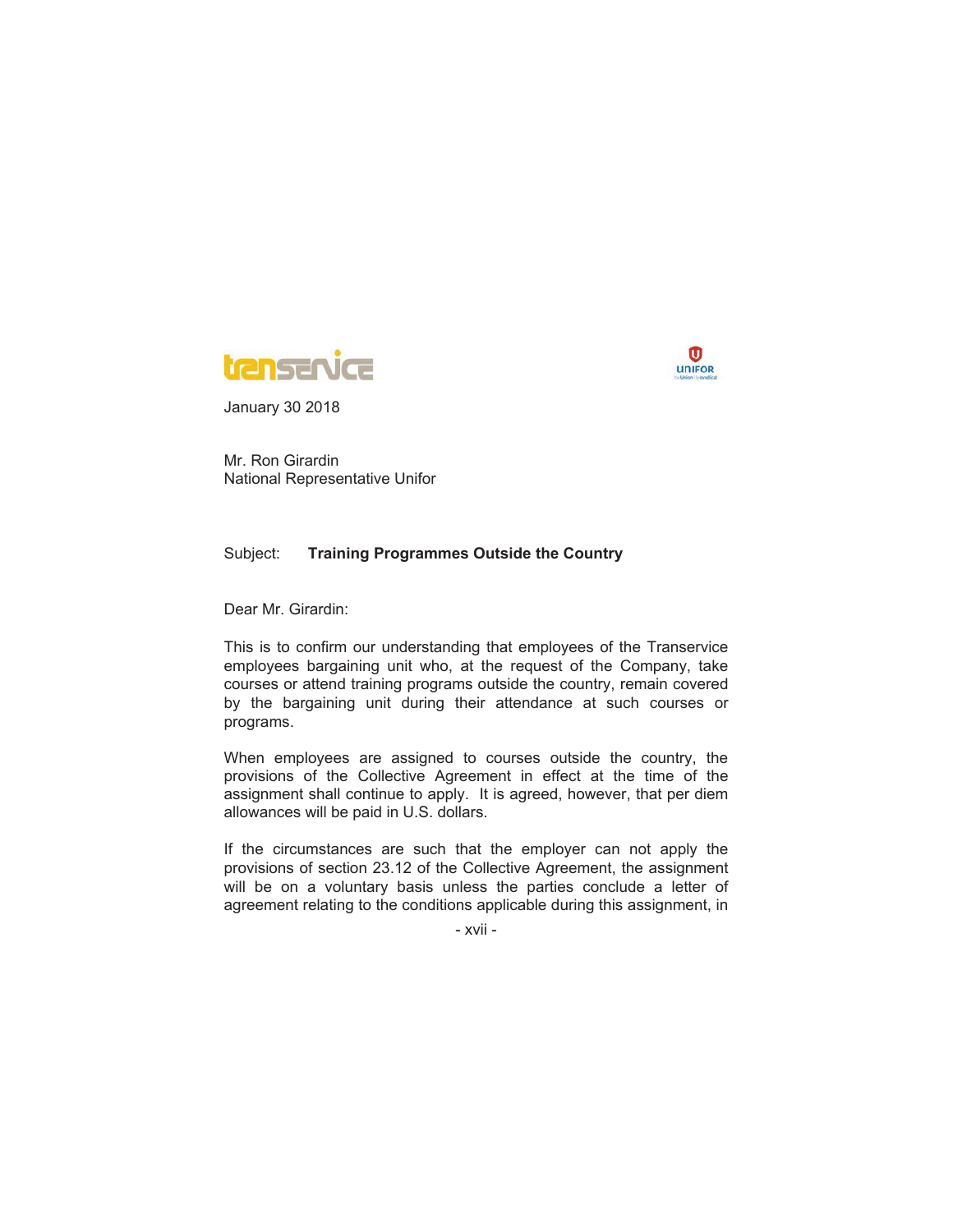which case all employees assigned to these courses or programs will be covered by the conditions of this agreement.

In all cases, the employee will have thirty (30) days (as defined in section 14.01 of the Collective Agreement) from the date of his return to Canada to file a complaint or a grievance in virtue of the provisions of the Collective Agreement or, as the case may be, in virtue of the provisions of the agreement referred to in the previous paragraph.

Yours truly,

Pierre Bujold Transervice, Vice President Canada

- xviii -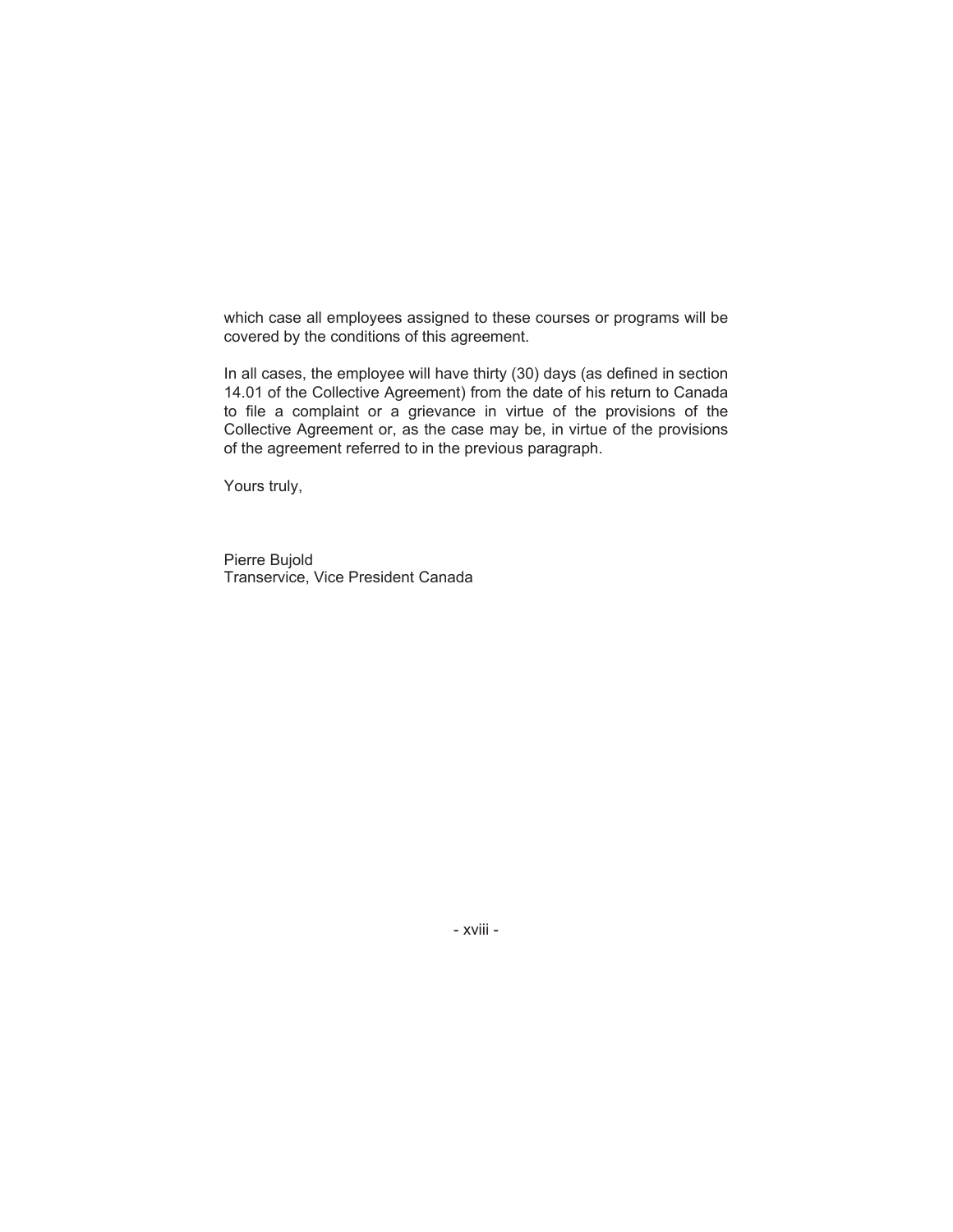



Mr. Ron Girardin National Representative Unifor

Subject: **Job Swaps**

Dear Mr. Girardin:

This is to record the understanding reached during bargaining for the renewal of the Transervice employees Collective Agreement regarding "job swaps".

The parties have agreed to continue with the trial implementation of a program of job swaps which will permit two employees in the same occupation to apply to exchange locations provided each is fully qualified to perform the duties of the other's position. The job swap must result in the transfer (i.e., not reassignment) of the employees. When a relocation is arranged as a result of a job swap, the cost of the relocation will be borne entirely by the employee and that location becomes his reporting centre on the first day he reports.

A potential job swap must be initiated by the employees, requested by the Union and authorized by the Company. The Company's approval of a job swap will be subject to service requirements and its assessment of each employee's qualifications to perform the required work. Only

- xix -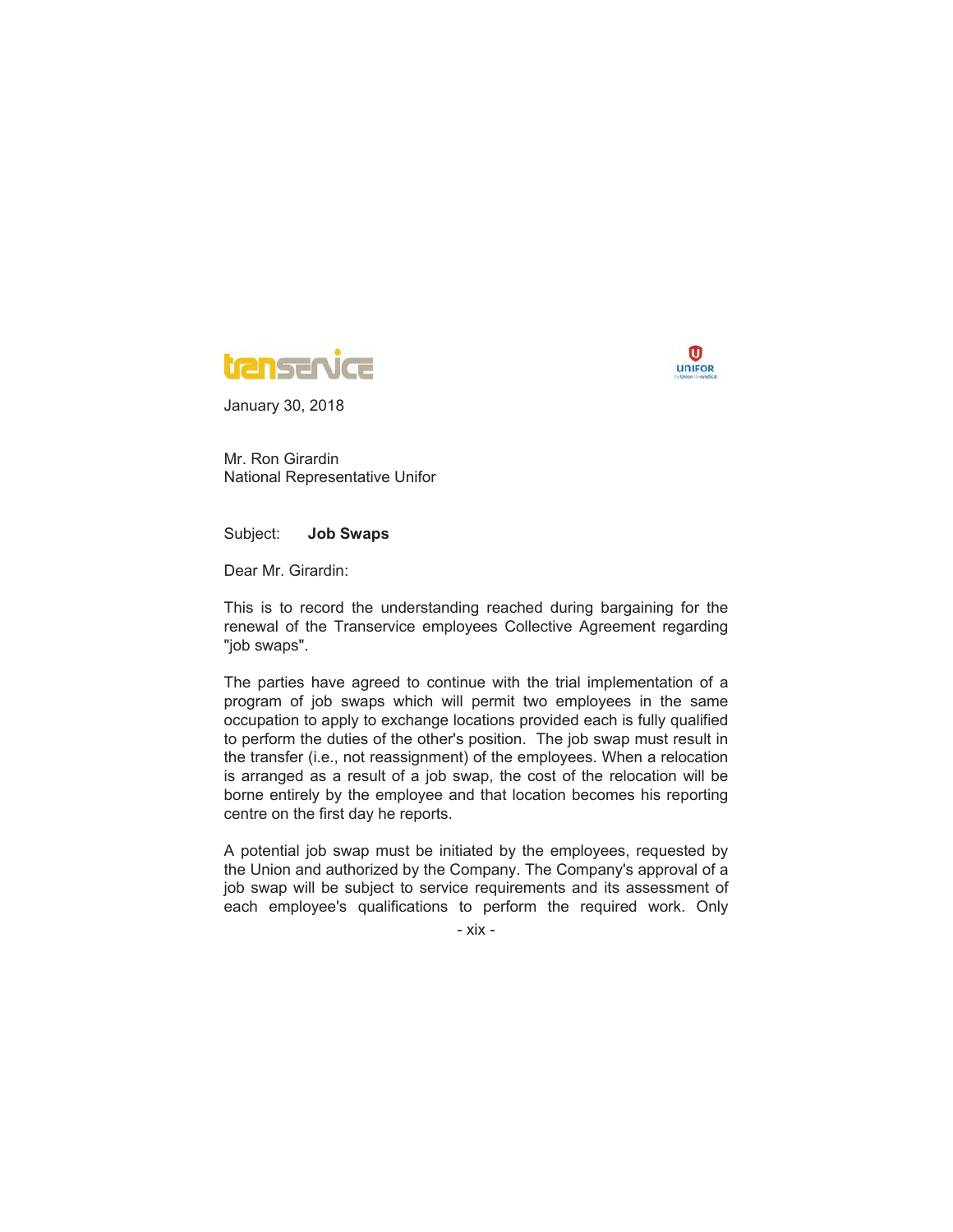employees whose performance on their existing job meets job requirements may be considered for a job swap.

Details regarding the job swap trial will be communicated to employees by the Union following consultation with the Company at the Joint Review Committee.

A job swap will be considered as an exception falling under the provisions of section 22.14 and will not be subject to the normal job filling procedures contained in the collective agreement. The Union agrees that no aspect of the job swap trial may be the subject of a grievance under Article 14. It is understood and agreed that the Union will save the Company harmless from any and all claims which may be made against it by any employee as a result of the job swap trial.

Yours truly,

Pierre Bujold Transervice, Vice President Canada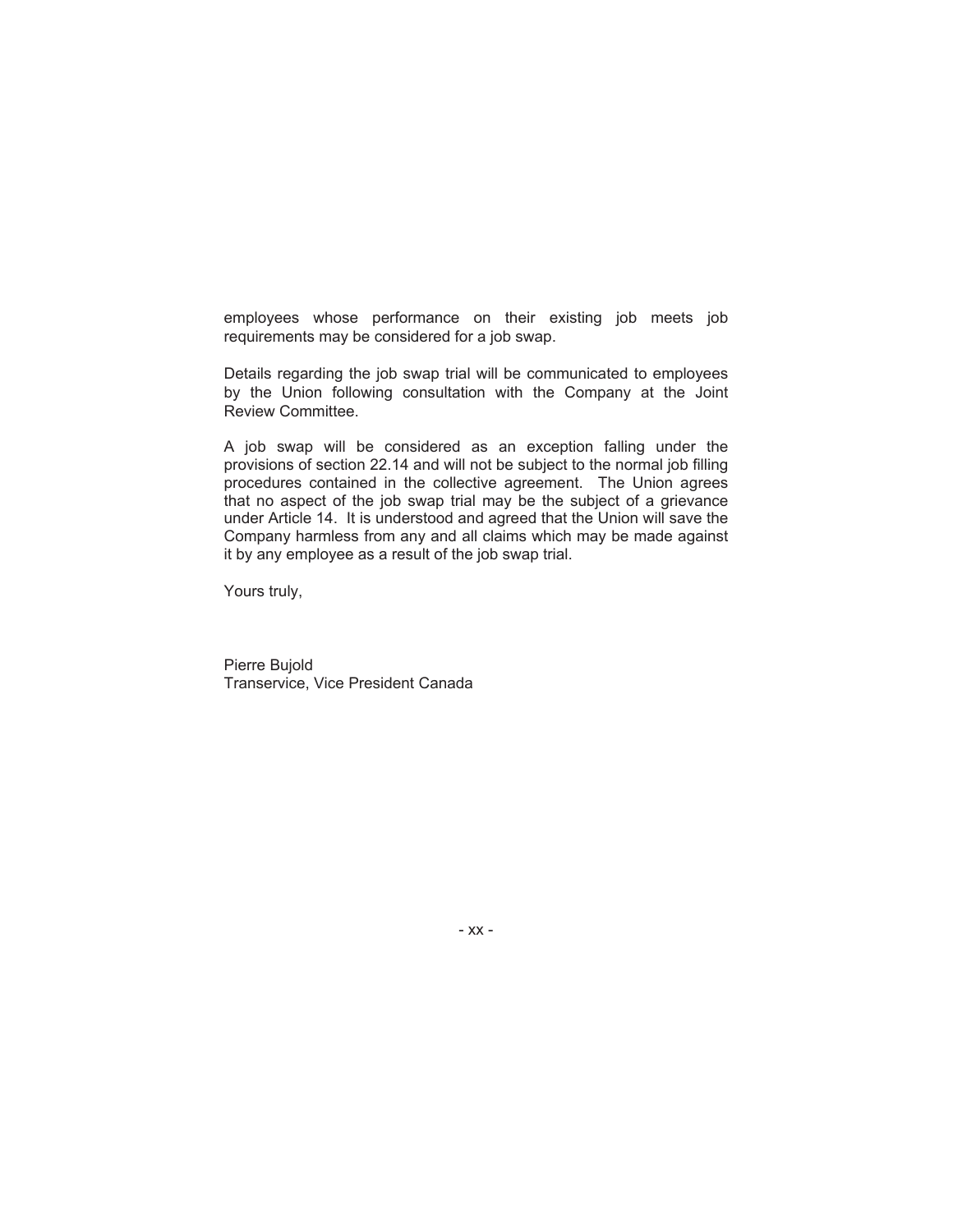



Mr. Ron Girardin National Representative Unifor

#### Subject: **90/10 Seasonal Leave with Income Averaging**

Dear Mr. Girardin:

This is to confirm our understanding reached during bargaining for the renewal of the Transervice employees Collective Agreement.

Providing that the employee agrees to take a maximum of one week of vacation during the period of June through September, a 90/10 seasonal leave with income averaging will be offered to regular full-time employees subject to mutual agreement between the manager and the employee. The period of time not worked will be 5 weeks and 1 day and may be taken in one or two blocks of time during the period of October through April and within the one-year income averaging period, subject to the needs of the business. The one-year income averaging period must begin sometime during the duration of the collective agreement.

The normal Company practices associated with seasonal leaves will be applicable. Service credits will be granted for the entire leave. Pensionable employment granted for pension-calculation purposes for